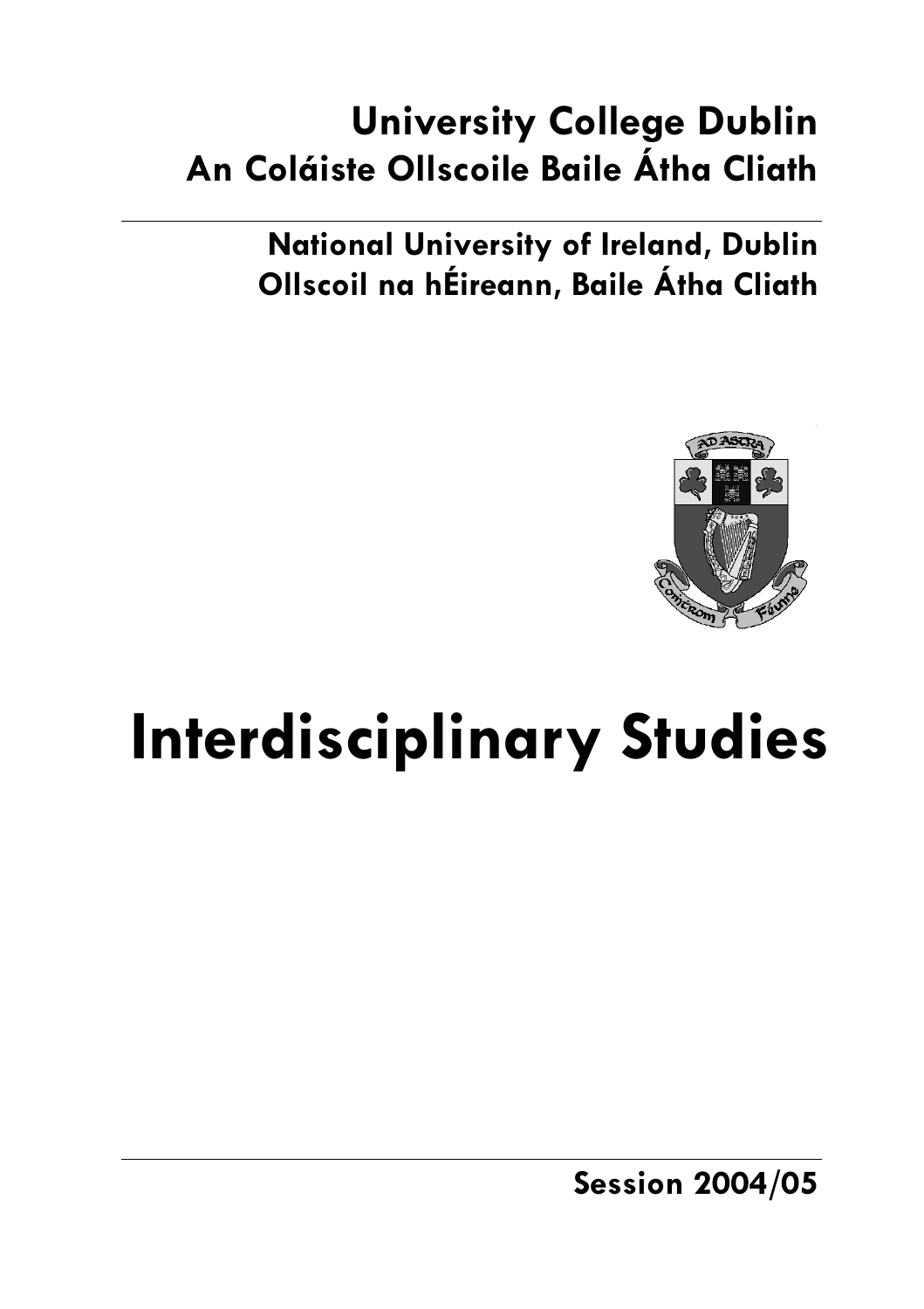## **Introduction**

University College Dublin has ten faculties, offering a wide range of courses in their own disciplines. These faculties are Agriculture, Arts, Celtic Studies, Commerce, Engineering & Architecture, Human Sciences, Law, Medicine, Science, and Veterinary Medicine. In addition the University offers a number of interfaculty programmes, with two or more faculties contributing jointly to their delivery. These interfaculty programmes cover a wide range of topics and are variously offered at degree level, higher diploma, masters and doctorate level. They are managed by the Faculty of Interdisciplinary Studies.

This prospectus lists all of the interfaculty programmes currently offered by UCD and provides information on application procedures, programme content, examinations and general regulations.

The University facilities include on-campus accommodation, a major research library, computer equipment with access to international networks, important archive holdings and research laboratories. UCD has a long and well-established tradition of research and has close links with major universities and research centres throughout the world.

Professor Mary Lambkin

Dean of Postgraduate and Interdisciplinary Studies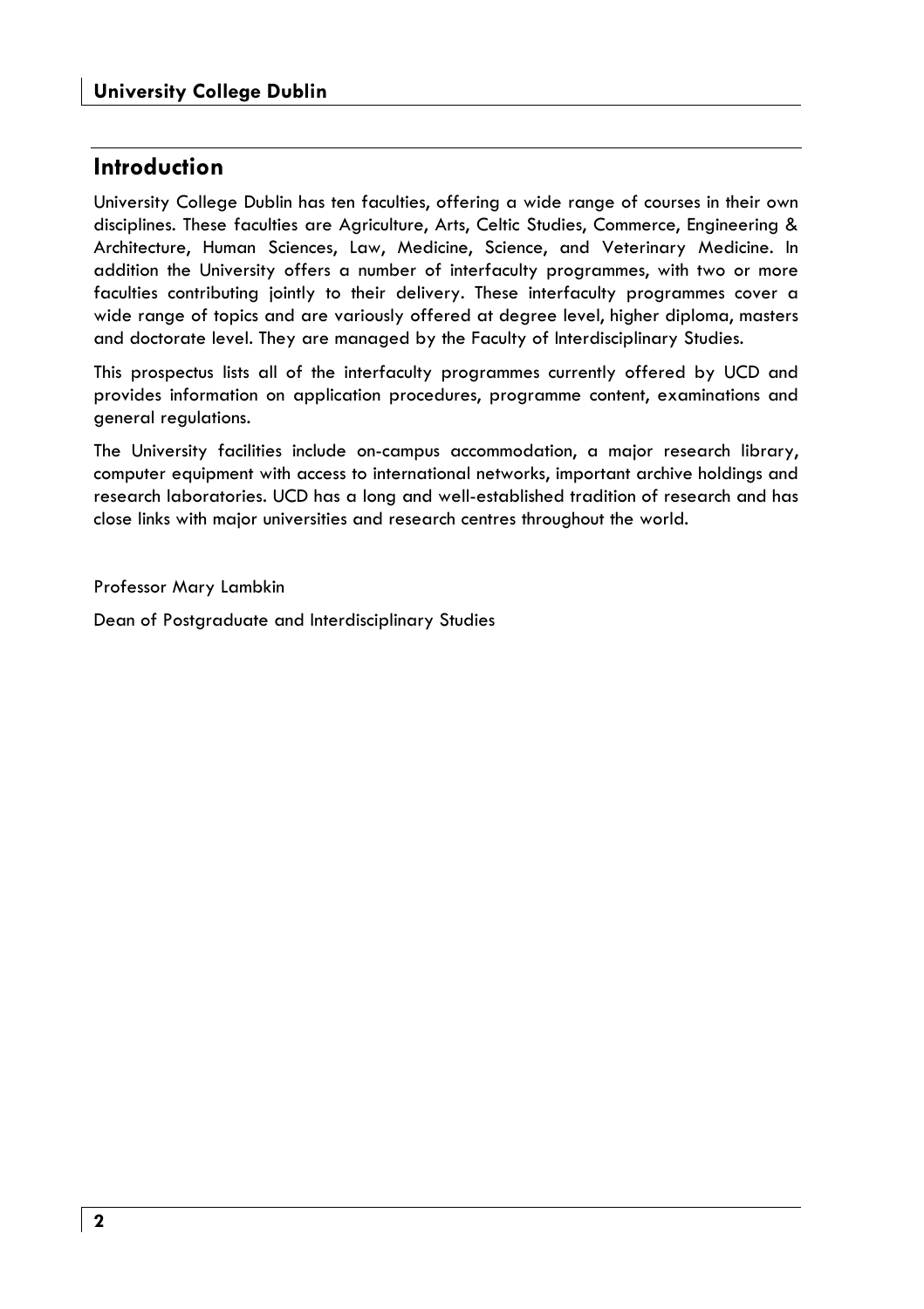# **Contents**

| Master of Economic Science in European Economic and Public Affairs (MEconSc) 13                                                                                    |  |
|--------------------------------------------------------------------------------------------------------------------------------------------------------------------|--|
| Master of Landscape Architecture (MLA)/Master of Landscape Management (MLM)/Higher                                                                                 |  |
|                                                                                                                                                                    |  |
|                                                                                                                                                                    |  |
|                                                                                                                                                                    |  |
|                                                                                                                                                                    |  |
| Mode I: MSc (Equality Studies) by course work, examination and research (thesis) 23<br>Mode II: MSc (Equality Studies) by course work, examination and research 23 |  |
| Master of Science (Psychotherapy) (Systemic Family Therapy), Mater Misericordiae Hospital29                                                                        |  |
|                                                                                                                                                                    |  |
|                                                                                                                                                                    |  |
|                                                                                                                                                                    |  |
|                                                                                                                                                                    |  |
|                                                                                                                                                                    |  |
|                                                                                                                                                                    |  |
|                                                                                                                                                                    |  |
|                                                                                                                                                                    |  |
|                                                                                                                                                                    |  |
|                                                                                                                                                                    |  |
|                                                                                                                                                                    |  |
| Higher Diploma in Social and Vocational Rehabilitation Studies (HDipSVRS)  59                                                                                      |  |
|                                                                                                                                                                    |  |
|                                                                                                                                                                    |  |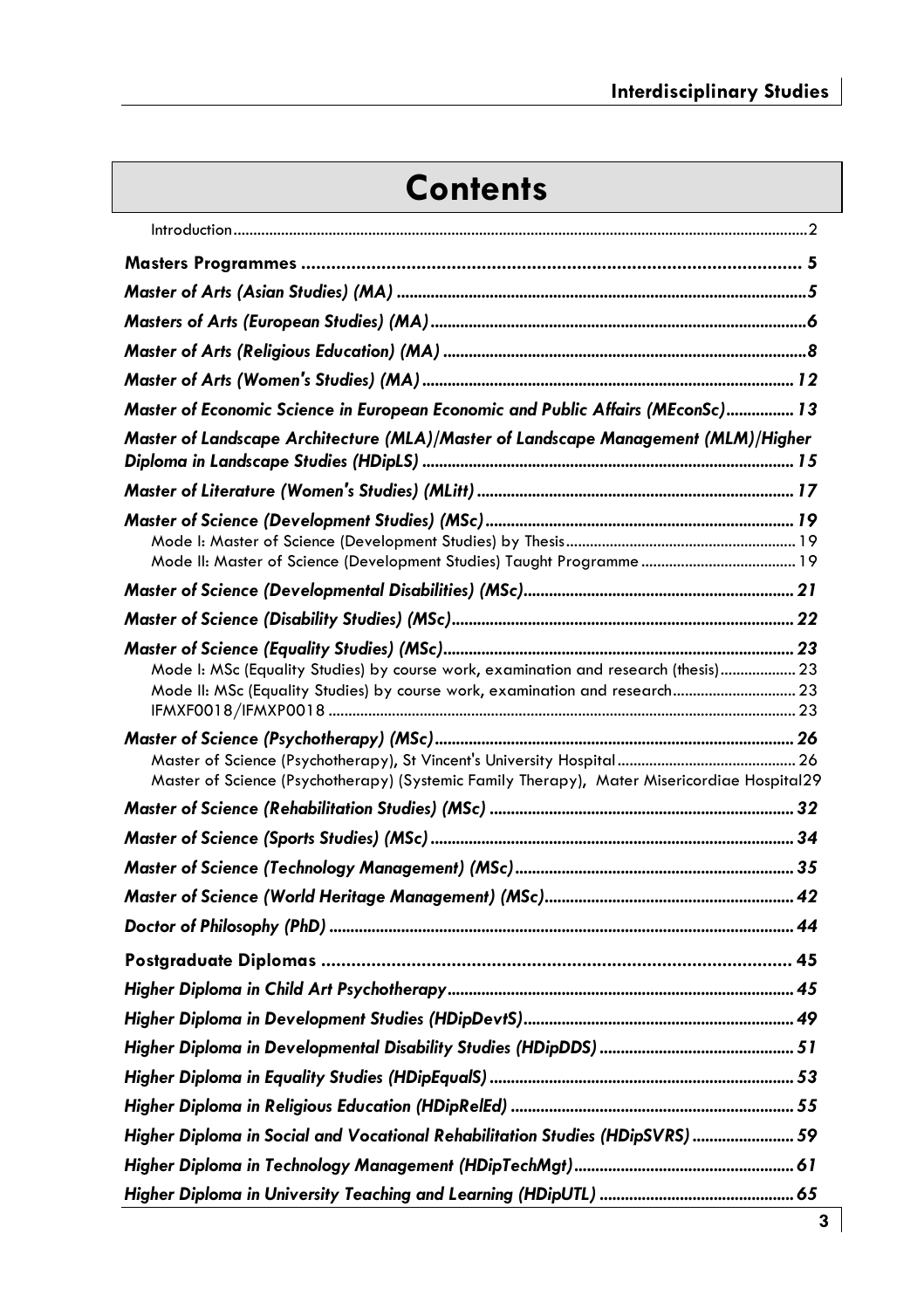## **University College Dublin**

| Certificate in Research Methods for Postgraduates in Biology, Agriculture and Veterinary |  |
|------------------------------------------------------------------------------------------|--|
|                                                                                          |  |
|                                                                                          |  |
|                                                                                          |  |
|                                                                                          |  |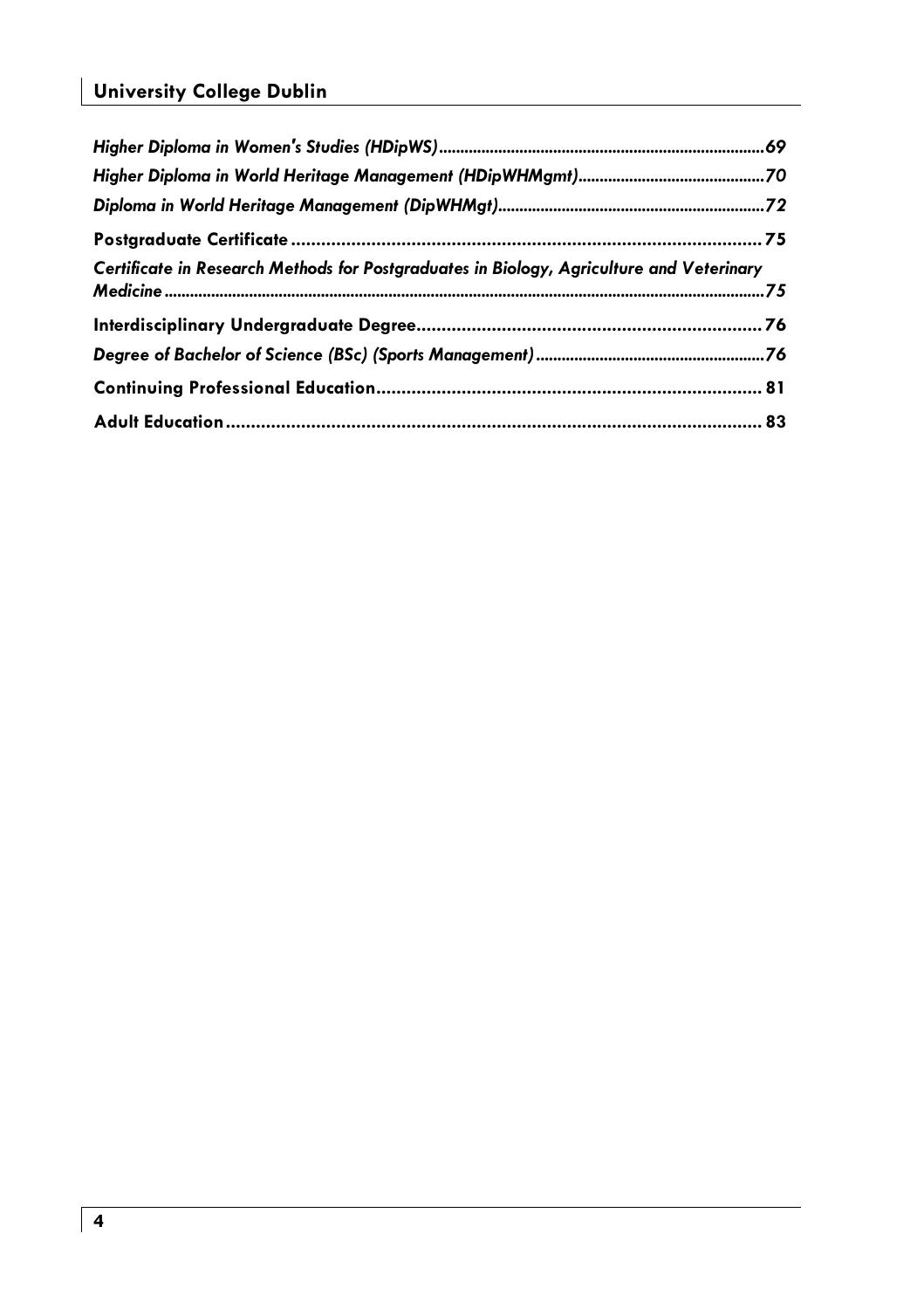## **Masters Programmes**

## **Master of Arts (Asian Studies) (MA)**

## **IFMXF0007**

## **Course Description**

The Degree of Master of Arts in Asian Studies, a one-year full-time course, is offered through the Faculties of Arts and Commerce. It aims to expose participants to the evolution of modern Asia through an understanding of:

- the recent economic, political and diplomatic developments in Asia, or a sub-region thereof
- the major historical, cultural and religious influences on modern Asia, or a sub-region thereof
- international economics (trade and investment)
- international business and business systems within Asia or a sub-region thereof.

## **Admission Requirements**

Candidates must hold an upper second class honours primary degree.

## **Course Requirements**

Candidates are required to attend a core seminar and select three courses from a list of options. They must also attend a language course and such methodology courses as are advised by the Director. In addition they are required to submit a minor thesis (c.15,000 words) addressing a theme covered in the degree. Assessment is based on seminar papers, written examinations and the minor thesis.

## **Course Content**

1) Core Seminar: Understanding Asia

This year-long, interdisciplinary seminar features a series of sessions providing an eclectic perspective on Asia. Seminars address and discuss *inter alia* European literary perspective on Asia, Asian art, the great Asian religions, Euro-Asian political and diplomatic relations, Asian development.

2) Optional courses (from which participants select three):

- Understanding the Asian Dragons (an historical/cultural perspective)
- Asian Business Systems
- Asian Political Processes
- Eastern Philosophy- The influence of Buddhism and Confucianism on business mentality.

## 3) Methodology course

During these sessions students will present their proposed research topics.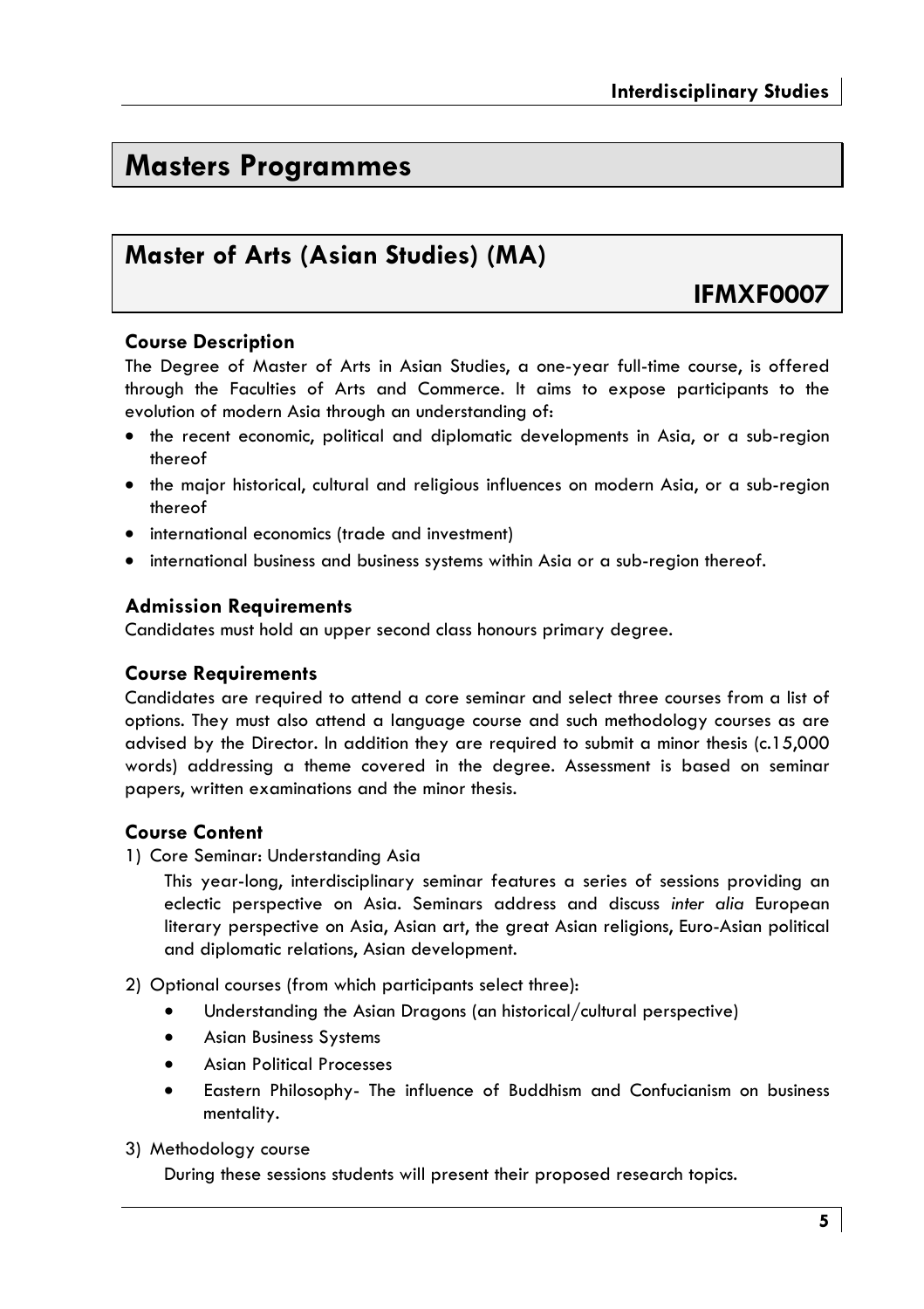## 4) Language and Cultural Appreciation

All participants will seek to establish a level of proficiency in a modern Asian language, such as Japanese, Korean or Mandarin, or other such language as the Director may advise. In addition short courses addressing customs and practice in the language studied may be offered and when offered are required.

5) A minor thesis (c.15,000 words) addressing a theme covered in the degree.

## **Application Procedure**

Applicants should contact

The Director, Centre for Asian Studies, University College Dublin, John Henry Newman Building, Belfield, Dublin 4, Ireland.

Telephone: +353-1-716 8633 Fax: +353-1-716 1132 Email: asia@ucd.ie Website: www.ucd.ie/asia

## **Masters of Arts (European Studies) (MA)**

**IFMXF0008** 

## **Course Description**

The Masters of Arts (European Studies) programme is designed to equip the graduate with a profound understanding of Europe in all of its historical, linguistic and cultural diversity. Students from this programme have gone on to work as officials within the EU institutions and its specialised programmes, researchers, management trainees, academics, journalists and civil servants.

The MA in European Studies reflects a broad interdisciplinary approach to the study of Europe that is rooted in the Humanities. Engaging a range of disciplines and departments (Classics, Economics, Film Studies, Geography, German, Languages, Library and Information Systems, Linguistics, Politics and Social Policy) the programme exploits a deep, rich seam of research and teaching experience at UCD. The core of the programme is provided by a survey course in the history of European thought.

## **Admission Requirements**

Applicants are normally required to have a good honours primary degree. Other applicants may be considered for admission to the degree programme if they are deemed to be equivalently qualified by virtue of proven academic aptitude and relevant work experience.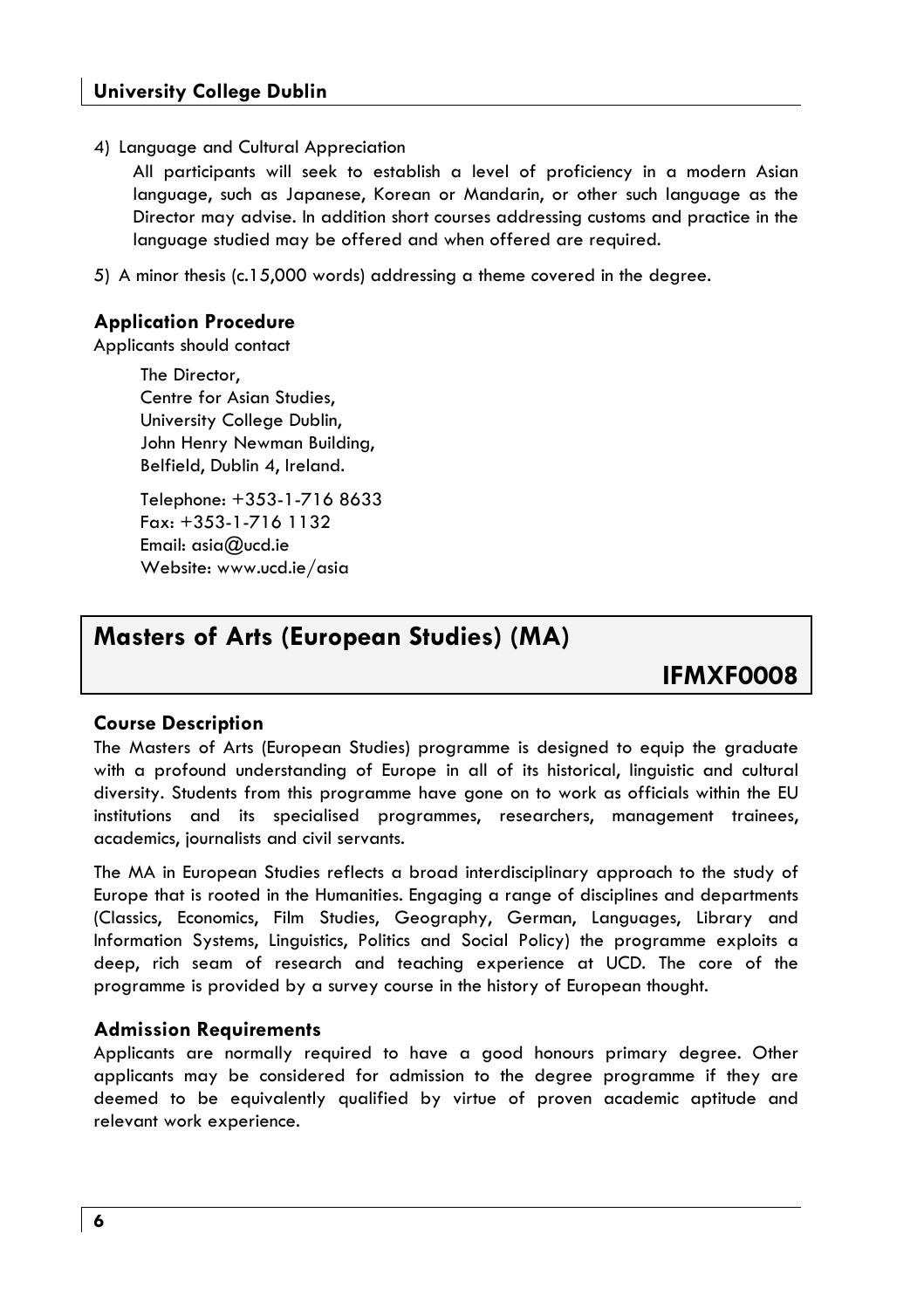Students for whom English is not their mother tongue may be required to take specialised language training prior to the commencement of the programme at their own additional cost.

## **Course Requirements**

Students attend a series of core courses and select optional seminars from a range of courses on offer each semester. Students must also take up or develop their capacity in a modern European language that they have not, to date, studied at university level. A range of language options is available at different levels (beginner and intermediate) and students have individual access to the state of the art language centre at UCD. Candidates are assessed by examination and/or term papers and minor thesis (15,000 words).

**Course Content** 

| <b>Semester One</b><br>Core Courses: | EEPAP801<br>Reason, Identity & Power in Contemporary Europe<br>Modern European Language<br>Rethinking the European Union<br><b>Research Methods</b><br><b>Visiting Speaker Series</b>                                                                                                                                                                                                                                                                                                                   |
|--------------------------------------|---------------------------------------------------------------------------------------------------------------------------------------------------------------------------------------------------------------------------------------------------------------------------------------------------------------------------------------------------------------------------------------------------------------------------------------------------------------------------------------------------------|
| <b>Option Courses:</b>               | Two additional courses must be taken from the list of optional courses.<br>Languages of Europe: Past and Present<br>Transitions of Central Europe Post WWII<br><b>European Social Policy</b><br>The European Left in the 20th Century                                                                                                                                                                                                                                                                   |
| <b>Semester Two</b><br>Core Courses: | EEPAP801<br>Reason, Identity & Power in Contemporary Europe<br>Modern European Language<br><b>Research Methods</b><br><b>Dissertation</b><br><b>Visiting Speaker Series</b>                                                                                                                                                                                                                                                                                                                             |
| Option courses:                      | Two additional courses must be taken from the list of optional courses.<br>Cultural memory<br>The European Electronic Information Market<br><b>Classical Foundations of Europe</b><br>The Economics of European Integration or<br>The Economics of European Integration or<br>European Foreign & Security Policy<br><b>Built forms of Western Cities</b><br>Citizenship and Diversity<br><b>State and Nation</b><br>Societal Institutions, Political Processes and Political Choices<br>Cultural Memory |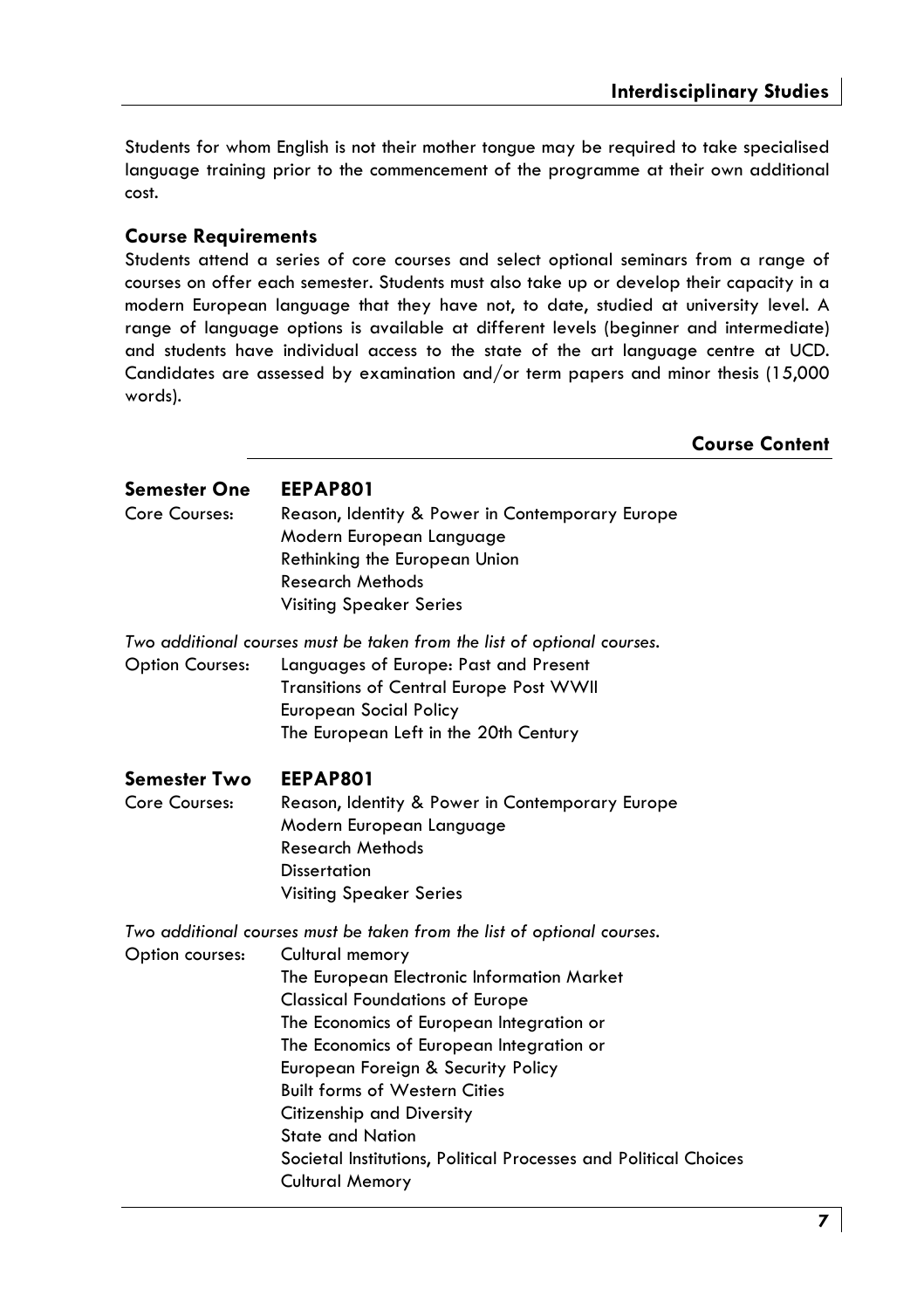## **University College Dublin**

Please note that some courses may not be available and additional courses may be offered in any given year. For the most up-to-date information please consult our web site at www.europeanstudies.ie

## **Application Procedure**

Further details and an application form may be obtained from:

The Institute Manager, Dublin European Institute, University College Dublin, Belfield, Dublin 4, Ireland.

Telephone: +353-1-716 7634 Fax: +353-1-269 2589 Email: dei@ucd.ie Website: www.europeanstudies.ie or www.ucd.ie/dei

## **Master of Arts (Religious Education) (MA)**

## **Course Description**

This course is a part-time two-year programme leading to the award of MA. The programme aims to equip students with the core skills needed to teach religious education at secondary level.

Lectures take place on Monday and Wednesday evenings from September to May.

## **Admission Requirements**

The normal entry requirement is a minimum Second Class Honours Grade II. Candidates with a pass degree and significant experience in the teaching of religion may be admitted. Candidates already qualified with a postgraduate qualification in Religious Education and having attained an overall grade of at least 60% may also be recommended for admission. All admissions are subject to approval by the Academic Council.

#### **Course Requirements**

Students take all modules and will be assessed by examination papers and by minor thesis. The minor thesis will be maximum 25,000 words on a theological or religious educational topic approved by the Department.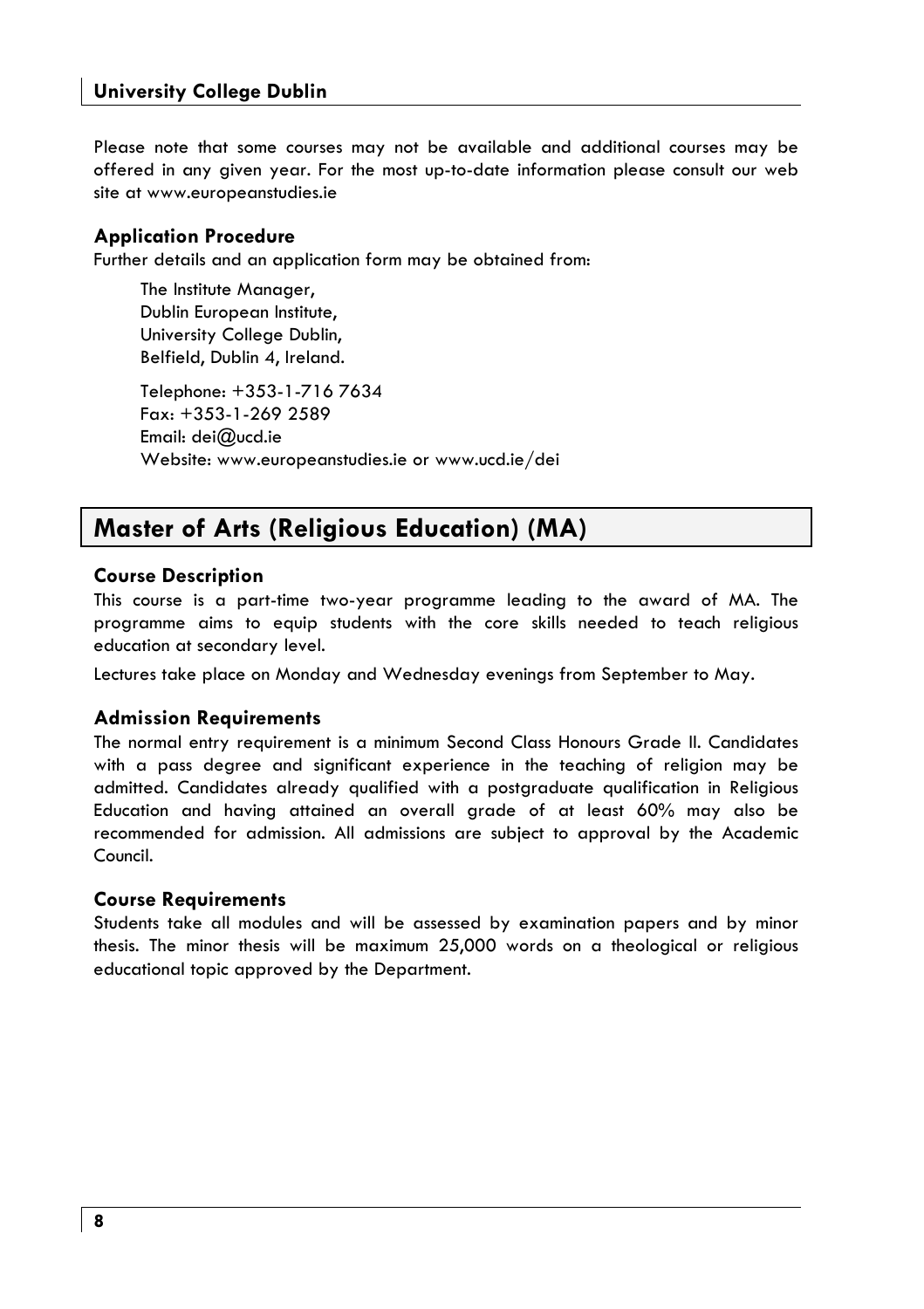## **Course Content**

## **Religious Education RE P106**

Religious Education Methodology

Expressions of human questioning in modern culture; the nature of human faith; challenges to religious faith today; skills and methods of teaching religious education.

History of Religious Education

The early Christian movement and its distinctive features within the historical, social, and religious context; religious and Christian identity today.

Contemporary Religious Education

The search for meaning and its expression in religion; the changing role of Religious Education.

## **Systematic Theology RE P107**

The Nature of Revelation

Theology and issues of personal faith; the concept and experience of revelation; the personal and communal search for God.

Jesus of Nazareth

Historical sources for evidence of the life of Jesus; the Gospels as documents of faith rather than history

The Image of Church as Faith Community

Characteristics and role of Church as facilitator of personal and communal faith; authority and leadership in the Christian Churches; Origins, qualities and purpose of Church structures.

## **Scripture** RE P108

Sacred Text and Believing Community

The Bible: translation and its impact on the text; literary genres in the Bible; the Bible as classic text and its impact on modern literature.

Origins and Destinies

Role of the Bible as sacred text and the understandings of the Bible as the Word of God; relationship between text and faith community; literature of the Bible and the language of symbol.

Anthropology and World Religions

Structure of human consciousness as a five-levelled integrated orientation towards selftranscendence and its expression in world religions.

# **Year 1**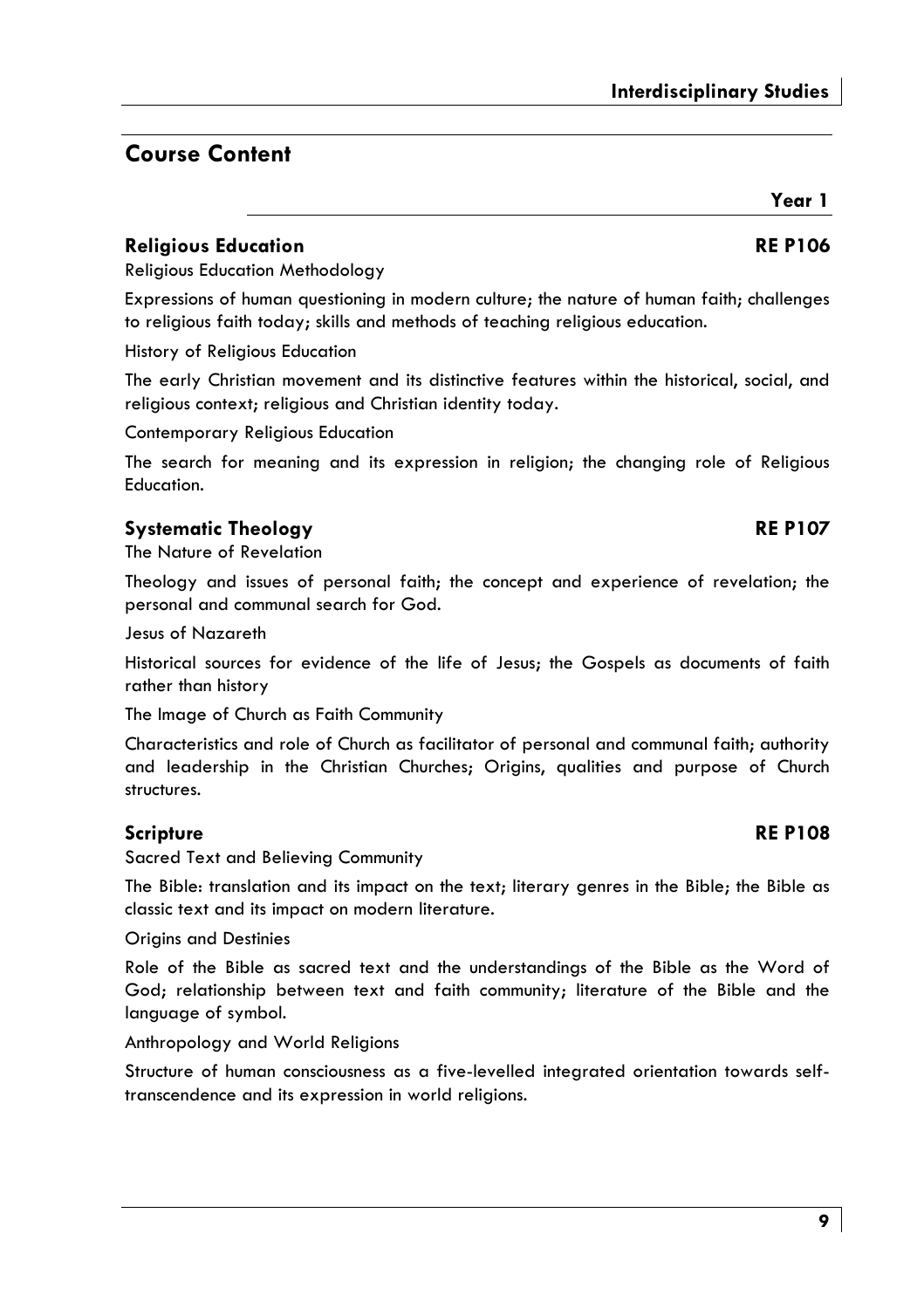## **Morality RE P109**

The Moral Challenge

Meanings of morality; the thinking of early civilisations on morality and morality as a human phenomenon; Christian morality; the relationship between morality and religion.

Questions of Life and Death

Moral and ethical discussions on subjects such as abortion, *in vitro* fertilisation, genetics, suicide, euthanasia and capital punishment, and how different Christian faiths have dealt with these moral issues.

**Liturav** 

Celebrating Faith

The human need to express belief and faith-experience; sign and symbol dimensions of religious expression; relationship between personal spirituality and communal expressions of faith; Christian tradition and sacrament as a religious concept and experience; ritual and symbol, prayer and worship in the Christian traditions.

## **Religious Education RE P208**

The Process of Religious Learning

Contemporary Religious Education in its personal, social and cultural historical contexts.

Religious Education Texts and Resource Material Skills involved in religious education; intellectual, imaginative and practical dimensions of faith; objectives and methods of religious education as an examination subject.

Different Faith Traditions & Religious Education

The community context of religion and faith experience; dynamics and structure that facilitate the maturing of faith; expressions of Christianity and their relationship to social endeavours; church structures; role of laity and pastors within changing cultural and institutional contexts.

## **Systematic Theology RE P209**

Gift and Sacrifice

Origins, development and elements of Christian worship; concepts and terminology of the Eucharistic doctrine.

Experience of God

Nature and function of grace and the religious experience; death and afterlife; the problem of evil.

The Question of God and World Religions

Comparative analysis of selected sets of symbols in history, comparison of sets of religious symbols as articulated in the major world religions.

**Year 2**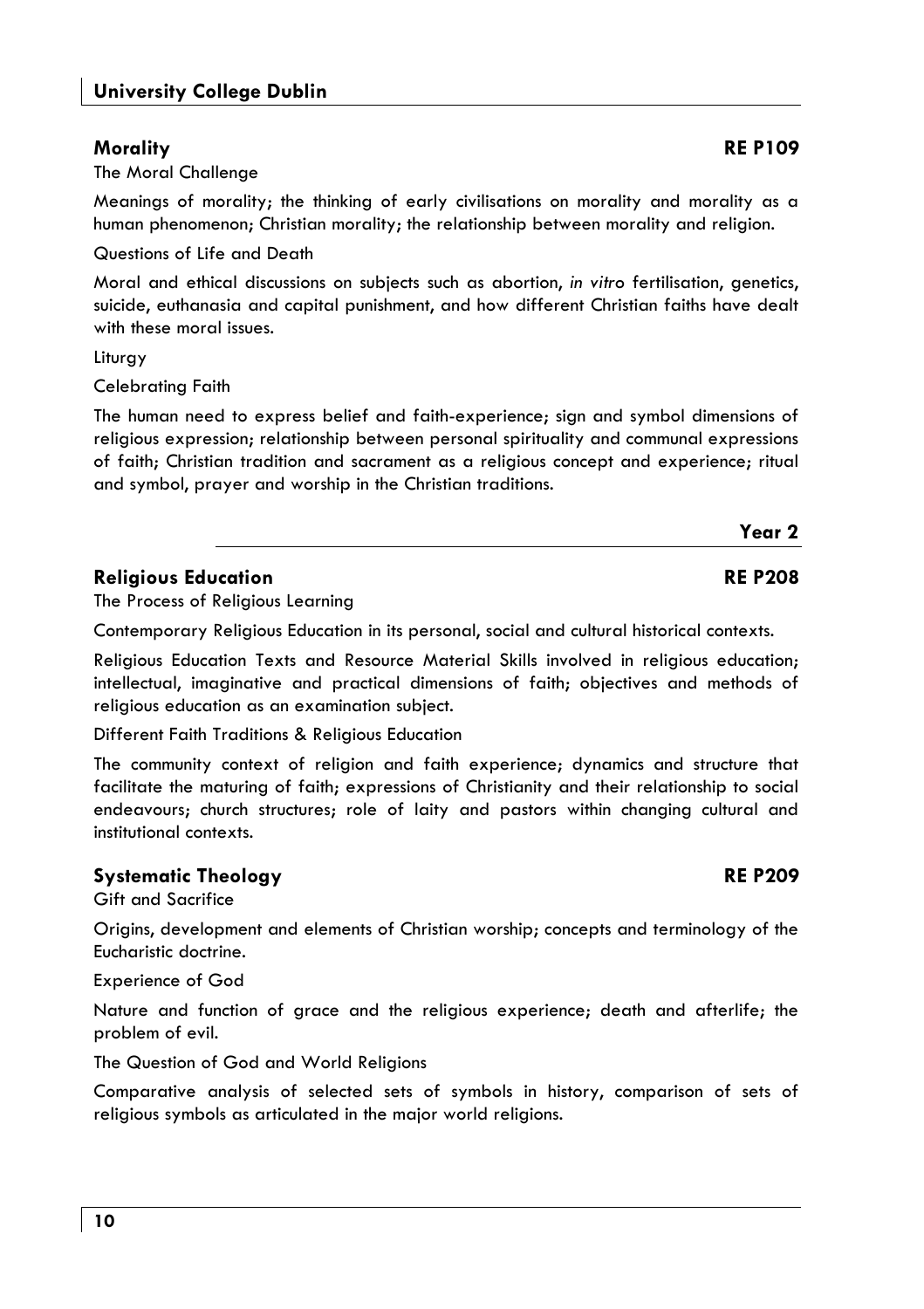Questions on the New Testament

Concepts and experiences of revelation and inspiration; criteria for selection of certain literature as divinely revealed; formation of the Gospels, oral and literary form.

The Good News

Structure and interpretation of the New Testament, Gospel and community, and the literary witness of a faith community; sacred writings of other major religious traditions.

**Spirituality** 

The Roots of Irish Spirituality and the Contemporary Situation

Historical and cultural contexts of spirituality; expressions of the spiritual dimension in a variety of cultures and contexts.

## **Morality RE P211**

Issues of Justice and Peace

Principles of social analysis; religious belief, commitment, and action for justice and peace. Contemporary Questions in Medical Ethics

Medical ethics; contemporary ethical questions and the response of various religious traditions.

Liturgy

Signs of Encounter

Sacrament as a religious concept, event and experience; religious celebration of human experience and vocation.

## **Application Procedure**

Application form and further details may be obtained from:

Admissions Office, University College Dublin, Michael Tierney Building, Belfield, Dublin 4, Ireland.

Telephone: +353-1-716 1426 Fax: +353-1-716 1070 Email: admissions@ucd.ie Website: www.ucd.ie/pgstudy

## **Scripture** RE P210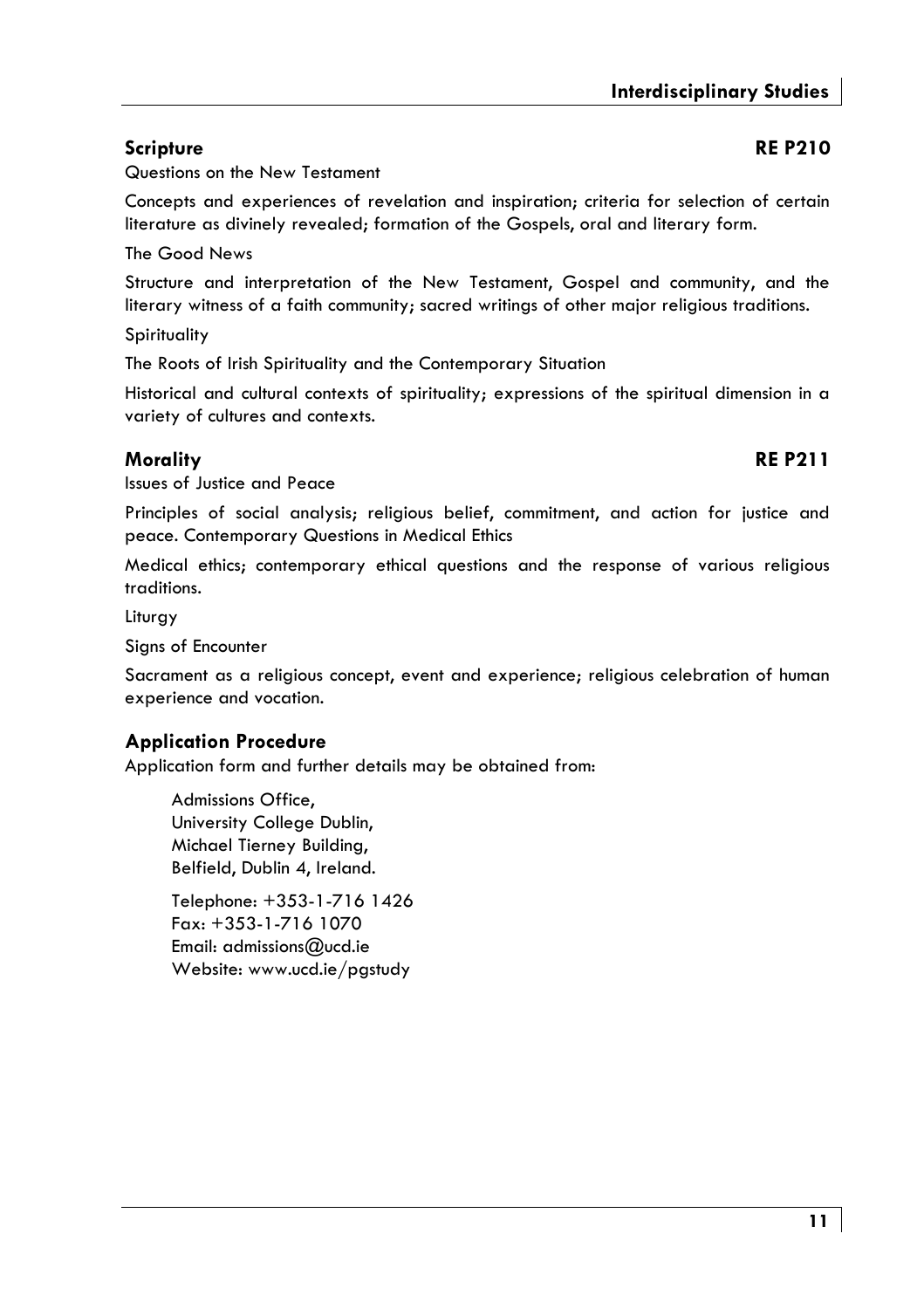## **Master of Arts (Women's Studies) (MA) IFMXF0014 full-time; IFMXP0013 part-time**

## **Course Description**

This is an interdisciplinary degree that draws on feminist theory, scholarship and politics to develop new and more profound understandings of gender relations and women's historical and contemporary experiences. Women's Studies critically explore the construction of power relations through the interaction of gender, class, sexuality, ethnicity and other social forces, and challenges inequalities through rigorous analysis.

## **Admission Requirements**

Applicants for entry to this course will be required to have the normal qualifications for entry to an MA Degree. Other applicants may be admitted to the degree if deemed to be equivalently qualified.

## **Organisation of Studies and Examination**

The degree may be taken full-time over one year or part-time over two years.

The course is divided into three components: Core Courses, Options, and Research. MA students must take three core courses and two options.

| 1. Core Courses:                                       |               |
|--------------------------------------------------------|---------------|
| Feminism: Theories, Politics and Practices             | WSP312        |
| <b>Feminist Research Methods and Perspectives</b>      | <b>WSP002</b> |
| Creative and Imaginative Practice                      | <b>WSP001</b> |
| 2. Options:                                            |               |
| Feminism, Sexuality & Politics in Contemporary Ireland | WSP016        |
| Women and Change in Irish Society, 1850-1950           | <b>WSP015</b> |
| Women in Early and Medieval Irish Sources              | <b>WSP310</b> |
| Lesbian Studies and Queer Culture                      | <b>WSP010</b> |
| The Art of Autobiography                               | <b>WSP005</b> |
| Women, the Visual Arts and Popular Culture             | <b>WSP004</b> |
| Women and Psychology                                   | <b>WSP009</b> |
| Writing Irishwomen's Lives                             | <b>WSP017</b> |
| Women, Inequality and Public Policy                    | WSP019        |
| <b>Feminist Perspectives on Globalisation</b>          | WSP018        |

*Options may vary from year to year subject to staff availability and student interest.* 

## *3. Research:*

MA students present a research dissertation (15,000 words).

Assessment of the degree is by means of course essays and a dissertation.

## **Application Procedure**

The closing date for applications is 1 May in the year for which entry is sought. Applications from overseas candidates should be received before 31 March of the year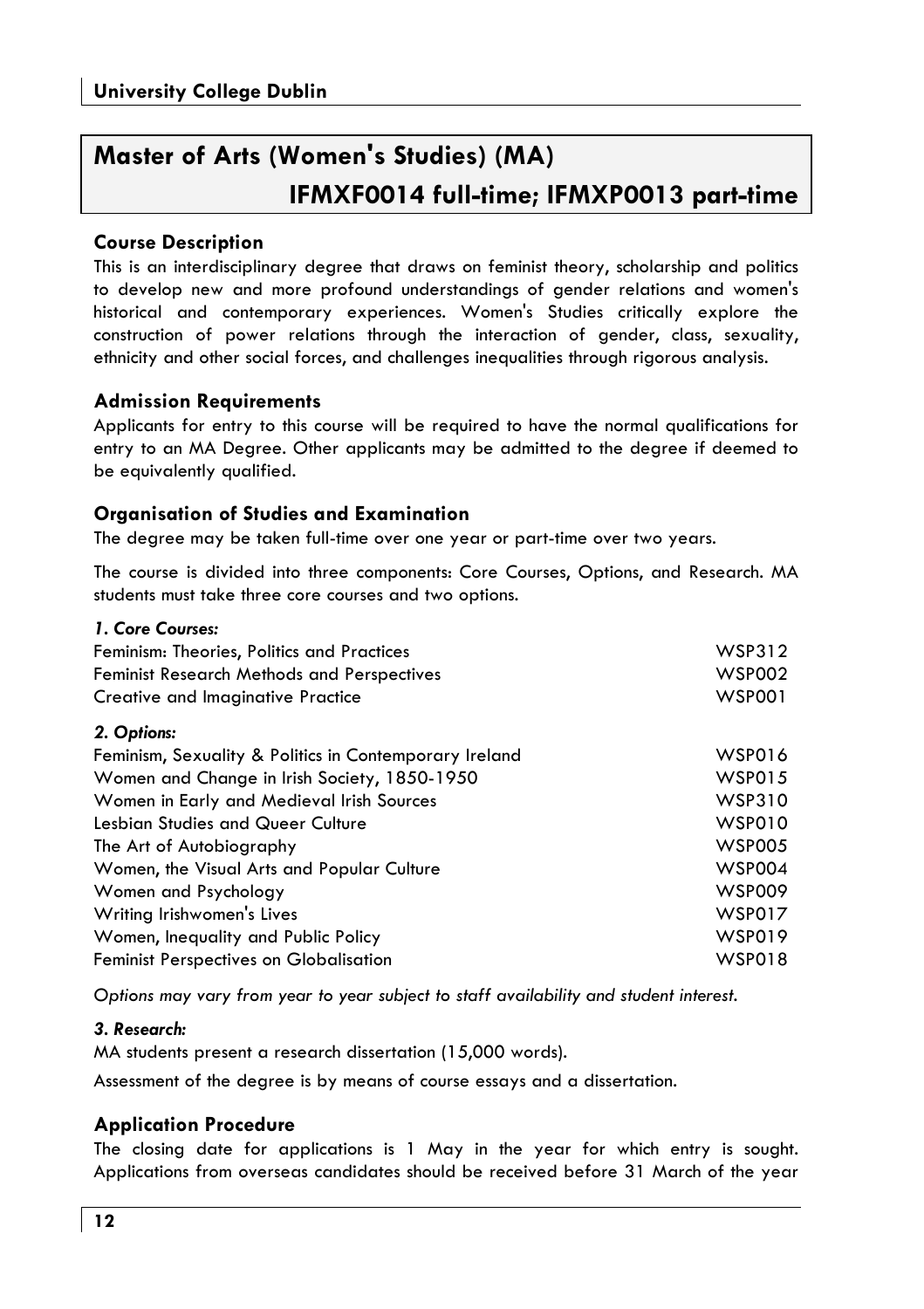of entry. Late applications will be considered strictly subject to availability of places. Application forms may be obtained from:

Ailbhe Smyth, Director, University College Dublin, Fax: +353-1-716 1195 Arts Annexe, **Email:** werrc@ucd.ie

WERRC, Telephone: +353-1-716 8571 Belfield, Dublin 4, Ireland. Website: www.ucd.ie/werrc

## **Master of Economic Science in European Economic and Public Affairs (MEconSc)**

## **IFMXF0009**

## **Course Description**

This programme is an intensive 12-month interdisciplinary programme focusing on the business, economic, legal and political aspects of European integration and the European Union. It is designed to provide graduates with strong analytical and research tools for working in a high level European environment and to equip them with a comprehensive expertise in contemporary European affairs and public policy within the context of the European Union. The programme has been undertaken by students who have gone on to work as corporate European Affairs specialists, consultants, business managers, officials within EU institutions, researchers, academics and national civil servants.

The design of this programme is thoroughly interdisciplinary involving Business, Economics, Law and Political Science. A weekly visiting speaker series ensures regular contributions from current and former high-level officials of the institutions of the European Union and from senior people from the public and private sectors with direct European involvement. The programme also includes two two-week study visits. In March of each year, participants in the Master's Programme spend two weeks in Brussels and in May, a twoweek study visit is made to the European University Institute in Florence.

The teaching staff is drawn from six departments in four faculties of the University. A dedicated Resource Centre for research on European Economic and Public Affairs is also available to students of the programme. This provides access to academic journals, research reports, textbooks, online databases and specialised periodicals.

## **Admission Requirements**

Applicants are normally required to have a good honours primary degree. Other applicants may be considered for admission to the degree programme if they are deemed to be equivalently qualified by virtue of proven academic aptitude and relevant work experience.

Students who did not major in economics are required to take an intensive course in Economics that is provided prior to the commencement of the programme to bring them up to the appropriate level. In addition, students for whom English is not their mother tongue may be required to take specialised language training prior to the commencement of the programme at their own additional cost.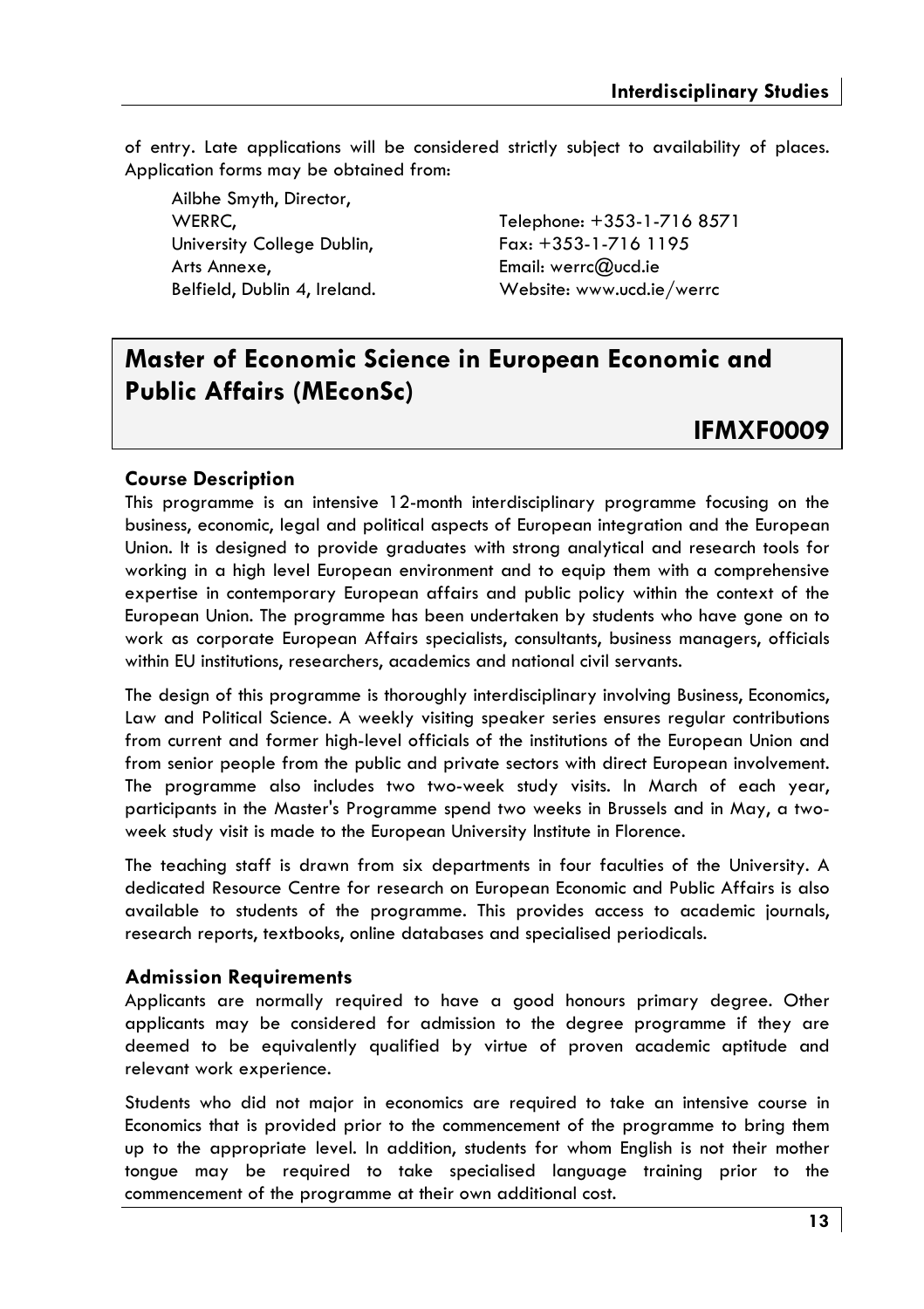## **Course Requirements**

Students take custom designed core courses from the Michael Smurfit Graduate School of Business, the Faculty of Law and the Departments of Economics and Politics. There is also a range of dedicated optional courses. Students also submit a specialised 15,000-word research dissertation and participate actively in two extended research visits: to Brussels and Florence.

Assessment is by written examinations and/or course work, minor thesis (15,000 words) and research-based term papers.

| <b>Course Content</b> |
|-----------------------|
|                       |

| <b>Semester One</b> | <b>EEPAP301</b>                                                 |  |  |
|---------------------|-----------------------------------------------------------------|--|--|
| Core Courses:       | <b>Management of Organisations</b><br>Business:                 |  |  |
|                     | Economics: International Trade Theory & Policy                  |  |  |
|                     | Policy and Polity in the European Union<br>Politics:            |  |  |
|                     | The Governance of European Constitutional Law<br>Law:           |  |  |
|                     | <b>Research Methods</b>                                         |  |  |
|                     | European Interdisciplinary Group Project                        |  |  |
|                     | Visiting Speaker Series Interdisciplinary Forum                 |  |  |
| Semester Two        | <b>EEPAP301</b>                                                 |  |  |
| Core Courses:       | Visiting Speaker Series Interdisciplinary Forum                 |  |  |
|                     | Study and research visit to Brussels (2 weeks in March)         |  |  |
|                     | Study and research visit to Florence (2 weeks in May)           |  |  |
|                     | <b>Research Methods</b>                                         |  |  |
|                     | <b>Dissertation</b>                                             |  |  |
|                     | European Interdisciplinary Group Project                        |  |  |
|                     | European Business Administration & Fundamentals of<br>Business: |  |  |
|                     | Finance                                                         |  |  |

*Three option courses must be taken; one must be taken from each discipline of Economics, Politics and Law.* 

| Option courses: |           | Economics: The Economics of European Integration                 |
|-----------------|-----------|------------------------------------------------------------------|
|                 |           | The Economics of EU Competition Policy                           |
|                 |           | Environmental Economics in a European Context                    |
|                 | Law:      | <b>EC Competition Law</b>                                        |
|                 |           | European Union Social Legislation                                |
|                 | Politics: | European Foreign & Security Policy                               |
|                 |           | Political Culture, Public Opinion & Democratic                   |
|                 |           | Participation in the EU                                          |
|                 |           | Citizenship and Diversity                                        |
|                 |           | <b>State and Nation</b>                                          |
|                 |           | Societal Institutions, Political processes and political choices |

Please note that courses may change from year to year. For the most up to date information please consult our web site at www.europeanstudies.ie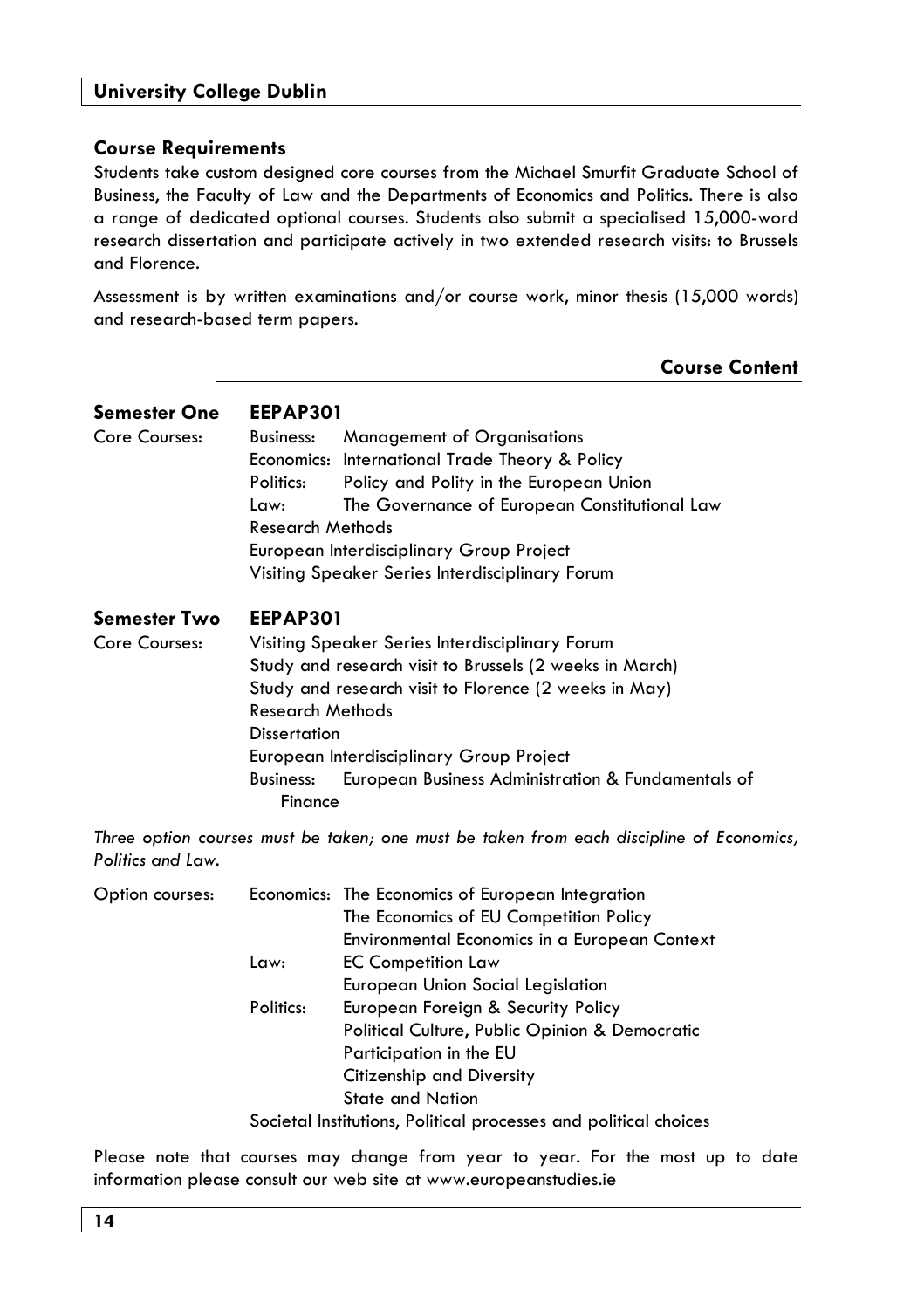## **Application procedure**

Further details and an application form may be obtained from:

The Institute Manager, Telephone: +353-1-716 7634 University College Dublin, Fax: +353-1-269 2589 Dublin European Institute, Email: dei@ucd.ie Belfield, Dublin 4, Ireland. Website: www.europeanstudies.ie or www.ucd.ie/dei

## **Master of Landscape Architecture (MLA)/Master of Landscape Management (MLM)/Higher Diploma in Landscape Studies (HDipLS)**

## **IFMXF0015/IFMXF0016/IFHDF0010**

## **Course Description**

This revised interdisciplinary programme in Landscape Studies now comprises three courses: a Master of Landscape Architecture, Master of Landscape Management and a Higher Diploma in Landscape Studies. The courses are offered over two years. Year one leads to a Higher Diploma in Landscape Studies. Students who attain honours in year one may proceed to the second year of the Master of Landscape Architecture or the Masters of Landscape Management.

Landscape Architects apply knowledge of natural and man-made elements, structures and living systems to design the functional, aesthetic and ecological aspects of the external landscape. The programme will provide a vocationally oriented education in landscape design, flexible to individual needs and encouraging independence of outlook. Landscape Architecture involves both art and science. Design Studio is central to the course. Particular emphasis is placed on the other arts. Students develop their ability in individual and group projects, set in real locations in Ireland and Europe.

Studio is taught by academic staff and by landscape architects and architects in practice.

The programme is fully accredited internationally by the European Foundation for Landscape Architecture.

## **Who should attend**

The course is aimed at

- Architects, and graduates in Architecture or Landscape Architecture who are seeking to extend their understanding of Landscape Architecture.
- Other professionals working in the built or natural environment for example planners, engineers, environmentalists.
- Highly qualified and able individuals with a demonstrated passion for landscape and experience in some of the main areas of the course.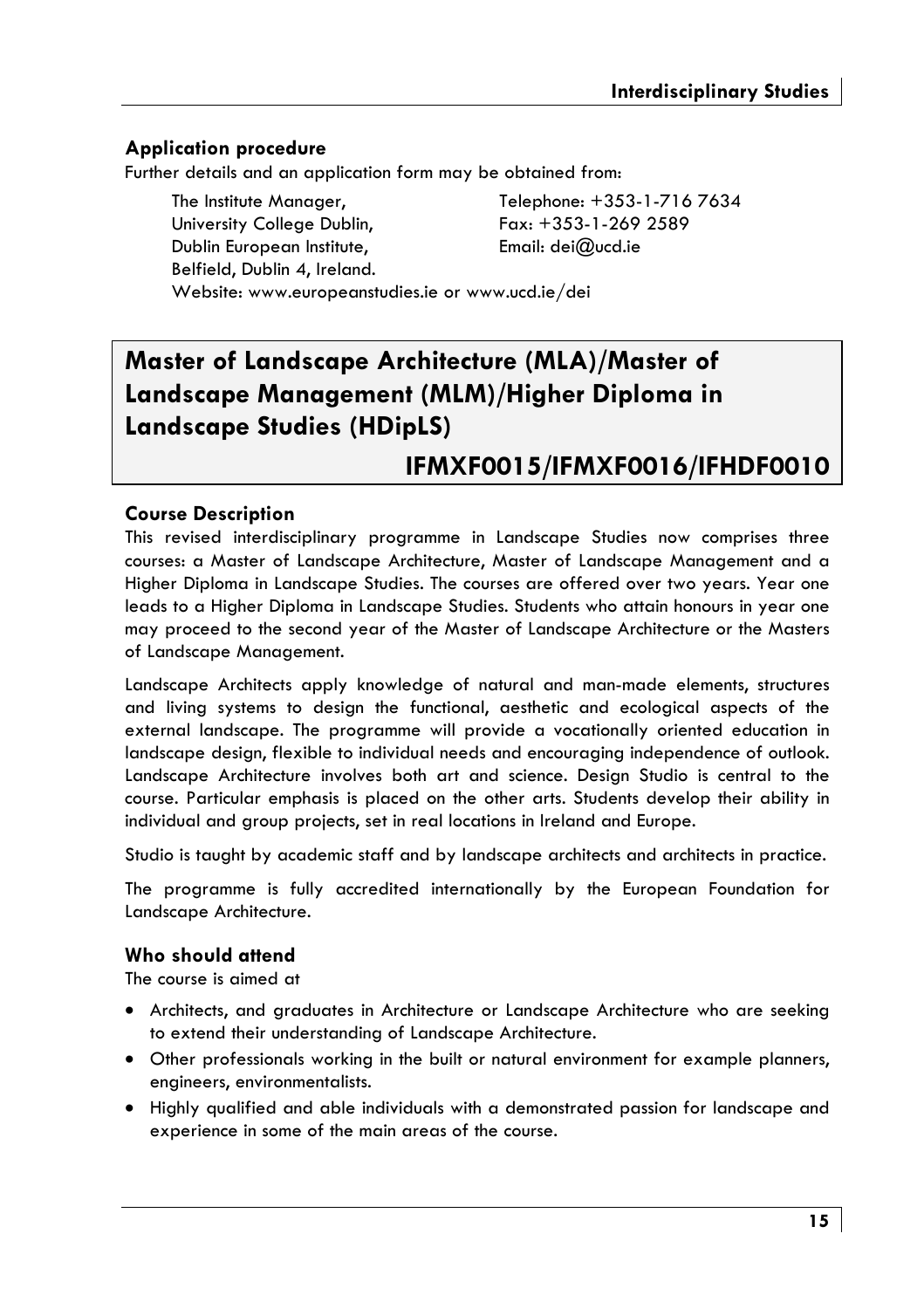## **Admission Requirements**

Applicants should have a primary degree (honours or equivalent) in Agriculture, Architecture or other appropriate disciplines, with suitable work experience. Applicants may be interviewed to assess suitability. A basic knowledge of art/ design is desirable.

The basic entry requirement to the second year is an honours level examination result in the first year of the MLA programme. Candidates with a BAgrSc (Landscape Horticulture) with a minimum of 2.1 in a design-based subject may be recommended for exemption of year one.

## **Course Requirements**

Course assessment is by written examinations, studio projects and minor dissertation. Field trips and intensive programmes related to Design Studio will also be on at least two long weekends each year. Students will also attend a Design Studio programme lasting up to two weeks in a European location in year two.

## **Course Content**

## **Part 1: Higher Diploma in Landscape Studies**

## **Landscape Science**

Soil Science; Landscape Ecology; Landscape Interpretation, Environmental Horticulture and Botany, Plant Materials.

## **Landscape Technology**

Surveying, Landscape Construction, Building Construction Workshop and Computer Aided Design.

## **Landscape Design Theory**

History of Designed Landscape, Landscape Architectural Theory and Environmental Sociology for Landscape Architects.

## **Landscape Design Studio**

Design Studio Projects Development.

## **Year 2: Masters of Landscape Architecture (MLA) and Landscape Management (MLM)**

## **Landscape Planning**

History of Development and Planning, Design of the Urban and Rural Landscape, Environmental Impact Assessment, Rural Development and Planning, Landscape Planning and Environmental Management.

## **Landscape Management**

Habitat Creation and Wildlife Management, Soft Landscape Applications, Landscape Management, Arboriculture and Managing Landscape Projects.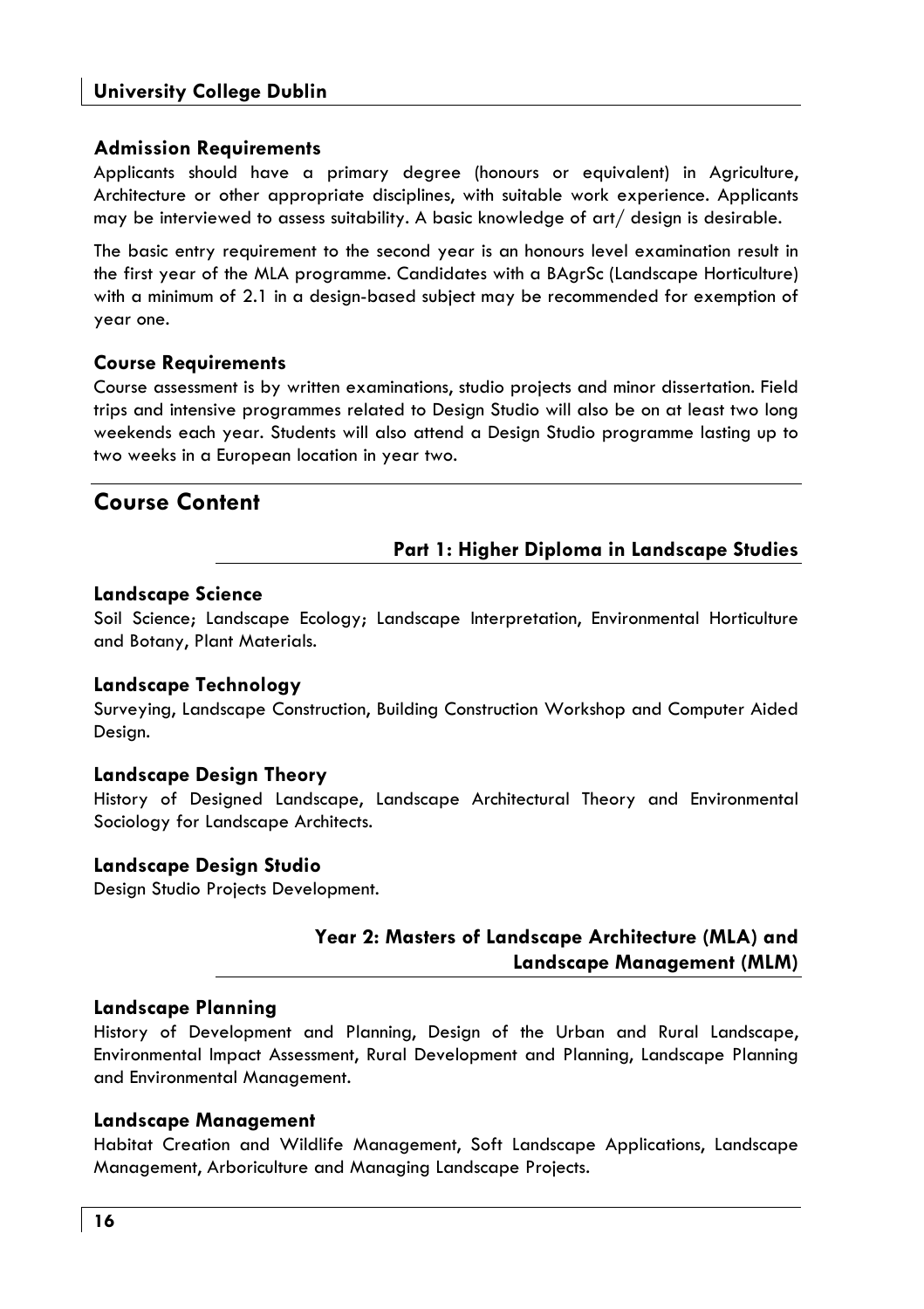## **Professional Practice and Planning Law**

Environmental and Planning Law and Professional Practice.

## **Landscape Design Studio (MLA only)**

Urban design, Regional Study and a Major Design Thesis: a studio project that is of sufficient scale to be worthy of developing over two semesters. This project will usually, though not inevitably be devised by the student.

## **Research Dissertation (MLA only)**

A written dissertation on a landscape architectural topic to be completed before the start of the Major Design Thesis.

## **Minor Research Dissertation (MLM only)**

A written dissertation on a landscape architectural topic to be completed before the start of the Major Dissertation Thesis.

## **Major Research Dissertation (MLM only)**

Major Research Dissertation.

## **Application Procedure**

For further information may be obtained from:

Centre for Continuing Professional Education, University College Dublin, Roebuck Castle, Belfield, Dublin 4, Ireland.

Telephone: +353-1-716 8712 Fax: +353-1-283 0669 Email: cpe@ucd.ie Website: www.ucd.ie/cpe

## **Master of Literature (Women's Studies) (MLitt)**

## **IFMRF0005**

The MLitt is a research degree that is awarded on the result of an assessment of a major thesis showing evidence of original research.

## **Admission Requirements**

Candidates may apply to register for the MLitt Degree if they hold one of the following:

- A BA Degree with at least Second Class Honours, Grade I in the subject of the MLitt (or in a relevant subject) and normally at least Second Class Honours, Grade II in the second subject.
- An MA in the subject of the MLitt (or in a relevant subject).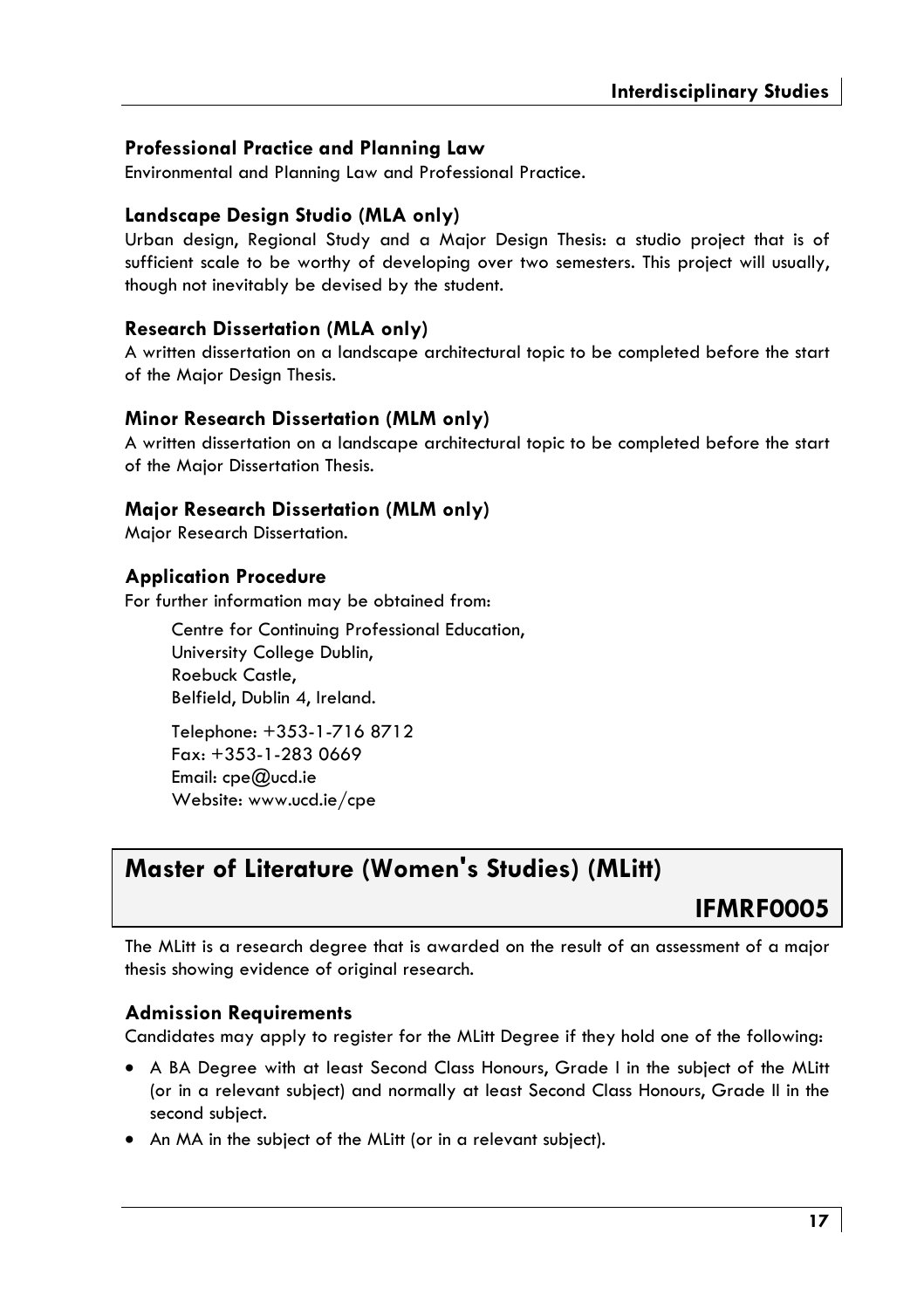## **University College Dublin**

Applicants must be recommended by the appropriate Professor, Head of Department or Board of Studies of a Centre and approved by the appropriate Faculty. Prior to admission, all candidates must submit a research proposal and have it approved by the appropriate Professor, Head of Department or Board of Studies of a Centre.

## **Organisation of Studies**

Candidates for the MLitt will work under the direction of a Supervisor appointed by the Head or Board of Studies of a Centre (as applicable) and attend such courses as the Supervisor may decide. The normal period of registration is six terms.

Candidates are not permitted to register for the MLitt while engaged on any other course.

They are required to report regularly to the Head or Supervisor assigned to them.

#### **Assessment**

Candidates for the MLitt are assessed by a Board composed of at least one external and one internal examiner. In addition to the assessment of the thesis, normally 40,000- 60,000 words, there may be an oral examination on the subject matter of the thesis if the examiners so decide.

Candidates are required to submit their theses after a minimum of three terms and a maximum of nine terms after registration. Candidates must comply with University regulations on the dates for submission of theses.

## **Awards**

The MLitt is awarded or withheld. In the case of exceptionally good performance, however, the degree may be awarded 'With Distinction' (equivalent to First Class Honours).

## **Transfer to PhD**

Candidates may, on application, be permitted by the Faculty to transfer registration to a PhD Degree after a minimum of three terms, subject to letters of recommendation from the appropriate Head of Department or Board of Studies of a Centre in support of the candidate and of the topic for doctoral research.

## **Application Procedure**

The closing date for applications is 1 June in the year for which entry is sought. Applications from overseas candidates should be received before 31 March of the year of entry. Late applications will be considered strictly subject to availability of places. Applications may be obtained from:

Ailbhe Smyth, Director, University College Dublin, Fax: +353-1-716 1195 Arts Annexe, Email: werrc@ucd.ie

WERRC, Telephone: +353-1-716 8571 Belfield, Dublin 4, Ireland. Website: www.ucd.ie/werrc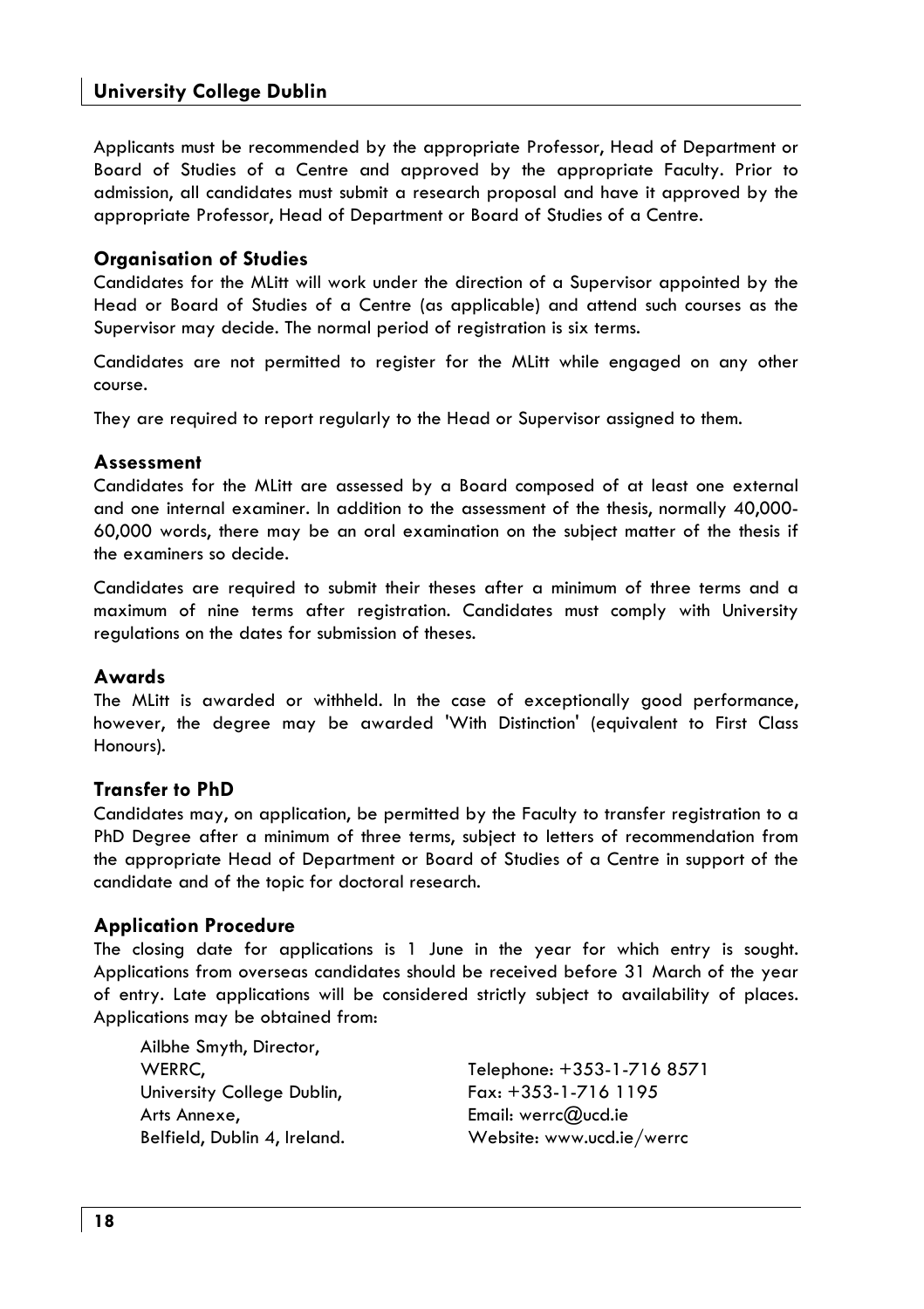## **Master of Science (Development Studies) (MSc)**

## **Course Description**

The Degree of Master of Science (Development Studies) provides participants with an interdisciplinary understanding of the process of development and with a range of skills to enable them to work effectively in the field. The programme is designed to develop participants' existing skills by critically evaluating these from the perspective of a number of disciplines. The programme is structured to suit the needs, both of recent graduates who have taken a degree in a relevant discipline – such as Economics, Sociology, Geography, History, Politics, Agriculture – and more mature graduates who are working in development agencies or who have returned from assignments in developing countries and wish to broaden their range of skills and their understanding of the development process.

## **Mode I: Master of Science (Development Studies) by Thesis**

This degree is usually completed over a two-year period in the course of which candidates will produce a substantial piece of academic research on a relevant topic. The Centre's Admissions Committee assesses all candidates. Arising from this assessment a tailored programme of work is devised for each student taking account of his or her knowledge, skills base and research interests. Students are encouraged to attend lectures for those courses (see below) that are of relevance to their research area.

## **Admission Requirements**

Candidates will normally hold either a postgraduate qualification or a Second Class Honours, Grade One degree in a relevant discipline combined with a minimum of five years' work experience in a relevant field.

## **Mode II: Master of Science (Development Studies) Taught Programme**

## **Full-time: IFMXF0017 Part-time: IFMXP0017**

Courses begin in September each year. This programme can be taken on a full-time basis extending over a 15-month period or as a two-year part-time programme. All lectures on both the full-time and part-time options take place between the hours of 10am and 7pm. Students are required to complete four courses from the list below, one of which, *Economic Development*, is a core course. The precise combination of courses to be taken by each student will be tailored to individual backgrounds and needs, and choices will be made only after consultation with the Programme Director. Those who lack an adequate background in Economics are also required to take the course in *Principles of Economics* during the first semester. All candidates must write a thesis under the direction of a supervisor. To assist with this every student is required to take a course in *Research Methodology.* Students are encouraged to base their dissertations on topics of direct professional concern to themselves.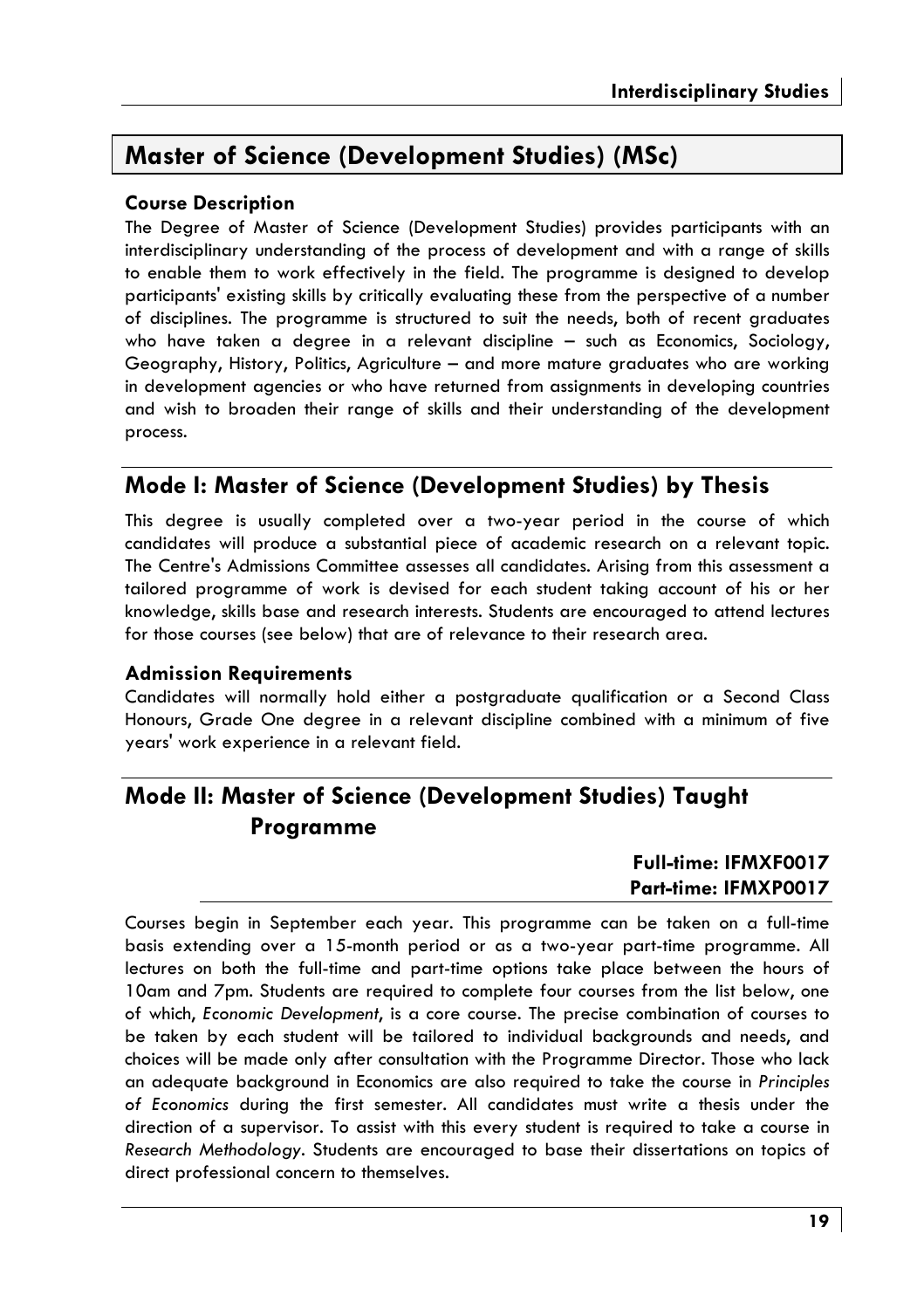## **Admission Requirements**

Applicants are normally expected to hold a good honours degree in a relevant discipline. Postgraduate and work experience are taken into account where this is deemed to be appropriate

## **Economic Development Communist Communist Communist Communist Communist Communist DEV P010/DEV P302**

This course examines the main concepts, schools of thought, existing and emerging strategies of development as these relate to developing countries and transitional economies. Topics include: theories of growth and development, poverty reduction strategies, and the institutional and financing framework for development.

## **Agriculture and Rural Development DEV P011/DEV P303**

This course provides students with the knowledge and skills to critically analyse agricultural and rural development policies and approaches in developing countries. It covers topics such as rural poverty, traditional agricultural systems, rural livelihoods and models of agricultural development. Students will analyse agricultural policies in areas such as land tenure systems, rural labour and credit markets, inputs and pricing, marketing etc. The course also explores famines, food security and gender issues. The agricultural and rural development strategies of national and multilateral agencies are also examined.

## **Global Politics and Economy DEV P014/DEV P305**

This course offers multidisciplinary perspectives on a range of topics. These include concepts and theories in international relations and international political economy; nation-states, regional and global organisations; globalisation, global governance, failed states and the 'right' of humanitarian intervention.

## **Politics of Development CEV PO20/DEV P310**

This course introduces students to the concepts, theories and key themes in the politics of the developing world. It explores colonialism and the nature of the post-colonial state. Issues confronting the contemporary state are examined; these include ethnicity, religion, gender, democratisation and human rights.

## **Development Management Communication CEV PO21/DEV P311**

This course explores all stages involved in the identification and implementation of projects and programmes. This course deals with the organisational and managerial contexts underpinning project cycle management, project appraisal, planning, monitoring and evaluation. As well as analysing theories and concepts, lectures explore practical aspects of project management including integrating a rights-based approach into development management, and experiences of building partnerships in development management.

## **The Middle East and Africa DEV P022/DEV P312**

This course offers a detailed examination of the Middle East and sub-Saharan Africa. The emergence of the post-colonial order, the nature and role of the post-colonial state, gender, democratisation and civil society are among the topics covered.

# **Course Content**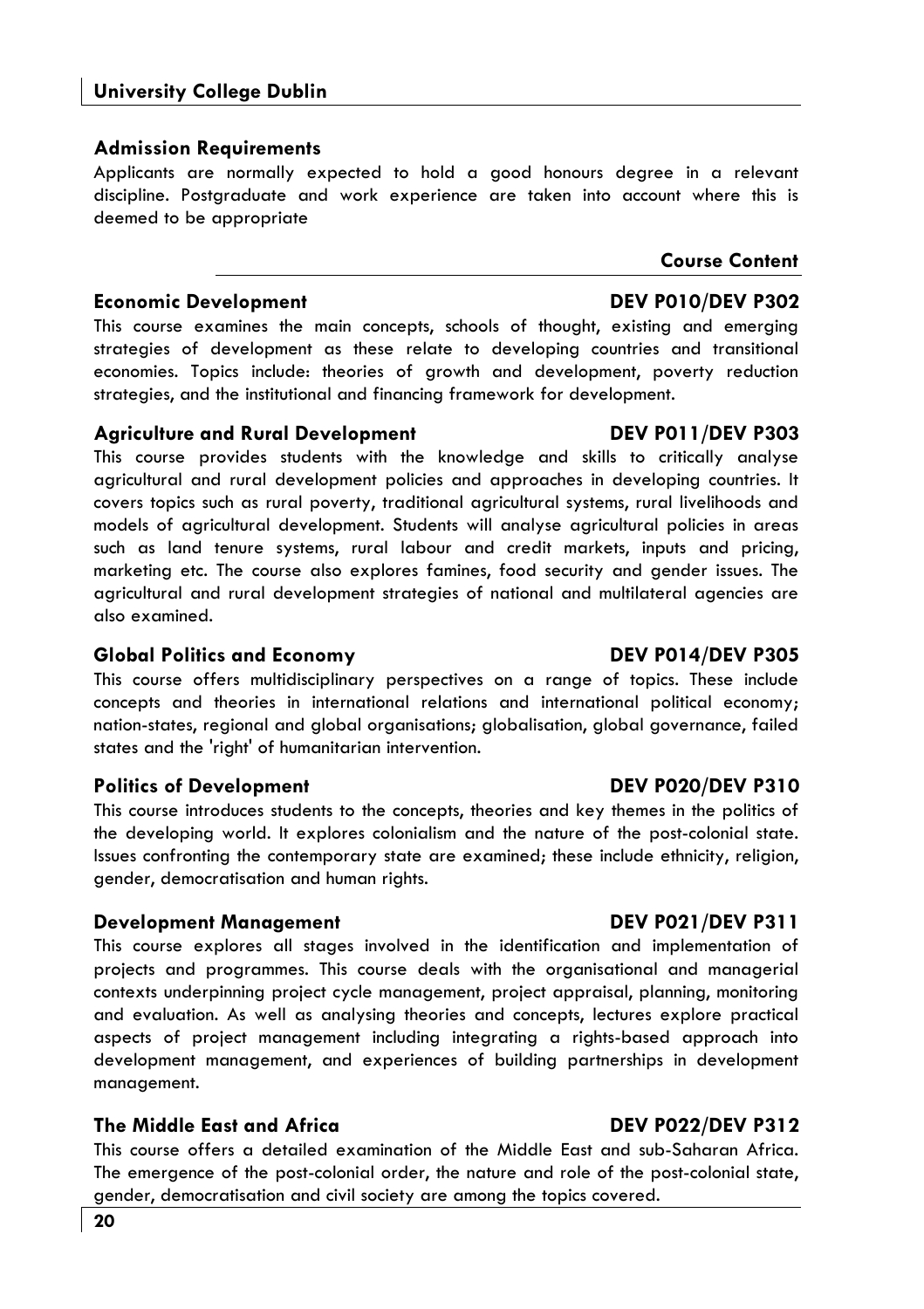## **Research Methodology and Minor Thesis DEV P009/DEV P301**

This course provides students with detailed knowledge of the concepts, theories and methodology of setting up research projects. Students examine various approaches to quantitative data analysis and qualitative data collection methodology. They are familiarised with the use of statistical packages such as SPSS for windows and receive guidance for their minor thesis from the design stage through to its final submission.

## **Introduction to Anthropology: Local and Global Cultures Seminars DEV P023/DEV P313**

*Note: Not all of these subjects will necessarily be offered every year.* 

## **Application Procedure**

Application forms and further information may be obtained from

The Administrator, University College Dublin, Fax: +353-1-716 1121 Room 512, Library Building, Email: dev.studies@ucd.ie

Centre for Development Studies, Telephone: +353-1-716 7625 Belfield, Dublin 4, Ireland. Website: www.ucd.ie/cds

Completed application forms accompanied by university transcripts, should be returned to the Programme Director, Development Studies at the above address by April 16.

## **Master of Science (Developmental Disabilities) (MSc) IFMXP0010**

## **Course Description**

The MSc in Developmental Disabilities is a one-year taught course. During this year students are required to complete a minor thesis of approximately 15,000 words. The thesis may take the form of a field or case study, behavioural or archival studies, service evaluation study or empirical study.

This course is for students who wish to deepen their competence and understanding of a research topic relevant to their field of practice. Successful applicants will be expected to carry out research independently with supervision.

## **Admission Requirements**

The course is open to candidates who have achieved a Second Class Honours grade in the Higher Diploma in Developmental Disability Studies. Prospective applicants should contact the Centre to discuss their proposed area of research for the dissertation. All applicants are submitted to the Board of Studies and Academic Council for approval. Please note that admission in a given year will depend on the availability of suitable supervision. Applicants for these courses will be interviewed on receipt of completed application.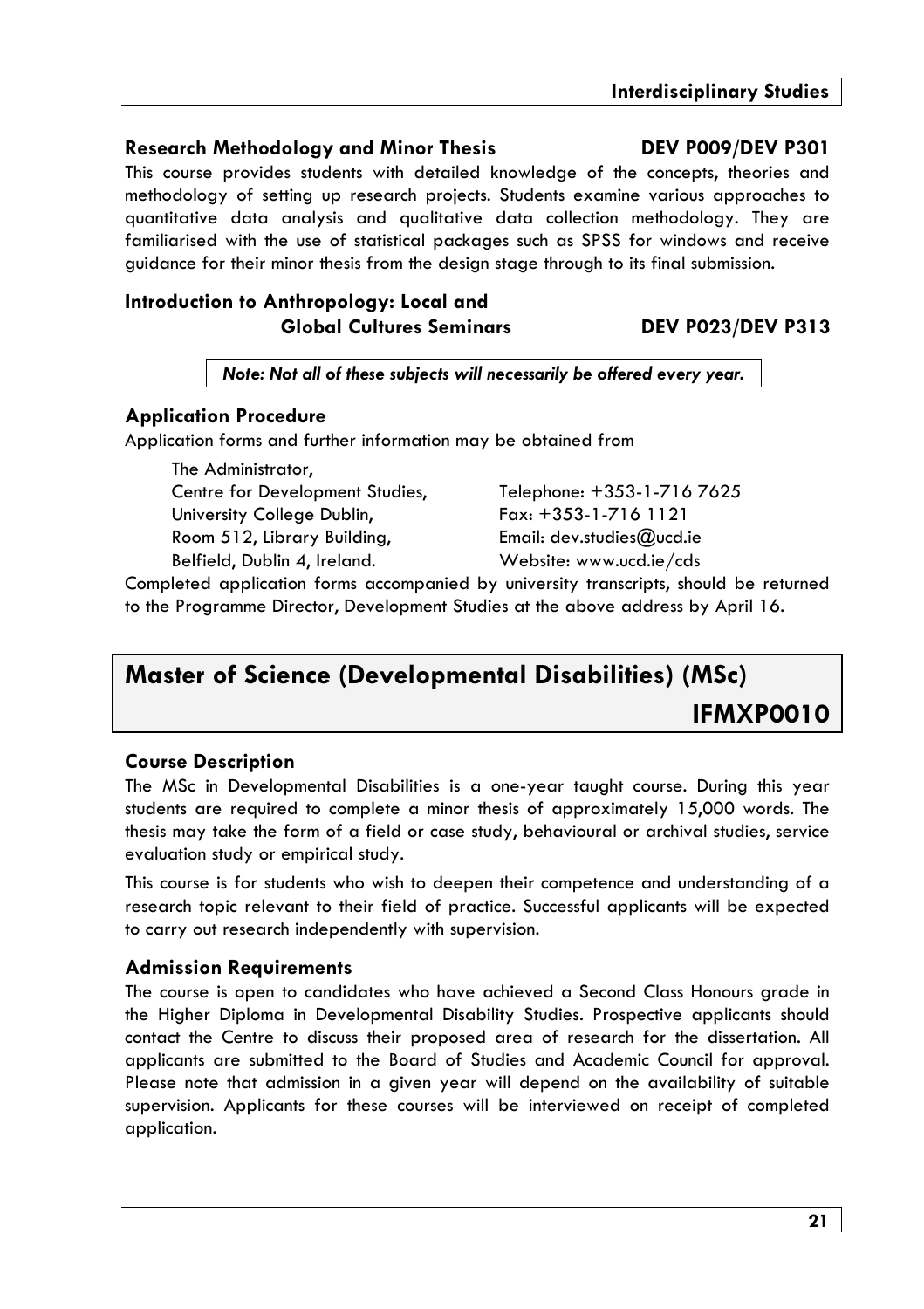## **Course Requirements**

The award of this degree is based on the results of two years of part-time study and research. The first year comprises the Higher Diploma in Developmental Disability Studies (q.v.), which must be passed overall with a grade not less than Second Class Honours. The second year comprises a supervised research project, tutorials and other appropriate academic exercises. It is assessed on the basis of a written dissertation. The degree award is undifferentiated.

## **Application Procedure**

Application forms and further information may be obtained from:

Marie O'Connor, Centre for Disability Studies, John Henry Newman Building, Fax: +353-1-716 8568 University College Dublin, Email: cds@ucd.ie Belfield, Dublin 4, Ireland. Website: www.ucd.ie/include

Room D-004B, Telephone: +353-1-716 8333

## **Master of Science (Disability Studies) (MSc)**

**IFMRF0004** 

## **Course Description**

The MSc in Disability Studies is an interdisciplinary research degree, incorporating the former MSc in Developmental Disabilities (Mode I) and the MSc in Disability Management. Students prepare a major thesis under the supervision of an approved academic supervisor. On completion of the thesis, it is examined by internal and external examiners.

## **Admission Requirements**

Graduates from cognate disciplines who can demonstrate research capacity, and who have their applications approved by the Board of Studies and Academic Council.

## **Course Requirements**

This is research Master's degree, and the award is undifferentiated. Candidates are required to submit a written dissertation, which is the result of at least one academic year's full-time research.

## **Application Procedure**

Application forms and further information may be obtained from:

Marie O'Connor, Centre for Disability Studies, Room D-004B, Telephone: +353-1-716 8333 John Henry Newman Building, Fax: +353-1-716 8568 University College Dublin, Email: cds@ucd.ie Belfield, Dublin 4, Ireland. Website: www.ucd.ie/include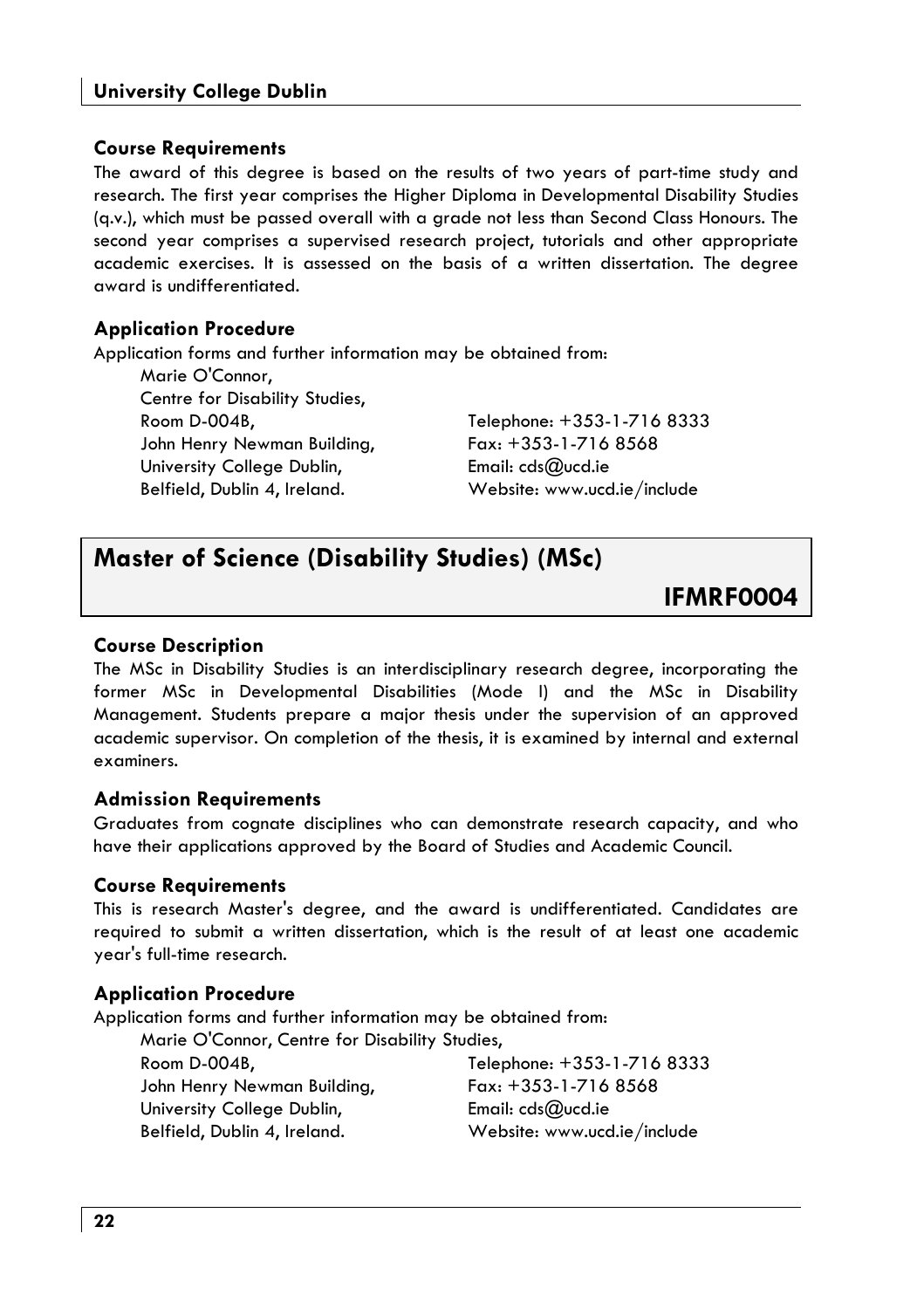## **Master of Science (Equality Studies) (MSc)**

## **Course Description**

The degree of Master of Science (Equality Studies) is an inter-faculty degree programme, taught by staff from the Faculties of Interdisciplinary Studies, Human Sciences and Arts. It is designed to cultivate a pluridisciplinary appreciation of equality issues of both national and international significance and to explore their interrelationship.

Courses commence in September of each year and may be taken on either a full-time or part-time, evening basis. The full-time Master's Degree programme extends over a period of twelve months, and the part-time programme extends over a period of twentyfour months (evening based).

## **Admission Requirements**

Applicants will normally be required to have a Second Class Honours, Grade II degree or equivalent. Before being accepted onto the Master's Degree programme, candidates must satisfy the Academic Council that they are academically equipped to pursue the programme. Candidates may be required to undertake a preparatory course if they are not deemed by the Academic Council to be sufficiently qualified to undertake the programme. It is desirable that candidates should have worked or studied in the fields of equality, social justice, development or human rights.

## **Course Requirements**

From September 2004, students will be required to register for Mode I or Mode II Master of Science (Equality Studies) degree. Both formats are of equal standing. Mode I is most suitable for people who wish to undertake a reasonably substantial research project for their degree while Mode II is more suited to those who are principally interested in doing a Master's degree by course work.

## **Mode I: MSc (Equality Studies) by course work, examination and research (thesis)**

Students take 6 core subject areas (of which 5 are assessed), two optional subject areas for audit and a 15,000-20,000-word thesis. Students will also be required to undertake a more extensive course in research methodology oriented to developing both empirical and theoretical research skills for their theses.

## **Mode II: MSc (Equality Studies) by course work, examination and research**

## **IFMXF0018/IFMXP0018**

Students take 6 core subject areas and 3 optional subject areas for assessment and 1 optional subject area for audit. Students will also be required to undertake a basic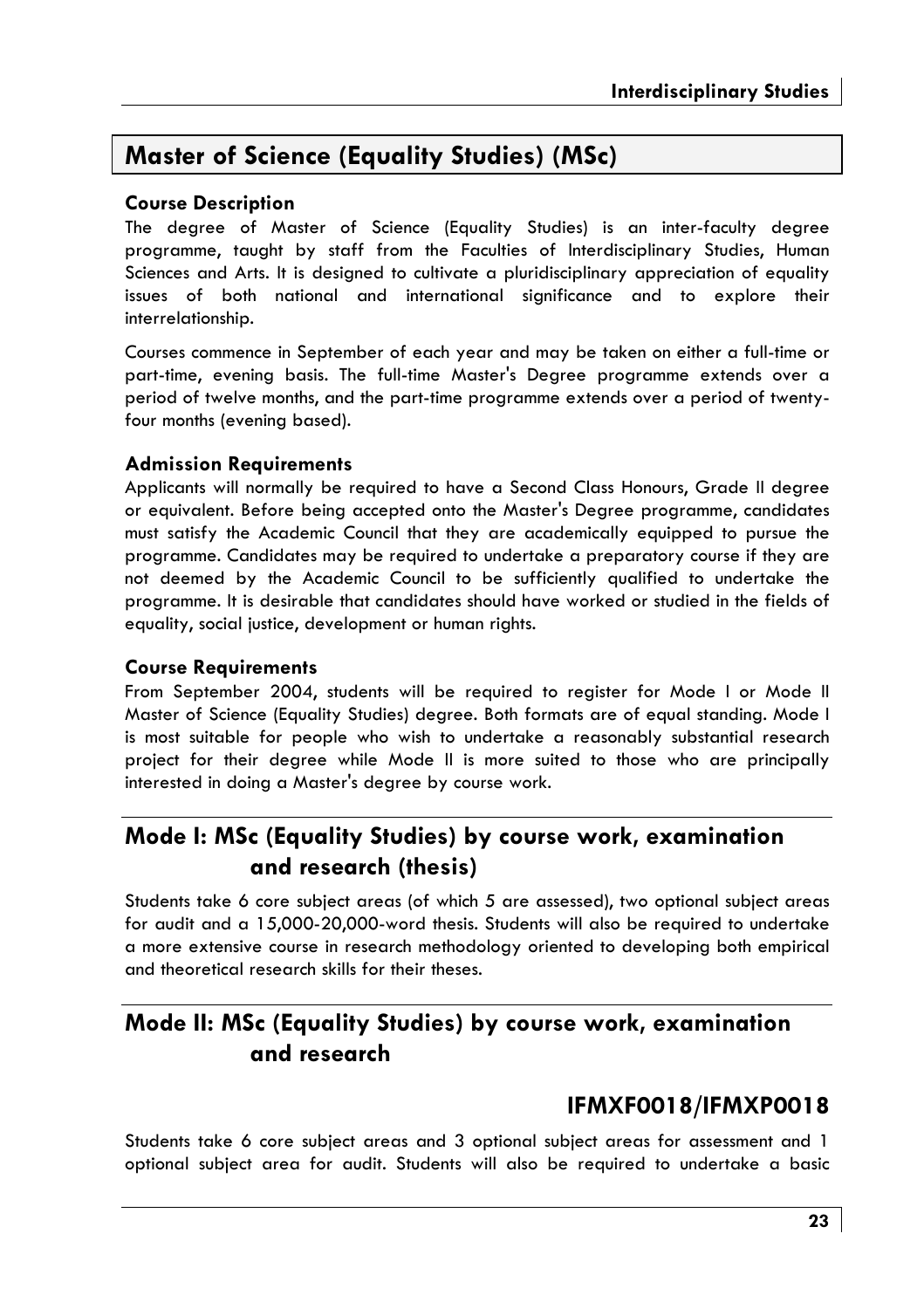## **University College Dublin**

course in research methodology related to developing skills for preparing essays/projects for the different courses.

## **Course Content**

The programme of study will be as follows:

## **Equality and the Law EQUL P023**

This course critically engages with the main tenets of Irish constitutional law and models of equality employed at legislative level. It seeks to examine the interplay between the legal and other contexts in which inequality is both generated and challenged. A core theme is the potential of rights and legal strategies generally to effect social change.

## **Sociology of Inequality EQUL P002**

The aim of this course is to provide insight into the sociology of inequality. The course offers an introduction in a number of sociological approaches to understanding social inequality, specifically through the lens of differentiation, stratification, class formation and consciousness and social mobility. The course will provide an understanding of how the sociological approach to the study of inequality can interact with, and complement, inequality research by other disciplines. It will present a systematic insight into the social mechanisms underlying much of the analysis of equality and inequality in sociology and beyond. While the primary focus is on contemporary research in the sociology of inequality, considerable reference will be made to classical sources.

## **Economics of Social Policy EQUL P003**

In this course an economic framework for social policy is presented. Social policy is taken to cover income maintenance, health services, education and housing, and issues relating to taxation, poverty reduction and income distribution. We examine the rationale for state involvement in the economy, distinguishing between equity and efficiency reasons, and explore the extent to which such objectives are met, and if, and when, they conflict. The course also looks at the role of market forces and state policies in the generation of equality/inequality in Ireland.

## **Economics of Development Construction EQUL P004**

This course aims to provide participants with an awareness and understanding of some of the principal issues that face developing countries. While the primary focus of the course is on economic factors, it stresses throughout the inter-related nature of social, political, cultural and economic components of the development process and deals with such issues as the concept and measurement of development, theoretical perspectives on economic development, trade, aid, debt and structural adjustment in developing countries.

## **Feminist Theory and Practice EQUL P005**

The aim of the course is to develop students' understanding of feminist perspectives on equality issues. Its principal objective is to develop a deep understanding of feminist epistemological standpoints on issues of egalitarian significance. Understanding will be

**Compulsory Courses**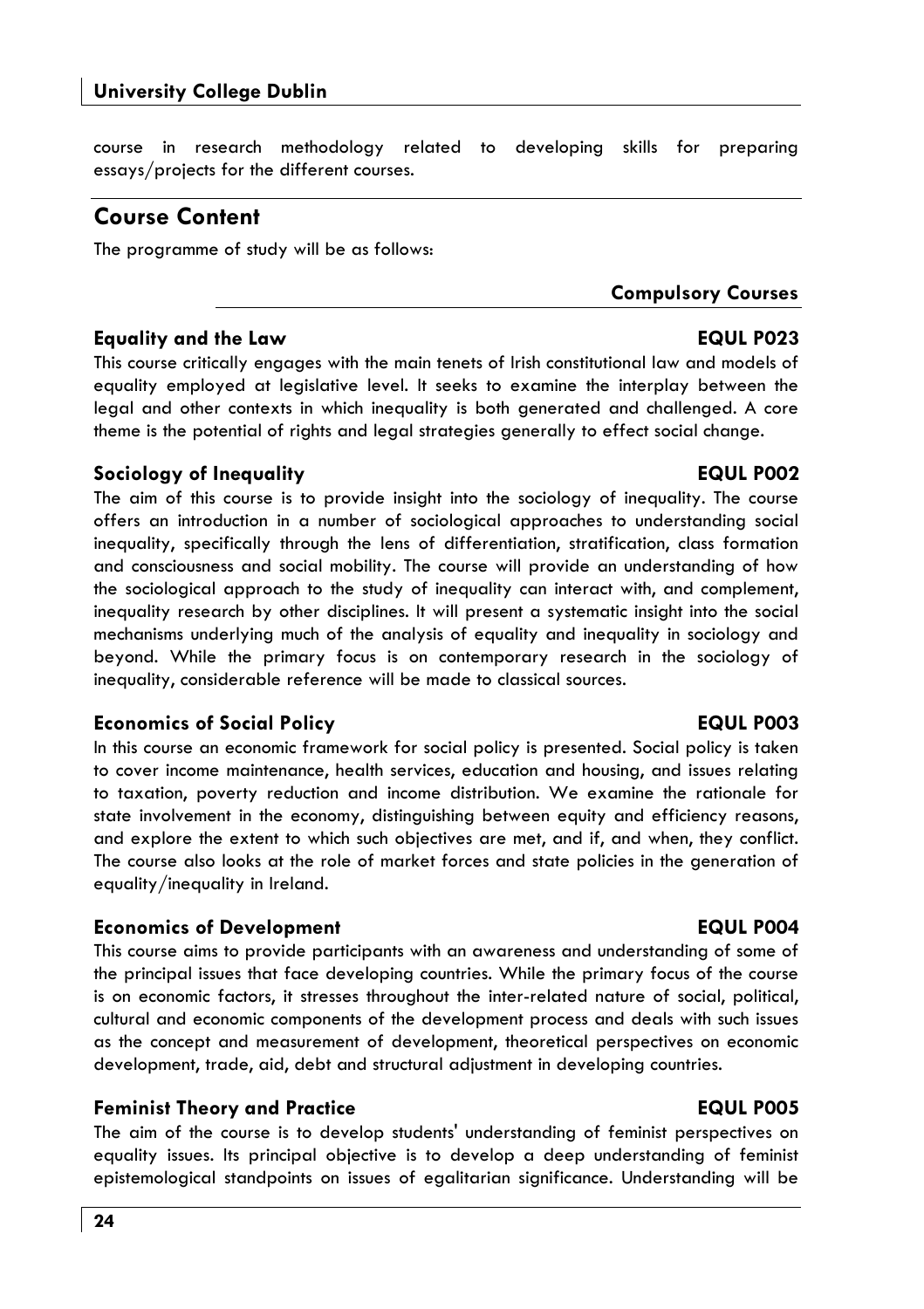developed through the analysis of how different social structures and institutions impact on women and men, as well as how women and supportive men can become agents of egalitarian change.

## **Egalitarian Theory and Practice EQUL P008**

## This is a set of discussions based on readings. Issues discussed include: What are equality studies? What is equality and can it be justified? How can we apply egalitarian ideas in practice? What are the best strategies for achieving social change?

## **Optional Courses in 2004/5\***

| Ageism (supported by Age and Opportunity)                |           |
|----------------------------------------------------------|-----------|
| <b>Comparative Economic Systems</b>                      | EQUL P012 |
| Disability Issues and Equality                           | EQUL P013 |
| <b>Equality and Education**</b>                          |           |
| <b>Sexualities</b>                                       |           |
| Gender and Development (supported by                     |           |
| Development Co-operation Ireland)                        | EQUL P015 |
| Gender, the Law and the Legal System in Ireland          |           |
| Language, Power and Equality                             | EQUL P017 |
| Equality and the International Protection of Minorities  |           |
| Majority/Minority Relations in Northern Ireland          |           |
| (with Politics Department)                               |           |
| Political Theory of Equality                             |           |
| Racism and Anti-racism                                   | EQUL P019 |
| The Social and Ecological Context of Unequal Development |           |
| (supported by Development Co-operation Ireland)          |           |
| Women, Popular Culture and the Visual Arts (with WERRC)  |           |

All students are offered a course in computer skills.

Further information is available on the Equality Studies Centre website at www.ucd.ie/esc

## **Application Procedure**

Application forms and further information can be obtained from and returned to:

The Equality Studies Centre, University College Dublin, Room 510, Library Building, Belfield, Dublin 4, Ireland.

Telephone: +353-1-716 7104 Fax: +353-1-716 1107 Email: equality@ucd.ie Web site: www.ucd.ie/esc

<sup>\*</sup> The range of optional courses offered will be subject to staff availability and student interest.

<sup>\*\*</sup> While social class is a central issue in this course, other issues of gender, disability, sexuality, age etc. are also addressed.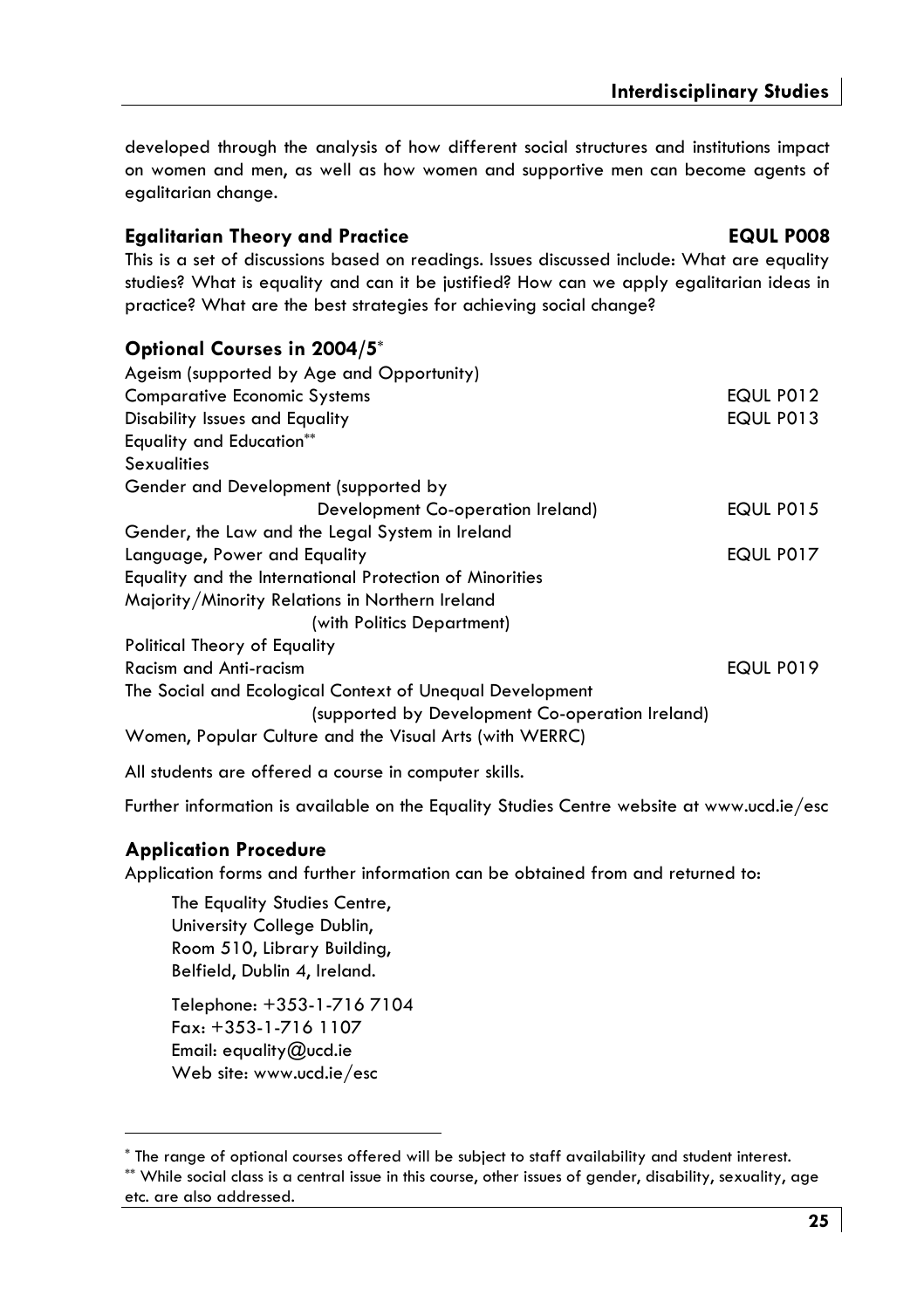## **Master of Science (Psychotherapy) (MSc)**

The MSc Psychotherapy is offered in two formats, one taking place at St. Vincent's Hospital and the other taking place at the Mater Misericordiae Hospital. The St. Vincent's Hospital programme is based on psychoanalytic/psychotherapy models and the programme at the Mater Hospital is based on systemic family models.

## **Master of Science (Psychotherapy), St Vincent's University Hospital**

**IFMXF0002** 

## **Course Description**

This course is based on a psychoanalytic model of psychotherapy. It began in 1984 and was intended principally for doctors, psychologists and social workers. Since 1998 its remit has been broadened to include a wide range of professionals, including psychoanalysts, counsellors, psychiatric nurses, clergy, etc. It aims to give a critical and theoretical understanding of the principles underlying psychoanalytic psychotherapy and the professional training necessary to undertake psychotherapy with adults. The course also intends to provide the initial training required for membership of the *Association for Psychoanalysis and Psychotherapy in Ireland (APPI).* 

The accreditation criteria for APPI's registered practitioner members includes approximately 80 therapy sessions and 40 supervisory sessions per year over a threeyear period.

## **Admission Requirements**

This course is offered every two years (in years of even number). Candidates will normally have a good honours degree in an undergraduate discipline related to psychotherapy or its equivalent.

They will also have considerable clinical experience and will have begun their own personal psychoanalytic therapy and supervision.

Candidates will be short-listed on the basis of their application form and interviewed to assess their suitability for the course. Those accepted  $-$  generally between 10 and 20  $$ must register with the School of Psychotherapy and University College Dublin.

The course lasts two academic years with approximately 10 hours of class contact per week – on Tuesdays 2 pm-8 pm and Wednesdays 9 am-1.30 pm. It is assumed that students are already working with clients either in private practice or in an institution and will also be engaged throughout the course in their own personal therapy and supervision.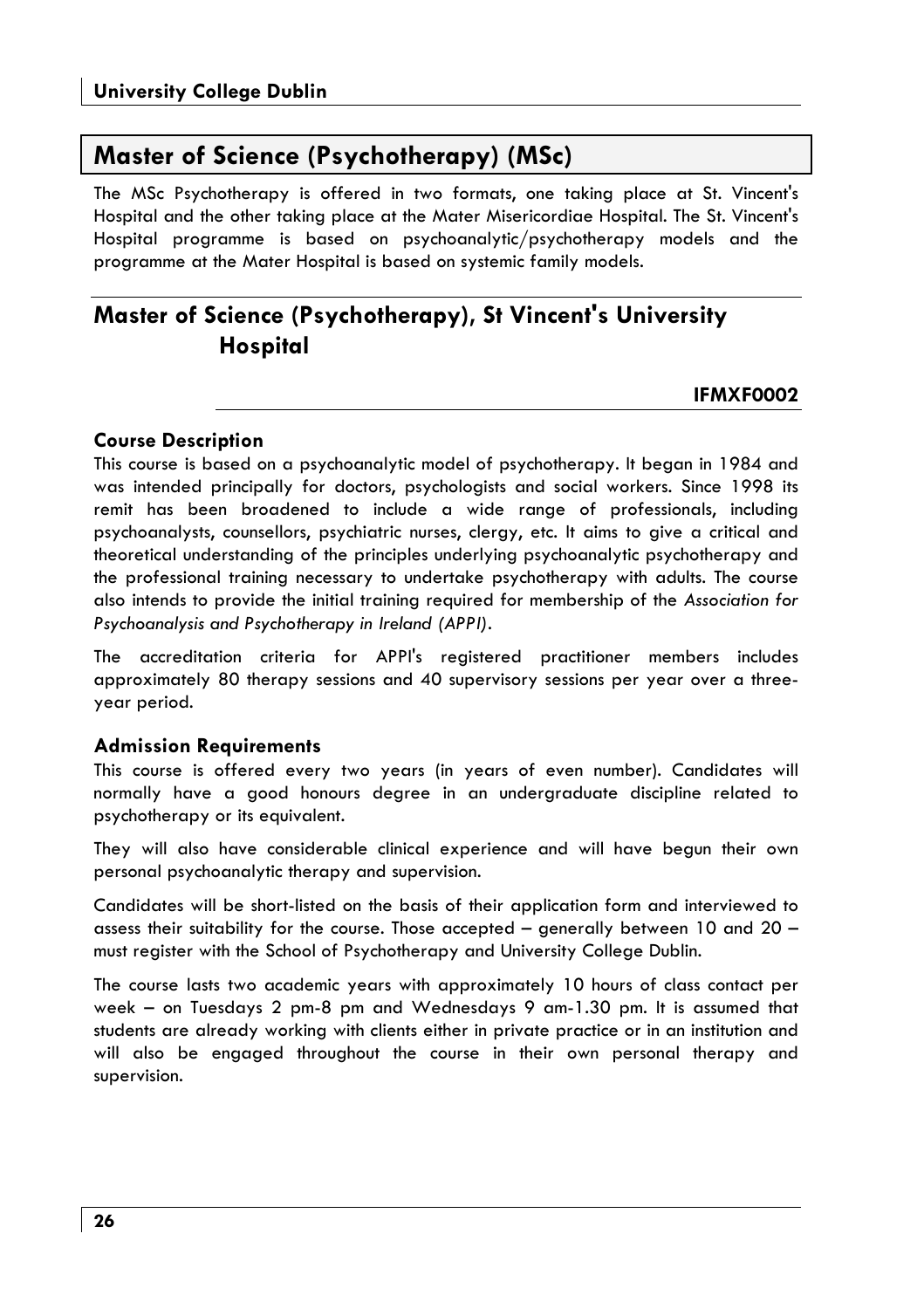## **Course Requirements**

Students must pass in each of the following three areas:

- PSCO P301 Academic programme: This will be assessed through essays and written examinations.
- PSCO P302 Clinical training: Reports from the small-group supervisors (cf. 1.3) will form an essential component in assessing a satisfactory level of clinical competence. The weekly summaries of the case conference will also be taken into account.
- PSCO P303 Research Project: This may be the subject of an oral examination.

## **Course Content**

The course has been strongly marked by the work of French psychoanalyst Jacques Lacan (1901-1981) and his rereading of Sigmund Freud. The School of Psychotherapy at St Vincent's is recognised as a leading world centre in the application of this work to the psychoanalytic understanding and treatment of mental illness. A substantial place is also given to the consideration of other analytic and non-analytic therapies. While some flexibility is necessary, given the aim of appropriate personal formation, students may expect to cover most of the following topics over the two years:

#### *1 Clinical Component*

**1.1 Case presentation –** Weekly attendance at the interview of a wide range of clinical cases from the in-patient and outpatient services of the Department of Psychiatry. Students will produce a brief – 250 words – summary of the proceedings of the case presentation on a weekly basis.

**1.2 Theory of psychotherapy –** Weekly seminar based on the material of the case presentation and on a study of psychoanalytic texts.

Essential reading: J. Lacan, *The Direction of the Treatment and the Principles of its Power.* 

**1.3 Group supervision/tutorial –** Weekly 90-minute sessions in small groups under the direction of an experienced therapist. The focus is on the presentation by students of their own case-material and a study of classical texts on psychoanalytic technique.

Essential Reading: S. Freud, *Interpretation of Dreams and Papers on Technique.* 

**1.4** Alternative therapies – For example: Melanie Klein and the British School; Cognitive behavioural therapy; Couple therapy; Addiction therapies. These topics are dealt with by experienced practitioners and are generally delivered in ten-hour modules.

## *2. Core Lectures and Seminars*

**2.1** Sigmund Freud and Jacques Lacan: A weekly 90-minute seminar leads students through the essential writings of these seminal thinkers and in particular Lacan's reading of Freud.

Essential Reading: J. Lacan, *the Family, Function and Field of Speech and Language; The Four Fundamental Concepts of Psychoanalysis*.

**2.2** Case histories – A systematic reading of the major Freudian case histories read in the light of contemporary theory and practice.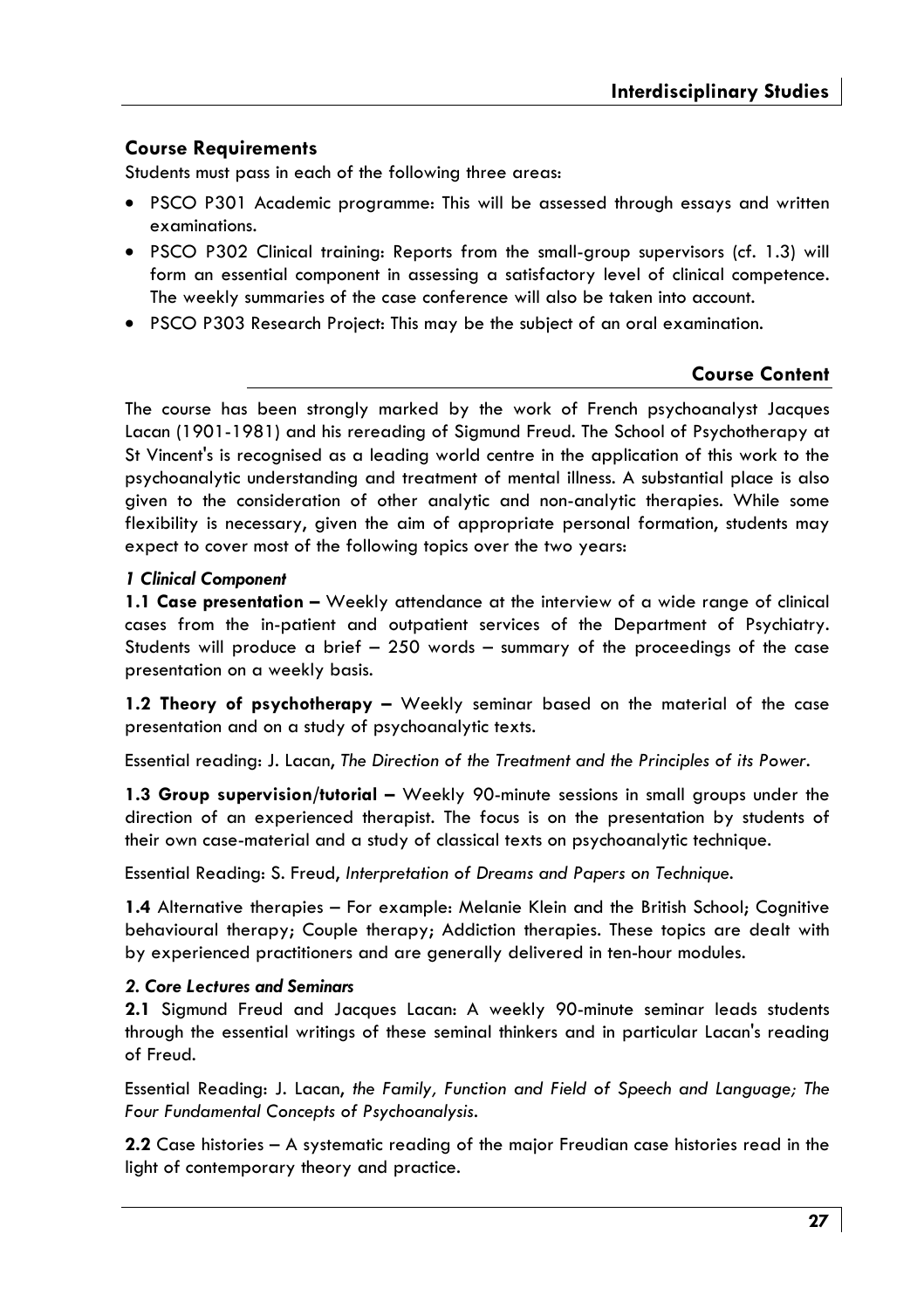Essential reading: *Dora, Little Hans, The Rat Man, The Wolf Man, President Schreber*.

**2.3** The seminars of Jacques Lacan – An introduction to one or more of Lacan's seminar topics.

Essential reading: *The Ethics of Psychoanalysis* (1959-60); *Transference* (1960-6*1); Anxiety* (1962-63)

#### *3 Other Lectures and Seminars:*

These include: Ethical Issues in Psychoanalysis; The History of Madness; Contemporary Linguistics; Theories of Human Sexuality; Discourse Theory; Psychotherapy in prison; Working with victims of child sexual abuse; etc.

Reading lists are provided.

#### **II Research**

In Year 1 students are required to submit three essays to their small-group supervisors/tutors. These should be on a psychotherapeutic topic and reflect not simply a theoretical understanding but also the fruits of clinical practice.

At the beginning of Year 2 students submit a proposal for a research project of not less than 12,000 and not more than 15,000 words. The small-group supervisor/tutor is the official supervisor of this project and further supervisory assistance will be provided in practical seminars for those who may desire it. The School has a well-stocked psychoanalytic library and in association with LSB College and APPI publishes *The Letter,*  a Lacanian journal that has an international advisory board and a worldwide distribution.

## **Admission Procedure**

Application forms and further information may be obtained from:

The Director of the School of Psychotherapy, St Vincent's University Hospital, Elm Park, Dublin 4, Ireland.

Telephone: +353-1-209 4577 Fax: +353-1-283 7556 Email: f.obrien@st-vincents.ie Website: www.ucd.ie/pgstudy

Completed application forms should be returned to the Director before mid-March in the year in which a course commences.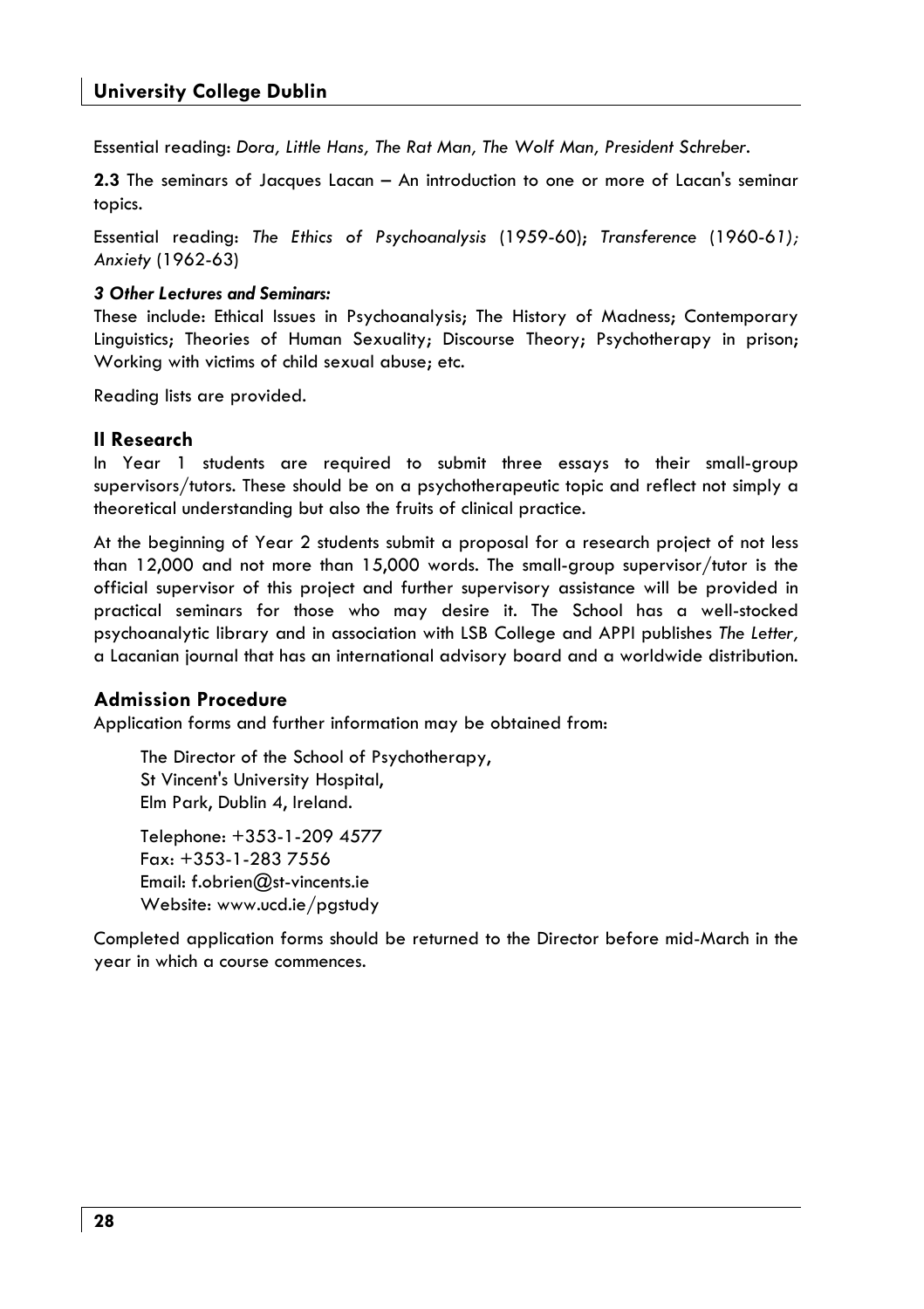## **Master of Science (Psychotherapy) (Systemic Family Therapy), Mater Misericordiae Hospital**

## **Course Description**

The Systemic Family Therapy option within the MSc Psychotherapy degree is provided wholly within the context of the Family Therapy Training Programme of the Department of Child and Family Psychiatry, Mater Misericordiae Hospital. This Programme is now in existence for 21 years and has developed both a national and international reputation as a centre of training excellence. Our experienced faculty of teachers and trainers has ensured that the programme offerings at MSc level invite student engagement right at the cutting edge of developments in systemic therapy. Alongside course faculty, a continuing flow of clinicians and teachers of international renown contribute to the education and training of Masters level students.

The Systemic Family Therapy option of the MSc Psychotherapy aims to progress students along a path leading towards responsible creative therapeutic practice as independent practitioners.

Through a mixture of skill development, theoretical education and enhanced capacity for self-reflection, the course facilitates the growth and development of students as practitioners concerned with an extensive array of clinical presentations.

The philosophy of training in Systemic Family Therapy is offered in a spirit that respects the unique abilities, aspirations, professional history and prior learning of all students and teachers. As a context of adult learning, the training encourages a high degree of participation by students in identifying their learning needs and in evaluating their progress in training in a manner compatible with programme structures. As a training that focuses on "family", it recognises the many forms and styles of family relatedness of those seeking and offering therapeutic assistance and aims to teach therapeutic approaches that remain sensitive to the differing ability, ethnic status, beliefs, sexual orientation and social class of those engaged in therapeutic endeavour.

The training recognises that certain groups of people in Irish society suffer different forms of discrimination and injustice and it is the intention of these training programmes to identify and challenge appropriately the social processes that lead to such discrimination and injustice.

## **Admission Requirements**

Those entering the Systemic Family Therapy option need to have an honours degree in a relevant area (or its equivalent) and have some experience in the practices of counselling people in difficulty. Those commencing the programme will normally have completed a Foundation Year in Family Therapy (or its equivalent).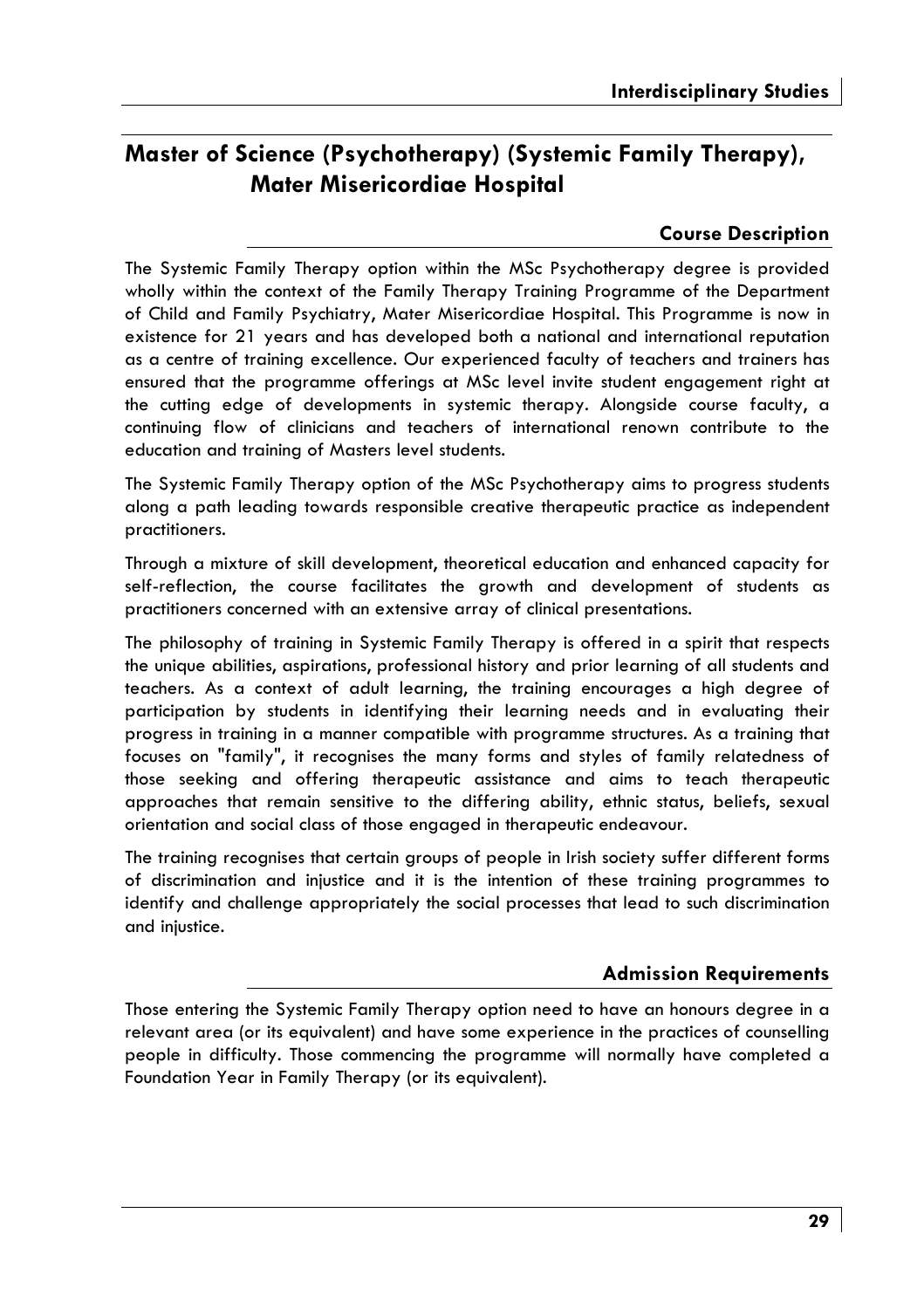## **Course Requirements**

## **Written Assignments**

Students are required to undertake a number of written assignments (essays) over the two-year period of training. They may also be required to undertake short written assignments on a week-to-week basis in the course of the clinical practice component.

## **Project**

Students are required to submit a written project of between 5,000 and 10,000 words on a topic connected to Systemic Family Therapy. This must be submitted by the end of the second year.

## **Examinations**

There will be one written examination (3 hours) at the end of the second year and an oral examination may also be conducted at the end of the second year. Successful candidates will receive an MSc (Psychotherapy) awarded by the National University of Ireland, Dublin.

## **Course Content**

There are three main course components:

- 1. Supervised Clinical Practice: Students will participate in a six-hour clinical practicetraining group each week in the company of a supervisor and a small number of other trainees. The focus of the training will be live supervised practice. Other teaching methods will include video reviews and case discussions. This group will meet on 30 occasions during each year of the MSc.
- 2. Seminars: There will be one two-hour seminar each week of the training year that will take the form of a series of modules on different theoretical and practical foci in systemic therapy. The seminars will usually include didactic presentations by faculty, brief students' presentations, practice exercises and literature discussion. During the course of the two years of training the following seminar modules will be provided:
	- i Entering the Tradition and Practice of Family Therapy This module introduces students to the founding figures and context around which systemic family therapy practices evolved.

Core Text: Hoffman, L., *Foundations in Family Therapy.* New York: Basic Books 1981.

ii Milan Systemic Family Therapy: Developments in the systemic treatment of families by a Milanese group of practitioners are seen to be basis of novel therapeutic practices.

Core Text: Boscolo, L. et al. *Milan Systemic Family Therapy.* New York: Basic Books, 1987.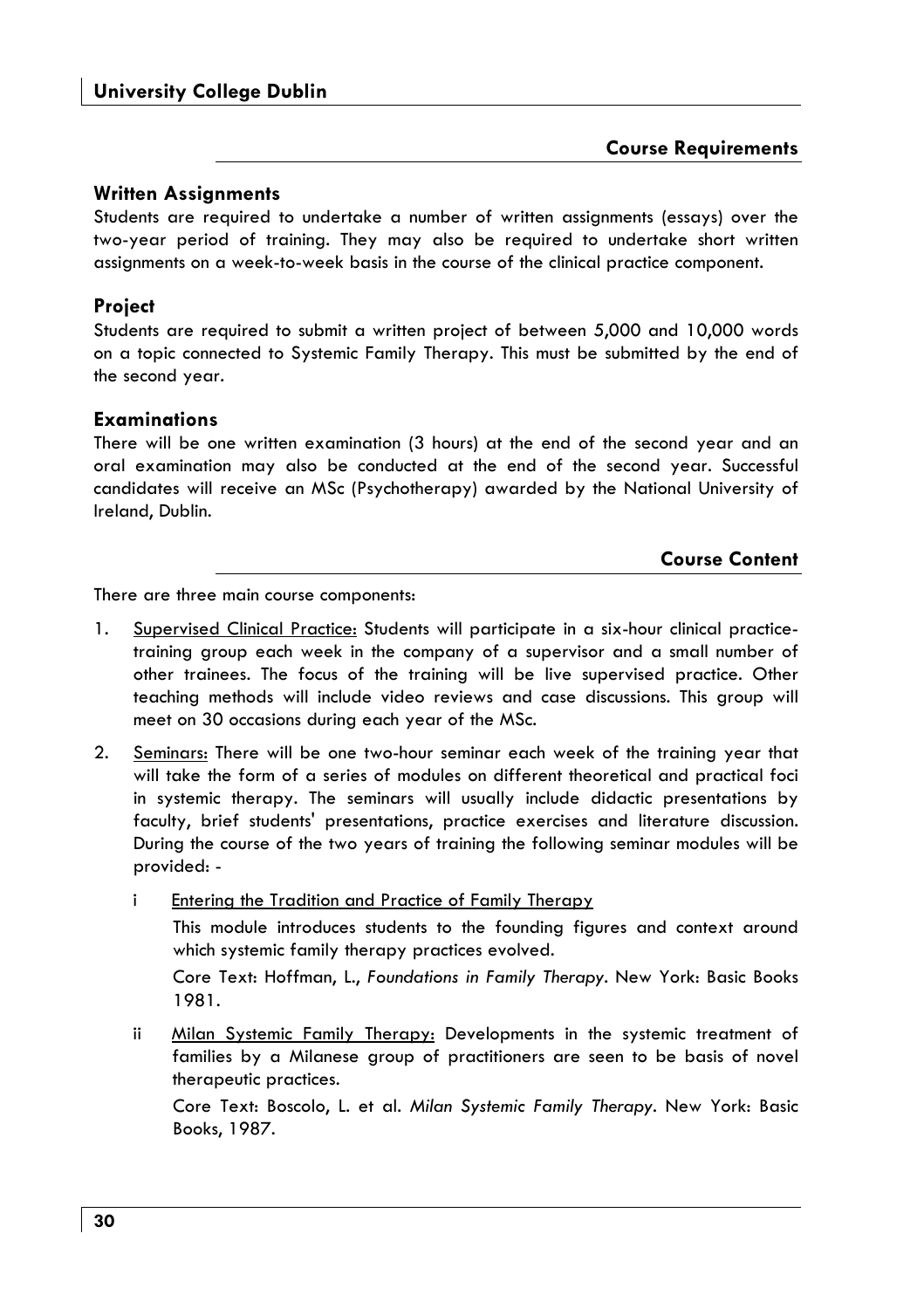iii Constructivism in Systemic Practice: This module examines the way in which the constructivist thinking of biologists, Maturana & Varela, impacted upon the thought and practice of systemic family therapists.

Core Text: Maturana, H and Varela, F. *The Tree of Knowledge.* London*:* Shambala, 1987.

iv Therapy as Social Construction: Social Constructionism is described as the framework that eliminates the process by which human beings create and resolve relational dilemmas.

Core Texts: McNamee, S. and Gergen, K., *Therapy as Social Constructionism.*  London: Sage, 1992, Gergen,K. and McNamee,S., *Relational Responsibility.*  London; Sage, 1998.

- v Research: Students are introduced to the different means by which research is accomplished in the systemic arena. Core Text: Selected Readings.
- vi Ethics in Systemic Practice: Kant and a feminist ethics of care form two poles of a continuum on which the ethical positioning of the systemic therapist is mapped.

Core Text: Selected Readings

vii Couple Consultations: This module considers the positioning of the practitioners consulted by couples of different kinds requesting assistance with a variety of concerns.

Core Texts: Weeks, G., & Treat, S., *Couples in Treatment; Techniques and Approaches for Effective Practice.* 2nd Edition, London: Brunner-Routledge, 2001.

viii Narration and Narrative in Therapy: A variety of practice models are reviewed for their differential deployment of the narrative metaphor.

Core Text: White, M. and Epston, D. *Narrative Means to Therapeutic Ends,*  Adelaide*:* Dulwich Centre Publications, 1990.

ix Social Justice and Family Therapy: This module examines the way in which concepts of justice invite therapists to consider the broader parameters of systemic practice.

Core Text: Selected Readings.

- x The Law and Systemic Therapy: How does the systemic practitioner position himself in relation to the judicial domain? This question is considered particularly in the context of a range of family conflicts including those involving disputes over the custody of children and their access to their parents. Core Text: Selected Readings.
- xi Internal Family Systems Therapy: How does the psyche's changing internal world resonate with changes in the evolving flow of the family's relational organisation? This module explores the correlation distance evident between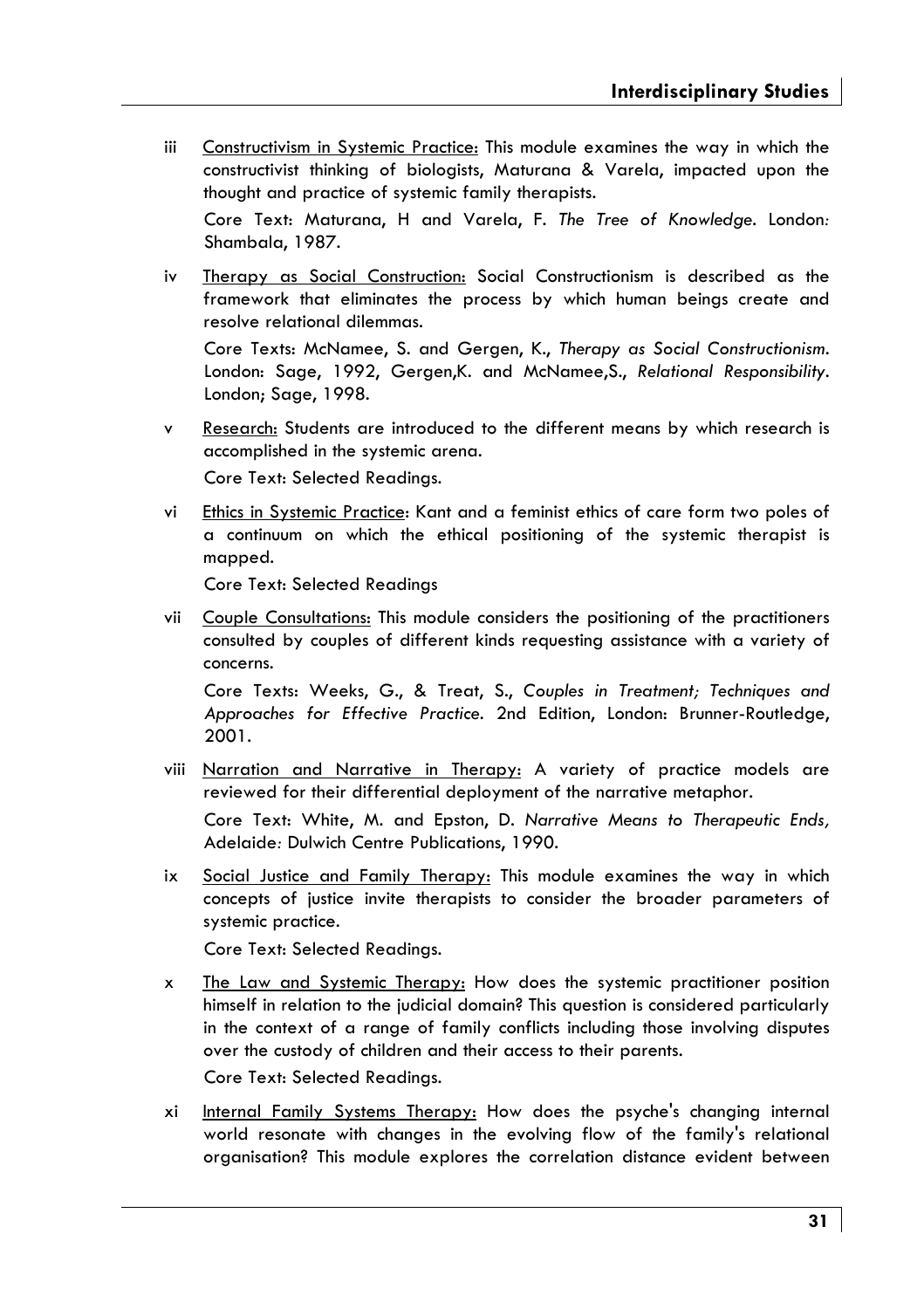systemic concepts describing family interaction and dynamic concepts describing the psyche to itself in the world.

Core Text: Schivarty, R.C. *Internal Family Systems Therapy*. New York: Guilford, 1995.

#### **3. Practices of Reflection on Self in Context**

This module will take place in a group context and with the assistance of a faculty facilitation. There will be two foci: -

- i To assist students in a reflection upon the connection between their own life experiences and their presentation in the therapeutic context.
- ii To assist students in their linking of theory and practice. The module will also pay special attention to different ways clients and therapists are positioned with regard to gender, social class, sexual orientation, race and ethnicity, beliefs and abilities. The meaning of these differences for practice is considered.

## **Admission Procedure**

Application forms and further information may be obtained from:

The Director of Family Therapy Training, Department of Child & Family Psychiatry, Telephone: +353-1-803 2349 University College Dublin, Fax: +353-1-803 2081 Mater Misericordiae Hospital, Email: creddy@mater.ie NCR, Dublin 7, Ireland. Website: www.ucd.ie/pgstudy

Completed application forms should be returned to the Director before mid-April in the year in which a course starts. At present the course begins in years of even number.

## **Master of Science (Rehabilitation Studies) (MSc)**

## **IFMXP0009**

## **Course Description**

This interdisciplinary course is designed to cater for people from a wide range of professional backgrounds that are working in the areas of social/vocational rehabilitation or disability management. It has evolved from the demand for high quality management practice and the development of professionalism within the disability sector.

The overall aim is to provide students with competencies in a range of areas important to present-day rehabilitation practice. It does this by introducing participants to the key theoretical debates within the field and facilitating them to gain an holistic view of exclusion from the perspective of potential users of services. Particular emphasis is placed on rehabilitation practice and the social model, the legislative and policy content, labour market factors, human communications, management and research skills. It is a part-time programme that runs for two academic years and consists of two twelve-week semesters in each year.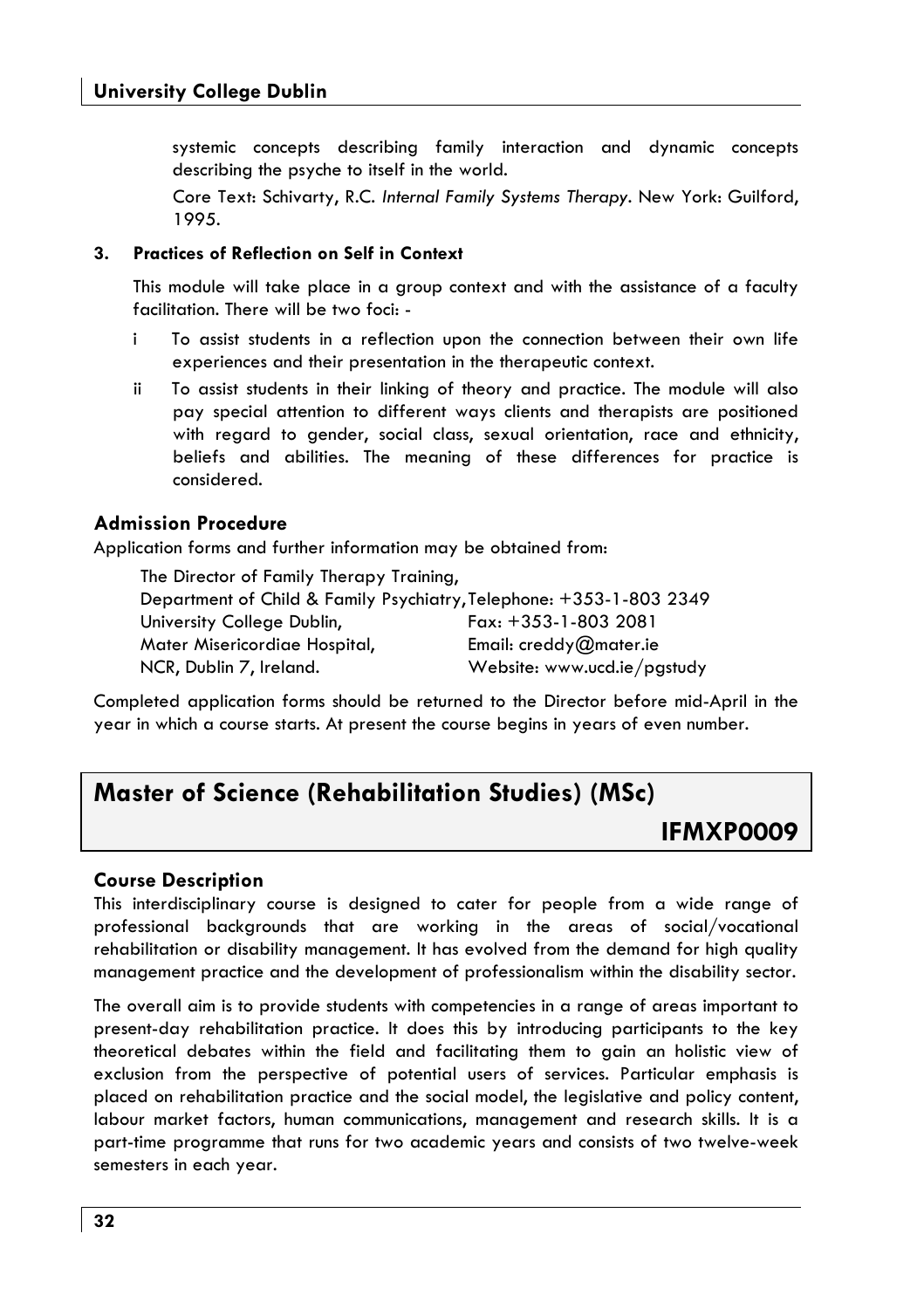## **Admission Requirements**

The course is open to graduates working in all areas of rehabilitation and to recent graduates with an honours degree in a relevant area. Students of the Higher Diploma in Social and Vocational Rehabilitation Studies, who achieve honours in the first year of the Diploma, can apply to be upgraded to the Masters programme in the second year. Where it is appropriate, the results of a test of English as a Foreign Language (TOEFL) will be considered in the application procedure. Applicants for these courses may be interviewed on receipt of application.

## **Course Requirements**

The course is assessed through examinations and assignments in both semesters, a portfolio of competencies and a minor dissertation.

## **Course Content**

This programme is composed of both theoretical and practical elements and aims to impart the core knowledge, skills and attitudes required for the effective delivery of rehabilitation services within the community. The course comprises the following modules:

## **Rehabilitation Practice 1 & 2 DSVR P001 & P308**

1. Provides students with the theoretical underpinnings and knowledge essential for the delivery of a continuum of effective and human services. It explores current methods of promoting the full participation of those at risk of exclusion in the mainstream of society.

2. Introduces students to the vocational guidance and individual programme planning approaches adopted with regard to a number of different potential beneficiary groups.

## **Social, Cultural & Disability Awareness/Learning & Development DSVR P008**

Provides a basis for understanding the worlds of those at risk of exclusion, enabling students to gain an insight into the exclusion process and all that it implies. The module provides a grounding in theories of learning and development as a context for elaborating the needs of differing target groups and ages.

## **Legislation and Policy DSVR P304**

Examines a wide range of legislative approaches in the provision of services for people with disabilities and explores options to promote and protect the right of full participation in society.

## **Rehabilitation Management DSVR P002**

Enables participants to apply best-practice business and management techniques to the planning and operation of rehabilitation services, and promotes the concepts of Quality Systems, Service Standards and Programme Evaluation. It fosters perspectives on future directions in service delivery.

## **Portfolio of Competence DSVR P311**

The portfolio competencies selected incorporate processes central to theories of rehabilitation. The candidate will provide evidence of 8 specific core competencies and 6 elective competencies.

## **33**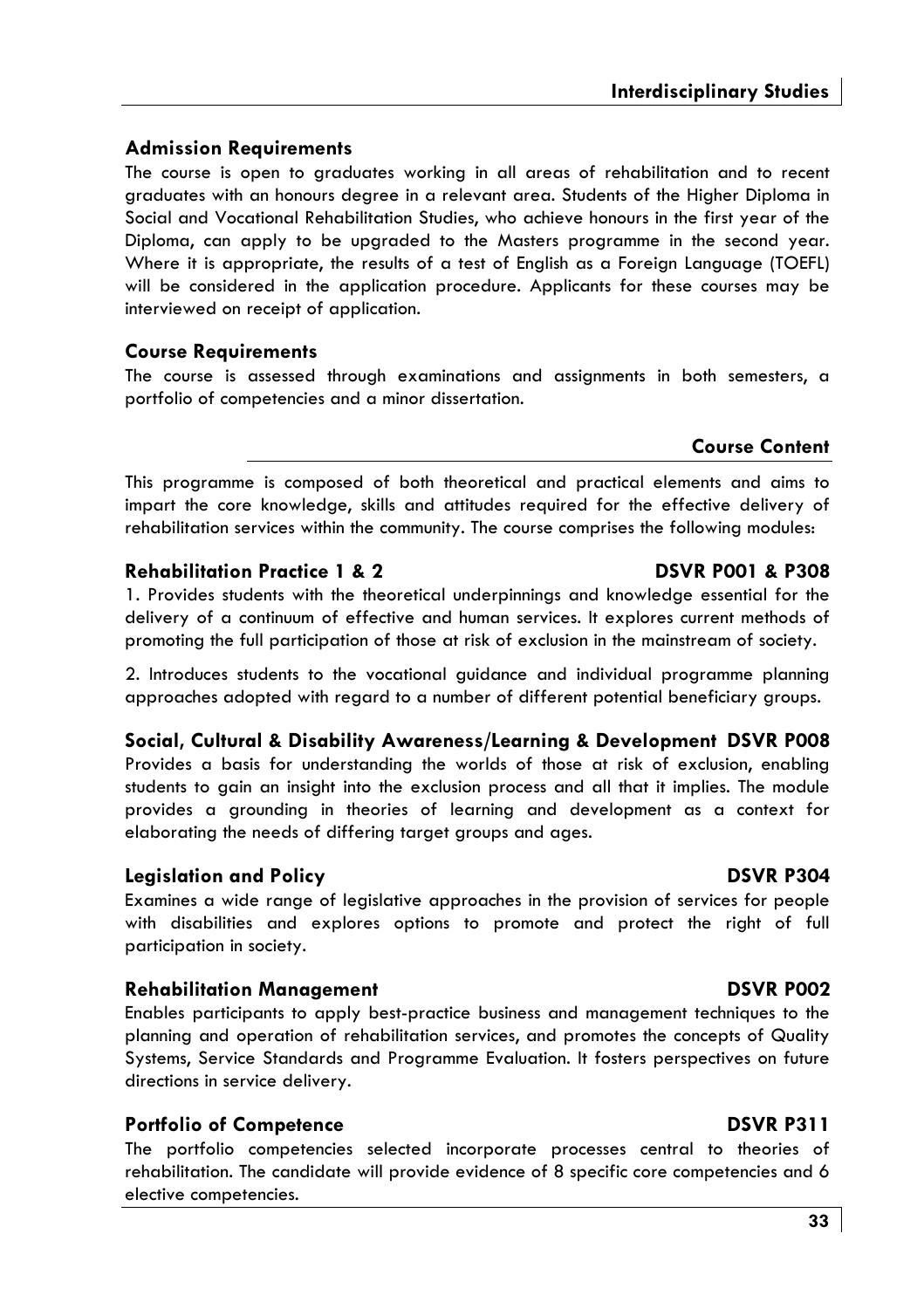## **University College Dublin**

## **Dissertation** DSVR P312

The dissertation is a problem-oriented piece of work based on a properly described theoretical underpinning or rationale. It should describe a well-designed intervention at the organisational or individual level.

## **Contours of Employment Contours of Employment**

Identifies the ways in which Employers, Unions and the State regulate employment in Ireland. It highlights trends in the evolution of human resource management, the redesign of work rules, and the future structure of the labour market.

## **Counselling Skills Development DSVR P007**

Provides students with an awareness of the dynamics of human communication both within a group and in an individual context. Experiential work introduces a range of personal communication skills.

## **Research SPOL P001**

Introduces students to the application and value of research. It provides participants with a conceptual framework to interpret research, including inputs on methodology and statistical analysis such that students will be able to read and critique research reports.

Note: Not all of these modules will necessarily be offered every year

## **Application Procedure**

Application forms and further information may be obtained from:

Cella Kyne, Centre for Disability Studies, John Henry Newman Building, Fax: +353-1-716 8616 University College Dublin,  $E_{\text{mail:}}$  cds $@$ ucd.ie Belfield, Dublin 4, Ireland. Website: www.ucd.ie/include

Room D-003, Telephone: +353-1-716 8359/8398

## **Master of Science (Sports Studies) (MSc)**

## **IFMRF0006/IFMRP0004**

## **Programme Description**

The MSc (Sports Studies) is being offered by University College Dublin's Centre for Sports Studies in association with the Centre for Continuing Professional Education. This new programme may be taken on a one-year full-time or a two-year part-time basis and will normally be open to graduates who have completed and achieved a high standard in their primary degree.

## **Admission Requirements**

Candidates must normally have obtained a First or Second Class Honours degree or equivalent in a relevant area. Applications may also be considered from other graduates, or those with qualifications considered equivalent, who have significant relevant experience. It is anticipated that candidates will normally hold a primary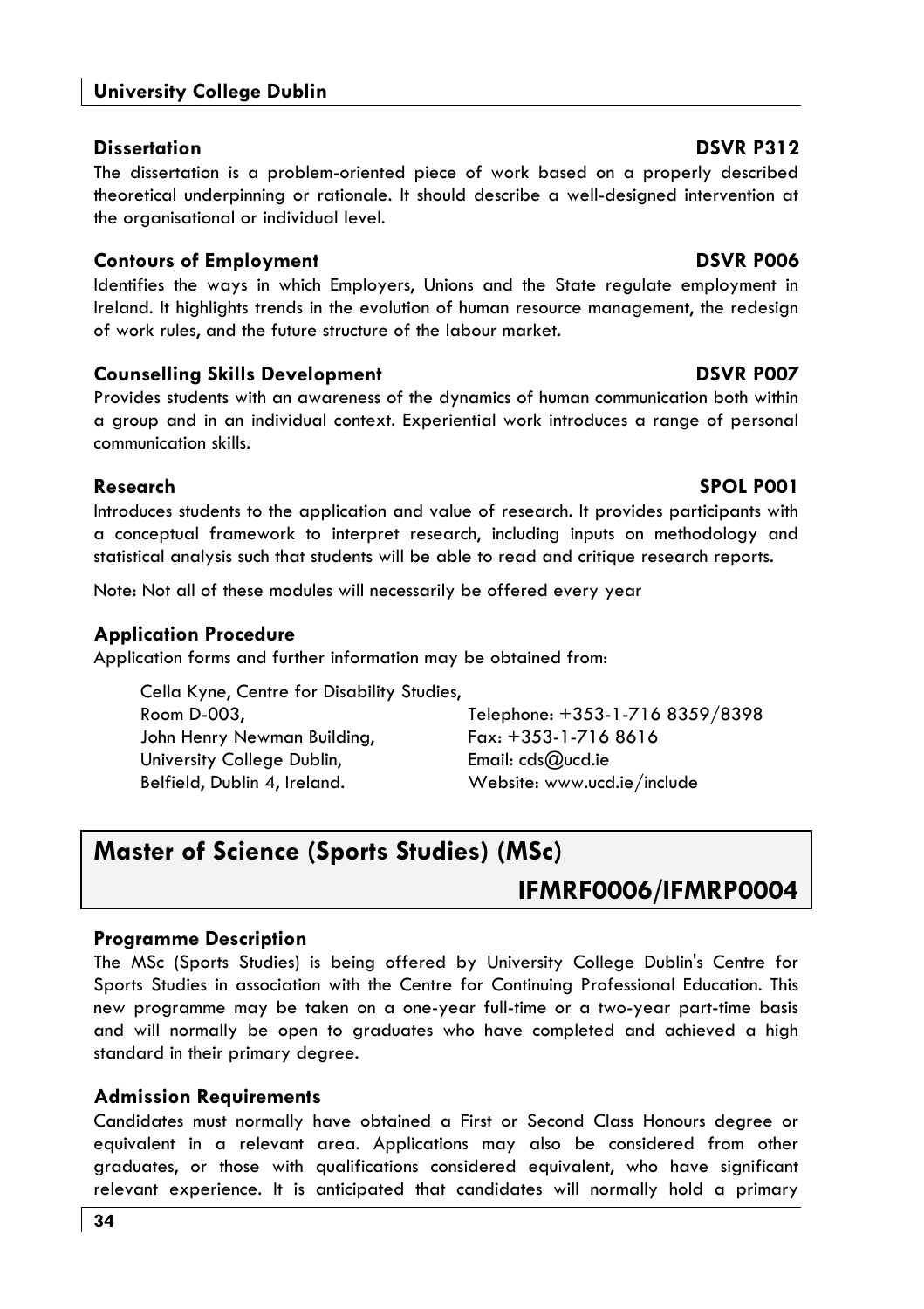degree in the discipline in which they intend to carry out their research. Applicants may be required to attend for interview.

## **Programme Duration**

A one-year full-time or two-year part-time programme.

## **Programme Content**

Candidates for the MSc (Sports Studies) will undertake a research project in a relevant area of specialisation (e.g. Sports Management, Sports Marketing, Sports Science, Sociology of Sport, History of Sport, etc.) Each student will be assigned a supervisor who will have experience or interest in the selected subject.

Students will be required to attend a course in research methodology organised in association with the MSc programme. Students may also be required to undertake some additional course work. This will be decided by the Course Directors on a case-by-case basis.

## **Assessment**

Candidates will be required to submit a dissertation (thesis) on their research topic. They may also be required to attend for oral examination.

## **Application Procedure**

For further information may be obtained from:

Centre for Continuing Professional Education, University College Dublin, Roebuck Castle, Belfield, Dublin 4, Ireland.

Telephone: +353-1-716 8712 Fax: +353-1-283 0669 Email: cpe@ucd.ie Website: www.ucd.ie/cpe

## **Master of Science (Technology Management) (MSc) IFMXP00012**

## **Course Description**

The MSc in Technology Management is a collaboration between the Faculties of Commerce and of Engineering & Architecture. It is designed for graduates who are responsible, or who will soon become responsible, for managing technological innovation, or who work in companies driven by technology.

The management of technological innovation involves putting in place and operating the strategies, structures, staffing and systems needed for the effective development and commercialisation of products and services, together with their associated production processes and delivery systems; and for the acquisition, development and timely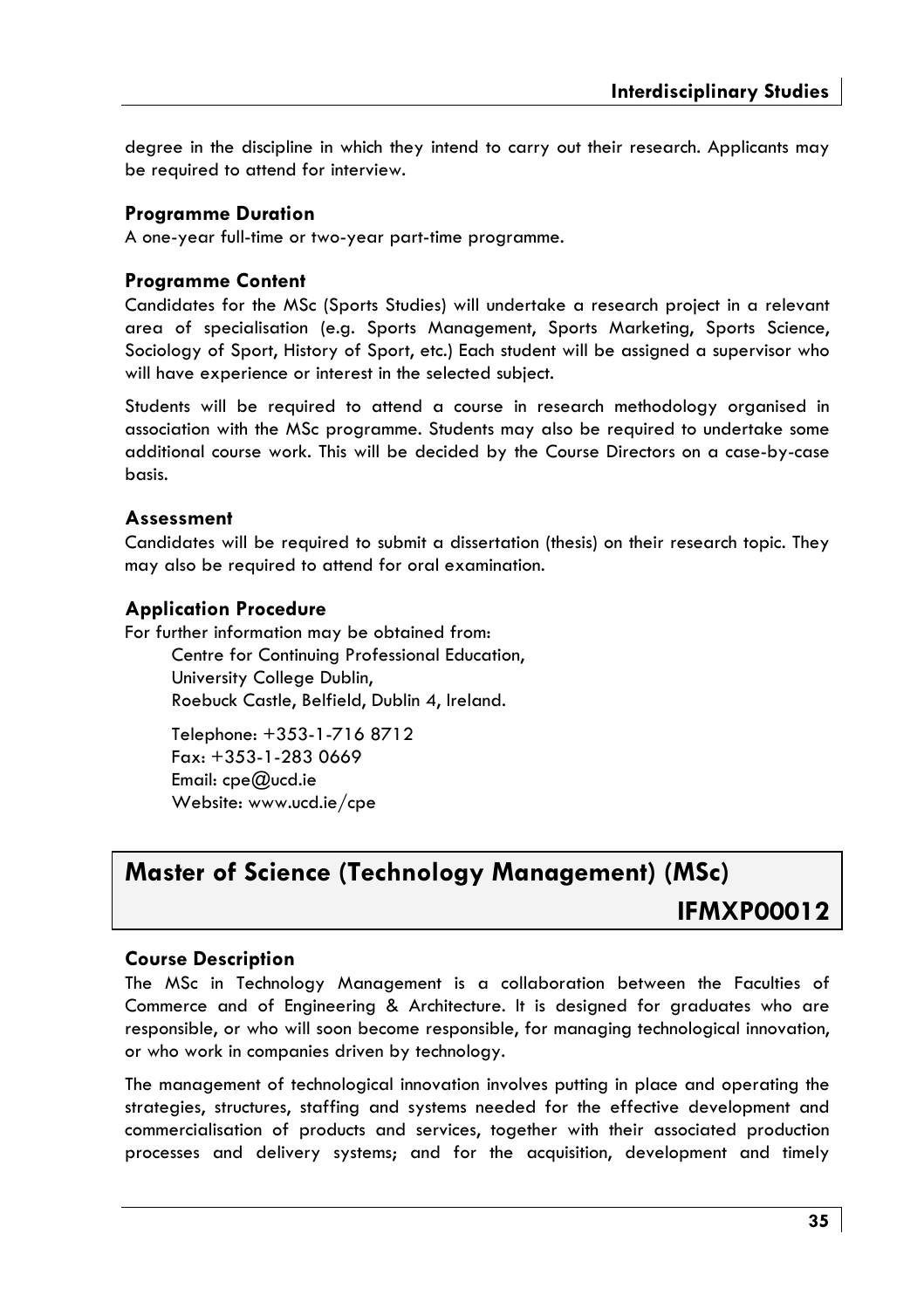embodiment of their constituent technologies and supporting knowledge bases. The degree courses will provide a comprehensive coverage of these topics.

## **Admission Requirements**

A candidate for admission must hold a degree deemed appropriate by the Board of Studies, or must fulfil the conditions described below. A suitable candidate who is not a graduate, but who is a corporate member of the Institution of Engineers of Ireland, or of a similar professional institution, may be eligible for consideration for admission. A candidate must normally have a minimum of three years' relevant work experience in a business/industrial organisation.

An applicant whose qualification is not in engineering or science will have to satisfy the Board of Studies of his or her suitability for the programme by virtue of their work experience and by meeting such other criteria as the Board may specify.

Candidates who already hold the MIE or MBA degree may be eligible for exemption on a subject-by-subject basis at the discretion of the Board of Studies.

Suitably qualified candidates who reach honours standard in the Higher Diploma in Technology Management may petition the Board of Studies to be admitted to the MSc (Technology Management) degree, with exemption on a subject-by-subject basis.

## **Course Structure and Examination Requirements**

The course is on a part-time basis. The current delivery mode starts in September, with classes on Friday afternoon and Saturday morning. It is designed to be completed in two years, five subjects from the following list in each half-year, with a major project in the second year. (An alternative additional mode may be initiated, with classes on three days per month with electronic learning support between classes.) The degree must be completed within four years of first registering.

## **Examinations**

Examinations are held in December and May, and the subjects examined are those covered in the previous half-year. Candidates are required to submit a report on a project, undertaken during their second year, before completing their degree. The degree awarded is determined from the composite grade for the written examination in both years and the project report.

## **Course Content**

The subjects offered will be selected from the following list:

| Management Accounting                 | <b>ACC P621</b>  |
|---------------------------------------|------------------|
| Organisation and Innovation I         | <b>BMGT P640</b> |
| <b>Business Strategy</b>              | <b>BMGT P641</b> |
| Organisation and Innovation II        | <b>BMGT P642</b> |
| <b>Marketing New Products</b>         | <b>BMGT P643</b> |
| <b>Technology Strategy</b>            | <b>BMGT P644</b> |
| <b>Supply Network Strategy</b>        | <b>BMGT P645</b> |
| Intellectual Asset Management         | <b>BMGT P646</b> |
| Development Planning and Productivity | <b>BMGT P430</b> |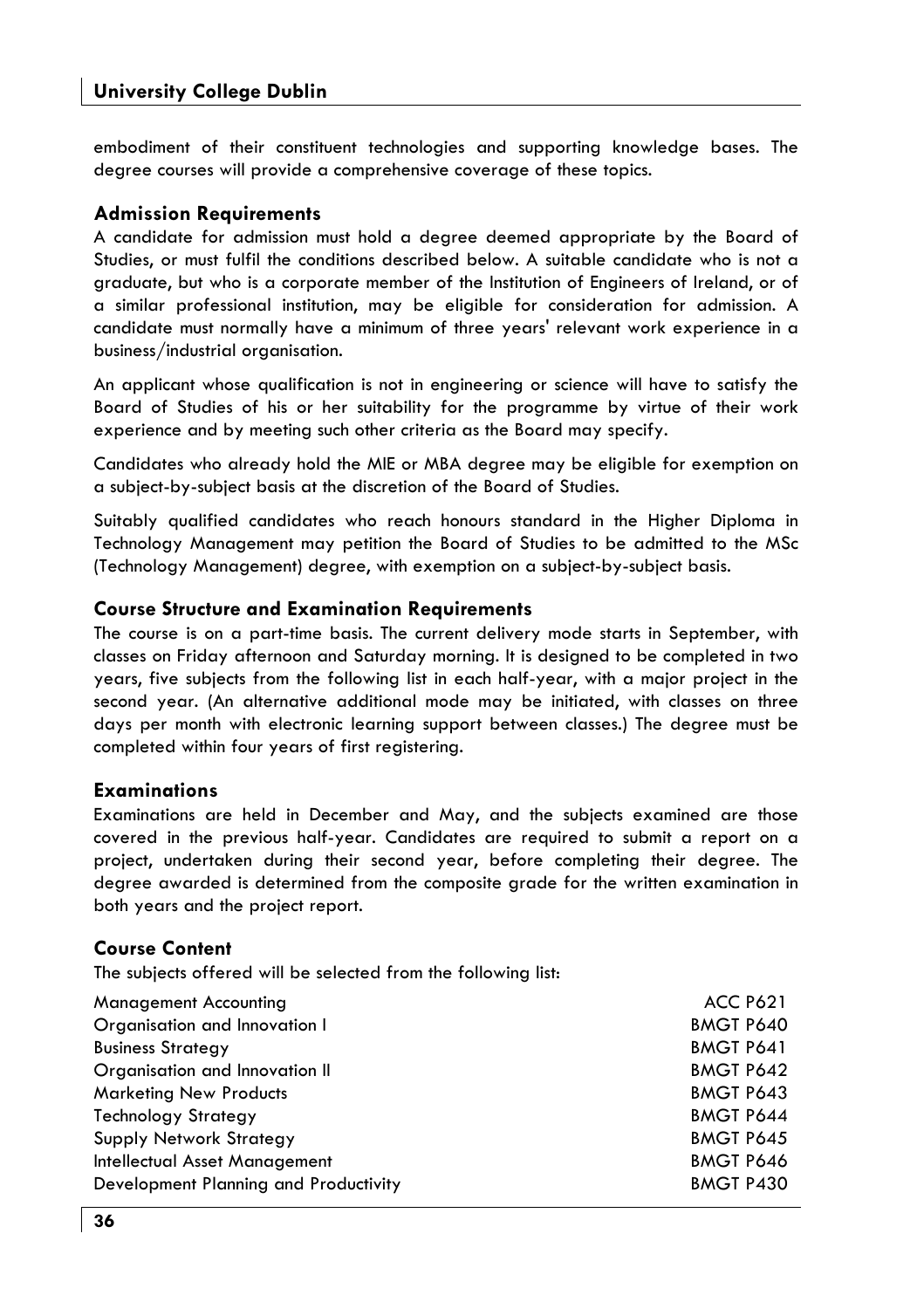| <b>Business Economics</b>                                                          | ECON P200              |
|------------------------------------------------------------------------------------|------------------------|
| Finance                                                                            | <b>FIN P623</b>        |
| <b>Product Design and Development</b>                                              | MEEN POO7              |
| Supply Chain Design                                                                | MEEN POO2              |
| <b>Emerging Technologies</b>                                                       | MEEN POO3              |
| Quantitative Methods for Management                                                | MEEN POO4              |
| <b>Modern Manufacturing Processes</b>                                              | MEEN P006              |
| <b>Management Information Systems</b>                                              | <b>MIS P622</b>        |
| eBusiness and Organisational Transformation                                        | <b>MIS P642</b>        |
| <b>Management Support Systems</b>                                                  | <b>MIS P643</b>        |
| Supply Chain Modelling                                                             | <b>MIS P657</b>        |
| <b>Business-to-Business Marketing</b>                                              | <b>MKT P648</b>        |
| Year 2:                                                                            |                        |
| Major Project                                                                      | <b>BMGT P652</b>       |
|                                                                                    | <b>Course Syllabus</b> |
| <b>Management Accounting</b>                                                       | <b>ACC P621</b>        |
| Nature and role of managerial accounting. Cost terminology and classification.     |                        |
| Accounting for materials, labour and overheads; cost allocation and apportionment; |                        |
|                                                                                    |                        |

Accounting for me overhead absorption. Product and job costing and inventory valuation. Cost behaviour and prediction. Activity based costing. Project costing. Decision-making and relevant costs. Decision-making with scarce resources including linear programming. Decisionmaking under uncertainty. Budgets, budgetary control and Lotus 1-2-3. Standard costing and variance analysis.

Development Portfolio Management BMGT P647 Development Project Management BMGT P648 Technology Policy BMGT P649 New Business Development and a state of the BMGT P651 Managing Technological Innovation BMGT P738 Organisational Change BMGT P739 **Issues in Technology Management** BMGTP429

#### **Organisation and Innovation I** BMGT P640

Theories of motivation, satisfaction and their relation to performance; intrinsic and extrinsic motivation; goal setting, job design and reward systems. Application to scientists and engineers.

Small group formation and cohesion, group structure, influence processes and leadership. Application to innovation.

### **Business Strategy** Business Strategy

Defining the business domain and opportunity space; environmental and competitive analysis; growth ambitions, trajectories and strategies; competitive intent and strategy; building the bases of sustainable advantage; the role of innovation and technology in generating growth options and sustainable advantage.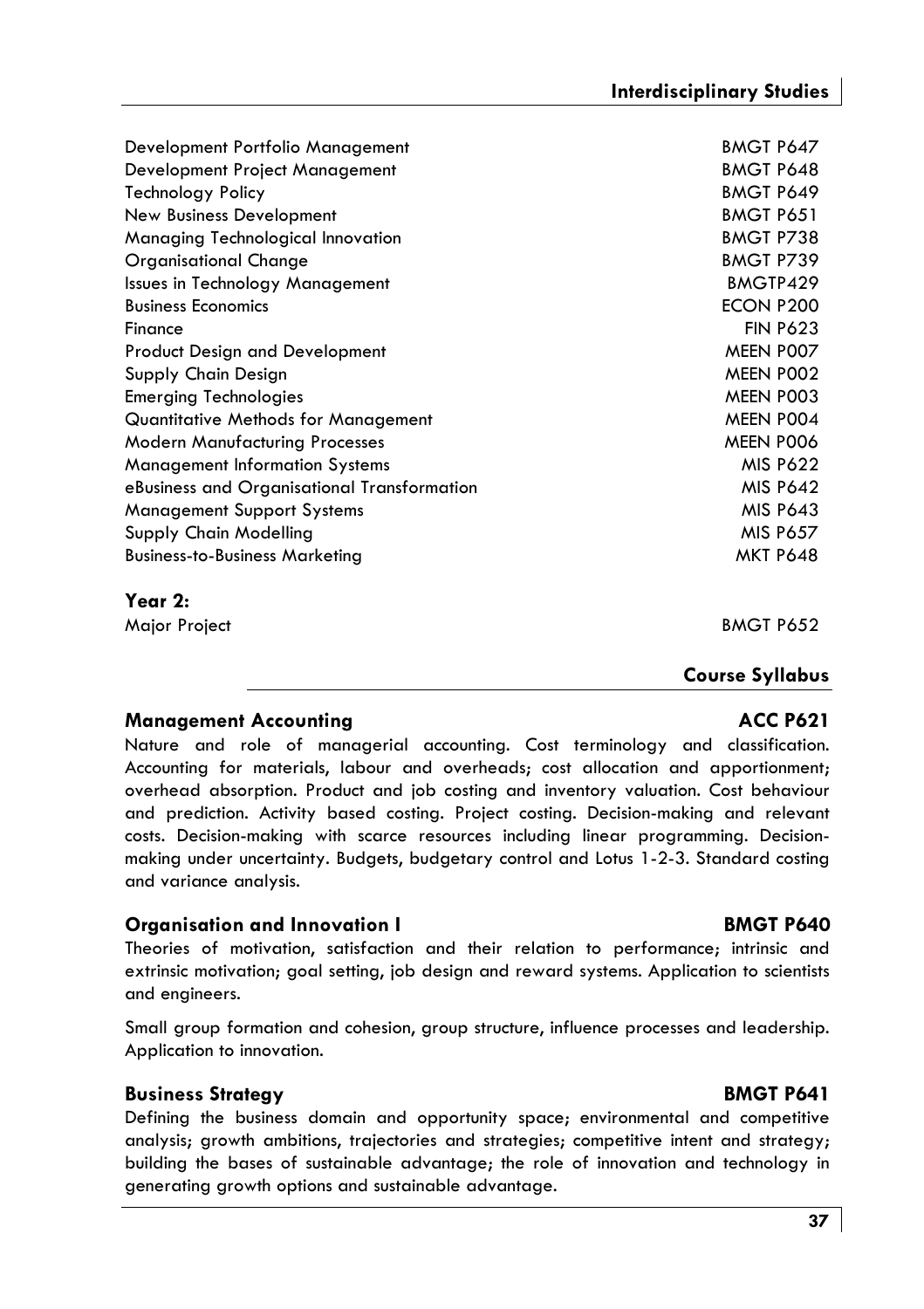#### **Organisation and Innovation II BMGT P642**

Developing structures and systems appropriate to the innovation and technology strategy of the firm. Building competences and knowledge creation for sustainable long-term advantage; organising for incremental, generational and radical innovation.

#### **Marketing New Products BMGT P643**

Market definition and entry strategy. Product strategy. Defining the role of the product in the marketing mix. Identification of key customer needs and key product characteristics for market success: idea generation; the role of the lead user; measuring customer product perceptions; integrating market need and product design – QFD and other approaches. Product positioning; the marketing mix; advertising, market and product testing; product launch; product life-cycle management.

### **Technology Strategy BMGT P644**

Patterns and types of innovation and technology substitution. Technology Impact Analysis: identifying and classifying technologies by the size and timing of their potential impact on the business; selecting technologies that support business strategy; defining innovation strategy and competitive posture; assessing strength in base, key and emerging technologies; defining strategies for technology acquisition and development; deciding the total budget and identifying sources of financing for R&D; defining the balance of spending between early-stage and late-stage programmes.

#### **Supply Network Strategy BMGT P645**

Operations strategy, service operations, productivity and performance, network capacity planning, total quality management, strategic supply networks, lean production and supply, time based competition, benchmarking and improvement, network relations.

#### **Intellectual Asset Management BMGT P646**

Innovation and intellectual assets, technology acquisition strategies, information and knowledge management, technology assessment and valuation, intellectual property, licensing and technology transfer, contractual issues in funding and development, product liability and standards.

### **Development Planning and Productivity The Constraint BMGT P430**

Productivity in innovation: models and metrics; policies and processes to enhance quality, cost and time to market. Product policy: variety and replacement rate; use of the family concept – platforms and generational change; product evolution and technology embodiment scheduling (product-technology roadmapping).

Integrating business, product, technology and aggregate development project plans.

### **Development Portfolio Management Communication BMGT P647**

Building and managing a portfolio and pipeline of development projects that fit strategically, balance risks and generate desired cash flows. Stage-gate and other procedures for uncertainty reduction and risk management. Managing the 'fuzzy front end'.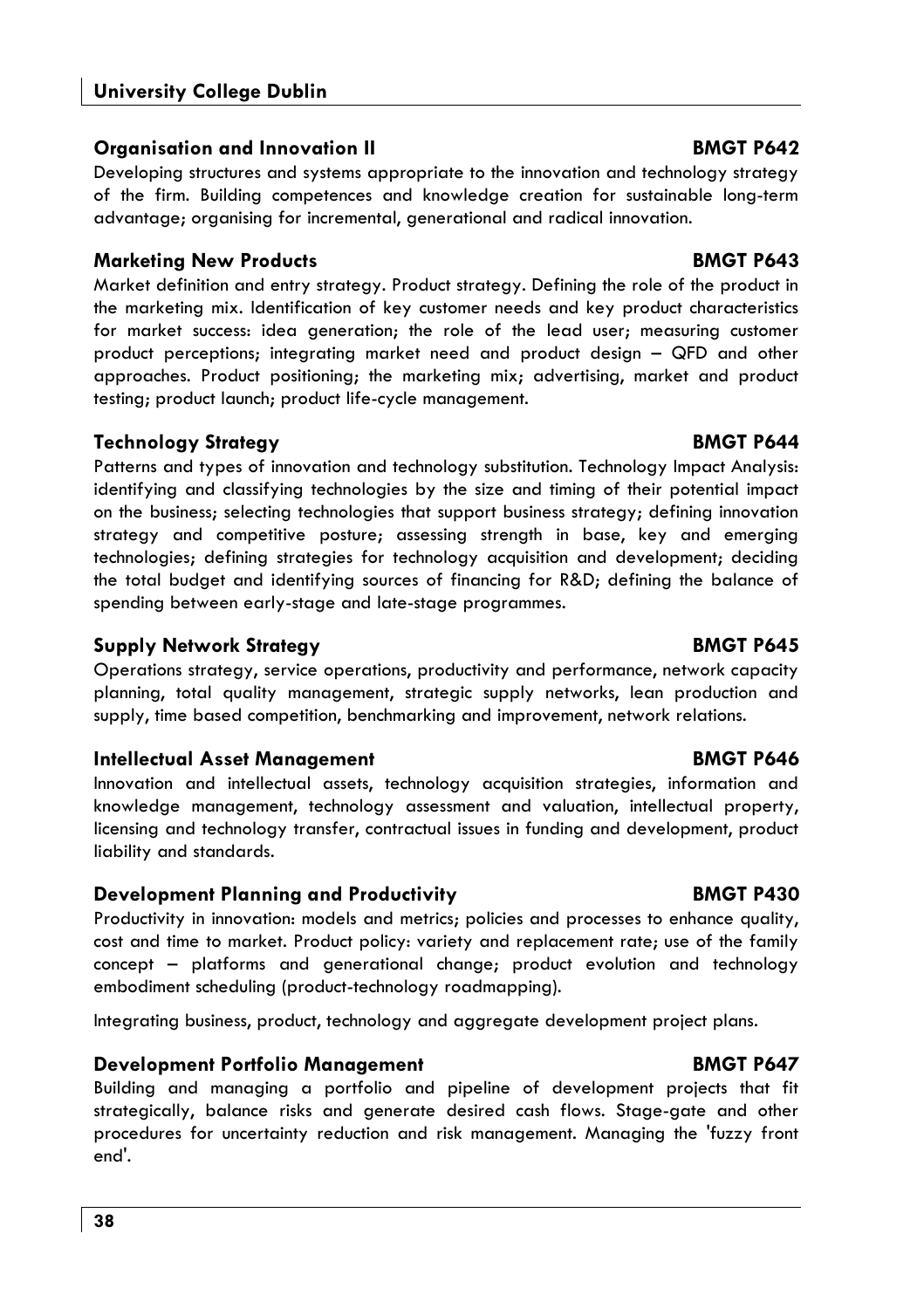Managing multiple projects through later stages of development. Use of option pricing and other approaches to assess the adequacy of the project pipeline in meeting business objectives.

#### **Development Project Management BMGT P648**

Managing individual projects to deliver quality products to market in a timely and costeffective manner, using project teams as a mechanism of organisational learning. The project as a temporary organisation: identifying stakeholders and managing their expectations; light weight and heavy weight project teams – the power of the project and the functional manager. Project start-up processes, goal-setting, work breakdown and assignment, project planning and control tools. Project completion or termination: evaluation, debriefing, learning and knowledge-diffusion, managing emotions.

#### **Technology Policy BMGT P649**

The National Innovation System. The role of technology in economic growth, industrial innovation, industrial policy, and sectoral and inter-firm competition. Technology and skill change. Technology in higher education. European programmes in science and technology. Technology and economic development; the social shaping of technology; technology indicators; the monitoring of technology/society relations; technology planning and the role of the State; generic and direct intervention measures.

#### **New Business Development Constraint BMGT P651**

The student will be given the opportunity to acquire the basic knowledge required to start a new line of business within a company. This course will be conducted as a seminar, with time devoted to the discussion of ideas by students who have an interest in entrepreneurship. These ideas may come from guest speakers, from the instructors, from the text and other readings or from case material, and from students.

#### **Managing Technological Innovation BMGT P738**

This course is an introductory overview of material that will be covered in depth throughout the degree.

Introduction: Innovation process models; phases in the innovation process- from idea to concept and from concept to customer; innovation processes as risk management. Balancing long-term and short-term objectives: building the basis of competitive advantage; positioning for competitive advantage; building a pipeline to deliver financial results; efficient product and process development. R&D productivity: models and metrics; design and management procedures to improve quality, cost and time.

### **Organisational Change BMGT P739**

This course deals with change at the strategic and operational level. Operational change (new process introduction): unplanned change; models and processes of planned change; the change agent; the diagnostic process; change interventions; evaluation and selection of interventions; implementing planned change – power, politics and resistance. Strategic change: organisational transformation – evolution or revolution; the need for integration and coherence; processes of managing and implementing strategic change; the learning organisation and organisational change.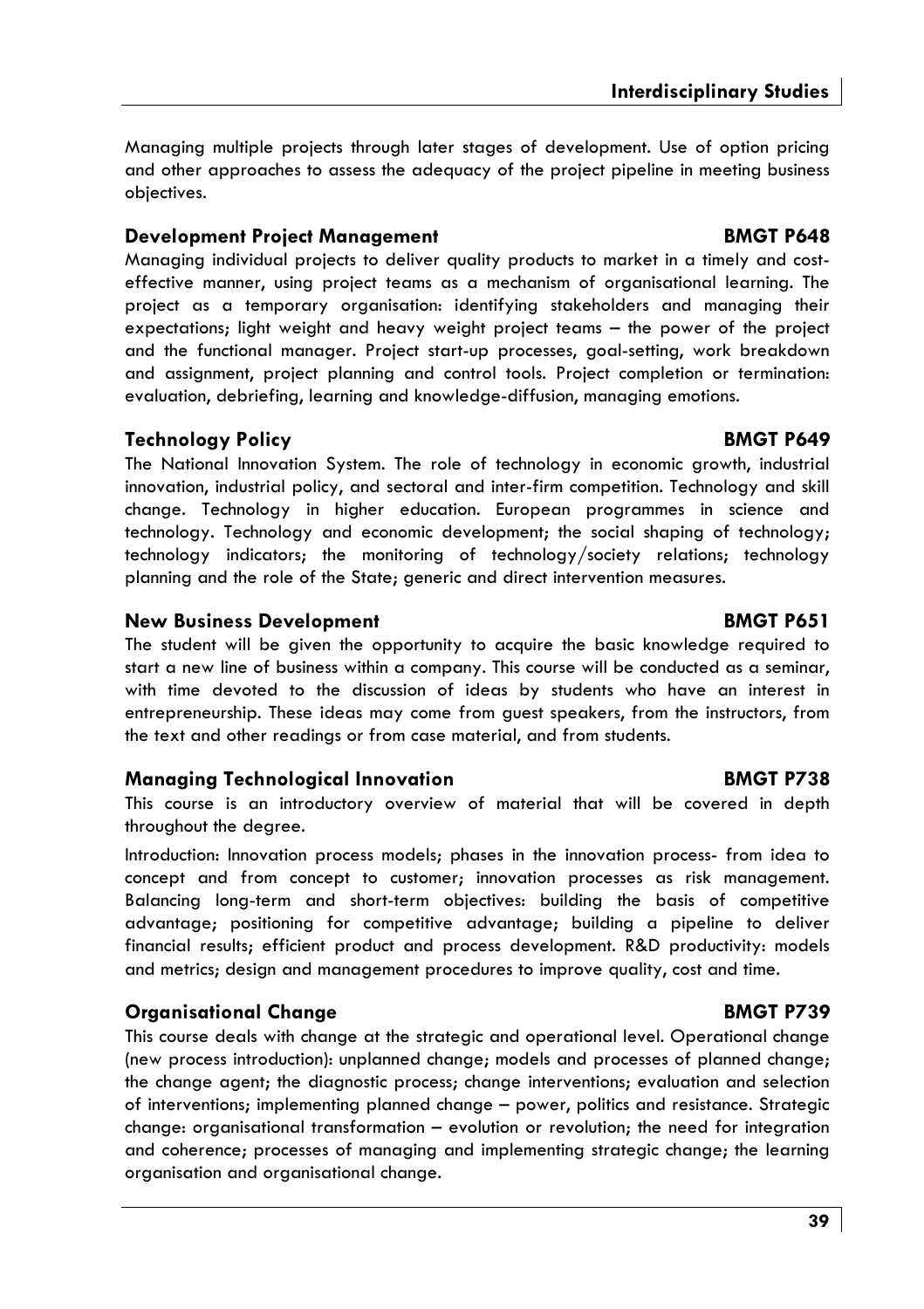#### **Issues in Technology Management Communist Communist Communist Communist Communist Communist Communist Communist Communist Communist Communist Communist Communist Communist Communist Communist Communist Communist Communist**

This course is intended to allow treatment of specific topical issues of interest to the class.

#### **Business Economics ECON P200**

The course covers topics in micro and macroeconomics including: economics of the firm – transaction cost and agency theory; application of economic theory on demand, production, cost, pricing, risk and uncertainty to business decisions. National accounts and their compilation. Theory of income determination. The role of money in the economic system.

#### **Finance FIN P623**

Sources and costs of finance. Capital structure. Interpretation of financial statements. Forecasting financial needs. Capital investment evaluation. Option pricing for R & D project and portfolio evaluation. Company evaluation. Mergers and acquisitions.

### **Product Design and Development MEEN POO7**

Design process methodology, product design specification, concept generation and selection and product development tools and techniques

### **Supply Chain Design MEEN P002**

Process design, facility layout, job design, operations planning and control, inventory, logistics and supply management, quality control and improvement, service process design.

### **Emerging Technologies MEEN P003**

The specific technologies chosen will reflect the background and interests of the participants, and will be discussed in conjunction with specialists in each field. Technologies will include some or all of the following: advanced materials, advanced manufacturing, rapid product development; nanotechnology; computation and communication hardware and software; biotechnology, combinatorial chemistry; energy.

### **Quantitative Methods for Management MEEN P004**

This course will cover selected topics from the following material.

*Statistical Analysis.* Introduction to probability and statistics, binomial, Poisson, normal and other probability distributions; significance tests, estimation, regression and correlation, time series. Multivariate statistics for marketing: multiple regression; discriminant analysis, conjoint analysis, Analytic Hierarchy Process.

*Optimisation.* Operations Analysis and Optimisation: Classical optimisation techniques, search techniques, gradient methods, linear programming, non-linear programming, dynamic programming.

*Decision Analysis.* Issues of structure, uncertainty and value in decision. Modelling structure; probability and utility assessment; behavioural issues in judgement and decision making. Multi-attribute decision problems. Group decision-making. Decision support products. Computer-based support for planning techniques.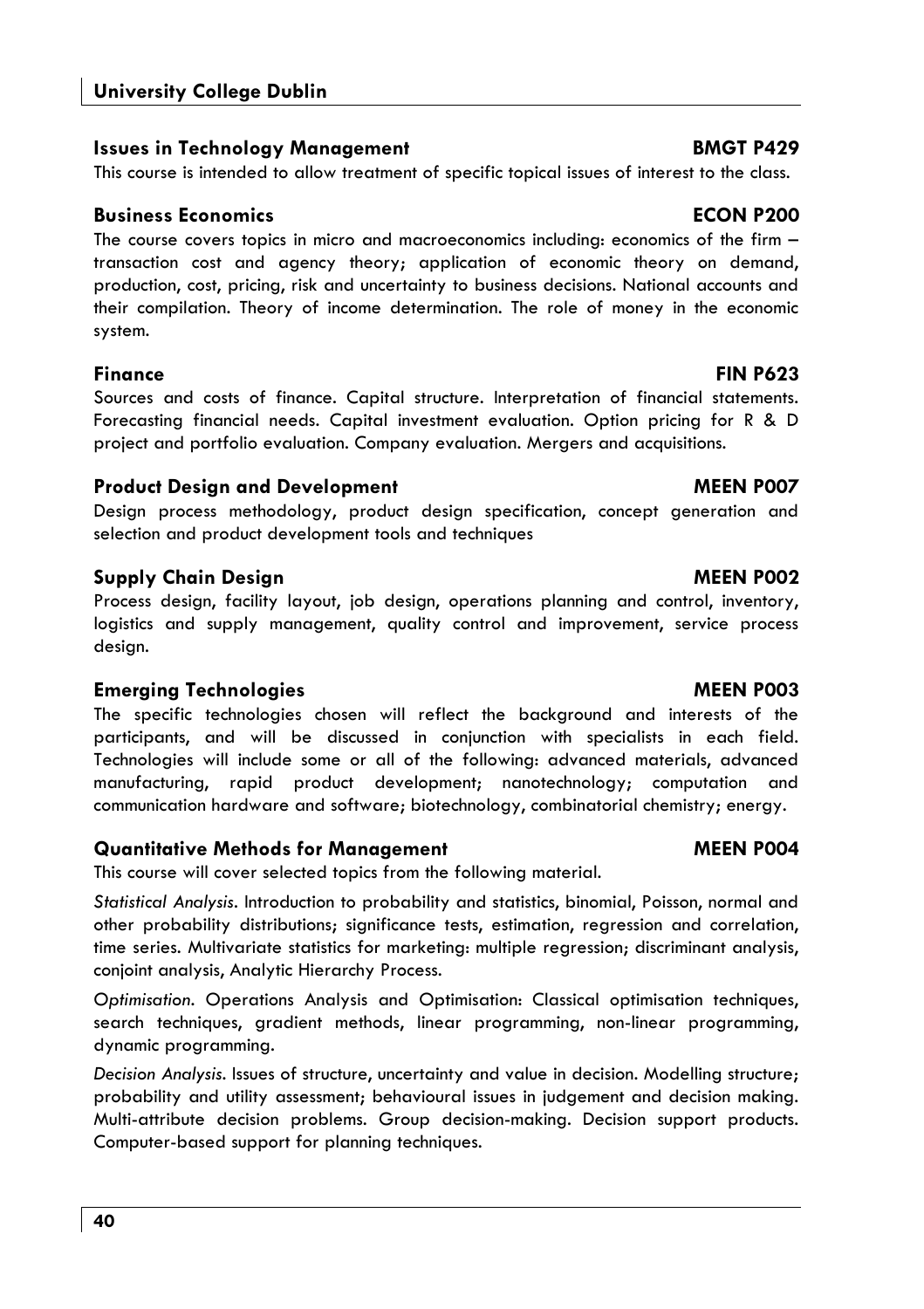### **Modern Manufacturing Processes MEEN P006 MEEN P006**

Topics will include manufacturing technology foresight, concurrent engineering, and technologies for the semiconductor, biotechnology and engineering sectors.

### **Management Information Systems MIS P622**

*Theoretical Elements and Organisation of Information Systems.* Information resource management. Management and decision making. People and organisations. Information systems and models. Information systems in functional business areas. Information management. Case studies.

*Technical Components and Applications of Information Systems.* Technical foundations of information systems; hardware, software, databases, networks. Technical applications of information systems; transaction processing systems, management reporting systems, decision support systems, knowledge-based systems. Case studies.

*Practical Aspects of Information Systems.* Building management information systems. The system development life cycle. Strategy, specifying requirements, design, acquisition, development, implementation. Case studies.

### **eBusiness Strategy and Organisational Transformation MIS P642**

The objective of this course is to give participants an opportunity to focus on new policies, issues and developments.

### **Management Support Systems MIS P643**

This course studies the range of information systems needed to provide support for management in decision-making, planning and control. The starting point, therefore, is the set of potential managerial problems and opportunities, and the associated information requirements. Organisational diagnostics are considered for problem/opportunity identification.

Solution approaches are developed and used as the basis for describing the structure, characteristics and management of generic categories of systems such as Decision Support Systems (DSS), Executive Information Systems (EIS) and Expert Systems (ES). The management implications of knowledge-based systems will be covered, and students will be asked to develop an application through an Expert System shell.

### **Supply Chain Modelling Contract Contract Contract Contract Contract Contract Contract Contract Contract Contract Contract Contract Contract Contract Contract Contract Contract Contract Contract Contract Contract Contract**

Mapping business processes and value chain transactions and building reference models. Constructing simple models for optimisation of well-defined problems. The use of IT to support supply chain transactions, and the systems and infrastructure required will be included. The course is not mathematically based: its emphasis is on demonstrating the applicability of modelling tools in practical situations; theoretical underpinnings will be discussed only as needed.

### **Business-to-Business Marketing MKT P648**

This course provides participants with a comprehensive overview of the nature of relationship marketing in international business markets. The concept of relationship management as a process of managing interactions between firms is the central focus of attention. To this end, the interactive and network approaches to understanding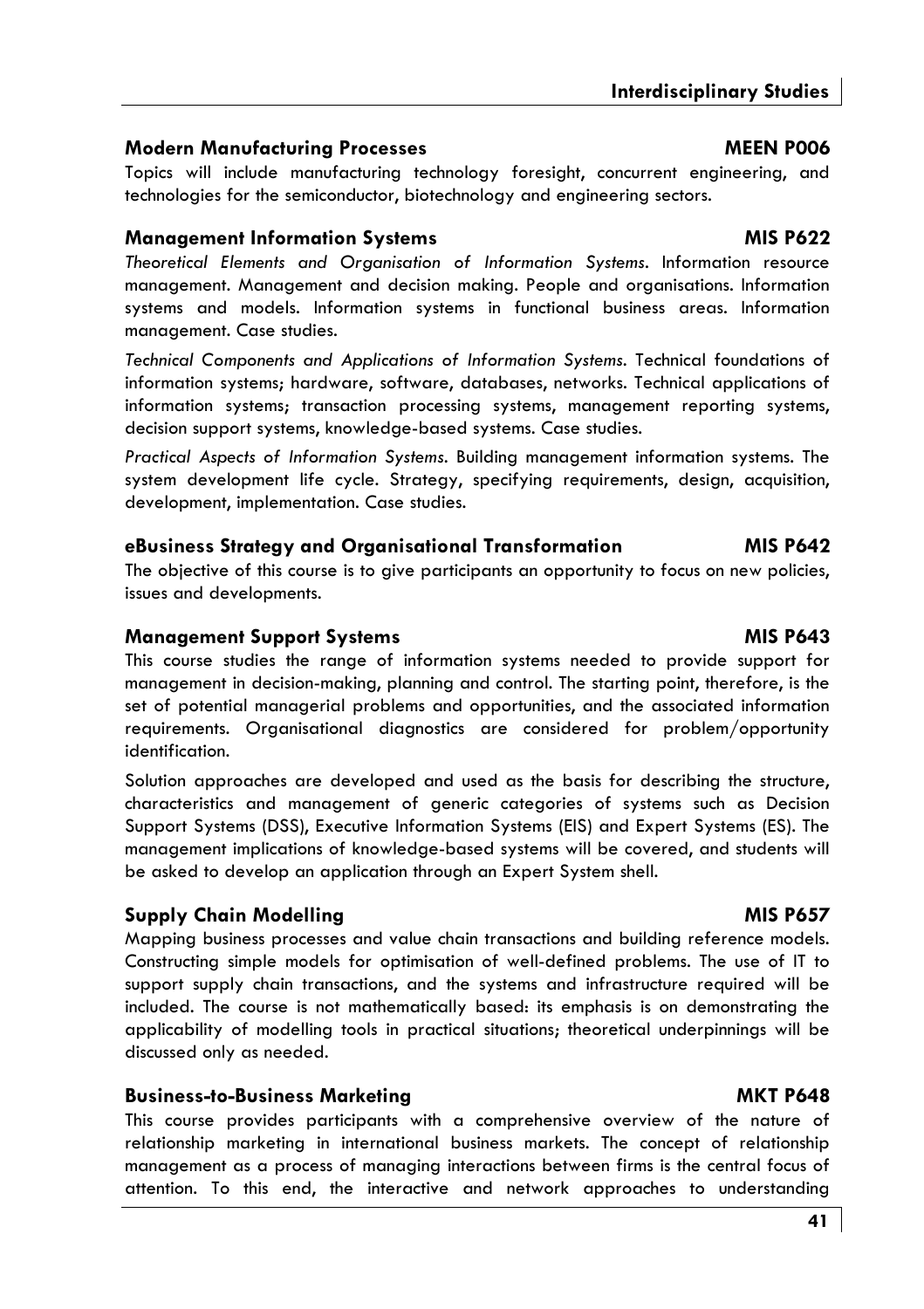international business markets are explored. Particular attention will be given to the management and development of relationships between customers, suppliers and distributors. Specifically the critical dimensions of product development, adoption and diffusion in business markets are investigated. In addition, the impact of technology on business relationships with particular emphasis on eCommerce in business markets and the management implications of manufacturing-marketing interface are considered. Consideration is given to the development of marketing strategy in a business-to-business context. Finally, as purchasing accounts for a substantial portion of the total costs of a firm, special emphasis will be given to the strategic role of the purchasing function.

#### **Year 2**

#### **Project BMGT P652**

During their second year, students will undertake a major in-company project that will make a measurable difference to the innovative capabilities of their firm. The project will take the place of a conventional thesis.

#### **Application Procedure**

Applications for admission should be made to the

Programme Director, MSc (Technology Management), University College Dublin, The Michael Smurfit Graduate School of Business, Blackrock, Co Dublin, Ireland.

Telephone: +353-1-716 8012 Fax: +353-1-716 8030 Email: nitm@ucd.ie Website: www.ucd.ie/nitm

Applications should be received not later than July 25, for admission in September.

# **Master of Science (World Heritage Management) (MSc) IFMXF0011**

#### **Course Description**

The main objectives of the Master of Science programme in World Heritage Management are to provide participants with the theoretical and practical basis for the conservation and management of the world's natural heritage. The Masters comprises two parts, part one is the mandatory taught Higher Diploma and part two comprises a six-month research component to be carried out at a World Heritage Site.

#### **Admission Requirements**

Applicants for the Masters Degree will have had to reach the required second class honours standard in the Higher Diploma at the end of year one.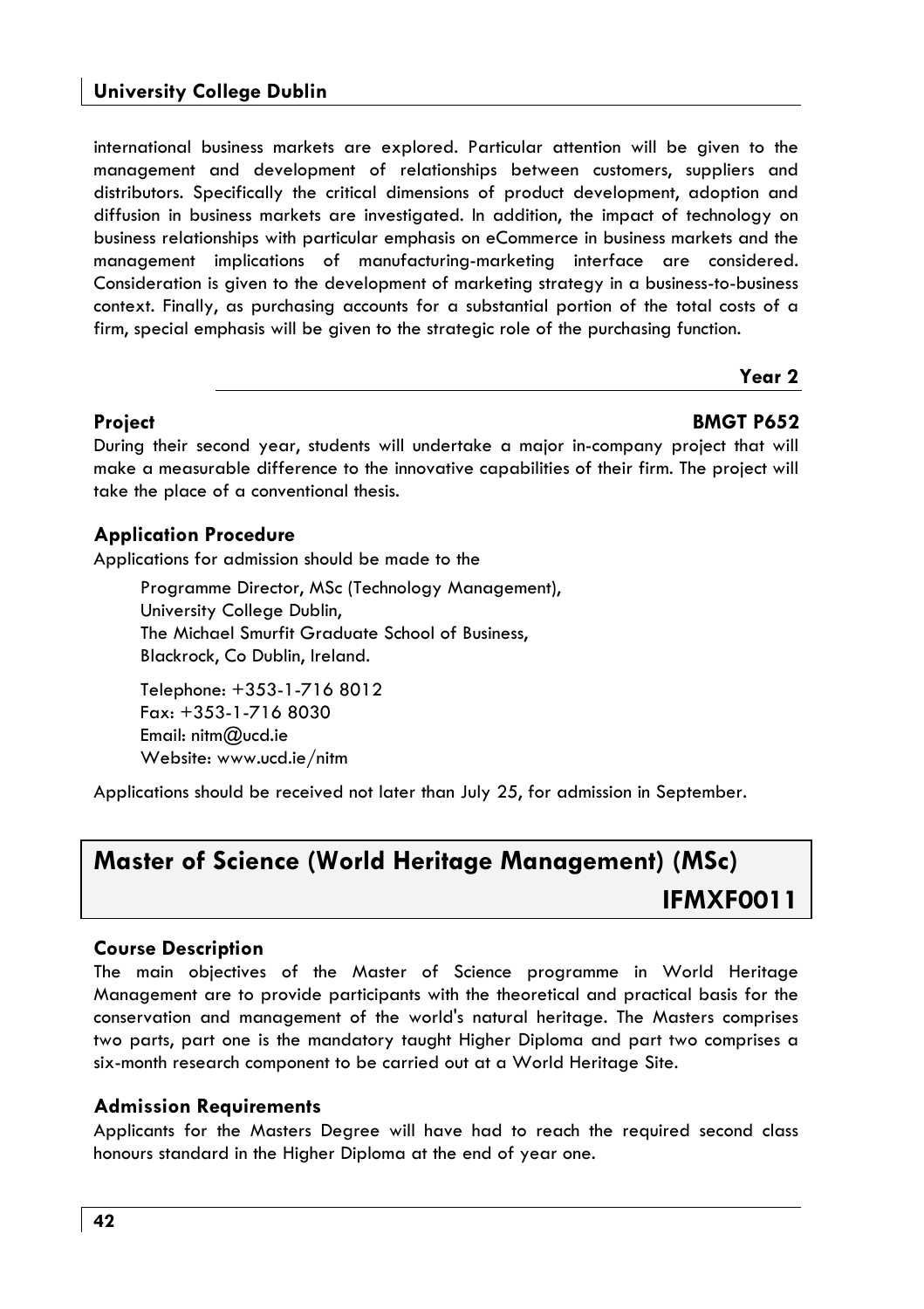#### **Course Requirements**

Masters students are required to carry out, in the field, a research thesis designed to explore and resolve a practical management problem at a World Heritage Site or equivalent reserve. The Master of Science degree is awarded on the successful completion of the thesis.

#### **Application Procedure**

Application forms and further information may be obtained from:

Centre for Continuing Professional Education, University College Dublin, Roebuck Castle, Belfield, Dublin 4, Ireland.

Telephone: +353-1-716 8712 Fax: +353-1-283 0669 Email: cpe@ucd.ie Website: www.ucd.ie/cpe

Closing date for receipt of applications is Monday 28th June.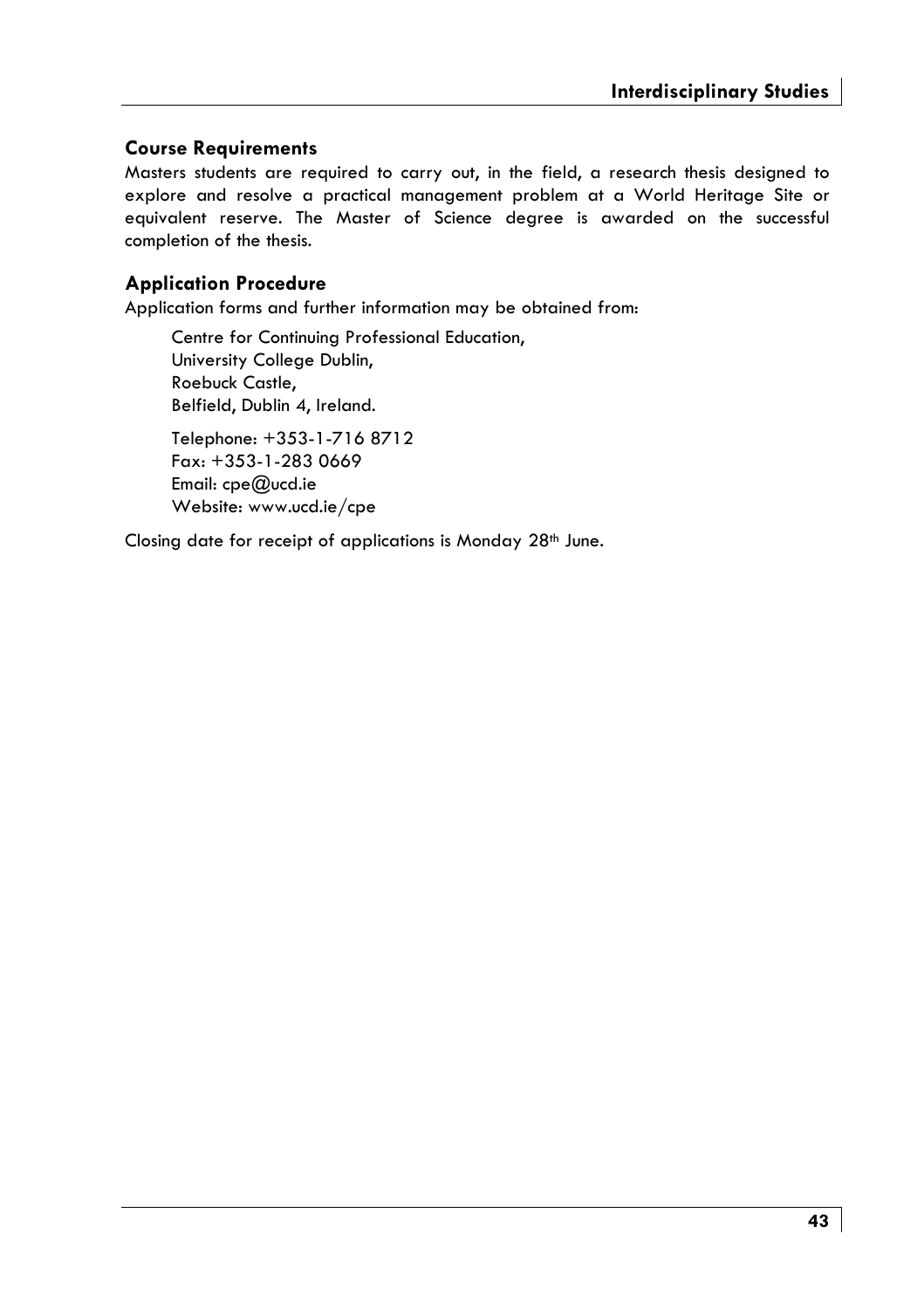# **Doctor of Philosophy (PhD)**

*(Extract from PhD Regulations and Guidelines, published by the Examinations Office, UCD)*  The degree of Doctor of Philosophy (PhD) may be awarded on the basis of research carried out by the candidate, under the supervision of a Professor or Lecturer, the results of which are submitted to the university in a thesis.

#### **2. Entry Requirements and Application Procedures**

- 2.1 To be eligible to register for the degree of PhD in University College Dublin, a candidate must have obtained a high honours standard at the examination for a primary degree of the National University of Ireland or another university, or must present such other evidence of academic standing as will satisfy the Professor, the Department and the Faculty.
- 2.2 An application to enter on a course of study and research leading to the degree of PhD shall be considered by the relevant Faculty, on the nomination of the Head of Department, or on the nomination of a Professor with the consent of the Head of the Department in which the proposed research is to be carried out. The title of the thesis, or a short description of the proposed research, must be provided.
- 2.3 The applicant must register as a PhD student, normally for a minimum of nine terms. In exceptional circumstances, the Faculty may permit registration for a minimum of six terms.
- 2.4 The Faculty shall notify the Academic Council of each PhD student admitted to the Faculty together with all relevant details concerning the nominator, the supervisor(s) and the title of the proposed thesis, or a short description of the research.

For detailed information please consult the booklet *PhD Regulations and Guidelines* available from the Examinations Office, Michael Tierney Building, University College Dublin, or the Examinations Office website www.ucd.ie/exams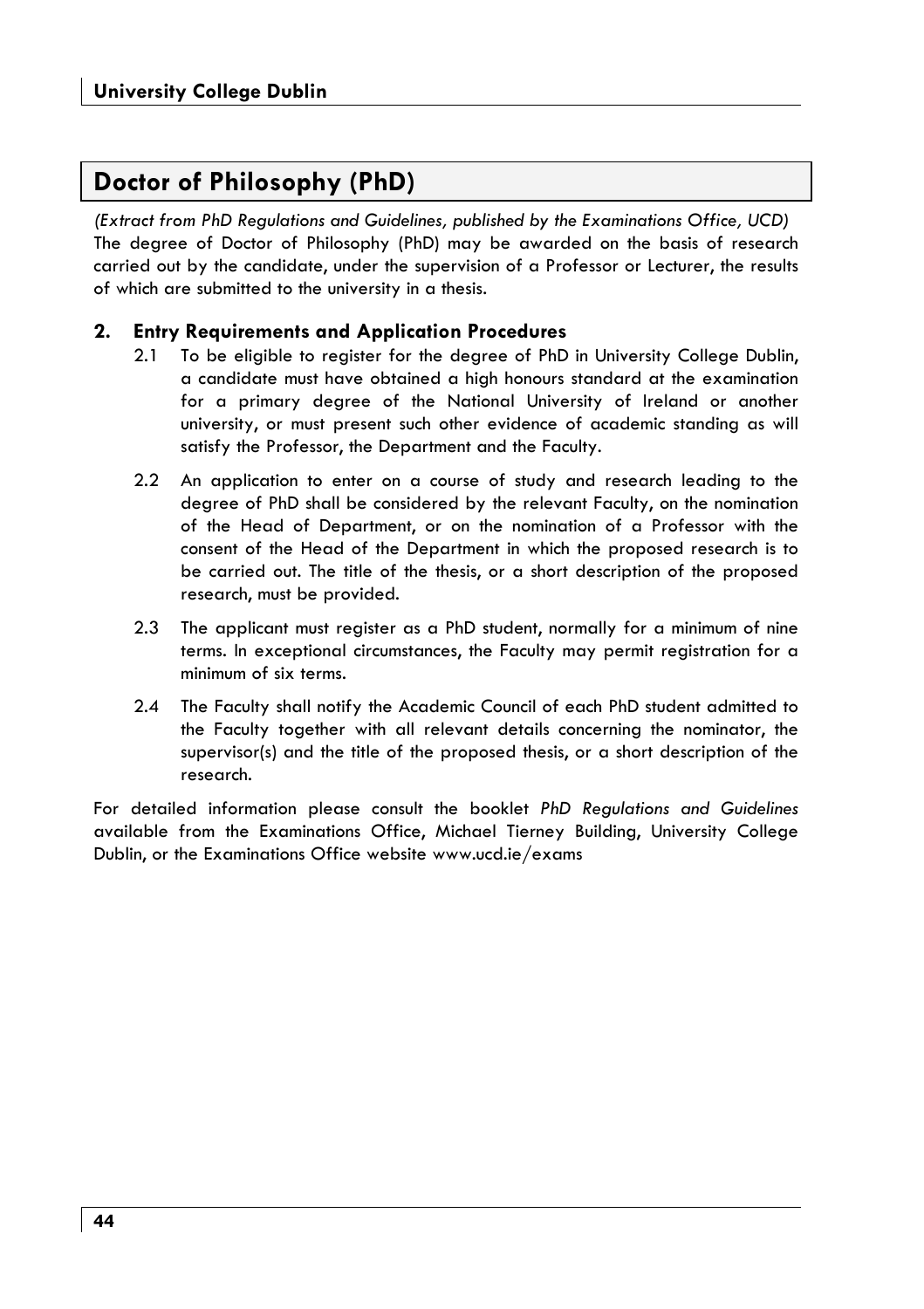# **Postgraduate Diplomas**

# **Higher Diploma in Child Art Psychotherapy**

**IFHDP0013** 

#### **Higher Diploma in Child Art Psychotherapy Department of Child and Family Psychiatry, Mater Misericordiae Hospital**

#### **Course Description**

The course is designed for professionals who already work with or wish to specialise in working with children, using images to understand the inner world of the child. It could be relevant for trainees in Psychiatry and Child Psychiatry, Psychologists, Psychotherapists, Art Therapists, Teachers in Special Education, Social Workers, Counsellors and Specialist Nurses in Psychiatry. The length of the course is two years part-time. Trainees are expected to spend 5 hours on Fridays at lectures, seminars and experiential sessions in the Department. Clinical placement and supervision will be arranged between the student and the course tutor. It will take into consideration the commitments of working professionals. Clinical placements may be arranged at the Department of Child & Family Psychiatry, Mater Hospital, or alternatively professionals who already work with children might take on their clinical caseload at their place of work.

The **aim** of the course is to develop specialist skills for professionals and to assist them in communicating and working with troubled youngsters. Children and adolescents who might find it difficult to communicate in words are often able to use a symbolic, visualpictorial language to express the emotional conflicts of their inner world. The therapeutic potential of images can be utilised in the interaction between therapist and client as the vehicle of communication, which could facilitate the expression of 'unspeakable' material in a safe framework. Images are understood in this context as pre-verbal language and have no artistic or aesthetic value at all. The **approach** is multidisciplinary as all therapeutic modalities used in child mental health will be taught extensively. The course aims to give sound theoretical knowledge and experience in clinical practice within a child and adolescent mental health setting. An awareness of the principles of related professions such as psychiatry, psychology and psychotherapy together with child protection procedures will be maintained throughout the course. The course will involve intensive teaching to a high academic standard. Candidates are expected to experience personally the assessment and treatment techniques involved in visual psychotherapy.

#### **Admission Requirements**

The course is offered every two years. Candidates will normally have a degree in an undergraduate discipline related to psychotherapy or its equivalent. They will usually have experience of working with children in areas related to child mental health. Psychiatrists, psychologists, social workers, childcare workers, teachers and nurses would find this course particularly useful.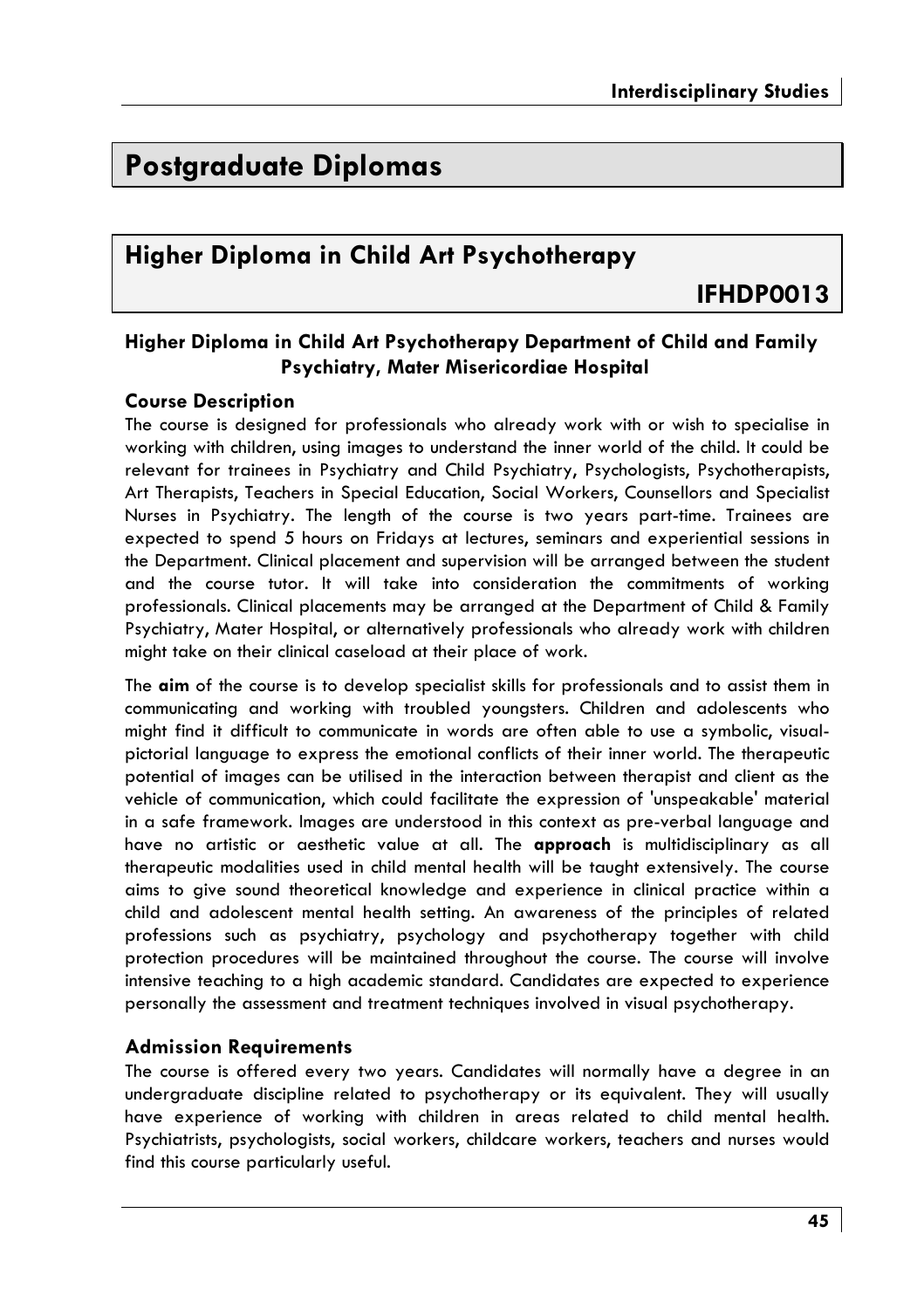#### **University College Dublin**

Candidates will be short-listed on the basis of their application form, and will be interviewed to assess their suitability for the course. No training in art is necessary for application.

Successful applicants will be required to consent to Garda Clearance being sought, prior to their clinical placement. This is now standard procedure for professionals engaged in direct work with children.

Exemption: Professionals who have already studied any of the components of the course as part of their professional qualification, may apply for exemption from that component of the course.

#### **Course Requirements**

Assessment will consist of six parts: an ongoing observation of the student's progress on the course as well as five written pieces of work.

The first piece of work is a long case study of about 8,000-10,000 words, to be submitted by the beginning of the second year. A special study of about 8,000-10,000 words on a theoretical issue that has arisen from the student's clinical practice and a research protocol of about 1,500-5,000 words are both to be finished by the end of the second academic year. Finally, at the end of the second year two 2-hour examination papers will be set. The examination will test the candidate's knowledge of basic concepts of Child Psychiatry and Child Psychology that would be relevant in the assessment of a patient's suitability for visual psychotherapy, followed by an oral examination *(viva voce*) as part of the externally moderated assessment for the award of the Diploma.

#### **Course Content**

#### **Unit 1: Visual Psychotherapy Training Groups**

Small study group, led by an experienced Visual Psychotherapist. Students are expected to create and to understand their own visual-pictorial imagery in the framework of the group therapeutic process. The objective of this group is that participants experience the role of both the client and the therapist in a learning context. Since this group is not the right place to deal with the trainees' personal material, appropriate psychotherapy outside the course may be appropriate.

#### **Unit 2: Theory and Practice of Psychotherapy and Visual Psychotherapy**

#### *(Lecture/Seminars/Case Presentations)*

This unit will introduce theoretical models as well as the study of clinical practice. The emphasis will be on long-term individual work and will explore the similarities as well as the differences between verbal and non-verbal modes of psychotherapy.

#### **Unit 3: Theory of Pictorial Thinking (Seminars)**

This unit will focus on the visual and theoretical innovations artists have contributed in the 20<sup>th</sup> century to the use of images for the expression of their inner world, as well as the interaction between art and psychoanalysis.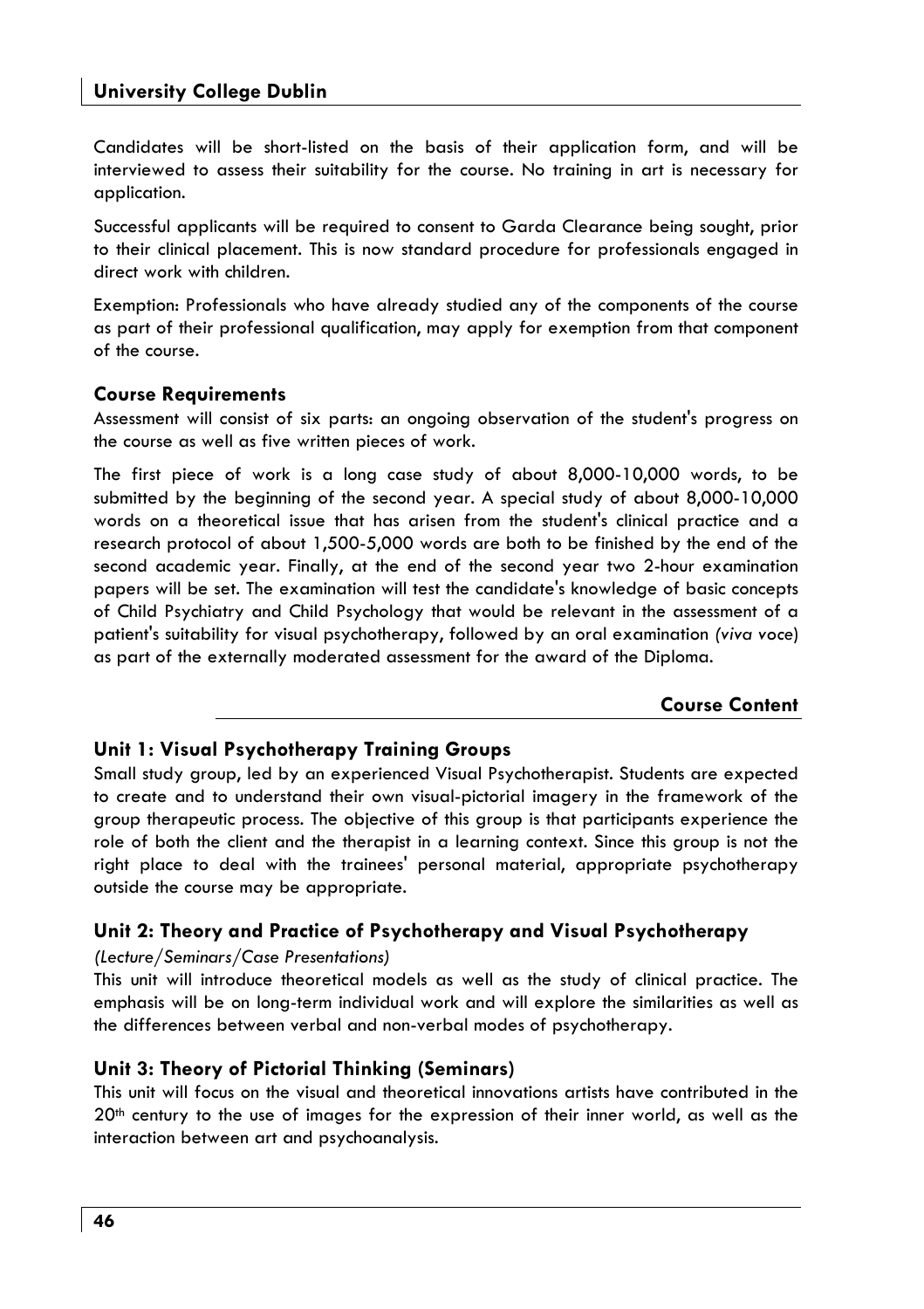#### **Unit 4: Clinical Theory**

(a) Psychopathology. Teaching on the nature and aetiology of emotional, behavioural and developmental disorders in children and adolescents. Theoretical teaching will be combined with practical experience in a clinical child mental health setting.

(b) Child Development. Study of theoretical and empirical approaches to child development, including Piaget's learning theory, psychoanalytic and attachment theories.

(c) Clinical Approaches in Child Mental Health. Study of theoretical and practical aspects of professional practice in the field of child mental health including knowledge of the range of assessment and intervention techniques employed. Theoretical aspects will encompass developmental psychopathology and the application of learning theory, systemic theory and psychodynamic theory to clinical practice.

#### **Unit 5: Research**

Each candidate will submit two copies of a protocol for a proposed research project. This should be no less than 1,500 and no more than 5,000 words. The format of the protocol should be as follows:

- i) Review of relevant literature and aims of the study
- ii) Hypotheses
- iii) Selection of patients
- iv) Proposed analyses of results

The research does not have to be actually carried out, only the protocol for it produced.

#### **Unit 6: Clinical Practice**

There are a variety of clinical placements available in the Department of Child & Family Psychiatry. There is opportunity to work in different areas of child mental health, which include specialist teams working with different age groups of children and adolescents on an outpatient basis, paediatric liaison teams, and community teams. There is opportunity to participate in all the teaching sessions provided by the academic department such as family therapy workshops, clinical presentations, research meetings, etc. During the first term there will be opportunity to observe clinical sessions of permanent members of the multidisciplinary team.

It is expected that at least three long cases should be taken on during the course under supervision, but there is an opportunity to do some more clinical work if the trainee's professional commitments accommodate this. Course participants should also work with a family or a group for a limited number of sessions, in order to experience the functioning of the individual within the group process.

Trainees are expected to attend team meetings and discuss the progress of their patients with a multidisciplinary group.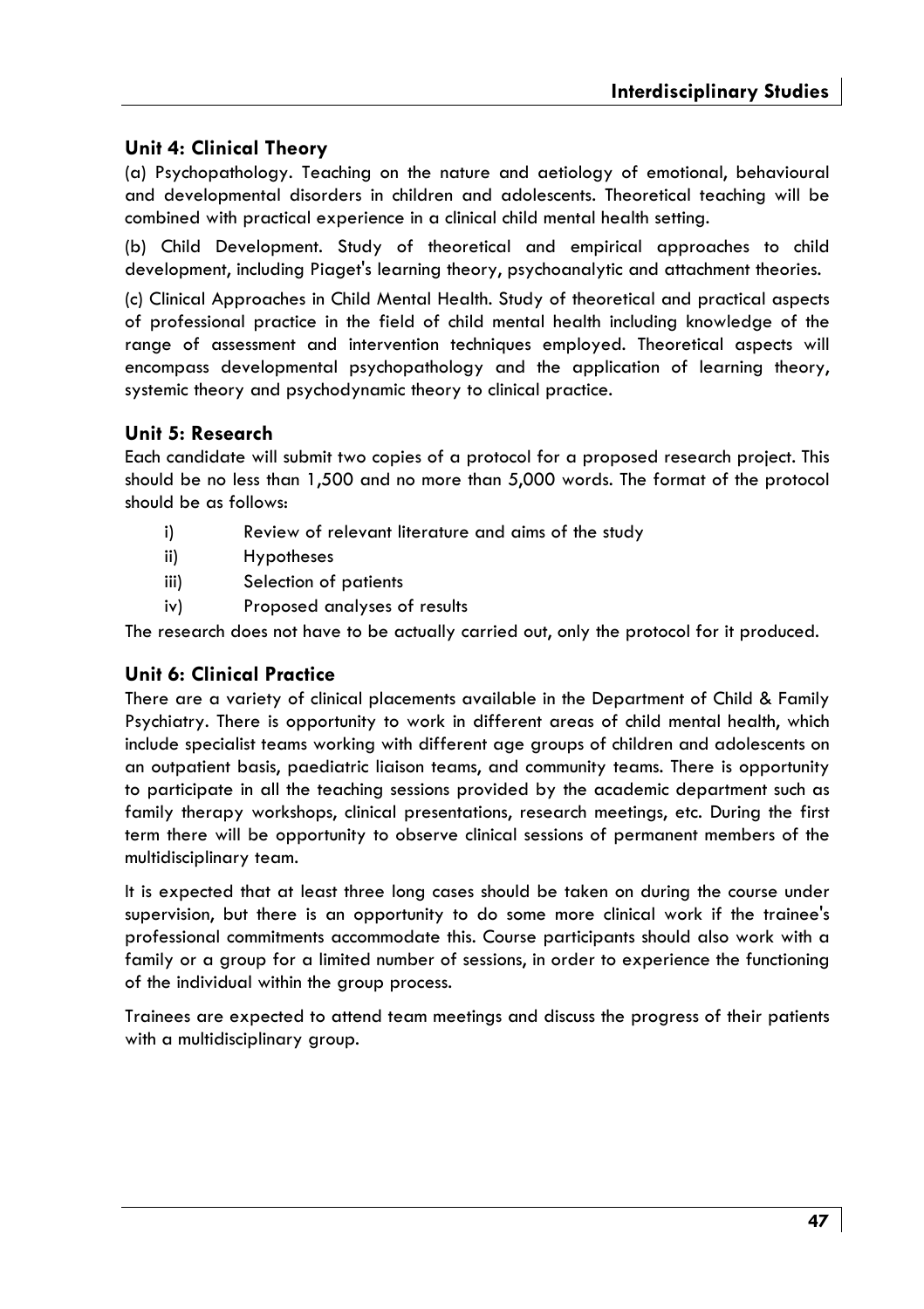#### **Supervision**

*Team Supervision:* Regular supervision provided by a senior member of the clinical team to support the trainee in his/her ongoing clinical work. The aim is to provide an understanding of the role of individual work within the multidisciplinary approach.

*Individual Tutorials:* The trainee will receive supervision from a course tutor with reference to method-specific therapeutic skills in Visual Psychotherapy.

*Group Supervision:* There are weekly case presentations by all trainees for the group, with supervision given by the course leader and other senior members of the multidisciplinary teams.

Units 1 and 6 commence at the start of the course and are ongoing for its duration.

Units 2, 3, 4 and 5 are taught sequentially over the two-year period as self-contained study units of limited duration.

#### **Admission Procedure**

Application forms and further information may be sought from the

| Administrator of Higher Diploma in Child Art Psychotherapy, |                            |
|-------------------------------------------------------------|----------------------------|
| Department of Child and Family Psychiatry,                  |                            |
| Mater Misericordiae Hospital,                               | Telephone: +353-1-803 4793 |
| Eccles Street,                                              | $Fax: +353-1-8032081$      |
| Dublin 7, Ireland.                                          | Email: afox@mater.ie       |
| Website: www.ucd.ie/pgstudy                                 |                            |

Completed application forms should be returned to the Director.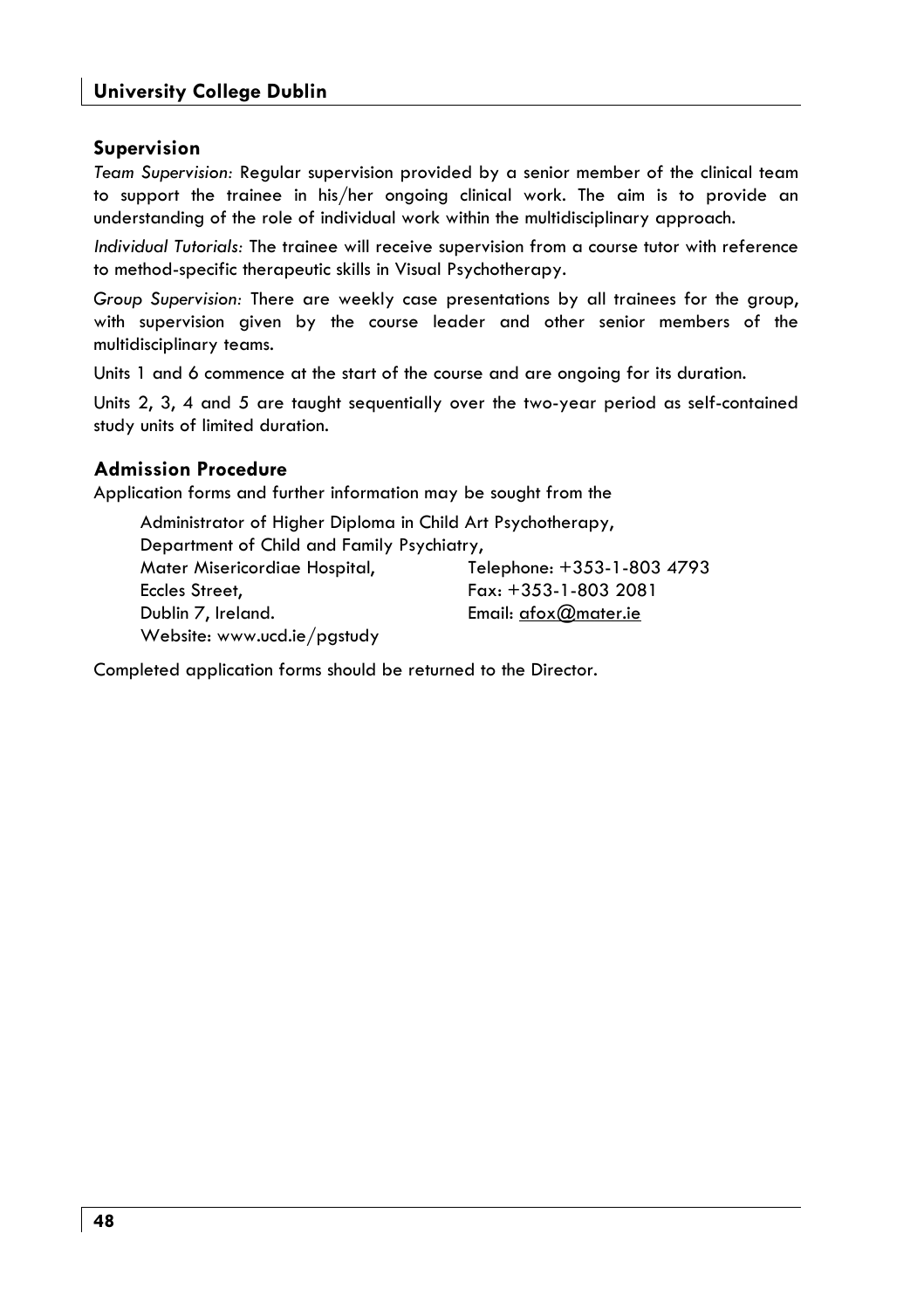# **Higher Diploma in Development Studies (HDipDevtS) IFHDP0002/IFHDF0001**

#### **Course Description**

The main objective of the Higher Diploma programme in Development Studies is to provide participants with an interdisciplinary understanding of the process of development and with a range of skills to enable them to work effectively in the field. The programme is also designed to develop participants' existing skills by critically evaluating these from the perspective of a number of disciplines. The programme is structured to suit the needs both of recent graduates who have taken a degree in a relevant discipline – such as Economics, Sociology, Geography, History, Politics, Agriculture – and more mature graduates who are working in development agencies or who have returned from assignments in developing countries and wish to broaden their range of skills and their understanding of the development process. Courses commence in September of each year. The Higher Diploma may also be taken on either a full-time or a part-time basis. On a full-time basis the course extends over 9 months ending with written examinations in May. If the course is pursued on a part-time basis, the final examinations are taken in May of the second year.

#### **Admission Requirements**

Applicants should hold a primary degree in a relevant discipline*.* The Higher Diploma examinations may act as a qualifying test for entry to the Master's Degree programme for candidates who obtain a good honours grade in these examinations.

#### **Course Requirements**

Candidates will be required to complete four full courses from the indicative list below. Those who lack an adequate background in economics will be required to take a course in Principles of Economics.

#### **Course Content**

#### **Economic Development DEV P010**

This course examines the main concepts, schools of thought, existing and emerging strategies of development as these relate to developing countries and transitional economies. Topics include: theories of growth and development, poverty reduction strategies, and the institutional and financing framework for development.

#### **Agriculture and Rural Development DEV P011**

This course provides students with the knowledge and skills to critically analyse agricultural and rural development policies and approaches in developing countries. It covers topics such as rural poverty, traditional agricultural systems, rural livelihoods and models of agricultural development. Students will analyse agricultural policies in areas such as land tenure systems, rural labour and credit markets, inputs, pricing and marketing etc. The course also explores famines, food security and gender issues. The agricultural and rural development strategies of national and multilateral agencies are also examined.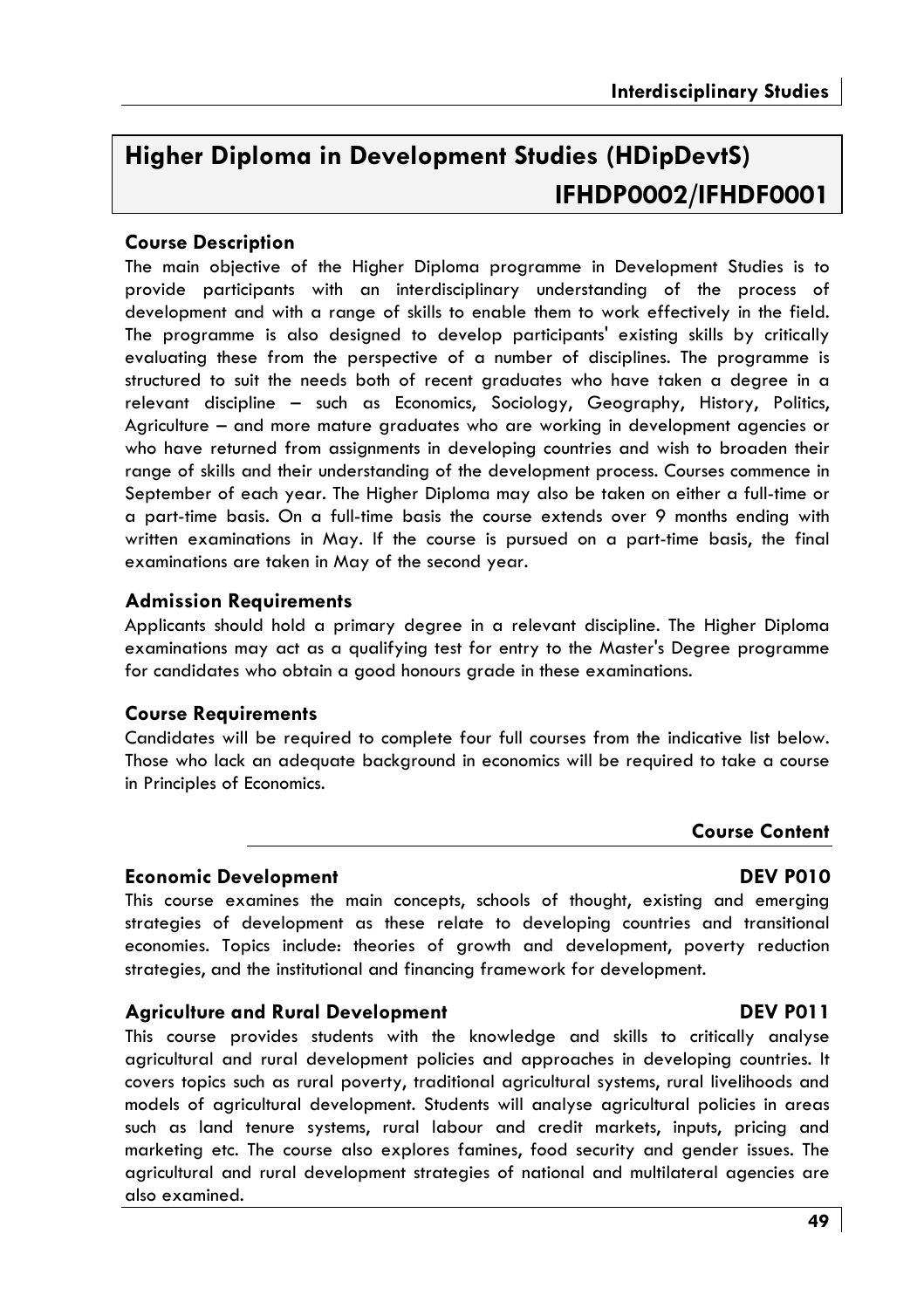#### **Global Politics and Economy DEV P014**

This course offers multidisciplinary perspectives on a range of topics. These include concepts and theories in international relations and international political economy; nation-states, regional and global organisations; globalisation, global governance, failed states and the 'right' of humanitarian intervention.

### **Politics of Development Contract DEV PO20 DEV P020**

This course introduces students to the concepts, theories and key themes in the politics of the developing world. It explores colonialism and the nature of the post-colonial state. Issues confronting the contemporary state are examined; these include ethnicity, religion, gender, democratisation and human rights.

### **The Middle East and Africa DEV P022**

This course offers a detailed examination of the Middle East and sub-Saharan Africa. The emergence of the post-colonial order, the nature and role of the post-colonial state, gender, democratisation and civil society are among the topics covered.

### **Research Methodology DEV P024**

This course provides students with detailed knowledge of the concepts, theories and methodology of writing up research papers. Students examine various approaches to quantitative data analysis and qualitative data collection methodology. They are familiarised with the use of statistical packages such as SPSS for windows.

### **Introduction to Anthropology: Local and Global Cultures Seminars DEV P023**

### **Health and Education for Development Seminars and Gender Mainstreaming and Gender Analysis Seminars DEV P017**

Note: Not all of these subjects will necessarily be offered every year.

### **Application Procedure**

Application forms and further information may be obtained from

| The Administrator,              |                            |
|---------------------------------|----------------------------|
| Centre for Development Studies, | Telephone: +353-1-716 7625 |
| University College Dublin,      | $Fax: +353-1-716$ 1121     |
| Room 512, Library Building,     | Email: $dev.stdout@ucd.ie$ |
| Belfield, Dublin 4, Ireland.    | Website: www.ucd.ie/cds    |

Completed application forms accompanied by university transcripts, should be returned to the Programme Director, Development Studies at the above address by April 16.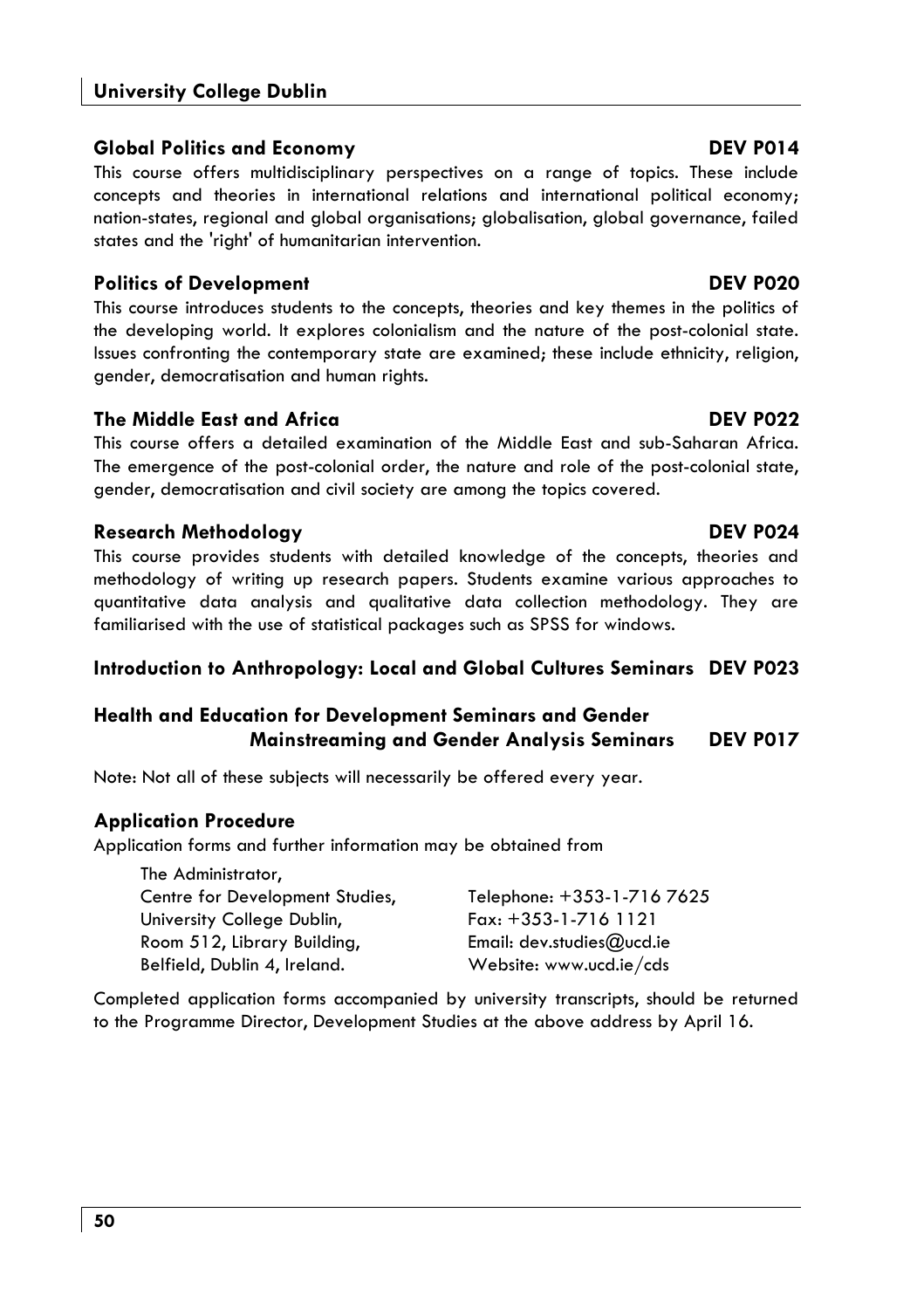# **Higher Diploma in Developmental Disability Studies (HDipDDS)**

# **IFHDP00016**

#### **Course Description**

Clinicians, practitioners and administrators who work with people who have developmental disabilities, and their families. This one-year interdisciplinary course will also be of interest to professionals who wish to promote inclusion, but who do not currently work with people who have developmental disabilities.

The primary aim of this Higher Diploma course is to equip students for effective provision and management of inclusion-based practice in partnership with people with developmental disabilities and their families. It does this by ensuring the emplacement of an appropriate set of attitudes, on which a solid foundation of knowledge and skills is then built. Reflective practices are taught, and it is expected that the student will use these to promote further development after completion of the course.

#### **Admission Requirements**

The Applicants should have a primary degree or equivalent qualification and may be interviewed or required to take a qualification test in order to assess their suitability.

#### **Course Requirements**

This part-time taught course, administered with support from the Continuing Professional Education Centre at UCD, is offered over one year. The commitment required of students is to attend lectures one day per week (Fridays) in term time. In addition, students must prepare essay assignments and sit such written examinations as may be presented. The course is assessed through examinations and assignments in both semesters.

#### **Course Content**

#### **Lifespan Development Issues LDIS P001**

Introduces students to a life-course perspective on the development and selfdetermination of individuals with developmental disabilities, with opportunities to develop a person-centred plan and apply Quality of Life indicators.

#### **Models and Philosophies LDIS P002**

Gives an overview of the models and philosophies that shape the way services to people with developmental disabilities in Ireland have evolved.

#### **Policy and Legislation LDIS P003**

Examines a wide range of legislative approaches in the provision of services to people with disabilities. Develops a critical understanding of policy and legislative trends within Ireland and the wider International Community, and explores options for promoting rights to full participation in society.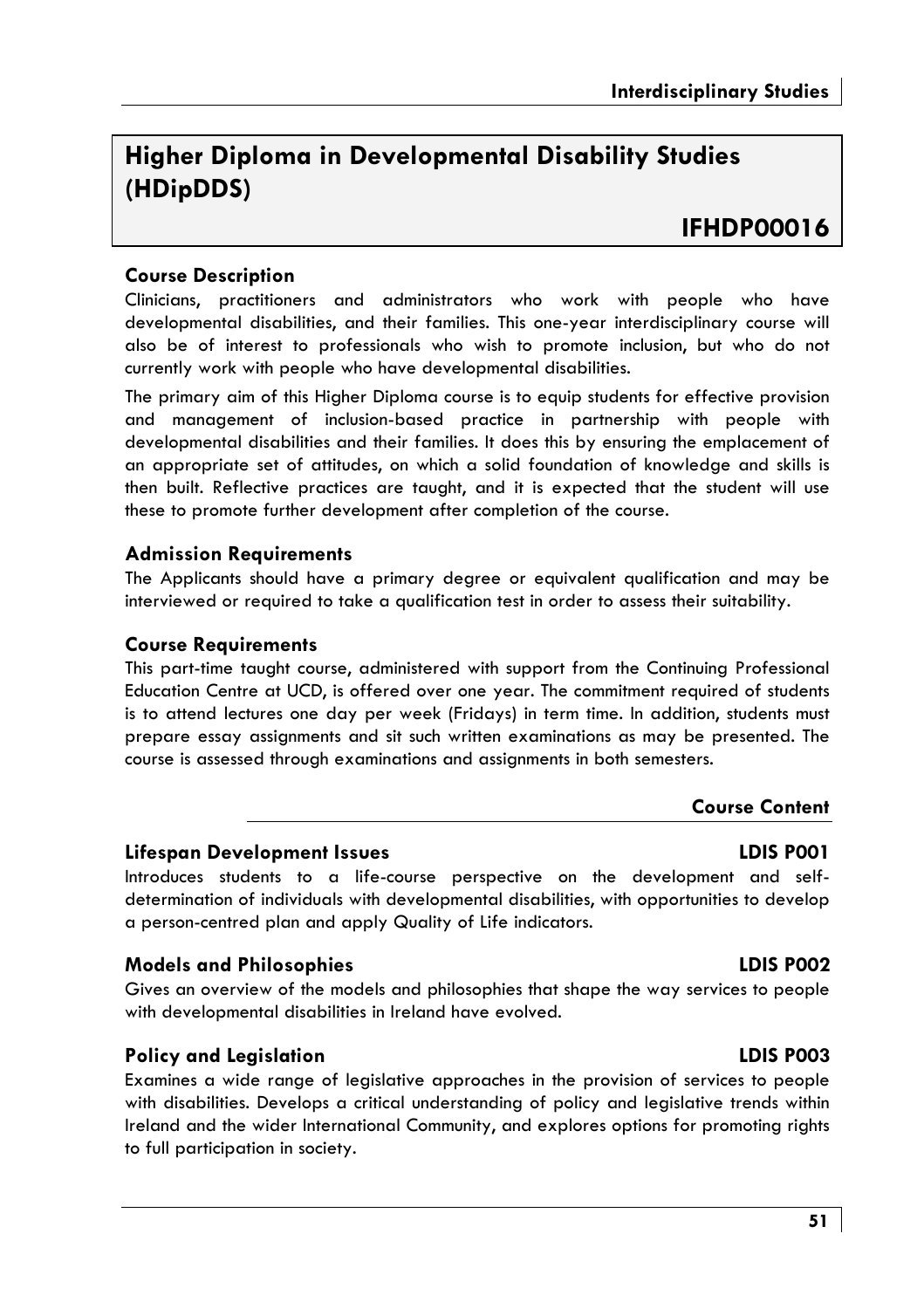### **Teamwork and Partnership LDIS P004**

Helps students to examine their relationships in the workplace -- those with other professionals as well as with individuals with disabilities, their parents, families, and carers.

### **Assistive Technology LDIS P005**

Familiarises students with the range of technologies that enrich the lives of people with disabilities, and indicates how these can be mobilised in their particular workplace or sphere of operation.

### **Research Practice LDIS P006**

Gives students a firm grounding in the methodologies employed by researchers in the field, as well as an understanding of the theoretical approaches underlying these methodologies.

# **Barriers to Inclusion LDIS P007**

Introduces students to the individual, social, and environmental factors that inhibit the inclusion of people with disabilities in mainstream society.

# **Individual Research Project LDIS P008**

This module offers students an opportunity to plan and complete a critical review of literature in a selected topic area.

Note: Not all of these modules will necessarily be offered every year.

# **Application Procedure**

Application forms and further information may be obtained from: Marie O'Connor, Centre for Disability Studies,

John Henry Newman Building, Fax: +353-1-716 8568 University College Dublin, Email: cds@ucd.ie Belfield, Dublin 4, Ireland. Website: www.ucd.ie/include

Room D-004B, Telephone: +353-1-716 8333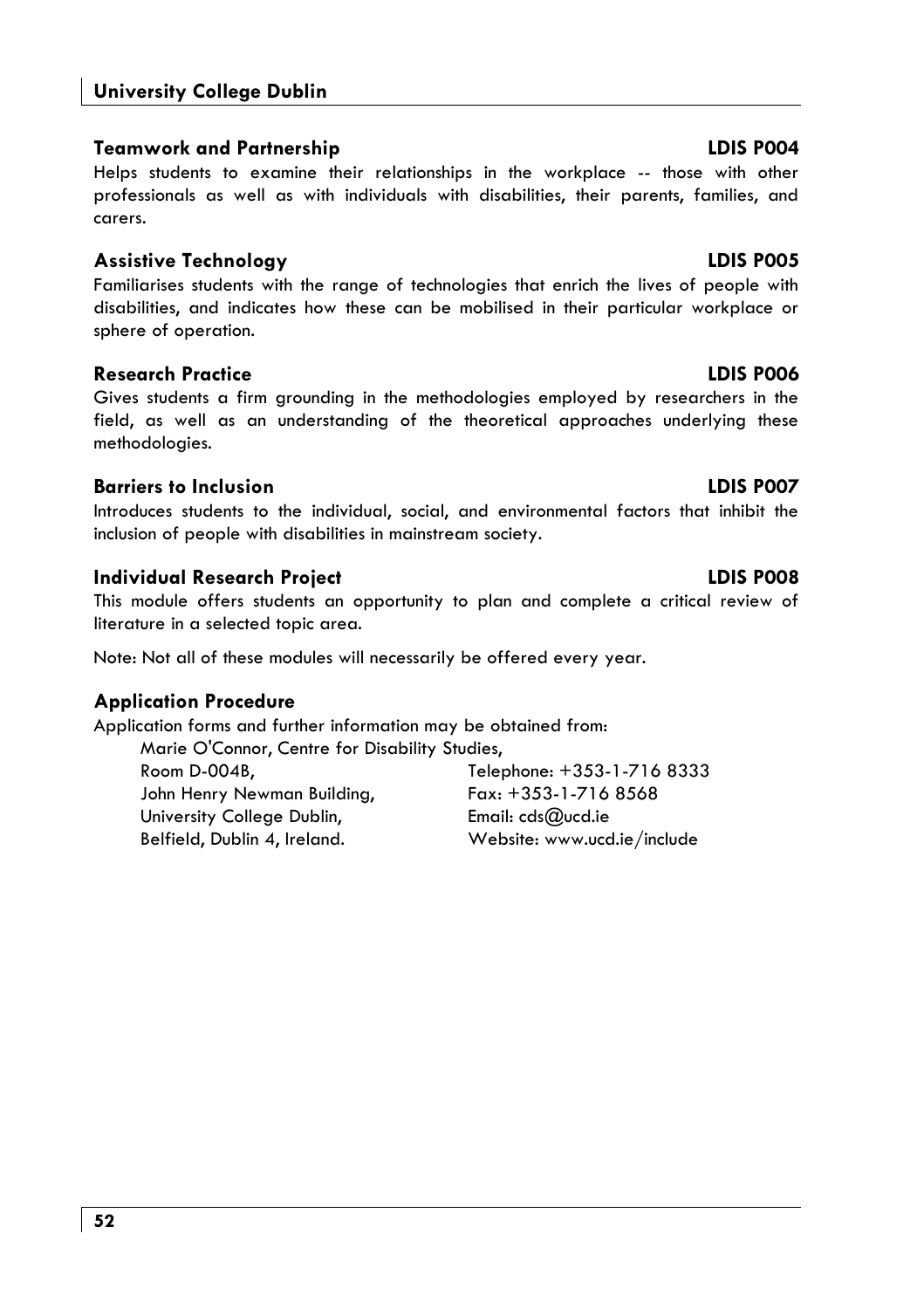# **Higher Diploma in Equality Studies (HDipEqualS) IFHDP0004/IFHDF0003**

#### **Course Description**

The Higher Diploma in Equality Studies is a postgraduate programme, taught by staff from the Faculties of Interdisciplinary Studies, Human Sciences and Arts. It is designed to cultivate a pluridisciplinary appreciation of equality issues of both national and international significance and to explore their interrelationship.

Courses commence in September of each year and may be taken on either a full-time or part-time, evening basis. The full-time Diploma programme extends over a period of nine months, and the part-time programme extends over a period of eighteen months (two academic sessions).

#### **Admission Requirements**

Applicants will normally be required to have a primary degree or equivalent. Before being accepted onto the Diploma programme in Equality Studies, candidates must satisfy the Academic Council that they are academically equipped to pursue the programme. Candidates may be required to undertake a preparatory course if they are not deemed by the Academic Council to be sufficiently qualified to undertake the programme. It is desirable that candidates should have worked or studied in the fields of equality, social justice, development or human rights.

#### **Course Requirements**

Students must successfully complete six compulsory and four optional courses. One of the optional courses is for audit. Student performance will be assessed by course assignments and written examinations.

#### **Course Content**

The programme of study will be as follows:

#### **Compulsory Courses**

#### **Equality and the Law EQUL P023**

This course critically engages with the main tenets of Irish constitutional law and models of equality employed at legislative level. It seeks to examine the interplay between the legal and other contexts in which inequality is both generated and challenged. A core theme is the potential of rights and legal strategies generally to effect social change.

#### **Sociology of Inequality EQUL P002**

The aim of this course is to provide insight into the sociology of inequality. The course offers an introduction in a number of sociological approaches to understanding social inequality, specifically through the lens of differentiation, stratification, class formation and consciousness and social mobility. The course will provide an understanding of how the sociological approach to the study of inequality can interact with and complement, inequality research by other disciplines. It will present a systematic insight into the social

#### **53**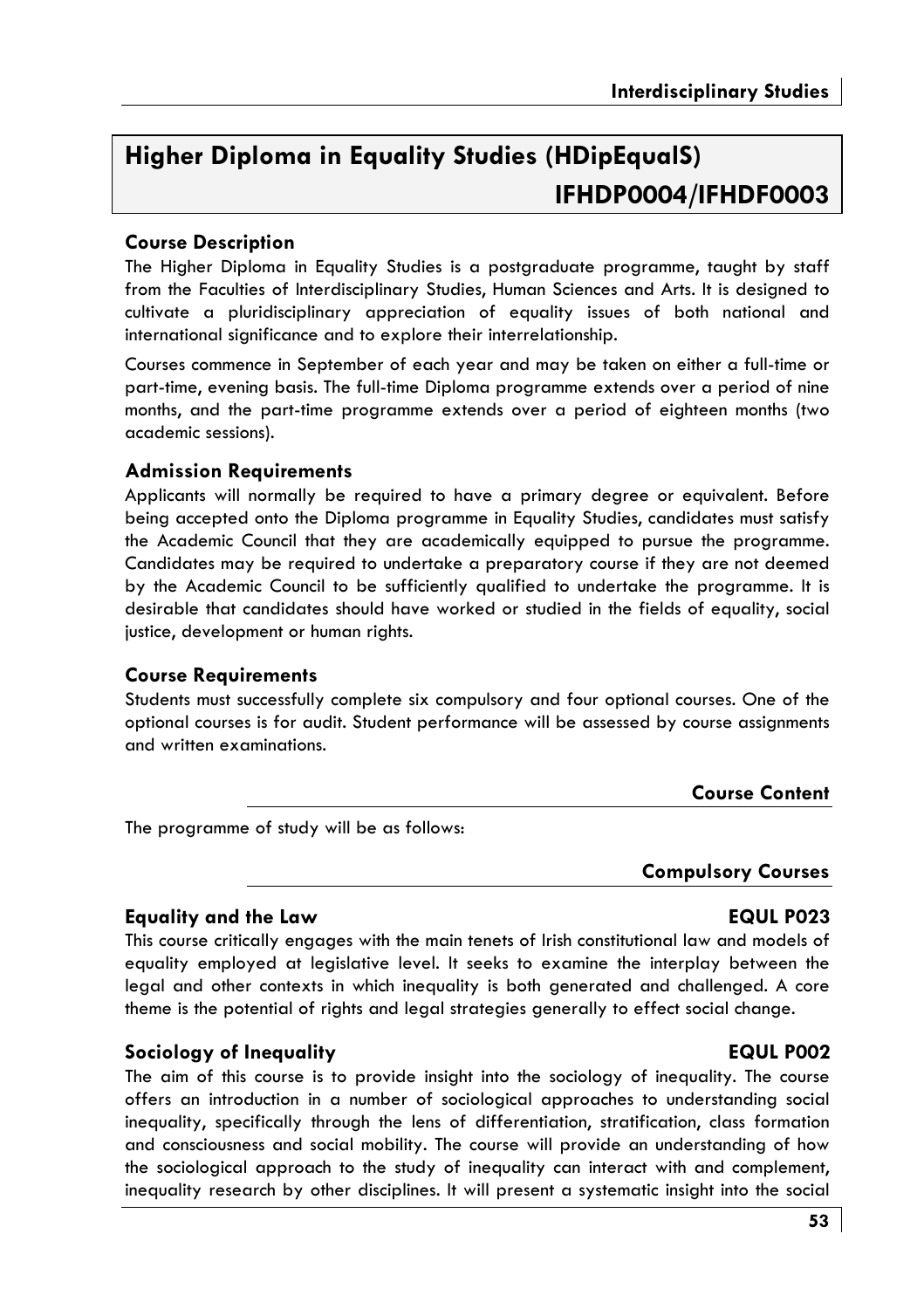mechanisms underlying much of the analysis of equality and inequality in sociology and beyond. While the primary focus is on contemporary research in the sociology of inequality, considerable reference will be made to classical sources.

### **Economics of Social Policy EQUL P003**

In this course an economic framework for social policy is presented. Social policy is taken to cover income maintenance, health services, education and housing, and issues relating to taxation, poverty reduction and income distribution. We examine the rationale for state involvement in the economy, distinguishing between equity and efficiency reasons, and explore the extent to which such objectives are met, and if, and when, they conflict. The course also looks at the role of market forces and state policies in the generation of equality/inequality in Ireland.

### **Economics of Development Construction EQUL P004**

This course aims to provide participants with an awareness and understanding of some of the principal issues that face developing countries. While the primary focus of the course is on economic factors, it stresses throughout the inter-related nature of social, political, cultural and economic components of the development process and deals with such issues as the concept and measurement of development, theoretical perspectives on economic development, trade, aid, debt and structural adjustment in developing countries.

### **Feminist Theory and Practice EQUL P005**

The aim of the course is to develop students' understanding of feminist perspectives on equality issues. Its principal objective is to develop a deep understanding of feminist epistemological standpoints on issues of egalitarian significance. Understanding will be developed through the analysis of how different social structures and institutions impact on women and men, as well as how women and supportive men can become agents of egalitarian change.

### **Egalitarian Theory and Practice EQUL P008**

This is a set of discussions based on readings. Issues discussed include: What are equality studies? What is equality and can it be justified? How can we apply egalitarian ideas in practice? What are the best strategies for achieving social change?

### **Optional Courses in 2004/5\***

| Ageism (supported by Age and Opportunity)       |                  |
|-------------------------------------------------|------------------|
| <b>Comparative Economic Systems</b>             | EQUL P012        |
| Disability Issues and Equality                  | EQUL P013        |
| <b>Equality and Education**</b>                 |                  |
| <b>Sexualities</b>                              |                  |
| Gender and Development (supported by            |                  |
| Development Co-operation Ireland)               | <b>EQUL P015</b> |
| Gender, the Law and the Legal System in Ireland |                  |

<sup>\*</sup> The range of optional courses offered will be subject to staff availability and student interest.

<sup>\*\*</sup> While social class is a central issue in this course, other issues of gender, disability, sexuality, age etc. are also addressed.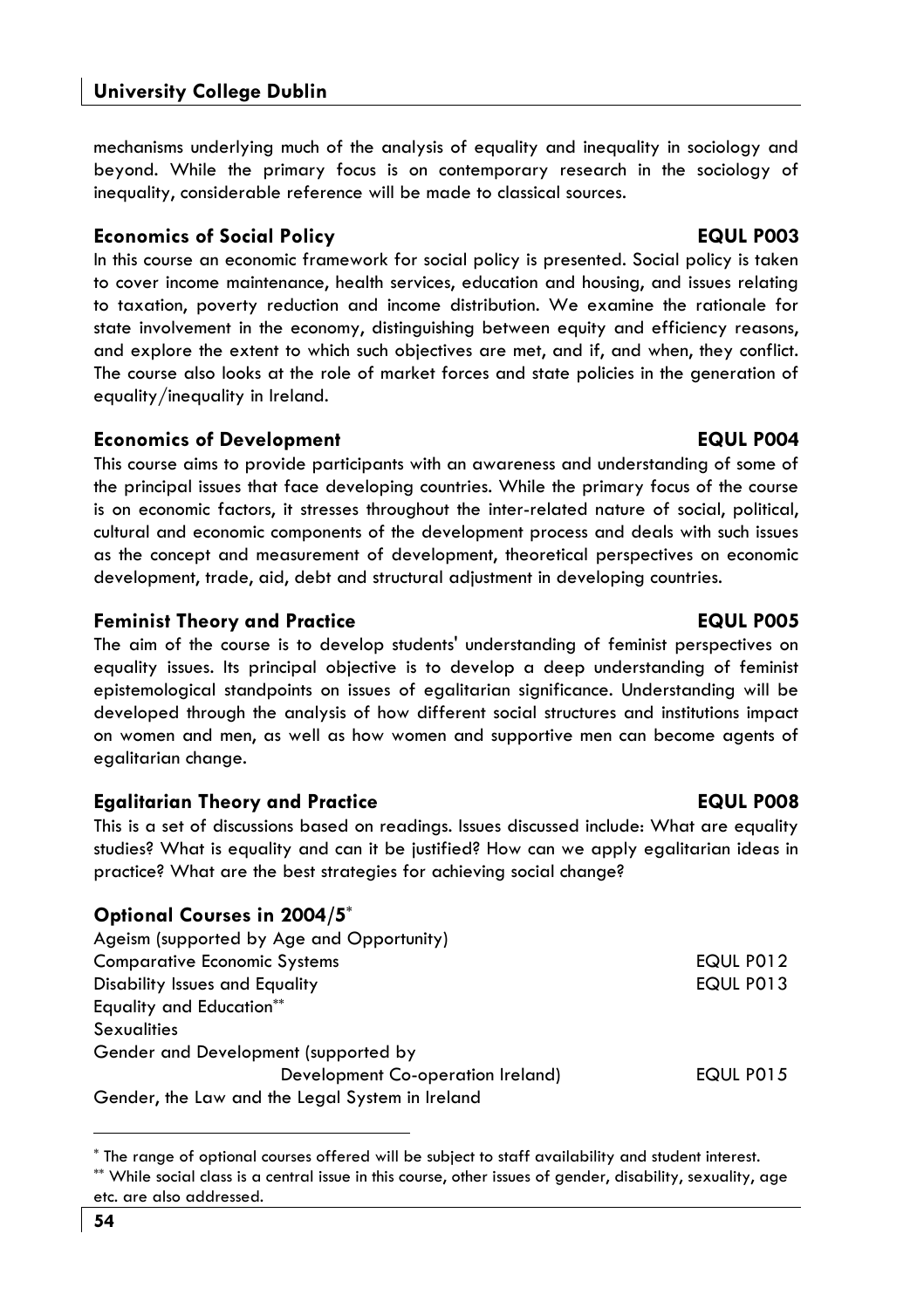| Language, Power and Equality                             | EQUL P017 |
|----------------------------------------------------------|-----------|
| Equality and the International Protection of Minorities  |           |
| Majority/Minority Relations in Northern Ireland          |           |
| (with Politics Department)                               |           |
| Political Theory of Equality                             |           |
| Racism and Anti-racism                                   | EQUL P019 |
| The Social and Ecological Context of Unequal Development |           |
| (supported by Development Co-operation Ireland)          |           |
| Women, Popular Culture and the Visual Arts (with WERRC)  |           |

All students are offered a course in computer skills.

Further information is available on the Equality Studies Centre website at www.ucd.ie/esc

#### **Application Procedure**

Application forms and further information can be obtained from and returned to:

The Equality Studies Centre, University College Dublin, Room 510, Library Building, Belfield, Dublin 4, Ireland.

Telephone: +353-1-716 7104 Fax: +353-1-716 1107 Email: equality@ucd.ie Web site: www.ucd.ie/esc

# **Higher Diploma in Religious Education (HDipRelEd)**

**IFHDP0006** 

#### **Course Description**

The Higher Diploma in Religious Education course is a two-year in-service training course in religious education. It is designed for second-level teachers of secular subjects who wish to teach religious education at post-primary level. There is a particular reference to the proposed Junior and Leaving Certificate syllabi. Lectures take place on Monday and Wednesday evenings from October to May.

#### **Admission Requirements**

The course is open to graduates who are primary or post-primary teachers.

#### **Course Requirements**

Examinations take place after each year's work during the month of May. Upon successfully passing all examinations, one research paper in second year and teaching assessment, participants are awarded the Higher Diploma in Religious Education.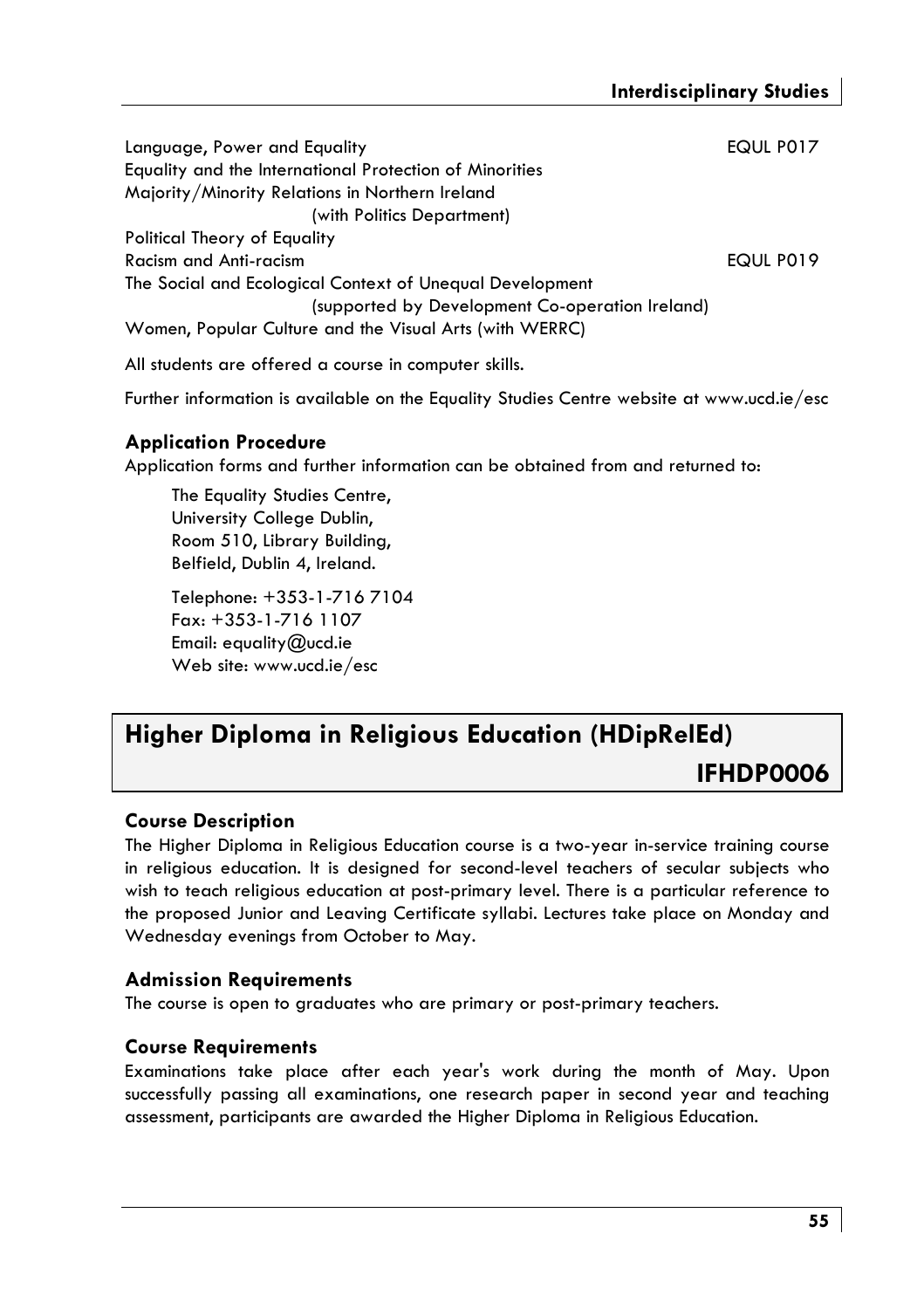# **Course Content**

### **Religious Education RE P106**

Religious Education Methodology

Expressions of human questioning in modern culture; the nature of human faith; challenges to religious faith today; skills and methods of teaching religious education.

History of Religious Education

The early Christian movement and its distinctive features within the historical, social, and religious context; religious and Christian identity today.

Contemporary Religious Education

The search for meaning and its expression in religion; the changing role of Religious Education.

### **Systematic Theology RE P107**

The Nature of Revelation

Theology and issues of personal faith; the concept and experience of revelation; the personal and communal search for God.

Jesus of Nazareth

Historical sources for evidence of the life of Jesus; the Gospels as documents of faith rather than history;

The Image of Church as Faith Community

Characteristics and role of Church as facilitator of personal and communal faith. Authority and leadership in the Christian Churches; Origins, qualities and purpose of Church structures.

### **Scripture** RE P108

Sacred Text and Believing Community

The Bible: translation and its impact on the text; literary genres in the Bible; the Bible as classic text and its impact on modern literature.

#### *Origins and Destinies.*

Role of the Bible as sacred text and the understandings of the Bible as the Word of God. relationship between text and faith community; literature of the Bible and the language of symbol.

Anthropology and World Religions

Structure of human consciousness as a five-levelled integrated orientation towards selftranscendence and its expression in world religions.

# **Year 1**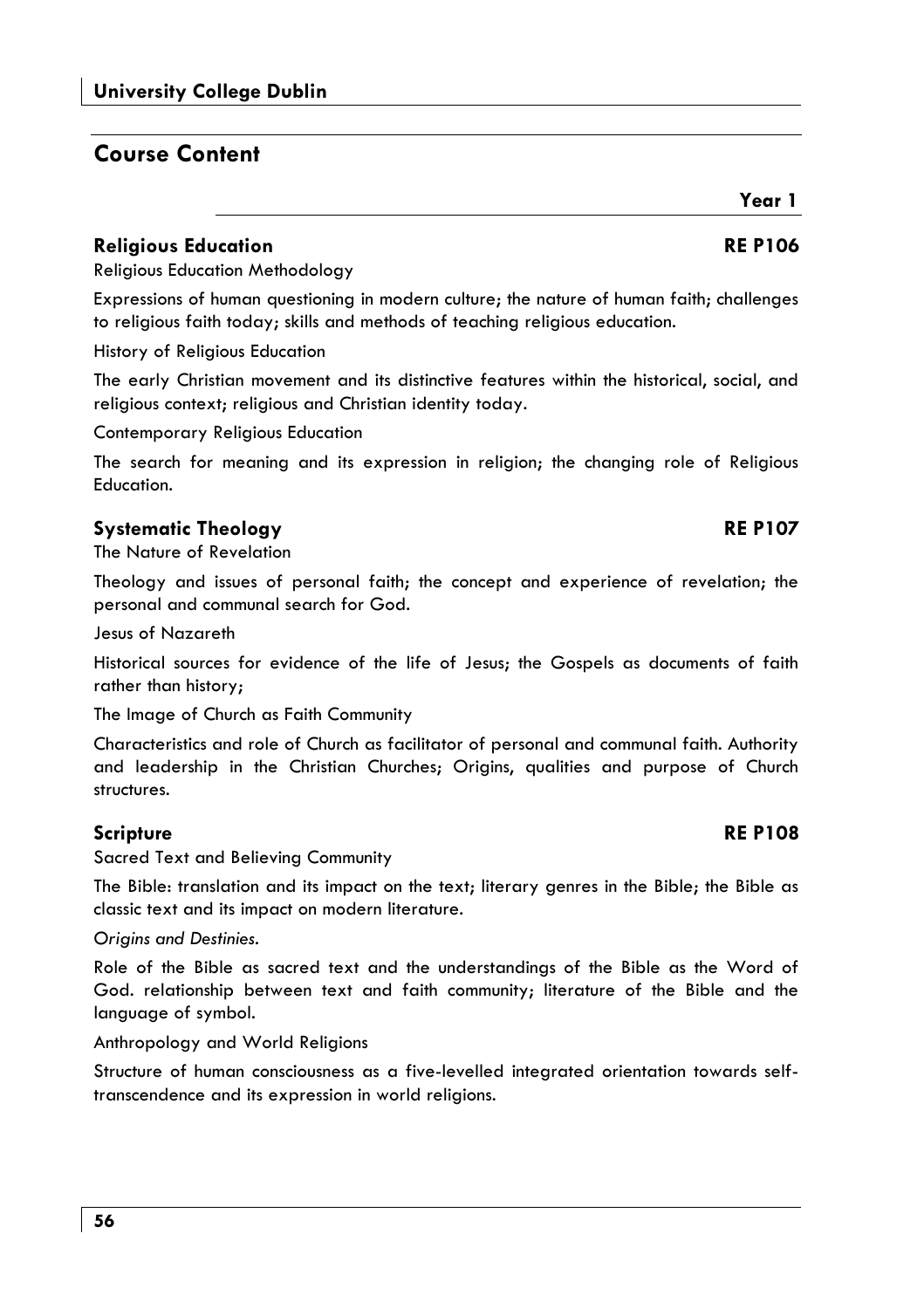### **Morality RE P109**

The Moral Challenge

Meanings of morality; the thinking of early civilisations on morality and morality as a human phenomenon; Christian morality; the relationship between morality and religion.

Questions of Life and Death

Moral and ethical discussions on subjects such as abortion, *in vitro* fertilisation, genetics, suicide, euthanasia and capital punishment, and how different Christian faiths have dealt with these moral issues.

**Liturgy** 

Celebrating Faith

The human need to express belief and faith-experience; sign and symbol dimensions of religious expression; relationship between personal spirituality and communal expressions of faith; Christian tradition and sacrament as a religious concept and experience; ritual and symbol, prayer and worship in the Christian traditions.

#### **Religious Education RE P208**

The Process of Religious Learning

Contemporary Religious Education in its personal, social and cultural historical contexts. Religious Education Texts and Resource Material

Skills involved in religious education; intellectual, imaginative and practical dimensions of faith; objectives and methods of religious education as an examination subject.

Different Faith Traditions & Religious Education

The community context of religion and faith experience; dynamics and structure that facilitate the maturing of faith; expressions of Christianity and their relationship to social endeavours; church structures; role of laity and pastors within changing cultural and institutional contexts.

### **Systematic Theology RE P209**

Gift and Sacrifice

Origins, development and elements of Christian worship; concepts and terminology of the Eucharistic doctrine.

Experience of God

Nature and function of grace and the religious experience; death and afterlife; the problem of evil.

The Question of God and World Religions

Comparative analysis of selected sets of symbols in history, comparison of sets of religious symbols as articulated in the major world religions.

# **Year 2**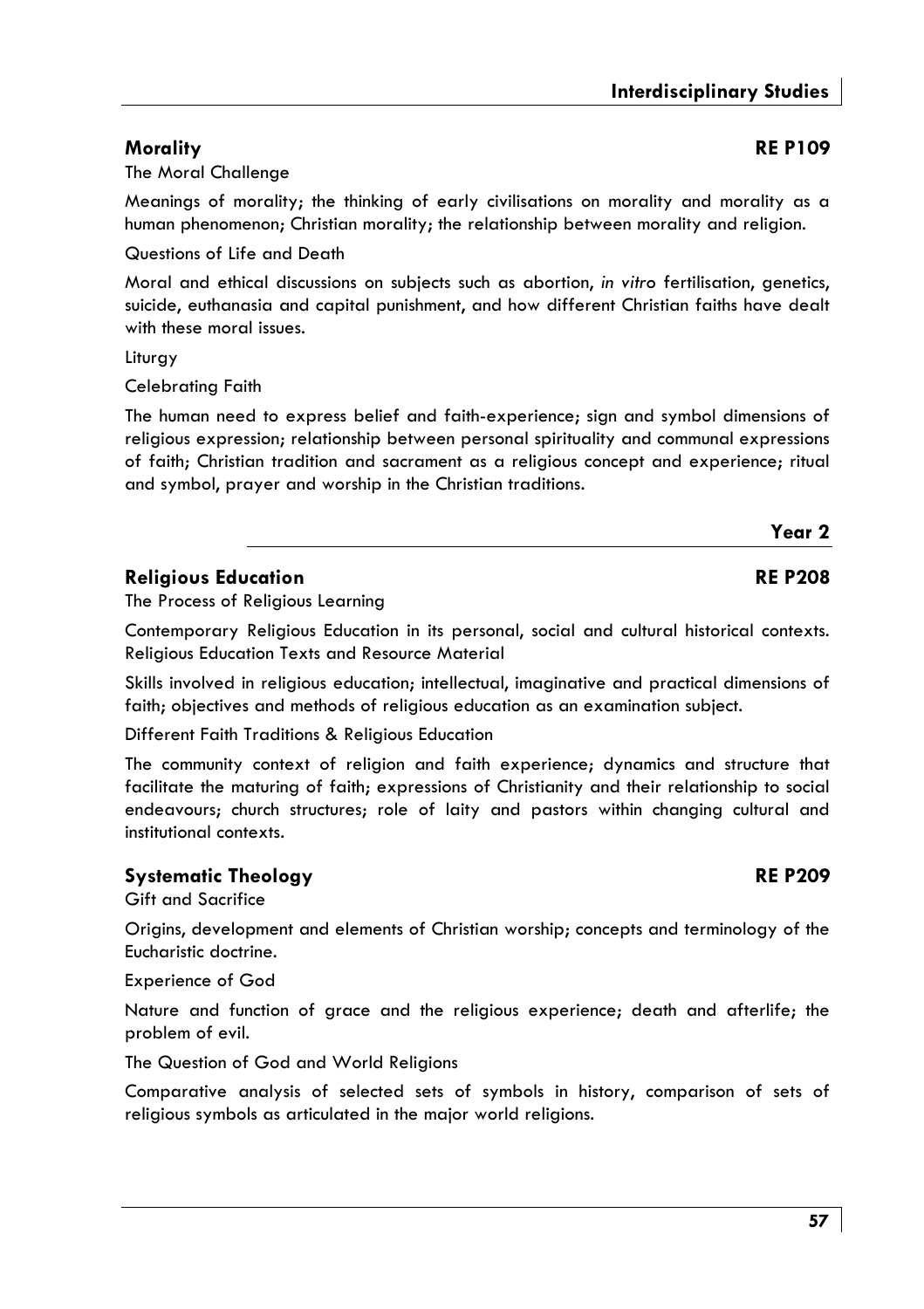**58** 

# **University College Dublin**

Questions on the New Testament

Concepts and experiences of revelation and inspiration; criteria for selection of certain literature as divinely revealed; formation of the Gospels, oral and literary form.

*The Good News* 

Structure and interpretation of the New Testament, Gospel and community, and the literary witness of a faith community; sacred writings of other major religious traditions.

**Spirituality** 

The Roots of Irish Spirituality and the Contemporary Situation

Historical and cultural contexts of spirituality; expressions of the spiritual dimension in a variety of cultures and contexts.

### **Morality RE P211**

Issues of Justice and Peace

Principles of social analysis; religious belief, commitment, and action for justice and peace. Contemporary Questions in Medical Ethics

Medical ethics; contemporary ethical questions and the response of various religious traditions.

Liturgy

Signs of Encounter

Sacrament as a religious concept, event and experience; religious celebration of human experience and vocation.

### **Application Procedure**

Application form and further details (including fees) from:

Admissions Office, University College Dublin, Michael Tierney Building, Belfield, Dublin 4, Ireland.

Telephone: +353-1-716 1426 Fax: +353-1-716 1070 Email: admissions@ucd.ie Website: www.ucd.ie/pgstudy

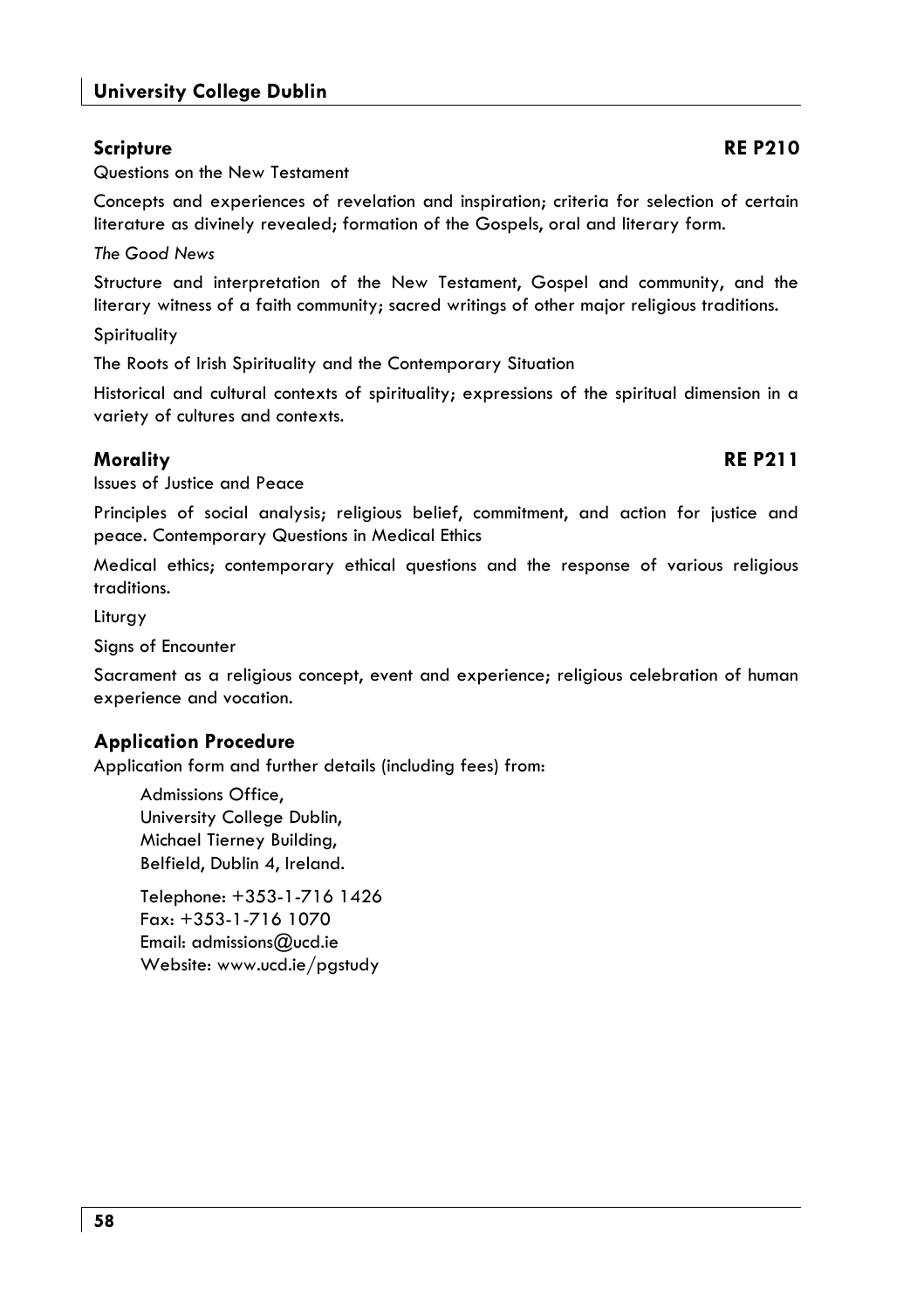# **Higher Diploma in Social and Vocational Rehabilitation Studies (HDipSVRS)**

# **IFHDP0009-PT**

#### **Course Description**

This interdisciplinary course is designed to cater for people from a wide range of professional backgrounds that are working in the areas of social/vocational rehabilitation or disability management. On past courses, participants have included Occupational Therapists, Physiotherapists, Trainers, Teachers, Social Workers, Psychologists, Counsellors, as well as Managers, Administrators and Planners of Services.

The primary aim of this Higher Diploma is to equip students with sound competence in a range of areas important to present-day rehabilitation practice. It does this by introducing participants to the key theoretical debates within the field and facilitating their gaining an holistic view of exclusion from the perspective of potential users of services. Particular emphasis is placed on rehabilitation practice and the social model, the legislative and policy content, labour market factors, human communications, management and research skills. This part-time programme runs for two academic years and consists of two twelve-week semesters in each year.

#### **Admission Requirements**

Candidates are required to hold an honours primary degree or relevant professional qualification. Applicants without these academic and professional qualifications but who have significant work experience in the field may be considered following an interview and qualification test.

#### **Course Content**

The programme is composed of both theoretical and practical elements and aims to impart the core knowledge, skills and attitudes required for the effective delivery of rehabilitation services within the community.

The course comprises the following modules:

#### **Rehabilitation Practice 1 DSVR P001**

Provides students with the theoretical underpinnings and knowledge essential for the delivery of a continuum of effective and human services. It explores current methods of promoting the full participation of those at risk of exclusion in the mainstream of society.

#### **Rehabilitation Management DSVR P002**

Enables participants to apply best-practice business and management techniques to the planning and operation of rehabilitation services, and promotes the concepts of Quality Systems, Service Standards and Programme Evaluation. It fosters perspectives on future directions in service delivery.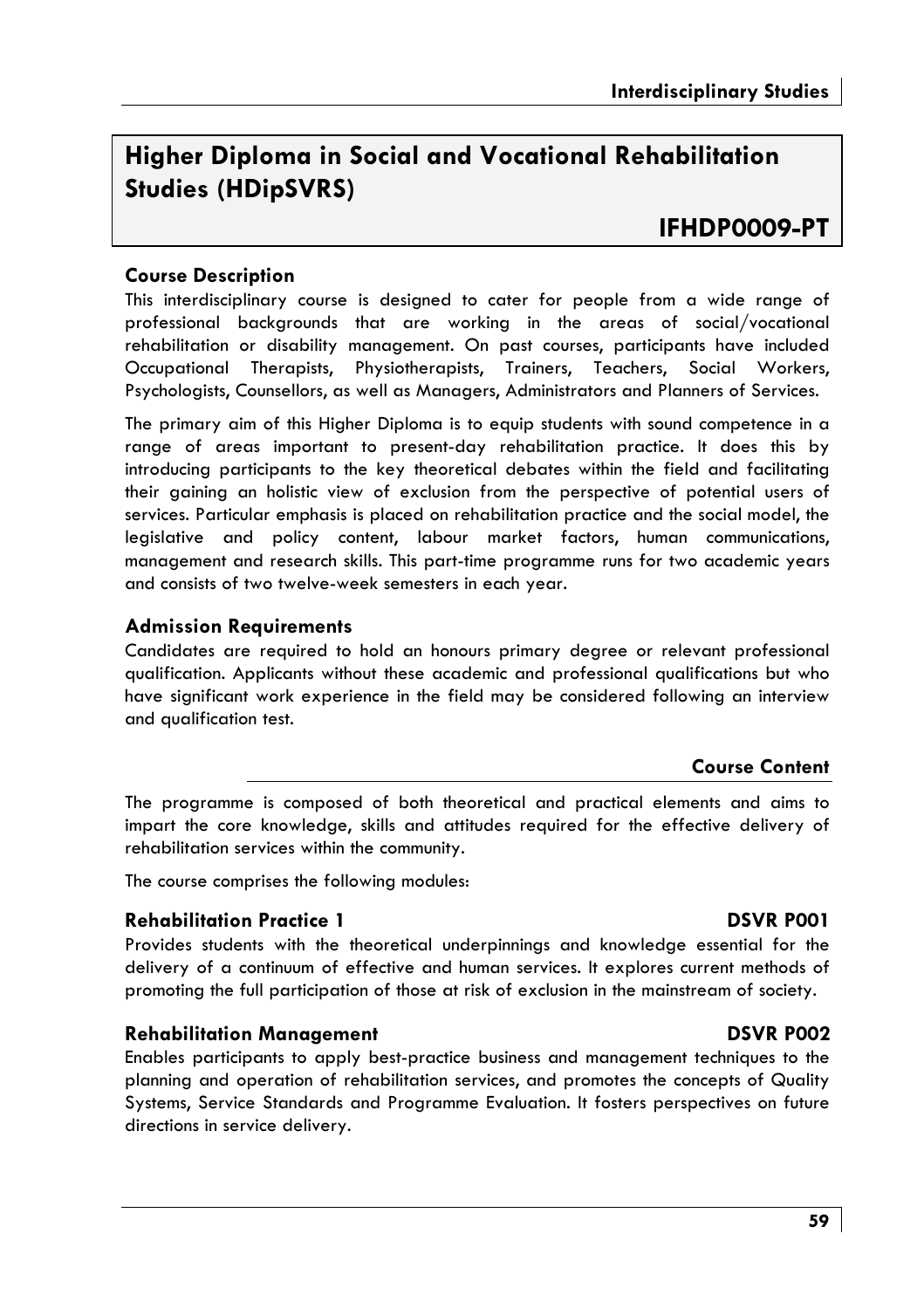### **Social, Cultural & Disability Awareness/Learning & Development DSVR P008**

Provides a basis for understanding the worlds of those at risk of exclusion, enabling students to gain an insight into the exclusion process and all that it implies. The module provides a grounding in theories of learning and development as a context for elaborating the needs of differing target groups and ages.

#### **Legislation and Policy DSVR P005**

Examines a wide range of legislative approaches in the provision of services for people with disabilities. Develops a critical understanding of policy and legislative trends within Ireland and the wider International Community, and explores options for promoting rights to full participation in society.

#### **Contours of Employment DSVR P006**

Identifies the ways in which employers, unions and the State regulate employment in Ireland. It highlights trends in the evolution of human resource management, the redesign of work rules, and the future structure of the labour market.

#### **Counselling Skills Development DSVR P007**

Provides students with an awareness of the dynamics of human communication both within a group and in an individual context. Experiential work introduces a range of personal communication skills.

#### **Research SPOL P001**

Introduces students to the application and value of research. It provides participants with a conceptual framework to interpret research, including inputs on methodology and statistical analysis such that students will be able to read and critique research reports.

Note: Not all of these modules will necessarily be offered every year.

#### **Course Requirements**

The course is assessed through examinations and assignments in each semester.

#### **Application Procedure**

Application forms and further information may be obtained from:

Cella Kyne, Centre for Disability Studies, University College Dublin, Room D-003, John Henry Newman Building, Belfield, Dublin 4, Ireland.

Telephone: +353-1-716 8359/8398 Fax: +353-1-716 8616 Email: cds@ucd.ie Website: www.ucd.ie/include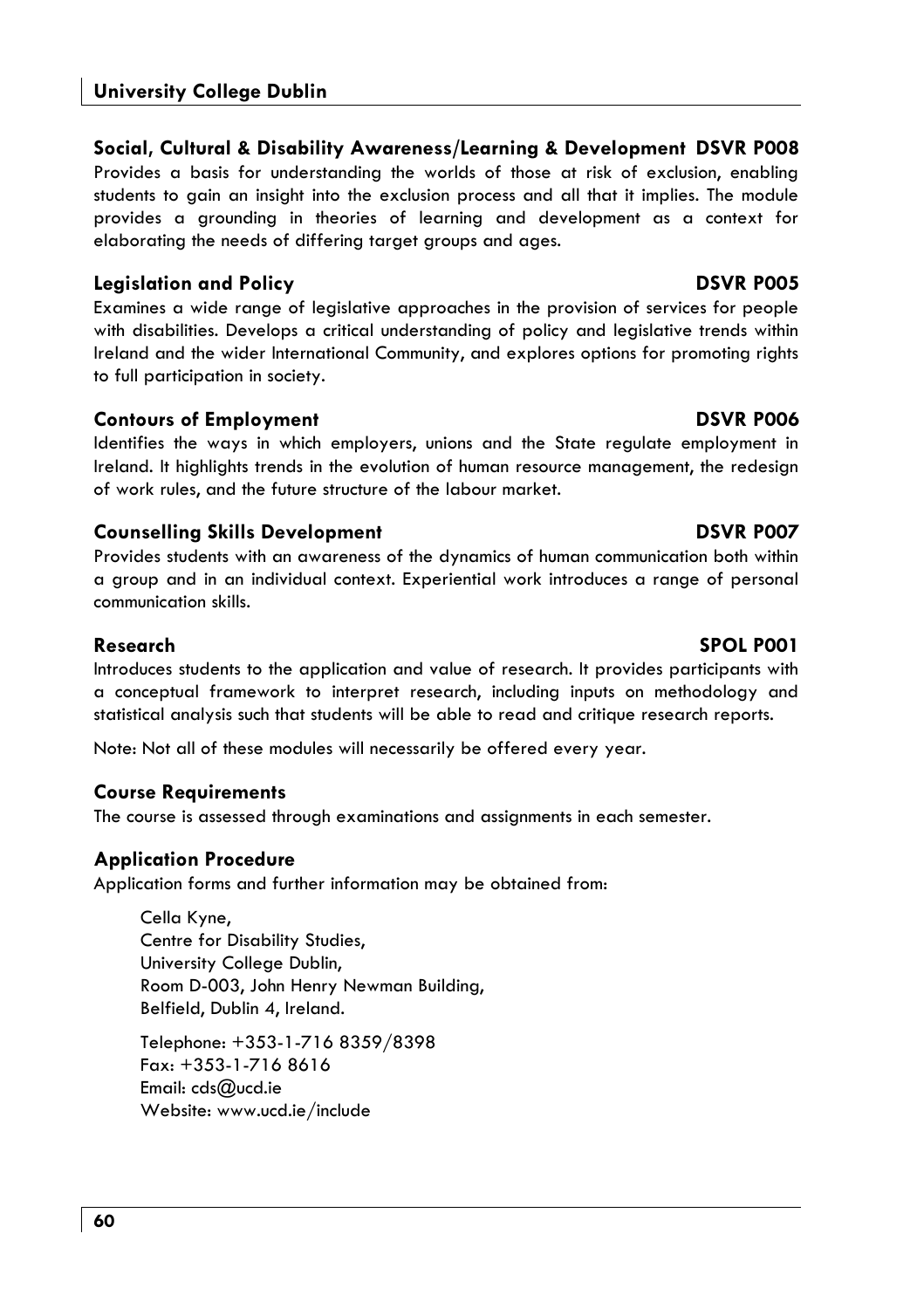# **Higher Diploma in Technology Management (HDipTechMgt)**

# **IFHDP0014 (Sept Start) IFHDP0012 (Jan Start)**

#### **Course Description**

The Higher Diploma in Technology Management is designed to complement the MSc (Technology Management) degree. Lasting for one year rather than two, it offers interested graduates a less extensive coverage than the degree. As such it meets the needs of graduates who cannot commit to the more demanding time requirements of the Master's programme. The Higher Diploma will be of interest to all executives who manage technology or the process of technology-based innovation, or who occupy or aspire to executive positions in companies driven by technology. Suitably qualified candidates who reach honours standard in the Higher Diploma in Technology Management may petition the Board of Studies to be admitted to the MSc (Technology Management) degree, with exemption on a subject-by-subject basis.

#### **Admission Requirements**

The normal requirement for entry will be a degree or a diploma from a recognised awarding body, together with at least three years' appropriate experience. In exceptional cases, and subject to interview, applicants without such qualifications may be admitted. Such candidates will have to demonstrate significant seniority and career achievement in a technical area or company, as well as satisfying the interview board of their ability to cope with the material in the course.

#### **Course Structure and Examination Requirements**

The course is on a part-time basis over two semesters, commencing in September (Autumn Semester) and January (Spring Semester). There are a total of 10 courses, four of which are core and six optional. The options offered in any year will depend on the interests of the incoming class, and on the number of students wishing to take each option. The Board of Studies may specify prerequisite qualifications for entry into particular options. Five courses will be completed in each semester.

#### **Examinations**

*Core Subjects:* 

Examinations are held in May and December, and subjects are examined at the end of the semester in which they are taught. Repeat examinations for Autumn semester courses will be offered at the end of the Spring semester and repeat examinations for Spring semester courses will be offered at the end of the Autumn semester. The Diploma award is determined from the composite grade for the examinations in both semesters.

| $-0.01$ $-0.001$ $-0.01$      |                  |
|-------------------------------|------------------|
| Management Accounting         | <b>ACC P621</b>  |
| <b>Business Strategy</b>      | <b>BMGT P641</b> |
| Organisation and Innovation I | BMGT P640        |
| <b>Marketing New Products</b> | BMGT P643        |
|                               |                  |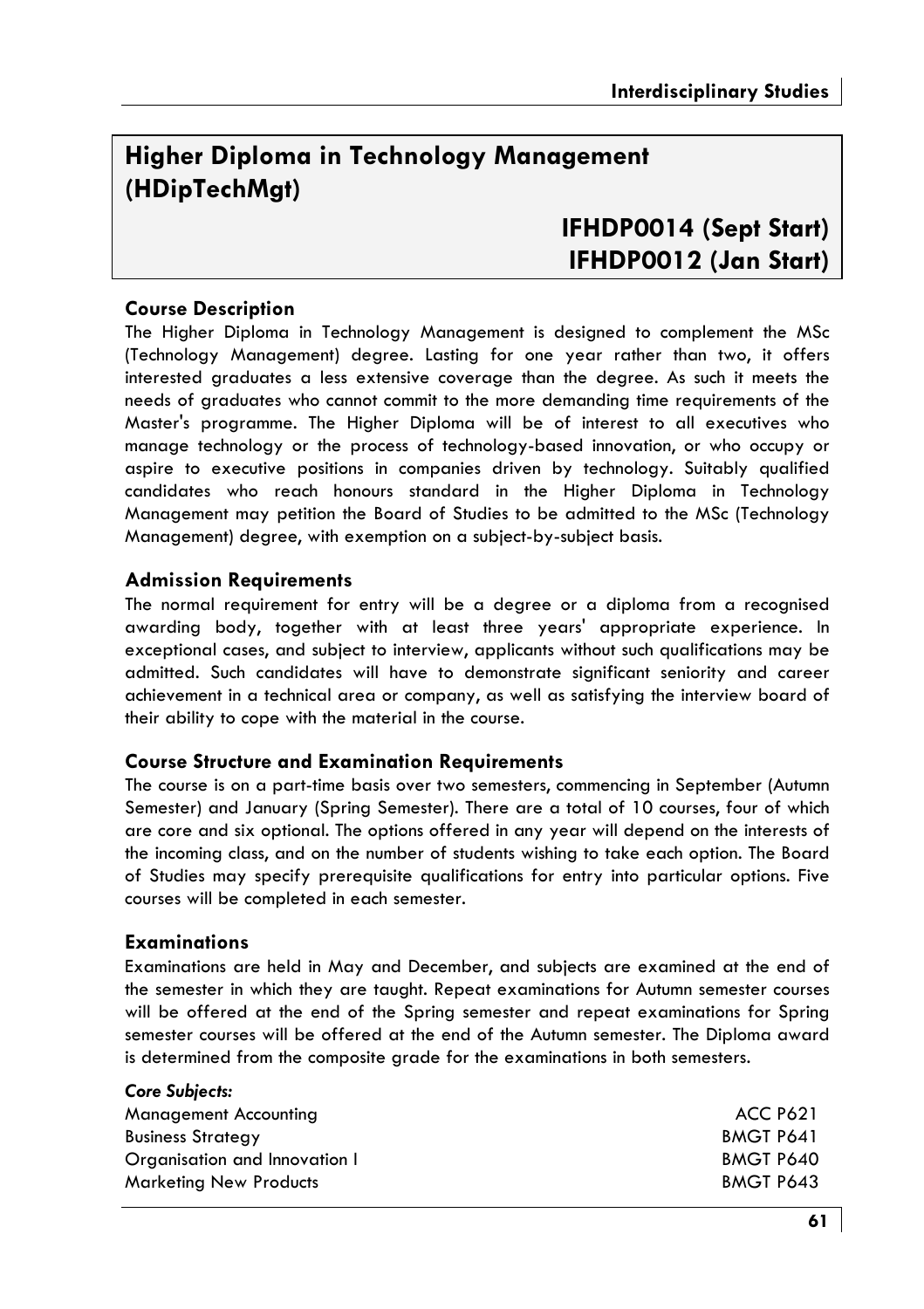#### **University College Dublin**

#### *Options*

| Technology Planning and Commercialisation | BMGT P516        |
|-------------------------------------------|------------------|
| Organisation and Innovation II            | <b>BMGT P642</b> |
| Supply Network Strategy                   | <b>BMGT P645</b> |
| Development Process Management            | BMGT P518        |
| Management Information Systems            | <b>MIS P622</b>  |
| <b>Business Economics</b>                 | ECON P200        |
| Finance                                   | <b>FIN P623</b>  |
| Quantitative Methods for Management       | MEEN POO4        |
| Technology Strategy                       | <b>BMGT P644</b> |
| Technology Policy                         | BMGTP 649        |
| <b>Engineering Economic Analysis</b>      | <b>BMGT P520</b> |
|                                           |                  |

#### **Course Syllabus**

#### **Management Accounting** and the community of the community of the ACC P621

Nature and role of managerial accounting. Cost terminology and classification. Accounting for materials, labour and overheads; cost allocation and apportionment; overhead absorption. Product and job costing and inventory valuation. Cost behaviour and prediction. Activity based costing. Project costing. Decision-making and relevant costs. Decision-making with scarce resources including linear programming. Decisionmaking under uncertainty. Budgets, budgetary control and Lotus 1-2-3. Standard costing and variance analysis.

#### **Development Process Management Communication Communication BMGT P518**

Building and managing a portfolio and pipeline of development projects that fit strategically, balance risks, and generate desired cash flows. Managing multiple projects through later stages of development: procedures for uncertainty reduction and resource allocation. Managing individual projects to deliver quality products to market in a timely and cost-effective manner: using project teams as a mechanism of organisational learning.

#### **Technology Planning and Commercialisation BMGT P516**

This subject deals, on a less extensive basis than Technology Strategy, with identifying and classifying technologies of interest to the firm. It also deals with practical aspects of acquiring and financing targeted technologies.

Technology Impact Analysis: identifying and classifying technologies by the size and timing of their potential impact on the business. Selecting technologies that support business strategy; defining strategies for technology acquisition and development.

The Irish and European innovation System: sources of technology and advice, sources of public funding for innovation. Venture capital and private funding sources. Technology acquisition: licensing, joint venture and acquisitions. The art of negotiation in technology acquisition and sale. The protection of Intellectual Property.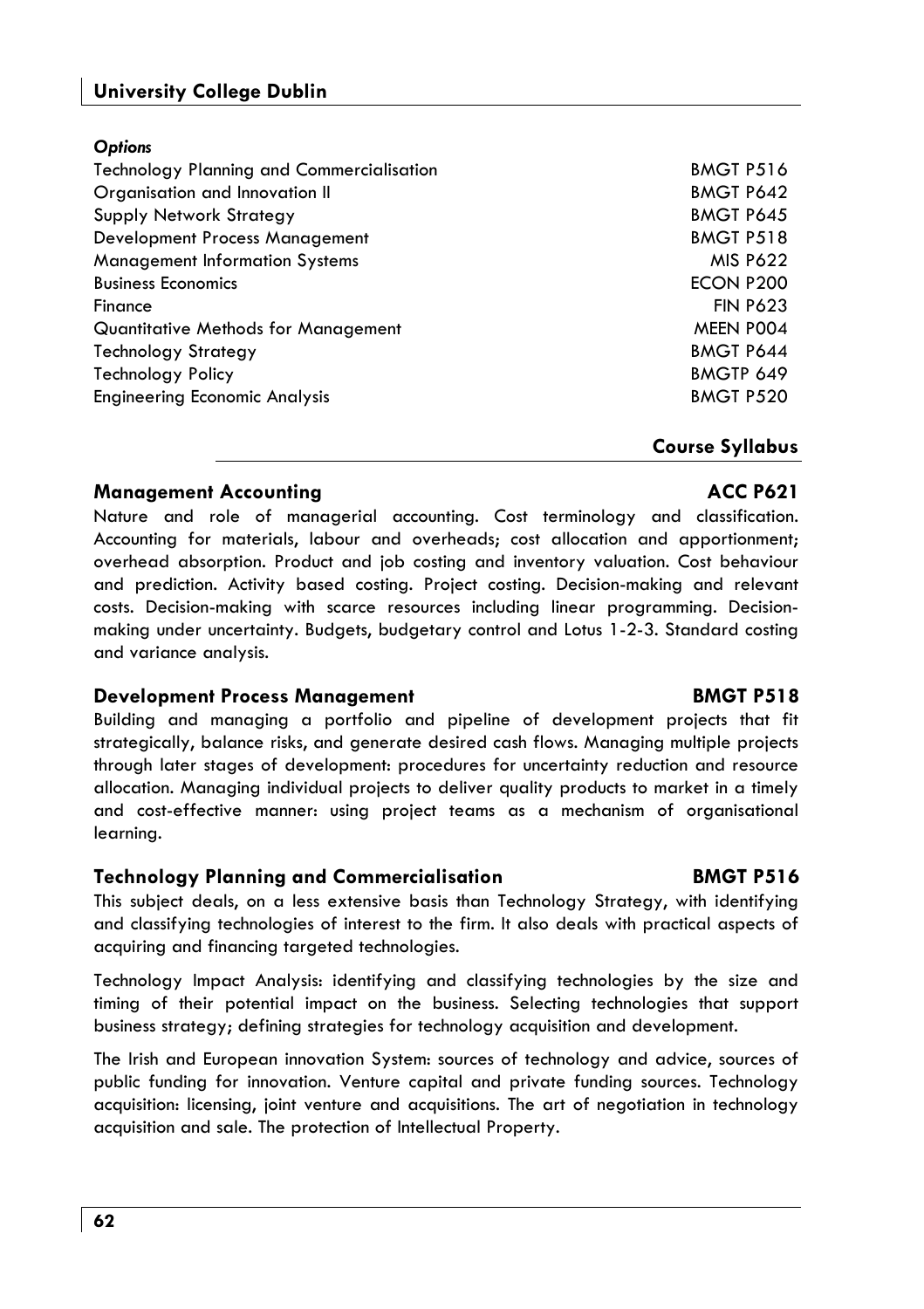#### **Engineering Economic Analysis BMGT P520**

Plant investment analysis using DCF and other criteria, investment cost estimation; operations, improvement and replacement economics and cost analysis, obsolescence and inflation; leasing; risk analysis; sequential decisions; down-time, maintenance and other aspects of life-cycle cost analysis; large project analysis; utility, multi-objective and statistical decision analysis, value of information; related economic concepts, advanced technology investment.

#### **Organisation and Innovation I BMGT P640**

Theories of motivation, satisfaction and their relation to performance; intrinsic and extrinsic motivation; goal setting, job design and reward systems. Application to scientists and engineers.

Small group formation and cohesion, group structure, influence processes and leadership. Application to innovation.

#### **Business Strategy BMGT P641**

Defining the business domain and opportunity space; environmental and competitive analysis; growth ambitions, trajectories and strategies; competitive intent and strategy; building the bases of sustainable advantage; the role of innovation and technology in generating growth options and sustainable advantage.

### **Organisation and Innovation II** BMGT P642

Developing structures and systems appropriate to the innovation and technology strategy of the firm. Building competences and knowledge creation for sustainable long-term advantage; organising for incremental, generational and radical innovation.

### **Marketing New Products BMGT P643**

Market definition and entry strategy. Product strategy. Defining the role of the product in the marketing mix. Identification of key customer needs and key product characteristics for market success: idea generation; the role of the lead user; measuring customer product perceptions; integrating market need and product design – QFD and other approaches. Product positioning; the marketing mix; advertising, market and product testing; product launch; product life-cycle management.

### **Technology Strategy BMGT P644**

Patterns and types of innovation and technology substitution. Technology Impact Analysis: identifying and classifying technologies by the size and timing of their potential impact on the business; selecting technologies that support business strategy; defining innovation strategy and competitive posture; assessing strength in base, key and emerging technologies; defining strategies for technology acquisition and development; deciding the total budget and identifying sources of financing for R&D; defining the balance of spending between early-stage and late-stage programmes.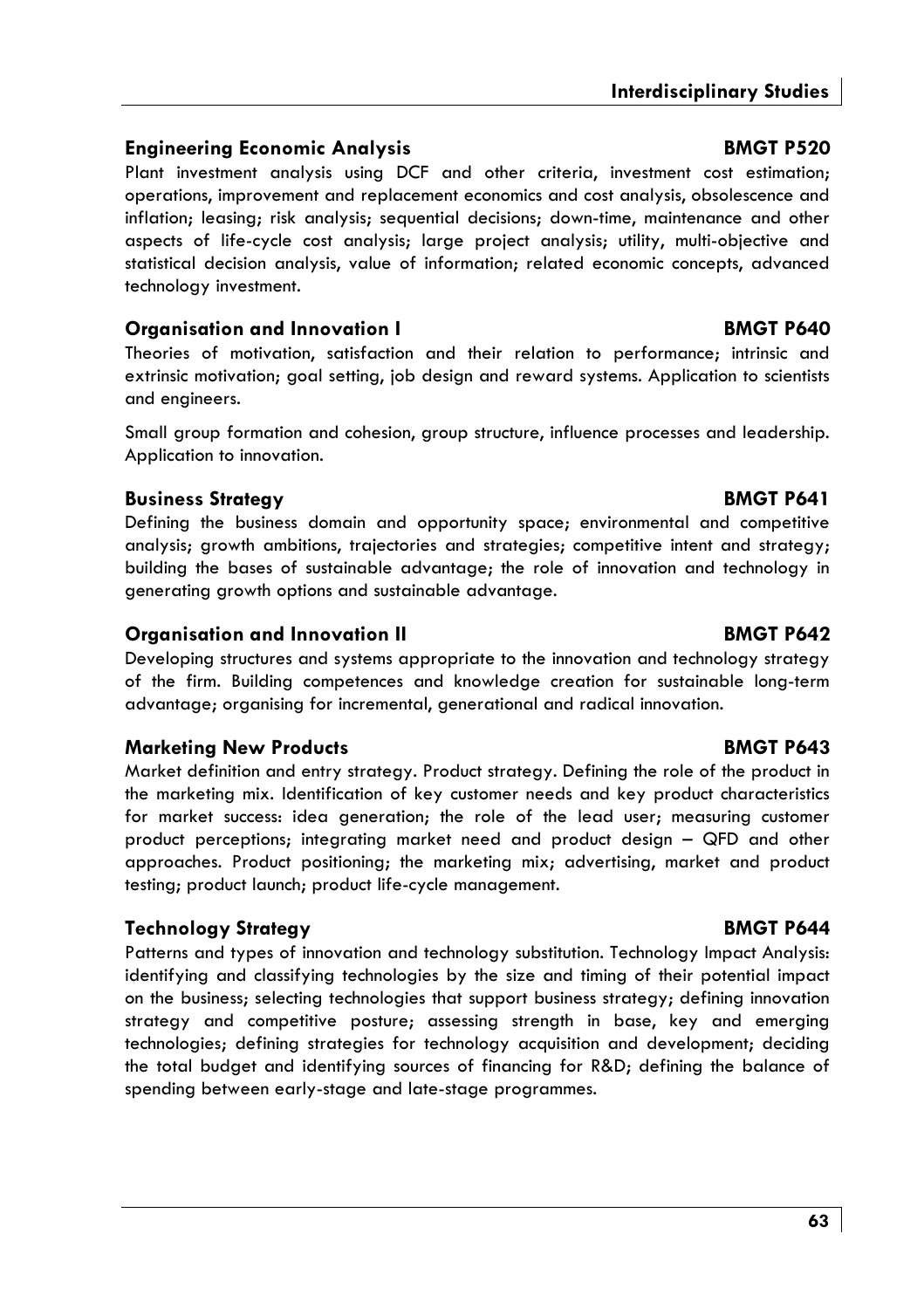#### **University College Dublin**

#### **Supply Network Strategy BMGT P645**

Operations strategy, service operations, productivity and performance, network capacity planning, total quality management, strategic supply networks, lean production and supply, time based competition, benchmarking and improvement, network relations.

#### **Technology Policy BMGT P649**

The National Innovation System. The role of technology in economic growth, industrial innovation, industrial policy, and sectoral and inter-firm competition. Technology and skill change. Technology in higher education. European programmes in science and technology. Technology and economic development; the social shaping of technology; technology indicators; the monitoring of technology/society relations; technology planning and the role of the State; generic and direct intervention measures.

#### **Business Economics ECON P200**

The course covers topics in micro and macroeconomics including: economics of the firm – transaction cost and agency theory; application of economic theory on demand, production, cost, pricing, risk and uncertainty to business decisions. National accounts and their compilation. Theory of income determination. The role of money in the economic system.

Sources and costs of finance. Capital structure. Interpretation of financial statements. Forecasting financial needs. Capital investment evaluation. Option pricing for R & D project and portfolio evaluation. Company evaluation. Mergers and acquisitions.

#### **Quantitative Methods for Management MEEN P004**

This course will cover selected topics from the following material.

*Statistical Analysis.* Introduction to probability and statistics, binomial, Poisson, normal and other probability distributions; significance tests, estimation, regression and correlation, time series. Multivariate statistics for marketing: multiple regression; discriminant analysis, conjoint analysis, Analytic Hierarchy Process.

*Optimisation.* Operations Analysis and Optimisation: Classical optimisation techniques, search techniques, gradient methods, linear programming, non-linear programming, dynamic programming.

*Decision Analysis.* Issues of structure, uncertainty and value in decision. Modelling structure; probability and utility assessment; behavioural issues in judgement and decision making. Multi-attribute decision problems. Group decision-making. Decision support products. Computer-based support for planning techniques.

#### **Management Information Systems MIS P622**

*Theoretical Elements and Organisation of Information Systems.* Information resource management. Management and decision making. People and organisations. Information systems and models. Information systems in functional business areas. Information management. Case studies.

### **Finance FIN P623**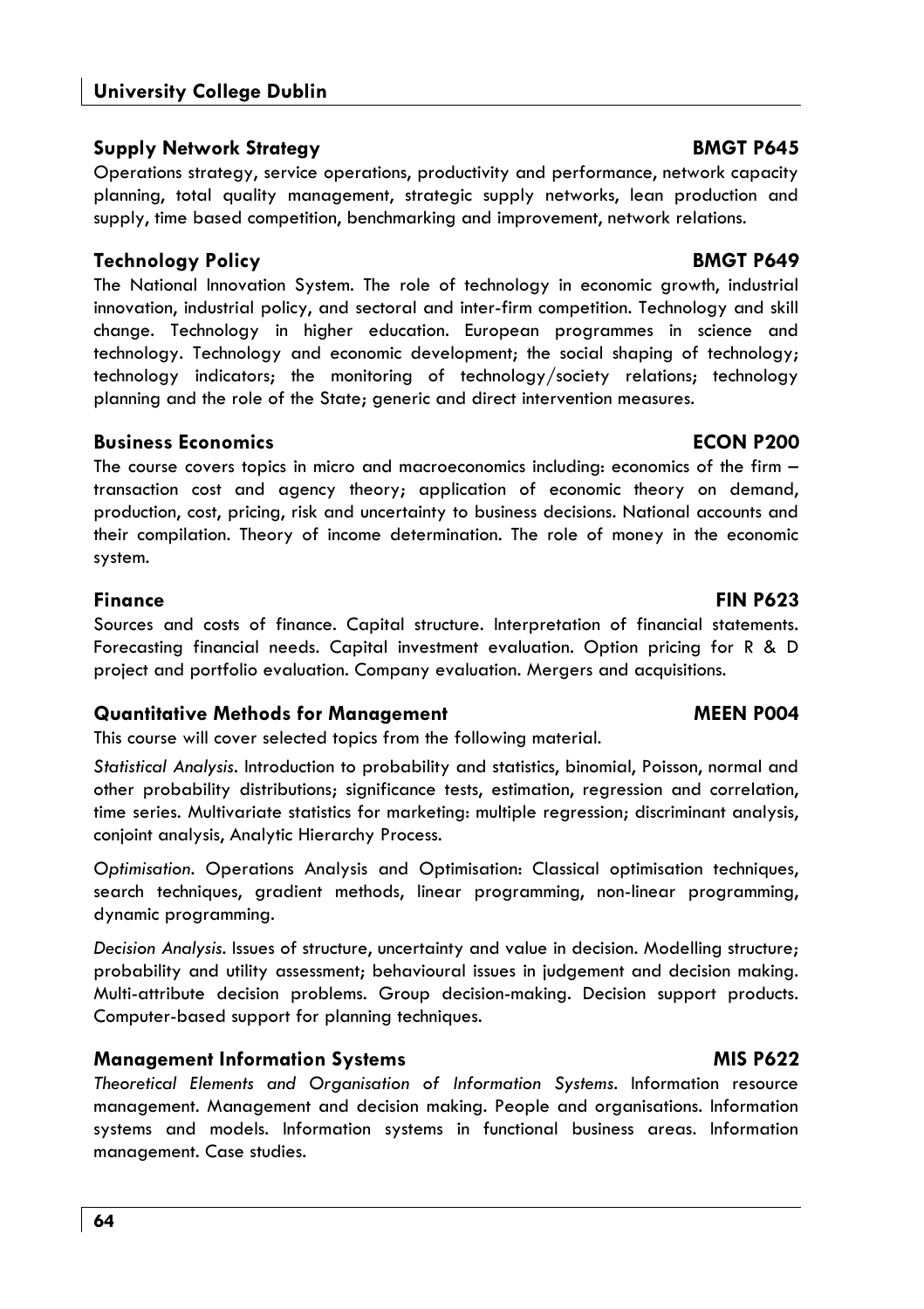*Technical Components and Applications of Information Systems.* Technical foundations of information systems; hardware, software, databases, networks. Technical applications of information systems; transaction processing systems, management reporting systems, decision support systems, knowledge-based systems. Case studies.

*Practical Aspects of Information Systems.* Building management information systems. The system development life cycle. Strategy, specifying requirements, design, acquisition, development, implementation. Case studies.

### **Application Procedure**

Applications for admission should be made to the

Programme Director, Higher Diploma in Technology Management, University College Dublin, The Michael Smurfit Graduate School of Business, Blackrock, Co Dublin, Ireland.

Telephone: +353-1-716 8012 Fax: +353-1-716 8030 Email: nitm@ucd.ie Website: www.ucd.ie/nitm

The closing date for admission in September is July 25.

# **Higher Diploma in University Teaching and Learning (HDipUTL)**

# **IFHDP0001**

### **Course Description**

The aim of this postgraduate course in University Teaching and Learning is to provide academic staff with a flexible, experiential and developmental programme in the area of teaching and learning. The course aims to facilitate the participants in their professional development as educators and learners. The course will encourage the participant to develop as a self-directed, lifelong learner and promote reflection on their teaching and student learning. There will be an emphasis on the reflective practitioner, i.e. the educator reflecting on student learning and how to improve this process. In addition, a student-centred rather than a teacher-centred approach to learning will be emphasised.

The course aims to provide some flexibility in relation to time and content. It will be approximately 50% self-directed (100 hours) and 50% (118 hours) contact time i.e. lecture/tutorial/supervision. There are five modules on the course. The modules are progressive, but some are taken concurrently. The expected time to complete the Higher Diploma is 2-3 years, part-time. The course commences in January 2005.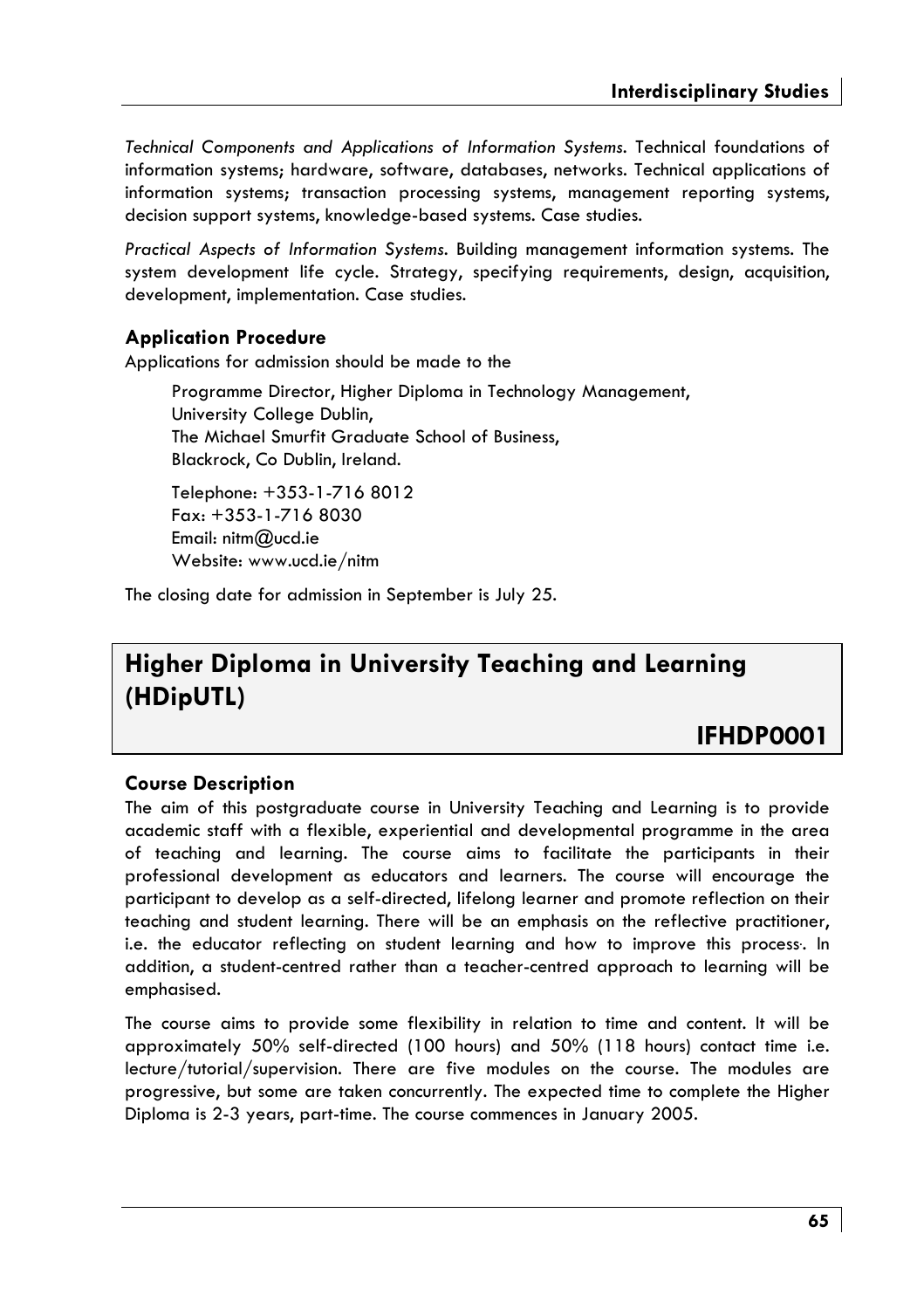#### **Admission Requirements**

Participants must have:

- (a) Have a primary degree or equivalent, **and**
- (b) be academic staff, or other relevant staff with a role in supporting teaching/student learning (full-time or part-time), employed in University College Dublin,\* **and**
- (c) an active teaching role within UCD\* for approximately 50 contact hours a year. (see Application Form for further details)

\* Applications from academic staff outside of UCD may be considered, pending availability of peer mentoring in their workplace.

#### **Course Requirements**

Participants must complete the assessment requirements for all five modules on the Higher Diploma. To encourage deep learning and in line with more recent theories of student learning, the course will use a range of assessments i.e. including self-assessment, teaching portfolios, learning contracts. These will be integrated with the more traditional essay/article and projects. There will be no written examination. The main intended outcome for individuals undertaking the HDipUTL is the improvement of their practice as teachers through the process of identifying opportunities for developing new skills and approaches. Consequently, the HDipUTL will be marked Pass / Fail.

#### **Course Content:**

#### **Module 1: The Reflective Practitioner CTL P001**

The aim this module is to introduce the participant to the idea of becoming a reflective practitioner. In addition, it introduces and gives the new lecturer/tutor some immediate teaching skills. It is assessed by a Teaching Portfolio, which includes reflection on teaching and learning.

#### The Learning outcomes:

At the end of this module the participants will be able to:

- 1. Use a range of teaching and learning methods effectively in order to work with students in small group and large group settings,
- 2. Apply basic knowledge and skills in the appropriate use of educational technology to support their teaching and student learning,
- 3. Reflect on aspects of their teaching through the use of a teaching portfolio.

#### **Module 2: Mentoring, Evaluating and Reflecting on your teaching CTL P002**  This module encourages the participant to engage in dialogue around their teaching and to start examining the student learning that is occurring in this process. He/she must gather student feedback on their teaching. The participant works with a peer who observes two sessions of his/her teaching, following feedback on this he/she sets his or her own learning objectives in a Learning Contract. Throughout the year they can work on these individualised learning objectives and re-assess them at a later stage.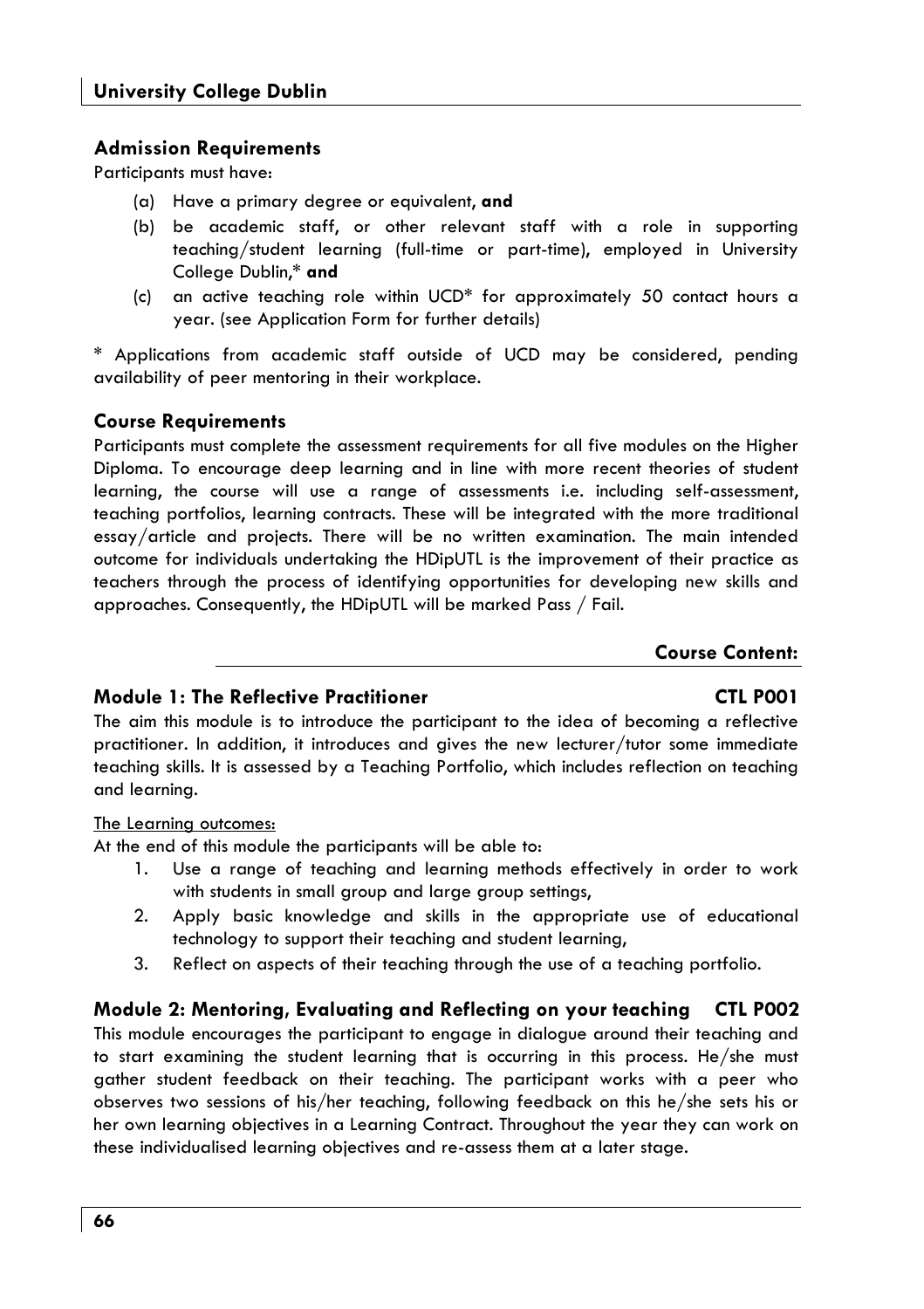This module is, therefore, assessed by means of a reflective account of what has been learned from: a) the peer mentoring process (including the concomitant completion of a learning contract), b) gathering student feedback (including evidence that what has been learned from the feedback has been taken into account in future planning)

#### The Learning outcomes:

At the end of this module the participants will be able to:

- 1. Monitor, evaluate and reflect on their teaching and student learning, through peer mentoring, observation and use of a learning contract,
- 2. Contribute to the debate on the links between research and teaching,
- 3. Use a range of evaluation methods.

#### **Module 3: The Principles and Practice of Teaching and Learning CTL P003**

This is a double length module spanning two years of the Diploma. In this module, the student must complete some mandatory seminars/workshops in the Centre for Teaching and Learning and Audio-visual Centre. In addition, some elective workshops in these and other University centres will be necessary. This allows participants to engage in subjects most appropriate to their learning needs. Evidence of applying some of the lessons from the workshops/seminars in practice must be demonstrated in the Teaching Portfolio.

#### The Learning outcomes:

At the end of this module the participants will be able to:

- 1. Demonstrate a critical understanding of the basic principles and practices of teaching and learning,
- 2. Reflect on aspects of their teaching,
- 3. Demonstrate a range of teaching and assessment skills in practice,
- 4. Demonstrate an awareness of the diversity of learners and their individual needs,
- 5. Apply knowledge and skills in the appropriate use of educational technology to support their teaching and student learning,
- 6. Demonstrate an awareness of current policies in teaching and learning.

#### **Module 4: Theories of Teaching and Learning CTL P004**

In this module, the participants will engage in discussion on theories of teaching and student learning through problem-based learning tutorials. They will be expected to read around topics and engage in discussion. They will be encourage to self-assess, i.e. encouraged to take responsibility for judging the quality of their own work. The module requires the submission of a 4,000-word article.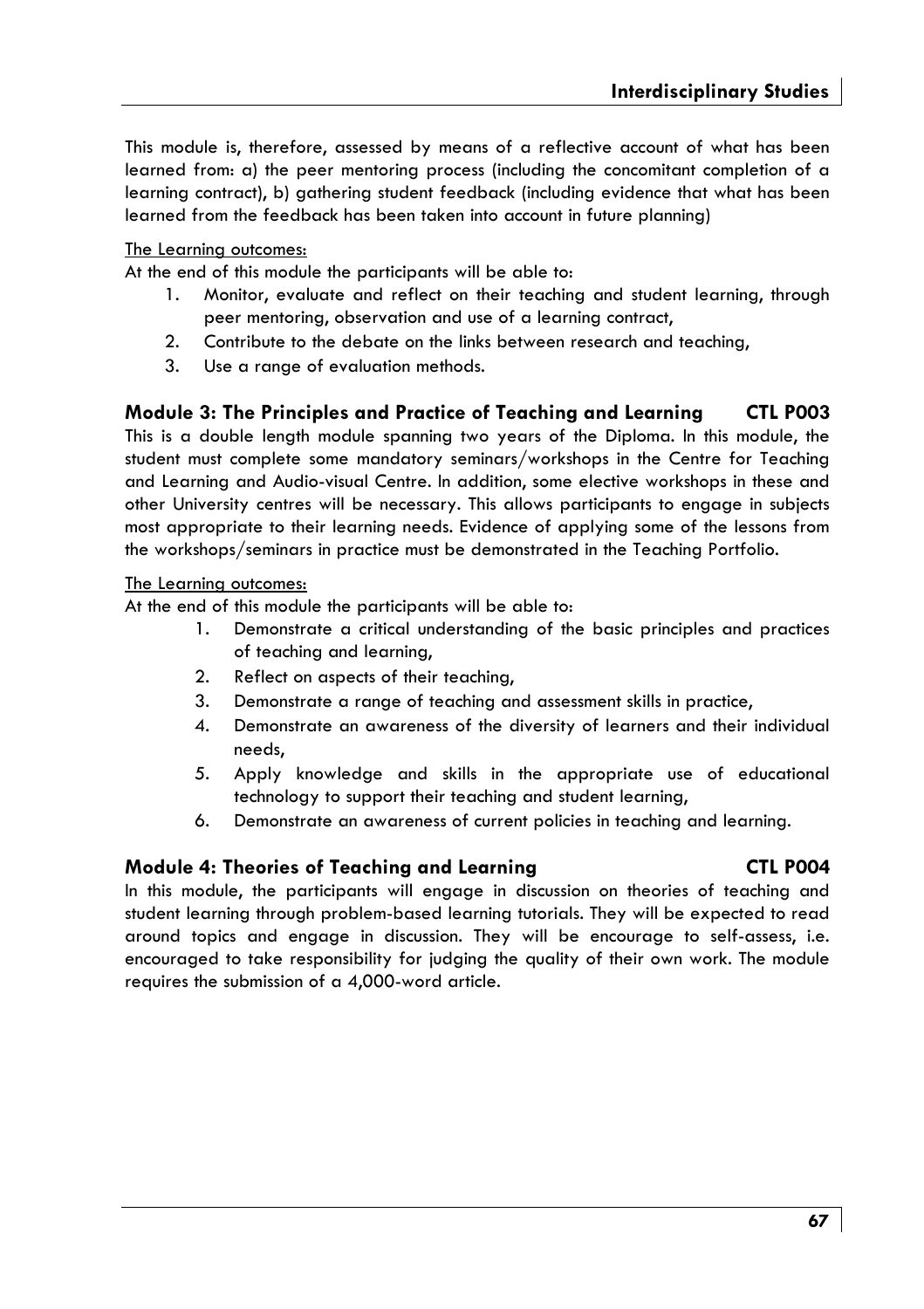The Learning outcomes:

At the end of this module the participants will be able to:

- 1. Engage in critical discussion on theories and policies of teaching and learning,
- 2. Explore some of these theories in a chosen area of interest through a written assignment,
- 3. Use formative self-assessment,
- 4. Consider the use of problem-based learning as a learning method/approach.

### **Module 5: Elective Module CTL P005**

This module aims to encourage the participant to investigate a topic of specific interest in their area of work. This is primarily done through a literature search, but can be supported by some student/staff interviews, or other data collection methods (use of video, photography, etc) and should conclude with a feasible research question.

#### The Learning outcomes:

At the end of this module the participants will have demonstrated the ability to:

- 1. Explore a specific area of teaching and learning in the literature and through a short investigation/practical application, particularly in the context of the chosen discipline,
- 2. Develop and identify areas for research into teaching and learning.

### **Application Procedure**

Application forms and further information may be obtained from:

The Course Administrator, Higher Diploma in University Teaching and Learning, Centre for Teaching and Learning, University College Dublin, Woodview, Belfield, Dublin 4, Ireland.

Telephone: +353-1-716 2893/2034 Fax: +353-1-716 1164 Email: teachingdevelopment@ucd.ie Website: www.ucd.ie/teaching

Applications forms should be submitted to the Course Director, Dr Geraldine O'Neill, to the above address, by Monday 4<sup>th</sup> October 2004.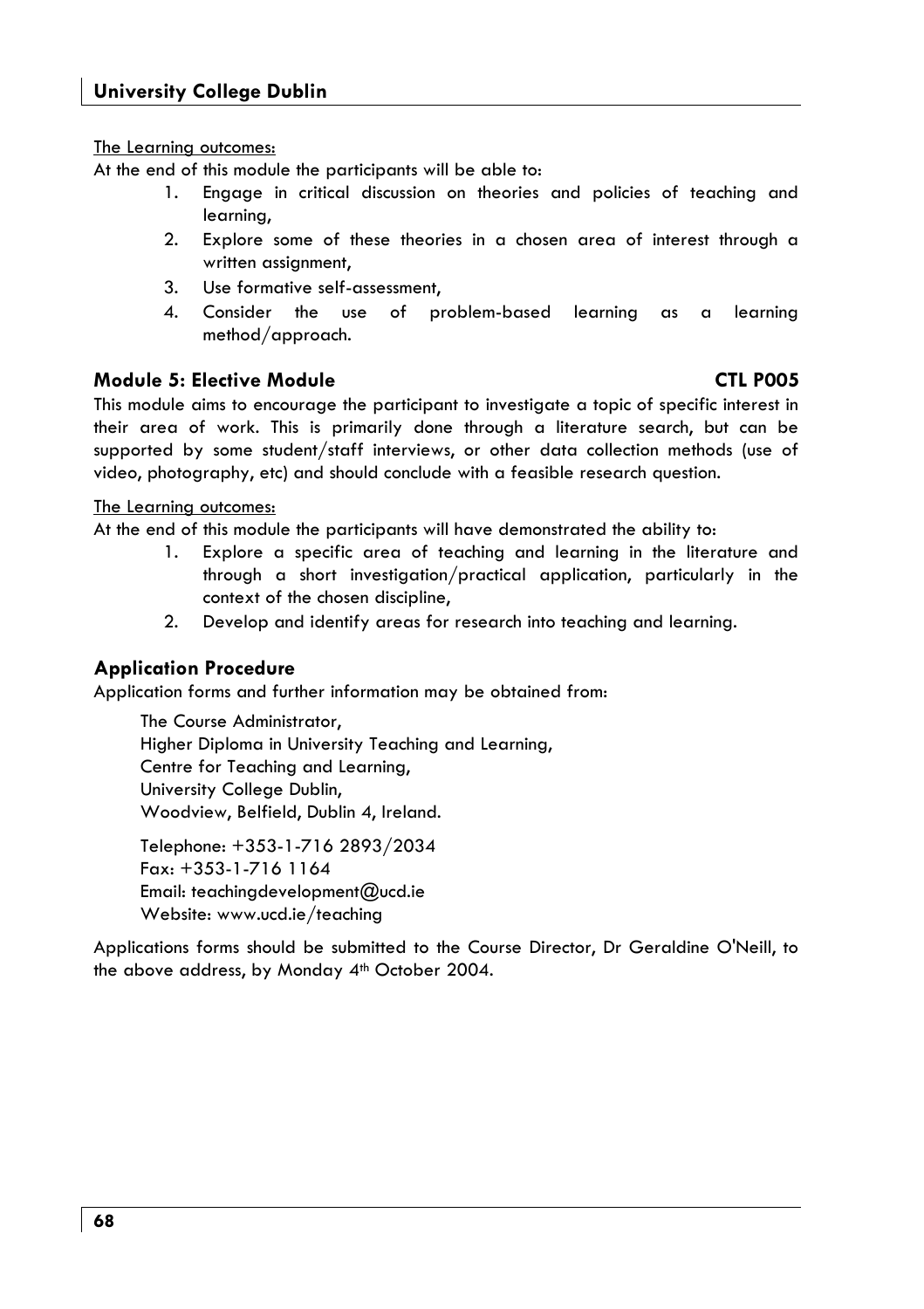# **Higher Diploma in Women's Studies (HDipWS) IFHDF0009 Full-time, IFHDP0017 Part-time**

#### **Course Description**

This is an interdisciplinary postgraduate diploma, which draws on feminist theory, scholarship and politics to develop new and more profound understandings of gender relations and of women's historical and contemporary experiences. Women's Studies critically explore the construction of power relations through the interaction of gender, class, sexuality, ethnicity and other social forces, and challenges inequalities through rigorous analysis.

#### **Admission Requirements**

Applicants will normally be required to hold a university degree, although applicants with other equivalent qualifications will also be considered. Successful completion of the diploma with honours qualifies for admission to the MA in Women's Studies.

#### **Organisation of Studies and Examination**

The Higher Diploma may be taken full-time over one year or part-time over two years.

The course is divided into three components: Core Courses, Options and Research. Students must take two core courses and two options.

### **1. Core Courses**

| Feminism: Theories, Policies and Practices             | WSP312        |
|--------------------------------------------------------|---------------|
| Creative and Imaginative Practice                      | <b>WSP001</b> |
| 2. Options                                             |               |
| Feminism, Sexuality & Politics in Contemporary Ireland | WSP016        |
| Women and Change in Irish Society, 1850-1950           | <b>WSP015</b> |
| Women in Early and Medieval Irish Sources              | WSP310        |
| Lesbian Studies and Queer Culture                      | <b>WSP010</b> |
| The Art of Autobiography                               | <b>WSP005</b> |
| Women, the Visual Arts and Popular Culture             | <b>WSP004</b> |
| Women and Psychology                                   | <b>WSP009</b> |
| Writing Irishwomen's Lives                             | <b>WSP017</b> |
| Women, Inequality and Public Policy                    | <b>WSP019</b> |
| <b>Feminist Perspectives on Globalisation</b>          | <b>WSP018</b> |

*Options may vary from year to year subject to staff availability and student interest.* 

### **3. Research**

Diploma students present a major essay (7,000 words).

Assessment of the Diploma is by means of course essays and a major essay.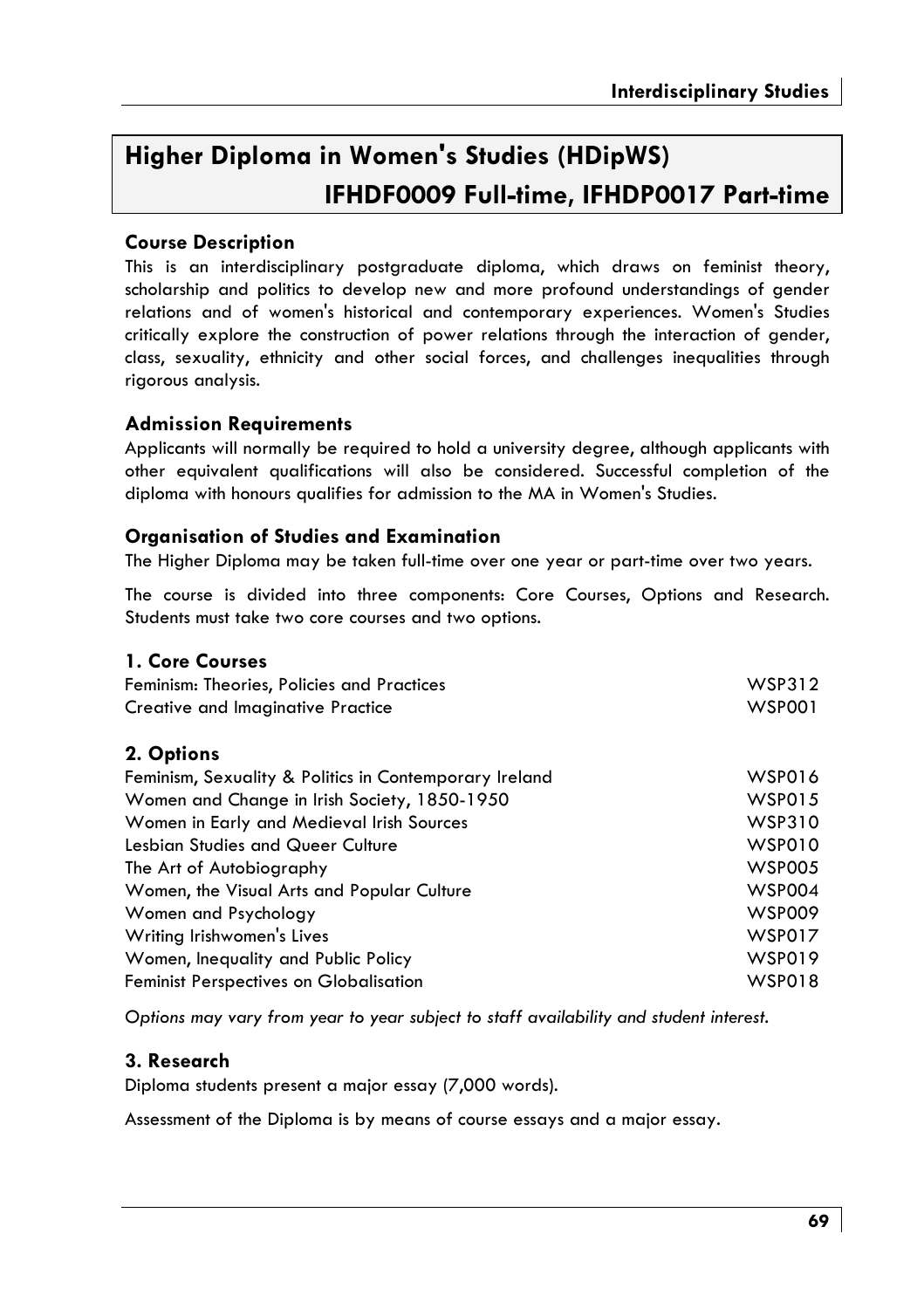#### **Application Procedure**

The closing date for applications is 1 May in the year for which entry is sought. Applications from overseas candidates should be received before 31 March of the year of entry. Late applications will be considered strictly subject to availability of places. Application forms may be obtained from:

Ailbhe Smyth, Director, WERRC, University College Dublin, Arts Annexe, Belfield, Dublin 4, Ireland. Telephone: +353-1-716 8571 Fax: +353-1-716 1195

Email: werrc@ucd.ie Website: www.ucd.ie/werrc

# **Higher Diploma in World Heritage Management (HDipWHMgmt)**

**IFHDF0002** 

#### **Course Description**

The Higher Diploma introduces a comprehensive programme of education and training in World Heritage Management. It is intended for managers responsible for World Heritage sites and equivalent protected areas and those involved in the conservation and management of critical natural habitats worldwide. It includes both the theory and practice of Conservation Management in the field and also concentrates on the practical skills of project assessment, monitoring and evaluation. The course comprises lectures, seminars, workshops and practical hands-on work out of doors. The Higher Diploma is a one-year, full-time course organised over 24 weeks.

#### **Admission Requirements**

Applicants must have a university degree and preferably experience of conservation/ heritage issues.

#### **Course Requirements**

Participants sit an examination at the end of each semester. A practical conservation management project is undertaken in the second semester. Essays and assignments are an integral part of the course.

**Course Content** 

#### **Man and the Environment WHMP001**

This course is designed as an introduction to the physical environment and how we as humans interact with it. It is hoped that, after successful completion of the course, students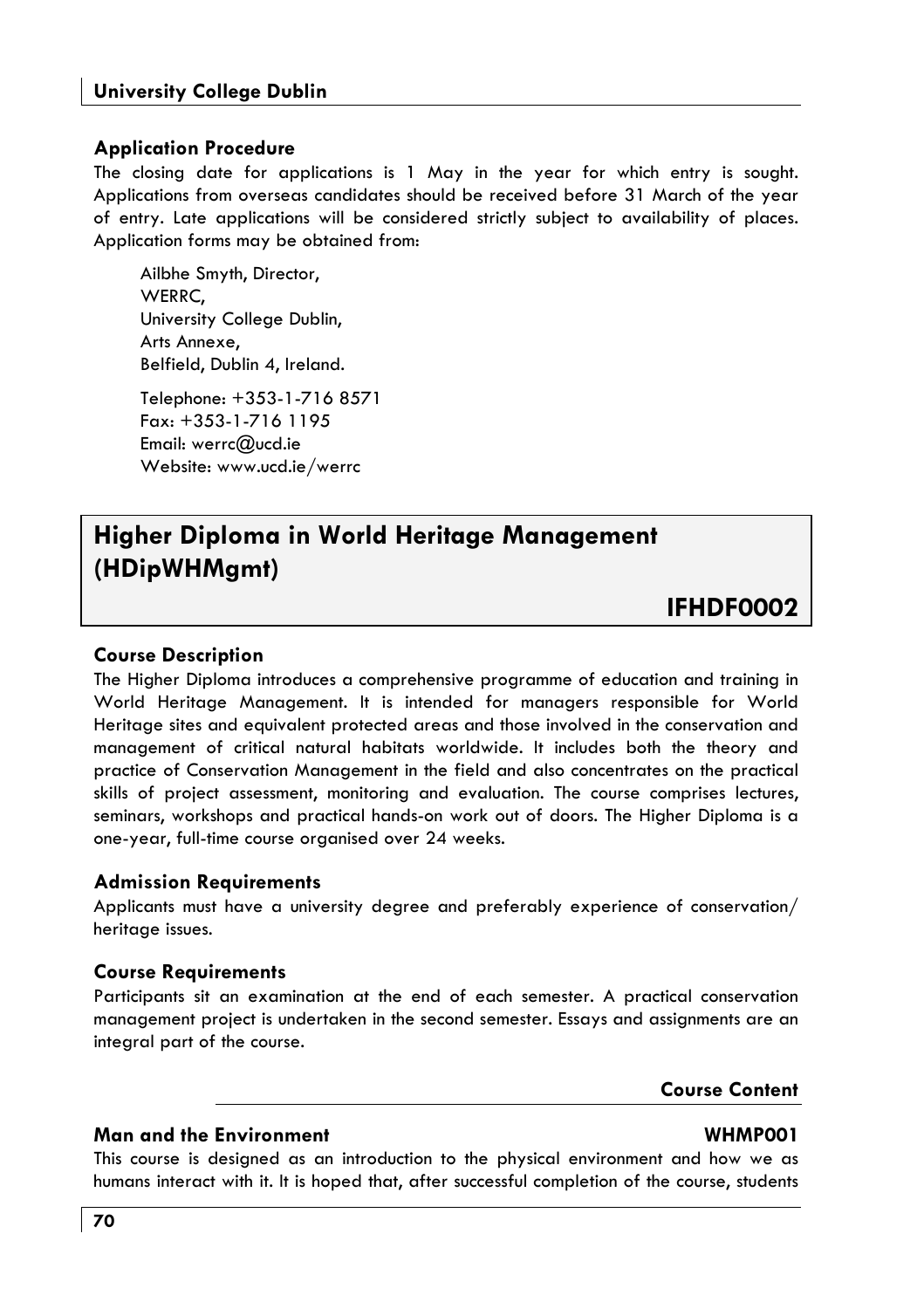will be equipped to understand how some of the earth's systems work, as well as how they influence us, and us them. It has a strong physical geography emphasis, however the focus will be on how humans and their interaction with this environment.

#### **International Strategies, Institutions and legislation WHMP002**

This unit will deal with stakeholders from the global to local level and the international agencies that are responsible for the global response to environmental issues through international legislation conventions etc.

#### **The World Heritage Convention WHMP003**

This unit will cover the origin and the development of the convention concentrating on case studies of selected world heritage sites such as Galapagos, Yellowstone and Donana, as well as the sites in danger list and the ecological and management issues involved in their restoration.

#### **Sustainable Development WHMP004**

This unit will concentrate on the core issues of poverty, population environmental degradation, and education especially of women, and the efforts to develop a globally sustainable development model.

#### **Environmental Interpretation and Promotion WHMP005**

This unit will focus on explaining the nature of the environment to the public, local communities, decision makers and legislators. It will also concentrate on the means and methodologies for communicating with these target groups and on the promotion of environmental awareness.

### **Project Development, Management, and Marketing WHMP006**

The unit will concentrate on project planning and needs analysis as well as the implications for human resources, recruitment and training. It will also deal with project management, monitoring and accountability.

### **Conservation Biology WHMP007**

This unit will concentrate on the theoretical basis for ecological principles and processes and the implications for populations of plants and animals in a global context.

### **Global Biodiversity and Heritage WHMP008**

This unit will explore the meaning of Biodiversity and its origins in the natural world. It will explore the problem of extinction, passed, present and future and the role of habitat fragmentation.

### **Animal Resource Management WHMP009**

This unit will deal with the theoretical aspects of the theory of conservation, control, and exploitation of wild animal populations including the practical techniques of monitoring and data collection. It will also deal with the question of harvesting and the conflicts between commercial and recreational use.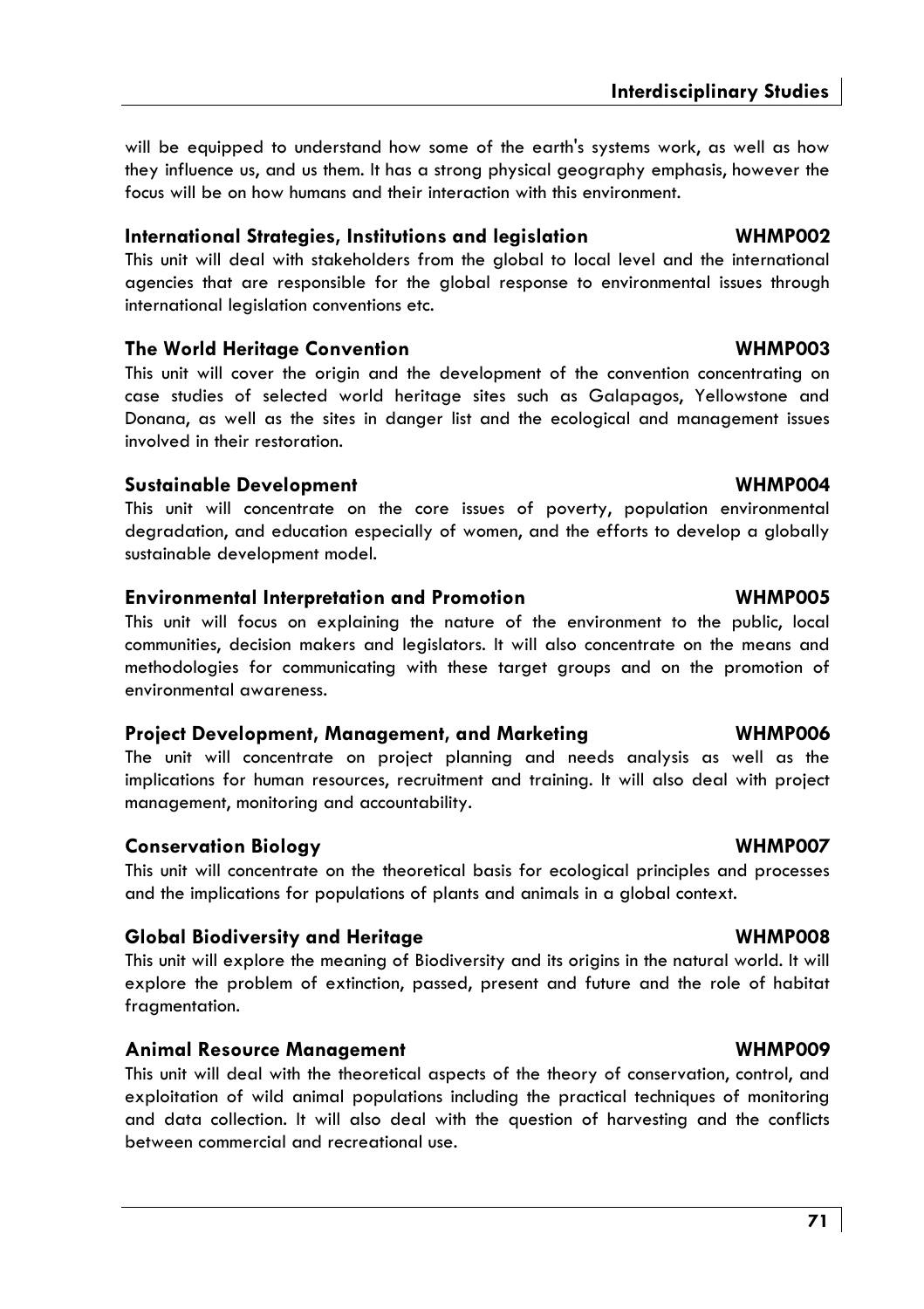#### **Ecological Assessment WHMP010**

This unit will concentrate on ecological assessment for sustainable development and environmental impact assessment (EIA). This will include mapping techniques and baseline ecological studies.

#### **Habitat Management and Restoration WHMP011**

This unit will deal with selection and management of protected areas as well as ex-situ conservation and the UN system of classification and designation for such areas. It will also deal with reintroduction, trans-location of new wildlife populations, and habitat restoration and rehabilitation.

### **Exploitation of Natural Resources WHMP012**

This unit will deal with the 'mining' of natural resources and the development of nondestructive land uses. It will also concentrate on the use of the earth's natural resources, both renewable and non-renewable, and their impacts on the long-term ecology of the planet.

Note: Not all of these courses will necessarily be offered every year and course content may vary.

### **Application Procedure**

Application forms and further information may be obtained from:

Centre for Continuing Professional Education, University College Dublin, Roebuck Castle, Belfield, Dublin 4, Ireland.

Telephone: +353-1-716 8712 Fax: +353-1-283 0669 Email: cpe@ucd.ie Website: www.ucd.ie/cpe

Closing date for receipt of applications is Monday  $28<sup>th</sup>$  June.

# **Diploma in World Heritage Management (DipWHMgt) IFDPF0001**

### **Course Description**

The Diploma introduces a comprehensive programme of education and training in World Heritage Management. It is intended for managers responsible for World Heritage sites and equivalent protected areas and those involved in the conservation and management of critical natural habitats worldwide. It includes both the theory and practice of Conservation Management in the field and also concentrates on the practical skills of project assessment, monitoring and evaluation. The course comprises lectures, seminars, workshops and practical hands-on work out of doors. The Diploma is a one-year, full-time course organised over 24 weeks.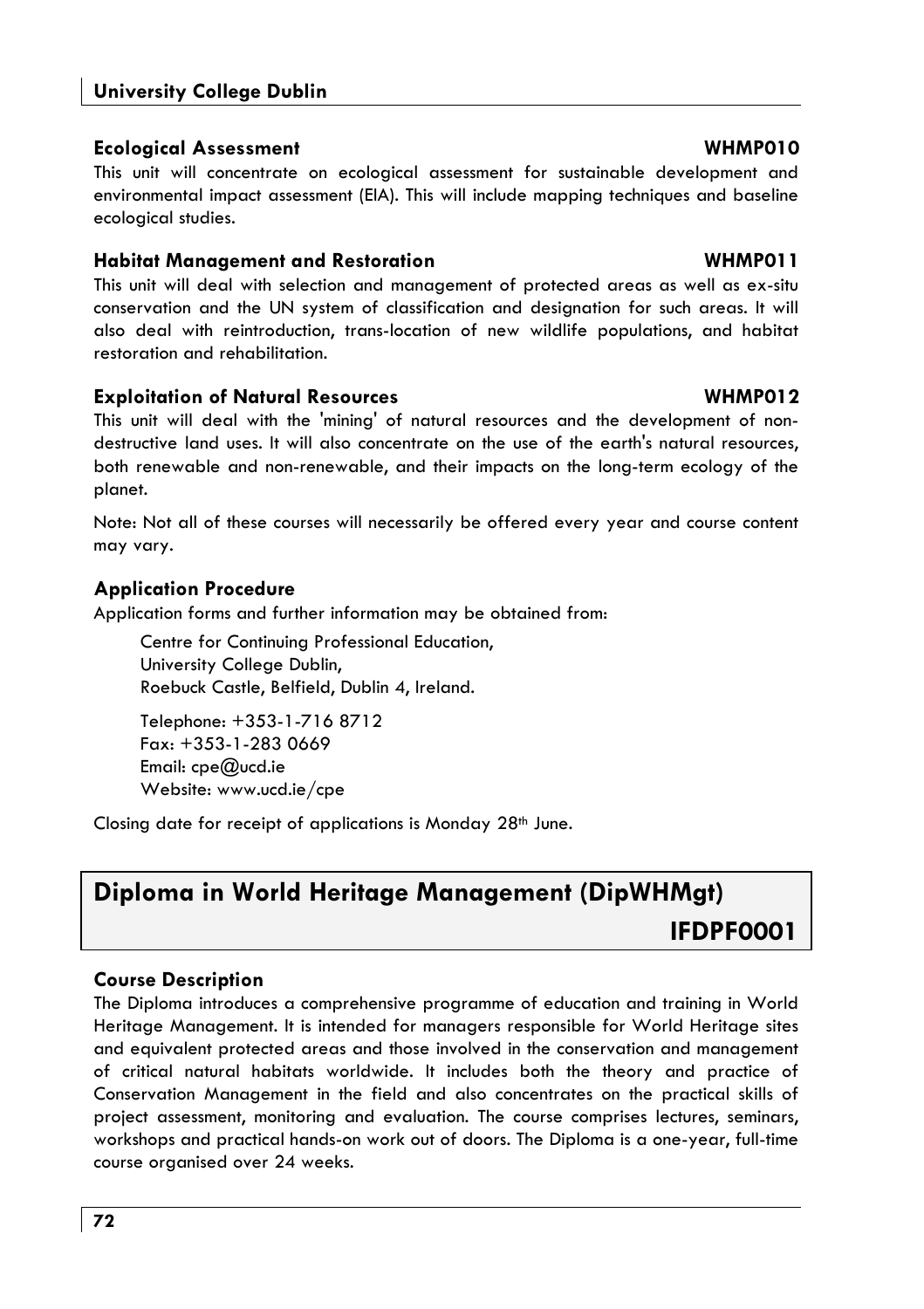## **Admission Requirements**

Applicants for the Diploma must have a good level of secondary education and several years post Leaving Certificate experience in a related field.

## **Course Requirements**

Continuous assessment is an integral part of the course as are essays and assignments from each module. A practical conservation management project is undertaken in the second semester.

## **Course Content**

## **Man and the Environment WHM1001**

This course is designed as an introduction to the physical environment and how we as humans interact with it. It is hoped that, after successful completion of the course, students will be equipped to understand how some of the earth's systems work, as well as how they influence us, and us them. It has a strong physical geography emphasis, however the focus will be on how humans and their interaction with this environment.

## **International Strategies, Institutions and legislation WHM1002**

This unit will deal with stakeholders from the global to local level and the international agencies that are responsible for the global response to environmental issues through international legislation conventions etc.

## **The World Heritage Convention WHM1003**

This unit will cover the origin and the development of the convention concentrating on case studies of selected world heritage sites such as Galapagos, Yellowstone and Donana, as well as the sites in danger list and the ecological and management issues involved in their restoration.

## **Sustainable Development WHM1004**

This unit will concentrate on the core issues of poverty, population environmental degradation, and education especially of women, and the efforts to develop a globally sustainable development model.

## **Environmental Interpretation and Promotion WHM1005**

This unit will focus on explaining the nature of the environment to the public, local communities, decision makers and legislators. It will also concentrate on the means and methodologies for communicating with these target groups and on the promotion of environmental awareness.

## **Project Development, Management, and Marketing WHM1006**

The unit will concentrate on project planning and needs analysis as well as the implications for human resources, recruitment and training. It will also deal with project management, monitoring and accountability.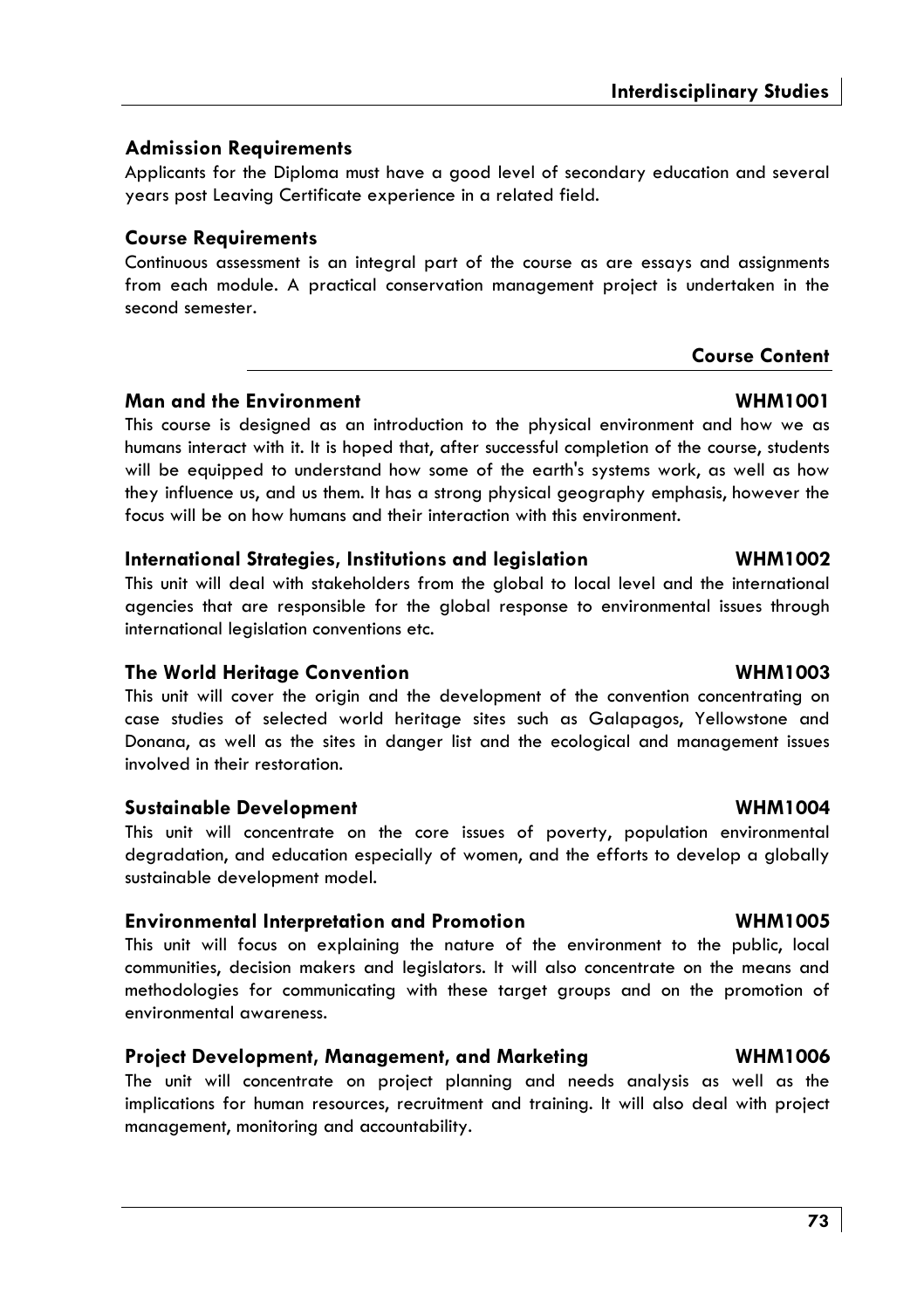### **Conservation Biology WHMP007**

This unit will concentrate on the theoretical basis for ecological principles and processes and the implications for populations of plants and animals in a global context.

### **Global Biodiversity and Heritage WHM1008**

This unit will explore the meaning of Biodiversity and its origins in the natural world. It will explore the problem of extinction, passed, present and future and the role of habitat fragmentation.

### **Animal Resource Management WHM1009**

This unit will deal with the theoretical aspects of the theory of conservation, control, and exploitation of wild animal populations including the practical techniques of monitoring and data collection. It will also deal with the question of harvesting and the conflicts between commercial and recreational use.

### **Ecological Assessment WHM1010**

This unit will concentrate on ecological assessment for sustainable development and environmental impact assessment (EIA). This will include mapping techniques and baseline ecological studies.

### **Habitat Management and Restoration WHM1011**

This unit will deal with selection and management of protected areas as well as ex-situ conservation and the UN system of classification and designation for such areas. It will also deal with reintroduction, trans-location of new wildlife populations, and habitat restoration and rehabilitation.

### **Exploitation of Natural Resources WHM1012**

This unit will deal with the 'mining' of natural resources and the development of nondestructive land uses. It will also concentrate on the use of the earth's natural resources, both renewable and non-renewable, and their impacts on the long-term ecology of the planet.

Note: Not all of these courses will necessarily be offered every year and course content may vary.

## **Application Procedure**

Application forms and further information may be obtained from:

Centre for Continuing Professional Education, University College Dublin, Roebuck Castle, Belfield, Dublin 4, Ireland.

Telephone: +353-1-716 8712 Fax: +353-1-283 0669 Email: cpe@ucd.ie Website: www.ucd.ie/cpe

Closing date for receipt of applications is Monday 28<sup>th</sup> June.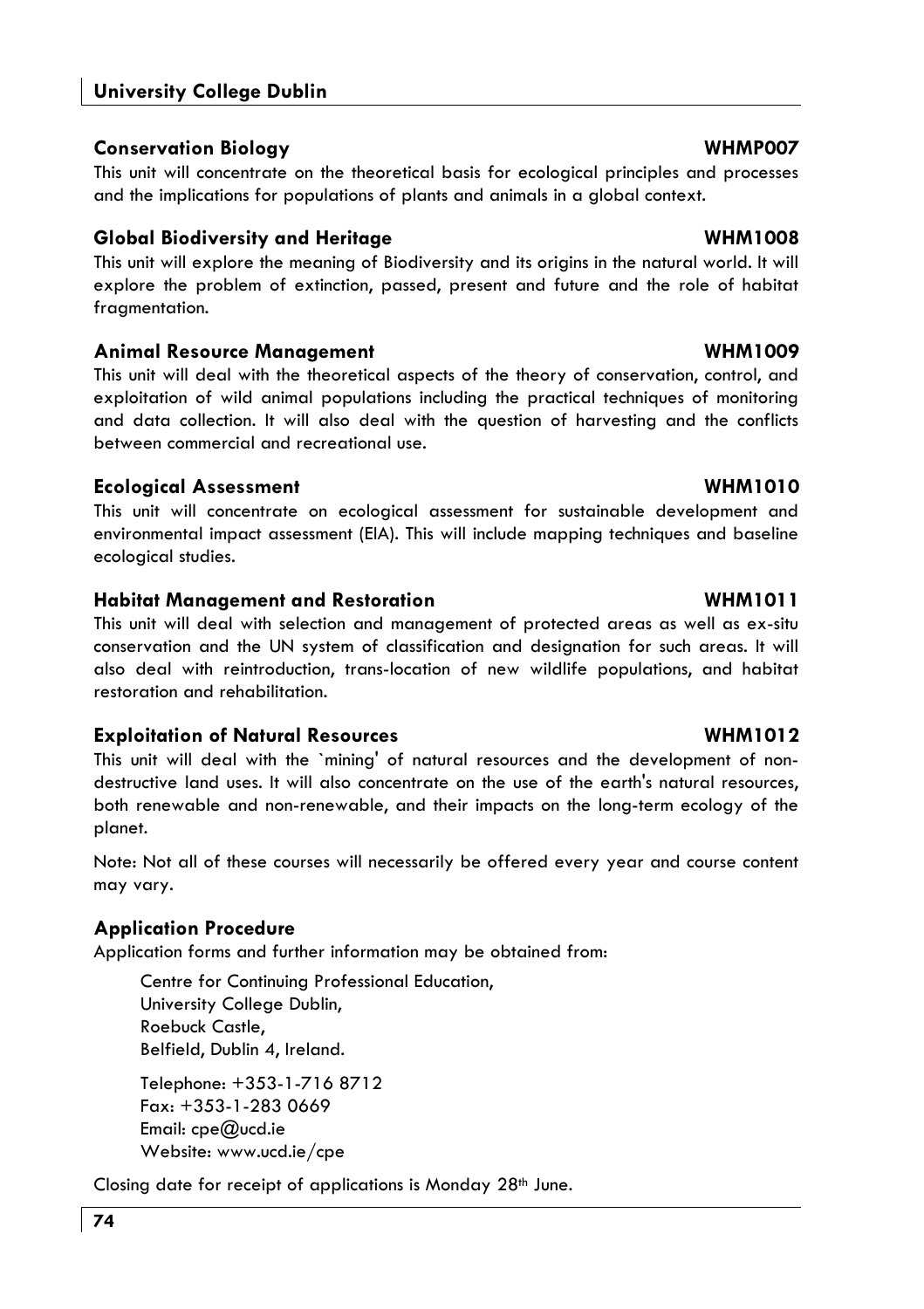# **Postgraduate Certificate**

# **Certificate in Research Methods for Postgraduates in Biology, Agriculture and Veterinary Medicine**

### **Course Description**

This course, run by the Department of Statistics, is aimed at students engaging in postgraduate research in the biological, agricultural and veterinary sciences, particularly those who are at the beginning of their research. It comprises about seventy contact hours of lectures and practical sessions. Successful participants are awarded a certificate by the Department of Statistics.

### **Course Requirements**

The course runs from September to May and meets from 2.00 to 5.00 p.m. each Wednesday. Contact hours will be 24 in lectures  $(24 \times 1)$  and 48 in computer laboratory and other practicals. Assessment will be by examination.

### **Course Content**

The course rests on the concept that the biological scientist must have a broad range of skills in each of the four phases of research, i.e. planning, execution, analysis and reporting. The lectures, although mainly concerned with experimental and statistical procedures, cover a wide range of other topics including library use and literature sources, recording methods and the legal and environmental framework for animal research. Training is also given in the presentation of scientific material. The practical sessions concentrate mainly on developing skills in statistical computing and wordprocessing, but also cover aspects of survey design, planning of data recording and library use.

There is a strong emphasis on practical statistical computing and word-processing in the course.

### **Application Procedure**

Further information may be obtained from:

Ms Marie Doyle, Department of Statistics, University College Dublin, Room L535, Library Building, Belfield, Dublin 4, Ireland.

Telephone: +353-1-716 7103/7152 Fax: +353-1-716 1186 Email: marie.doyle@ucd.ie Website: www.ucd.ie/statdept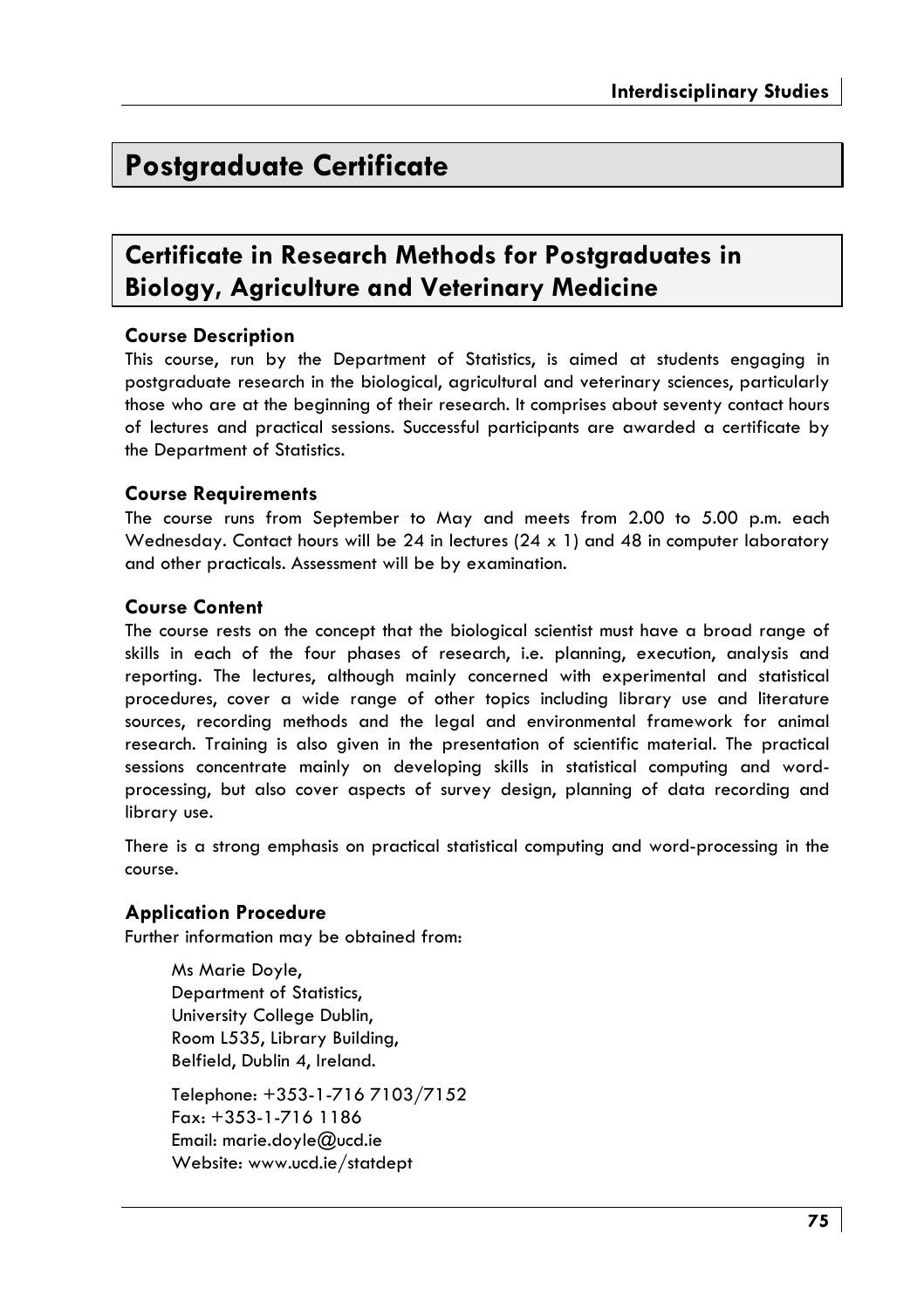# **Interdisciplinary Undergraduate Degree**

# **Degree of Bachelor of Science (BSc) (Sports Management) IFBDF0011**

### **Course Description**

The Degree of BSc (Sports Management) is an innovative, full-time, three-year interfaculty degree programme, which recognises the increasing significance of Sport at local, regional, national and international levels. The nature of Sport and the sports industry is changing dramatically and will be offering increasing numbers of challenging opportunities in the future.

The development of management skills will be a critical part of this development and this degree programme is designed to provide students with the knowledge and skills necessary to choose a wide range of careers in the sports industry.

### **Admission Requirements**

Entry will be by:

1) CAO designated entry. All students entering the programme should meet the matriculation standard and have achieved B3 in ordinary level mathematics in the Leaving Certificate or equivalent.

2) Matriculation on grounds of mature years.

3) Holders of the Diploma in Sports Management at distinction level who have achieved a distinction level in the Dissertation (SMGT2010) may be admitted to year two of the programme with the approval of the Academic Management Group of the Centre for Sports Studies on the recommendation of the Academic Director.

### **Course Requirements**

The course is delivered on a full-time basis over three years (six semesters). There are a total of 25 modules comprising 22 taught courses, an elective, a work placement and a dissertation.

### **Assessment**

Students are assessed by means of written assignments, examination papers and a minor dissertation based on individual research projects.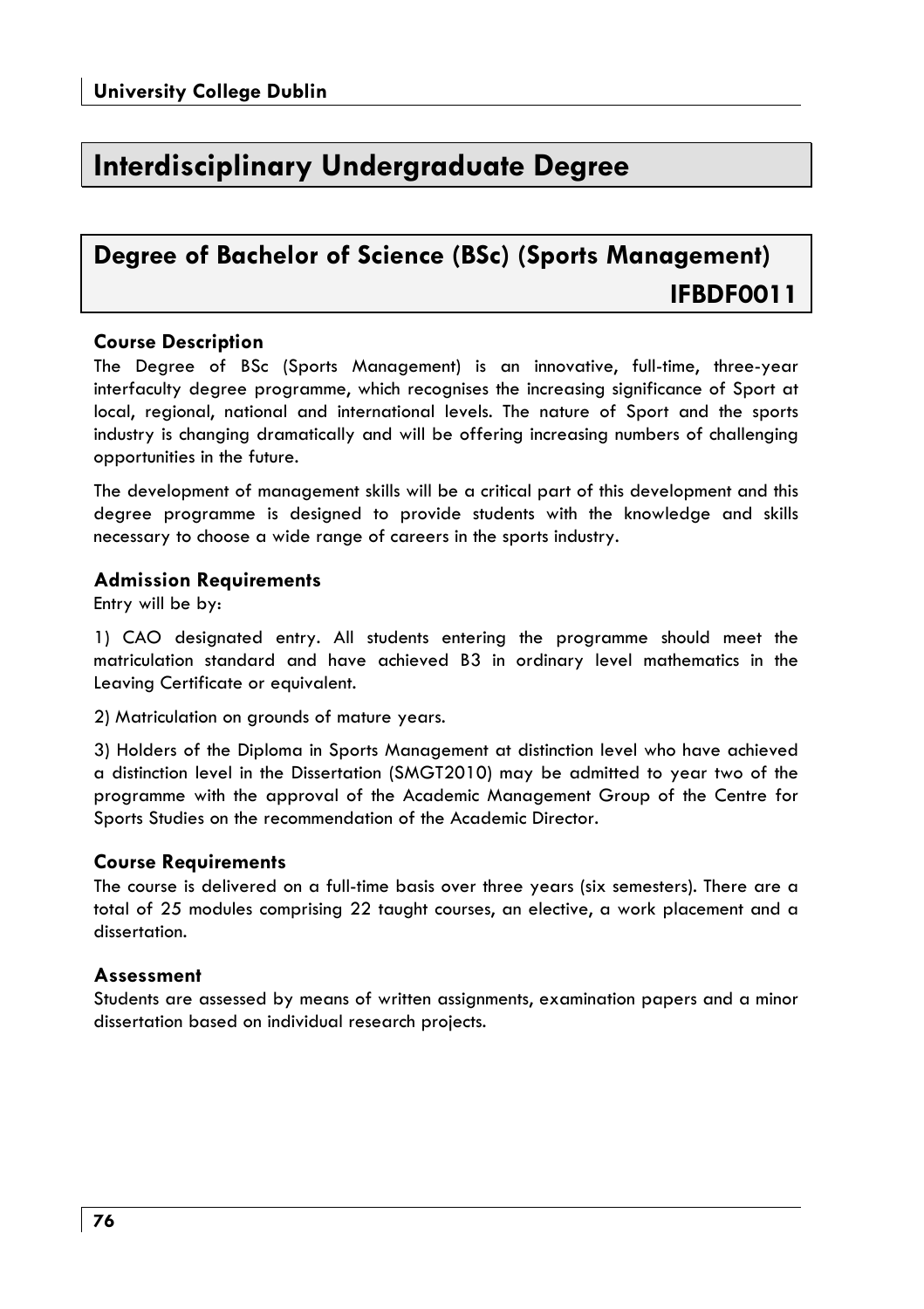## **Course Content**

### **Organisation and Policy in Sport SMGT 1101**

This module focuses on the organisation, delivery and legislative framework of sport in Ireland and includes comparisons with other sporting nations.

### **Financial Management SMGT 1102**

The focus of this module is on the role of accounting, auditing and financial management in the day-to-day running of sports organisations.

### **Information Technology 1 SMGT 1103**

This module focuses on the basics of computing and familiarisation with computer software used in the sports industry.

### **Sports Management Communist SMGT 1104**

This module addresses the main functions of business and management activities and the manner in which they apply to the sporting industry. Subjects to be addressed include strategic planning, leadership, and the theories of motivation and organisational behaviour.

### **Sports Marketing 1 SMGT 1105**

With both a theoretical and practical approach, this module introduces the student to the marketing process, the business of marketing and its application to sporting events and organisations.

### **Sports Science 1** SMGT 1106

The student is introduced to the fundamentals of Sports Science including anatomy, biomechanics and physiology and will be provided with an underlying knowledge of the movement of the human body.

### **Sociology of Sport SMGT 1107**

This module identifies the role of sport in present-day culture and investigates the socioeconomic aspects of modern sport and recreation. Consideration is given to the history of Sport and to sociological, ethical and drugs-related issues in Sport.

Students are introduced to the principles of coaching and will obtain NCTC Level 1 coaching certification in an appropriate sport.

### **Coaching SMGT 1108**

**Year 1**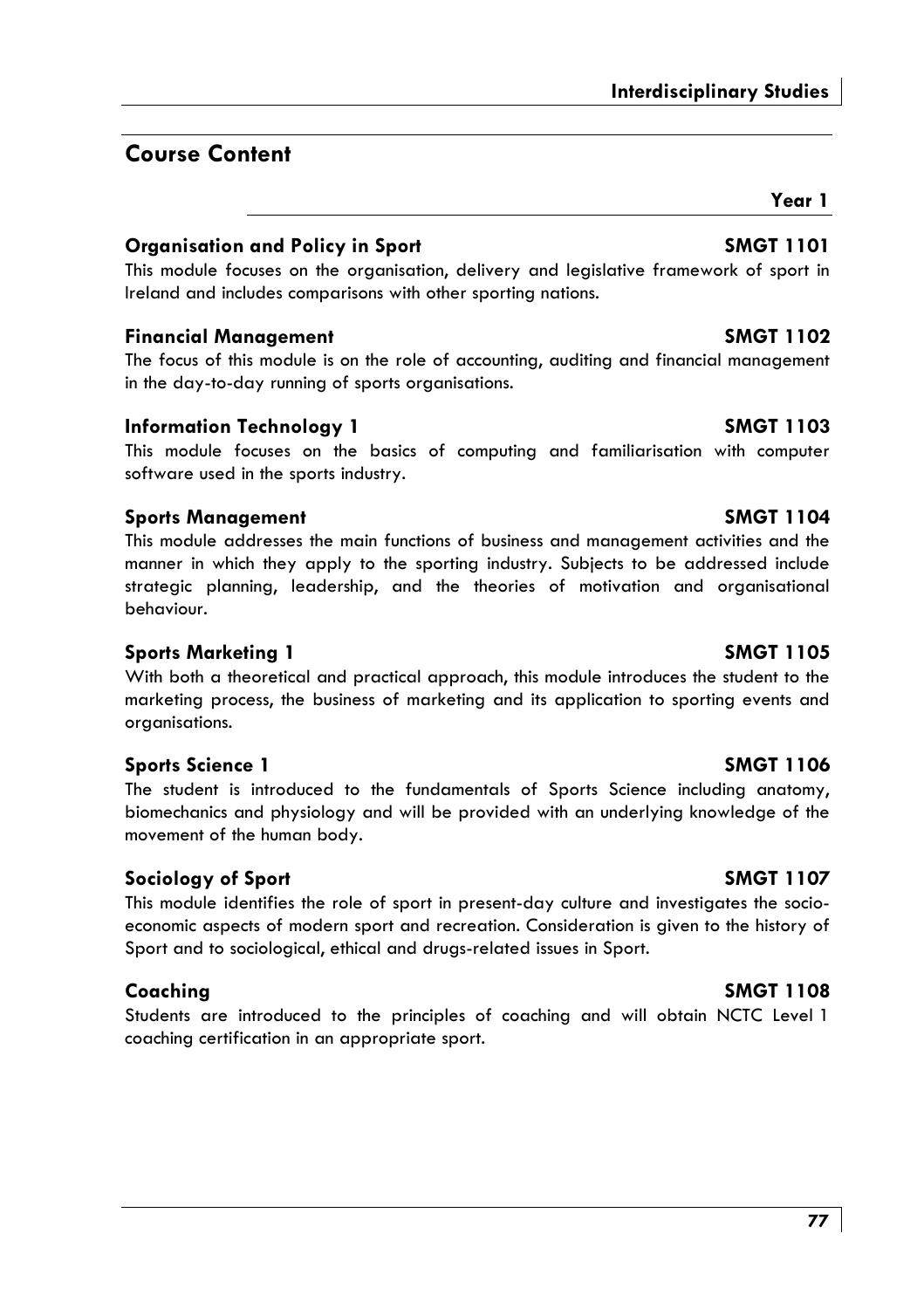### **Legislation of Sport SMGT 2118**

This module explores the relationship between Sport and the Law. It focuses on the aspects of legislation that relate to the world of sport, including the legal responsibilities of those involved in the management of sport.

### **Sporting Facility Management 1 SMGT 2119**

This module focuses on the management of both indoor and outdoor sports facilities. Consideration is given to the design, construction and organisation of such facilities as well as to the practical aspects of their management.

### **Event Management SMGT 2120**

The module examines the requirements of managing sporting events from both a practical and theoretical perspective. Topics to be addressed include bidding, planning, organisation, resource allocation, staffing, logistics and marketing of local, national and international events.

### **Sports Marketing 2** SMGT 2117

This module develops concepts introduced in the Sports Marketing 1 Module. Particular focus is given to the area of sports sponsorship.

### Sports Tourism **SMGT 2121**

This module considers the development, scope and social and economic importance of the travel and tourism industry and examines its relationship to the sports industry in Ireland.

### **Sports Science 2 SMGT 2122**

Building upon some of the concepts encountered in the Sports Science 1 Module, this module provides the foundation for an understanding of nutrition, exercise physiology and training and of the concepts and application of sports psychology.

### **Economics of Sport SMGT 2123**

This module will define sport as an industry, introduce economic concepts and how they pertain to the sports industry.

Students undertake an elective in one of a number of topic areas, which permits them to develop a greater understanding of that particular sector of the sports industry.

### **Work Placement SMGT 2109**

Students undertake a three-month work placement within the sports industry.

## **Elective SMGT 2108**

**Year 2**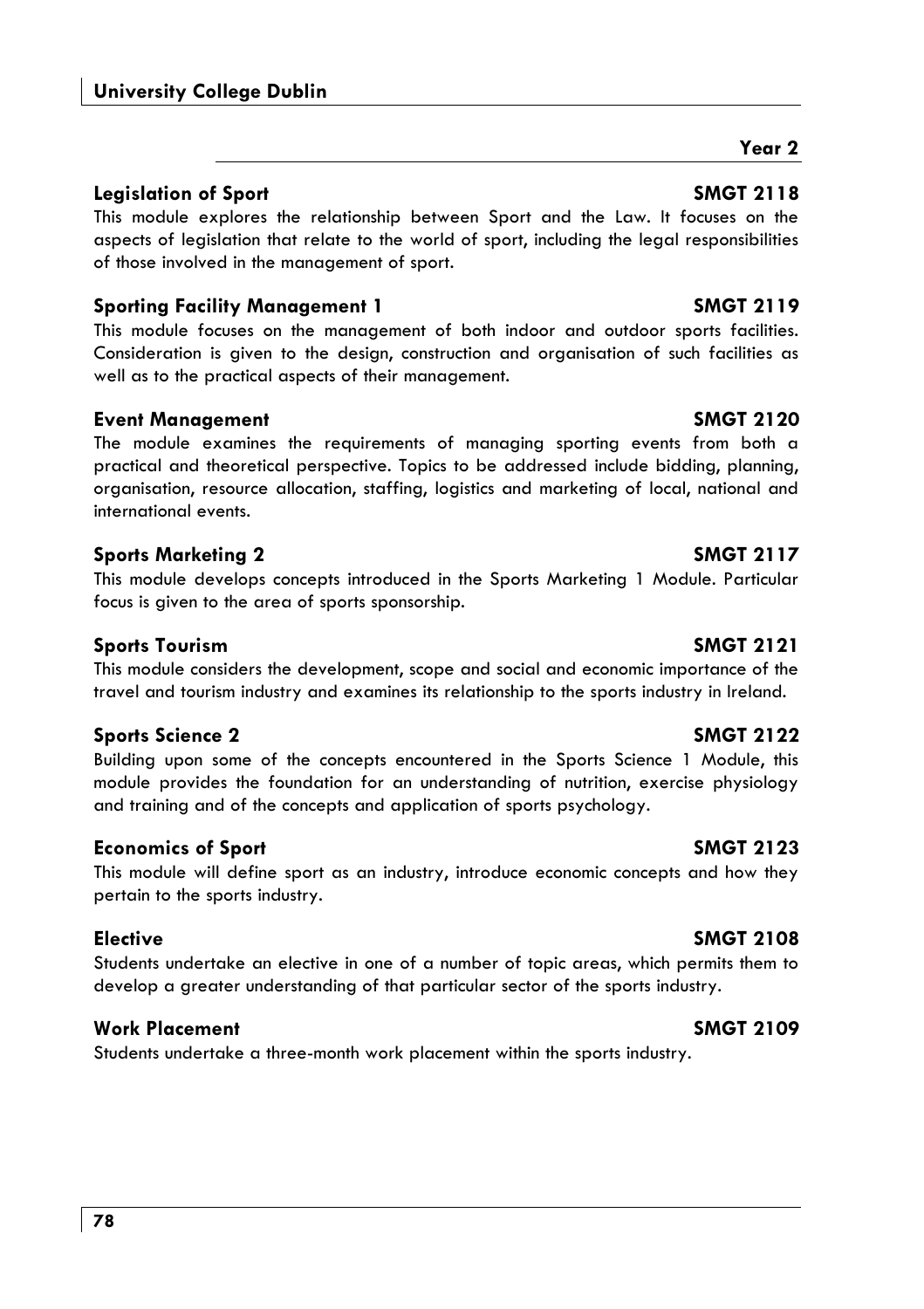## **Interdisciplinary Studies**

## **Year 3**

## **Human Resources Management Communist Communist Communist Communist Communist Communist Communist Communist Communist Communist Communist Communist Communist Communist Communist Communist Communist Communist Communist Comm**

This module addresses the management skills that are necessary for successful personnel and organisation management within the sports and recreation industry and focuses on relevant industrial relations and human resource issues.

## **Facility Management 2 SMGT 3102**

This module develops and expands issues raised in the Sports Facility Management 1 Module, dealing with both indoor and outdoor facilities.

## **Enterprise and Development Constrainers and SMGT 3103**

This module focuses on the establishment of business in the corporate world. It provides an insight into effective management skills, issues in personal development, as well as innovation and new ventures in the sports industry.

## **Health and Safety Management SMGT 3104**

This module is an introduction to a range of issues relating to health and safety in the workplace with particular reference to the sports industry.

## **Sports Science 3 SMGT 3105**

This module builds on the previous Sports Science modules and deals with exercise prescription, occupational first aid and looks at the basics of Sports Injuries Management.

## **Communications and Media in Sport SMGT 3106**

This module investigates how the print, radio and television media have influenced the development of sport and examines the effect of the corporate world on the business of sport. Students gain an understanding of the value of effective public relations and of the practical skills involved.

## **Research Methodology SMGT 3108**

This module provides an overview of project design and organisation, and of the different methods of data acquisition, analysis and presentation available to the sports industry.

## **Dissertation SMGT 3107**

Students produce a dissertation of approximately 10,000-15,000 words on a topic in the student's area of choice selected in consultation with the Academic Director.

## **Application Procedure**

Application is through the Central Applications Office, Tower House, Eglinton Street, Galway.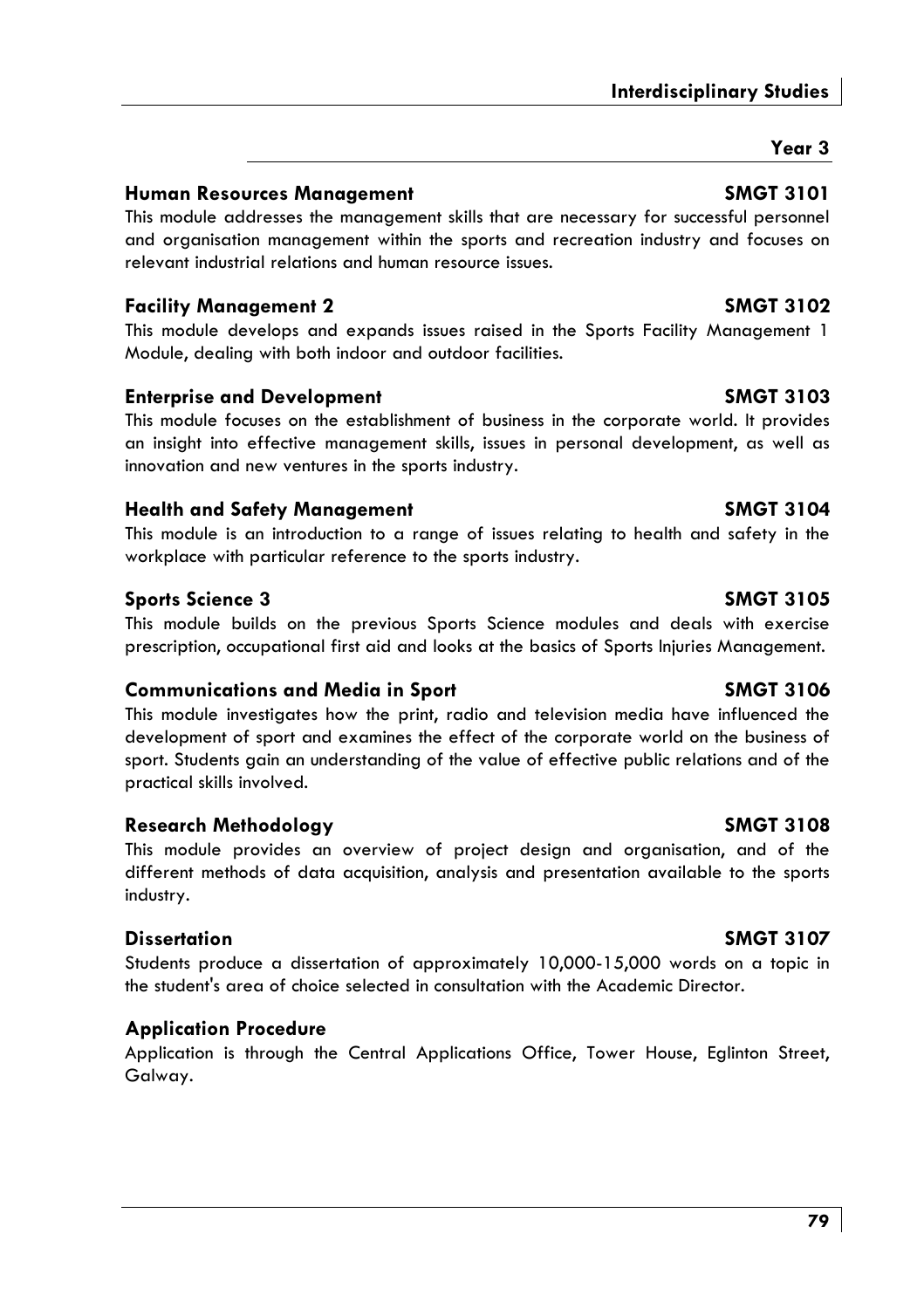For further information may be obtained from: Centre for Continuing Professional Education, University College Dublin, Roebuck Castle, Belfield, Dublin 4, Ireland.

> Telephone: +353-1-716 8712/4 Fax: +353-1-283 0669 Email: cpe@ucd.ie Website: www.ucd.ie/cpe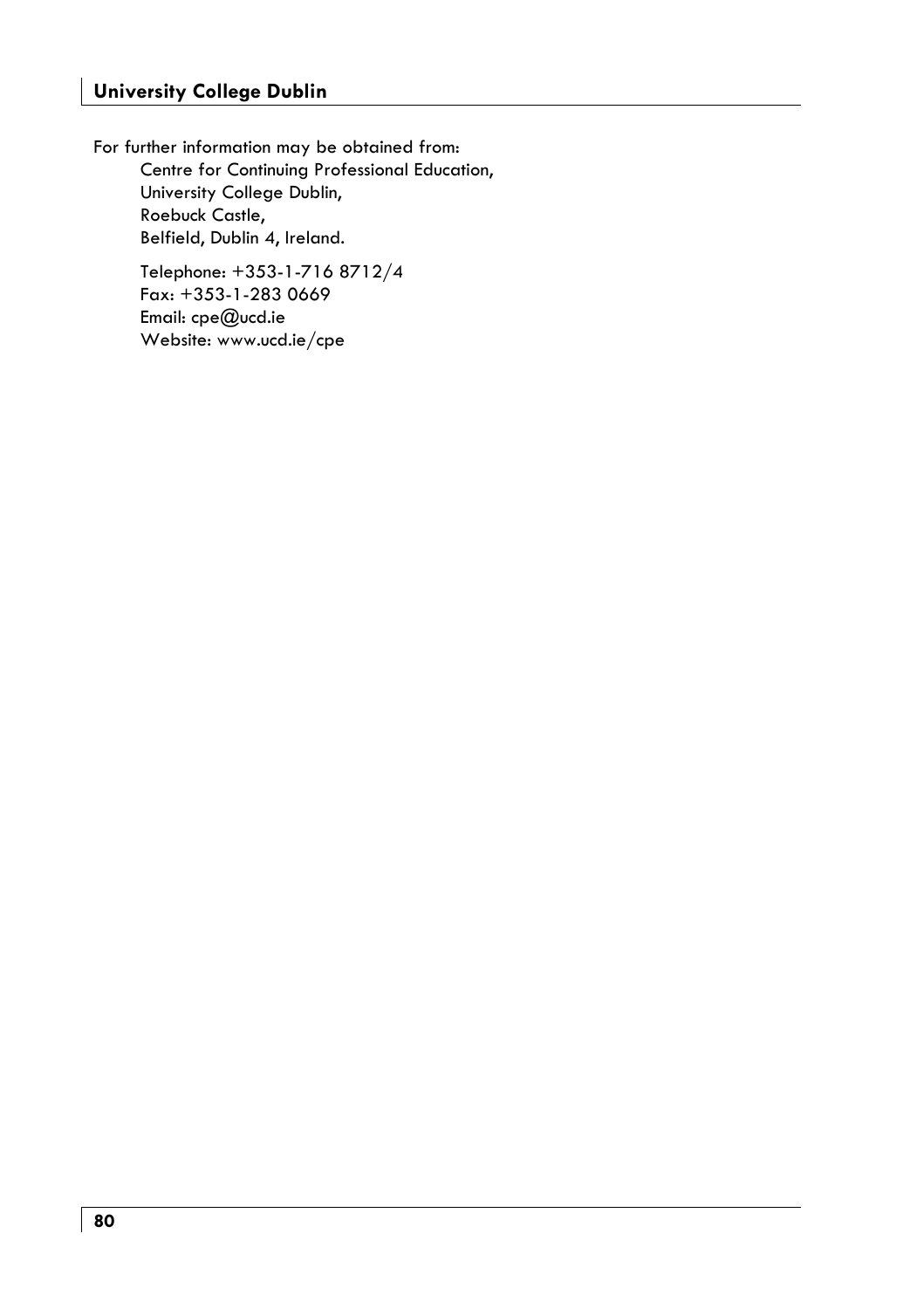# **Continuing Professional Education**

The Centre for Continuing Professional Education (CPE) offers professional development education, which is focused on satisfying the learning needs of professionals in industry and business.

The Centre manages the design, delivery and promotion of courses in association with UCD, external academics and experts. The Centre works closely with individual organisations, industry sectors and professional bodies in developing programmes. CPE is a leader in the field using innovative technology and flexible learning methods to deliver these programmes.

CPE courses are tailored to meet the needs of professionals and are constantly monitored and updated to reflect emergent issues and trends. The courses provide the latest thinking and theory in specialist areas including best practices and practical guidance for the implementation of EU directives. The uniqueness of these courses is the combination of a professional qualification with university accreditation, in areas often supported and or driven by European legislation.

There are currently approximately 1,000 students enrolled in accredited Continuing Professional Education courses. The Centre offers a wide variety of multidisciplinary programmes at certificate, diploma, bachelor and master degrees level.

Accredited courses are offered in the following areas:

### *Environment Studies*

Diploma in Environmental Impact Assessment Management Diploma in World Heritage Management Higher Diploma in World Heritage Management Master of World Heritage Management

### *Landscape Architecture*

Master of Landscape Architecture Master of Landscape Management Higher Diploma in Landscape Studies

### *Sports Studies*

Master of Science (Sports Studies) BSc in Sports Management Diploma in Sports Management Certificate in Injury Management and Fitness in Sport

### *Disability Studies*

Higher Diploma in Developmental Disability Studies

*Mediation Studies*  Diploma in Mediation Studies

*Aviation Medicine*  Certificate in Aviation Medicine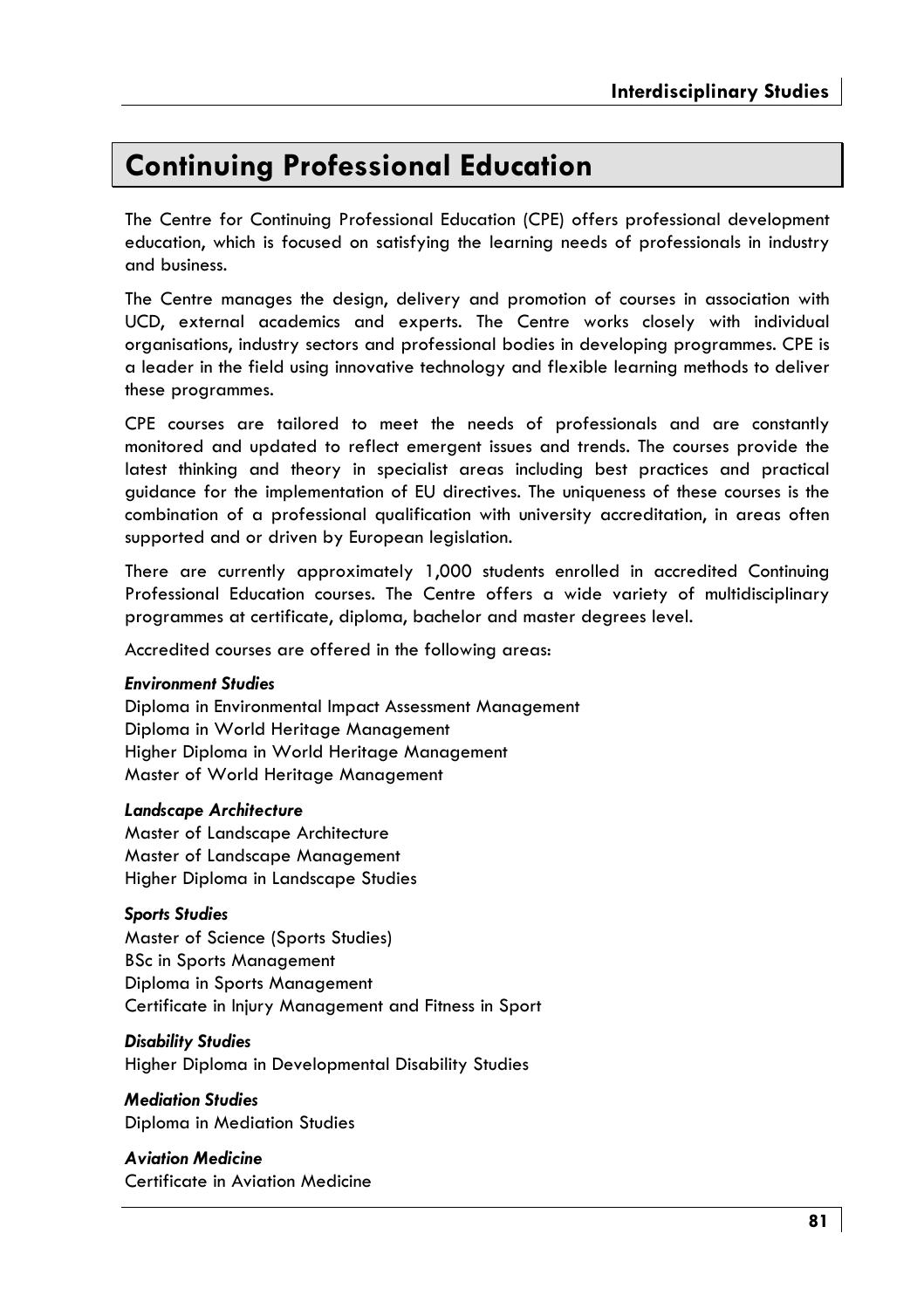### **Application Procedure**

For further information may be obtained from:

Centre for Continuing Professional Education, Faculty of Interdisciplinary Studies, University College Dublin, Roebuck Castle, Belfield, Dublin 4, Ireland.

Telephone: +353-1-716 8712/4 Fax: +353-1-283 0669 Email: cpe@ucd.ie Website: www.ucd.ie/cpe